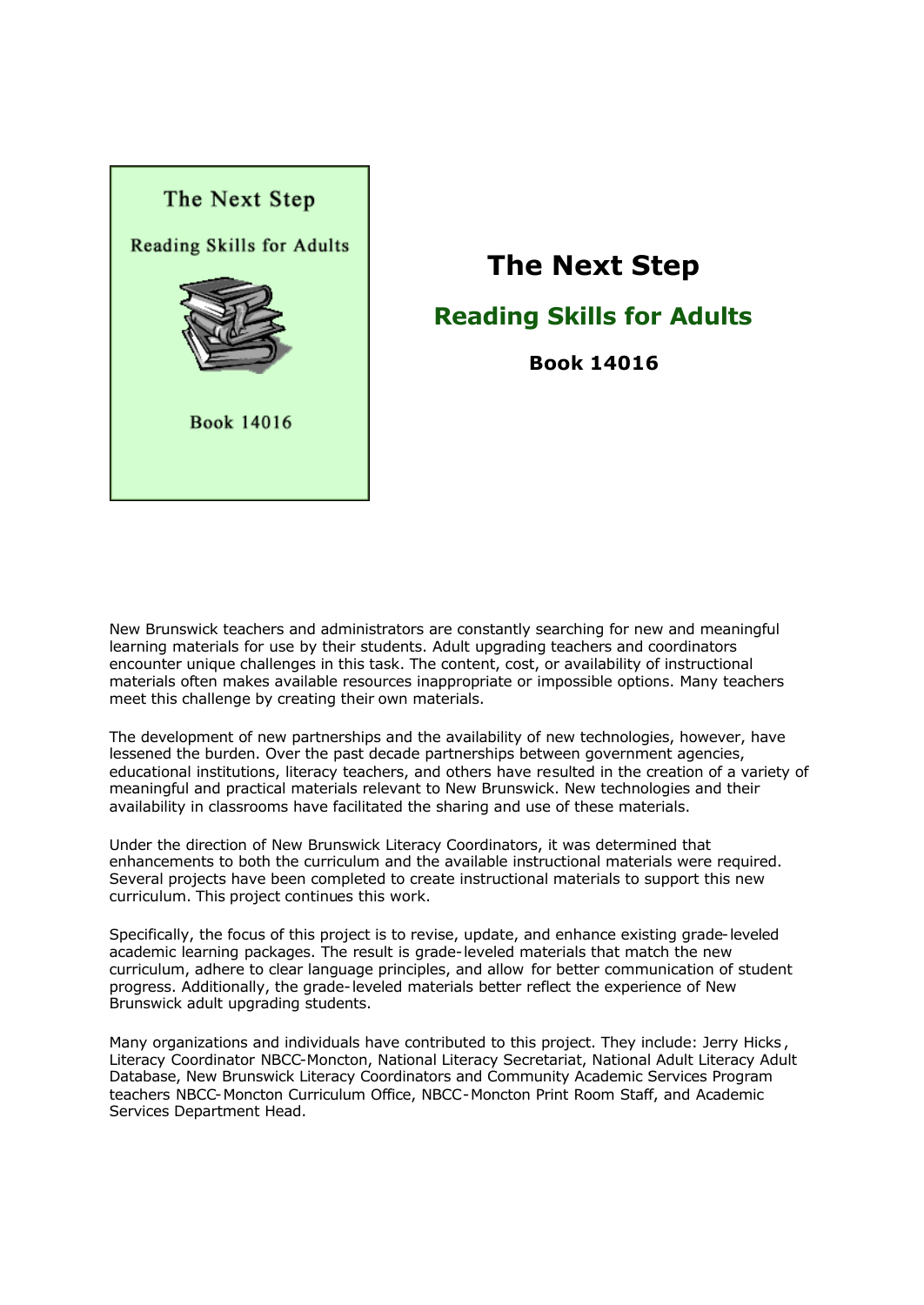## **Table of Contents**

**[Concept Map - Reading Skills](#page-2-0) [Reading Comprehension Skills](#page-2-0) [Reading to Understand](#page-2-0) [Introduction to the "Reading Process"](#page-3-0)  [The Reading Process](#page-4-0)  [Basic Reading Comprehension Skills](#page-9-0)**

[The Main Idea](#page-9-0) [Facts and Details](#page-12-0) **[Sequencing](#page-15-0)** [Context Clues](#page-18-0) [Inferences](#page-21-0) [Logical Conclusions](#page-23-0) [Fact vs. Opinion](#page-30-0)

#### **[Vocabulary](#page-32-0)**

[Homonyms and Idioms](#page-32-0)

#### **[Reading Literature](#page-42-0)**

#### **[Figures of Speech and Literary Devices](#page-43-0)**

[Anecdote](#page-43-0) [Metaphor](#page-43-0) **[Similes](#page-43-0)** [Personification](#page-44-0) [Alliteration](#page-44-0) [Assonance](#page-44-0) **[Consonance](#page-45-0)** [Onomatopoeia](#page-45-0) [Hyperboles](#page-45-0) [Pun](#page-45-0) **[Irony](#page-46-0)** [Flashback](#page-46-0) [Foreshadowing](#page-46-0) 

#### **[Poetry](#page-46-0) [Short Stories](#page-59-0)**

[Fables](#page-60-0) [Myths](#page-61-0) [Legends](#page-66-0) [Tales and Tall Tales](#page-66-0) [Modern Short Story](#page-81-0)

#### **[Journalism](#page-88-0)**

**[Newspapers](#page-89-0) Magazines**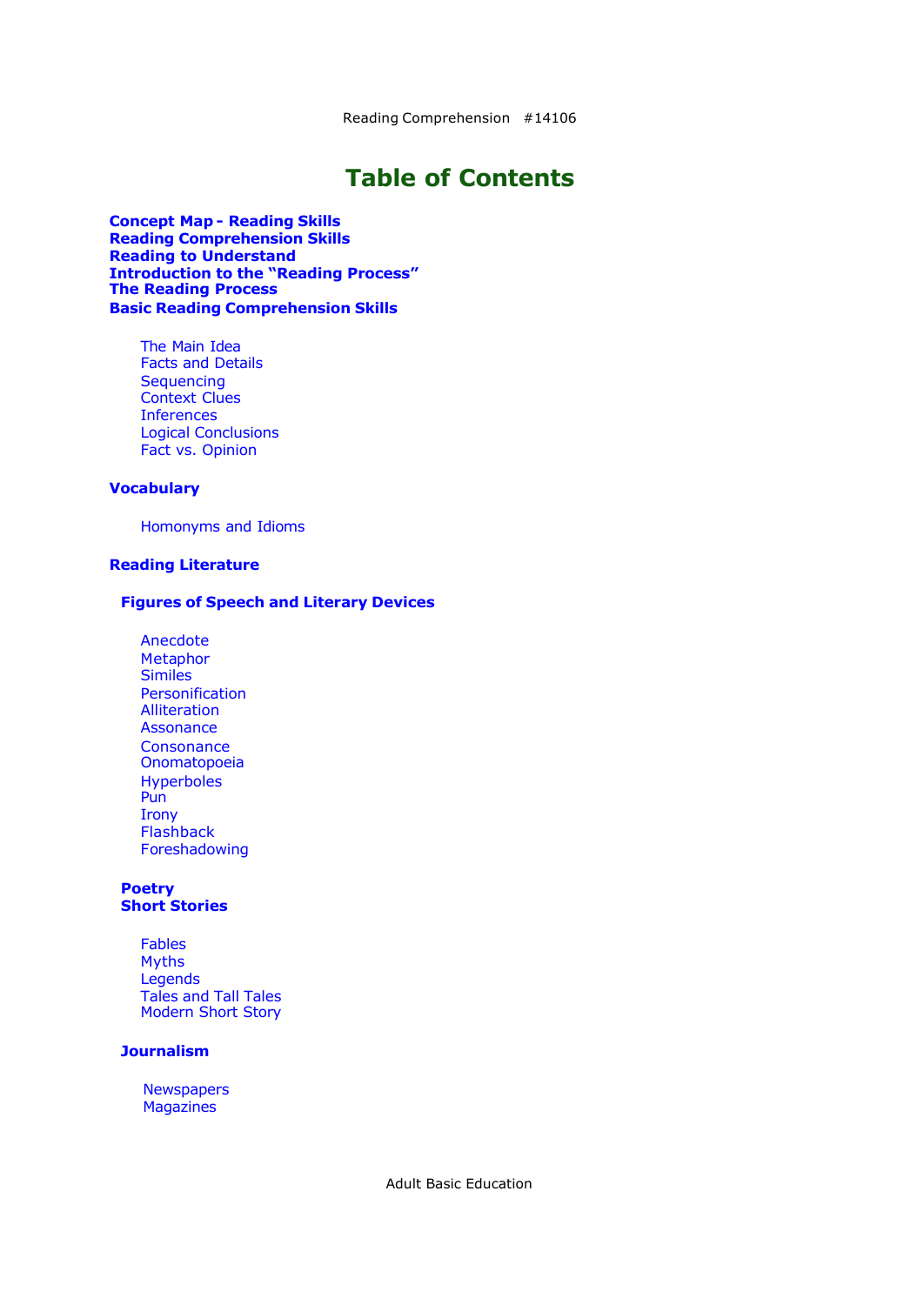# **Concept Map - Reading Skills**

<span id="page-2-0"></span>

# **Reading Comprehension Skills**

#### **Introduction**

Reading is a necessity in today's world. Everyone needs to be able to read signs, bills, and letters. Depending on your choice of employment, you may need to attend school to learn new job related skills. Even when you start a new job, the learning process doesn't stop. You may need to read directions, blue prints, policy manuals, letters, or reports. Many people choose to read outside of work.

Reading involves many skills. All of these skills can be learned and improved. It takes time, practice, and the right attitude. The right attitude means wanting to read, reading regularly, and learning to use the strategies and tools that make reading easier.

### **Reading to Understand**

Readers have two goals. They are to understand and to remember what they read. You can improve your understanding and remembering by preparing physically and mentally.

Preparing physically means: sitting at a desk or table, sitting straight, finding a well-lit area, reading where physical distractions are minimal, and getting paper and a pen. Preparing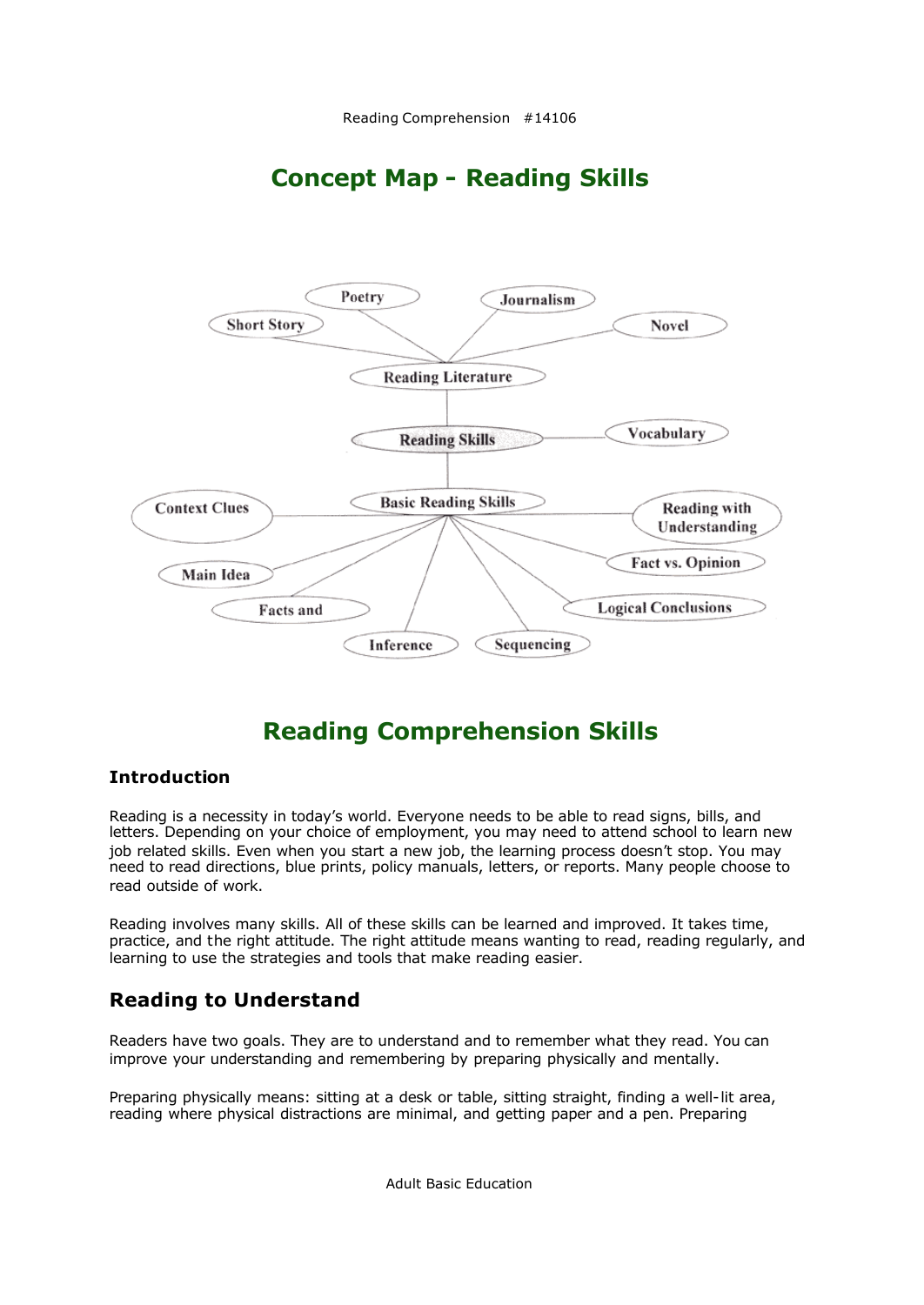<span id="page-3-0"></span>mentally means beginning with a positive attitude and answering two questions: you should decide why you are reading — **your purpose**. You should also decide whether you need to read slowly or carefully — **how you read**.

#### **What is my purpose for reading?**

If you are a manager for a busy company, you may need to read many reports explaining what employees are working on. You may only need to "skim" the reports to get the general idea. On the other hand, if you are a doctor preparing to perform a new surgery, you will need to read carefully and slowly, so you do not miss any important details.

#### **How do I need to read?**

You should decide how you will read before reading the literature. We already have explained that part of this decision is based on why you want to read. Other factors include: your reading skill, the type of literature, your familiarity with the type of literature, the writer's style, and your knowledge of vocabulary.

Depending on your purpose, ability, and reading material, you may need to read slowly or quickly. For example, you may need to read a poem slowly, reread the poem, and look up new words in a dictionary. If you wanted to know last night's hockey scores, you could scan the sports section quickly, skipping over information. Following a reading process will help you decide how you need to read.

### **Introduction to the "Reading Process"**

So you know why you are reading, what you want from the experience, and generally how you need to read. Now it is time to look more specifically at how you read. Reading is a process, which is similar to the writing process.

The reading process has three parts. They are the *pre-reading* step, the *reading* step, and the *post-reading* step. Each step requires you to use a different reading skill. Start the pre-reading step for this section by looking at the diagram on the next page, looking at bolded titles, and quickly reading the first sentence of a few paragraphs. After you have finished the pre-reading step, begin reading the section more slowly and carefully.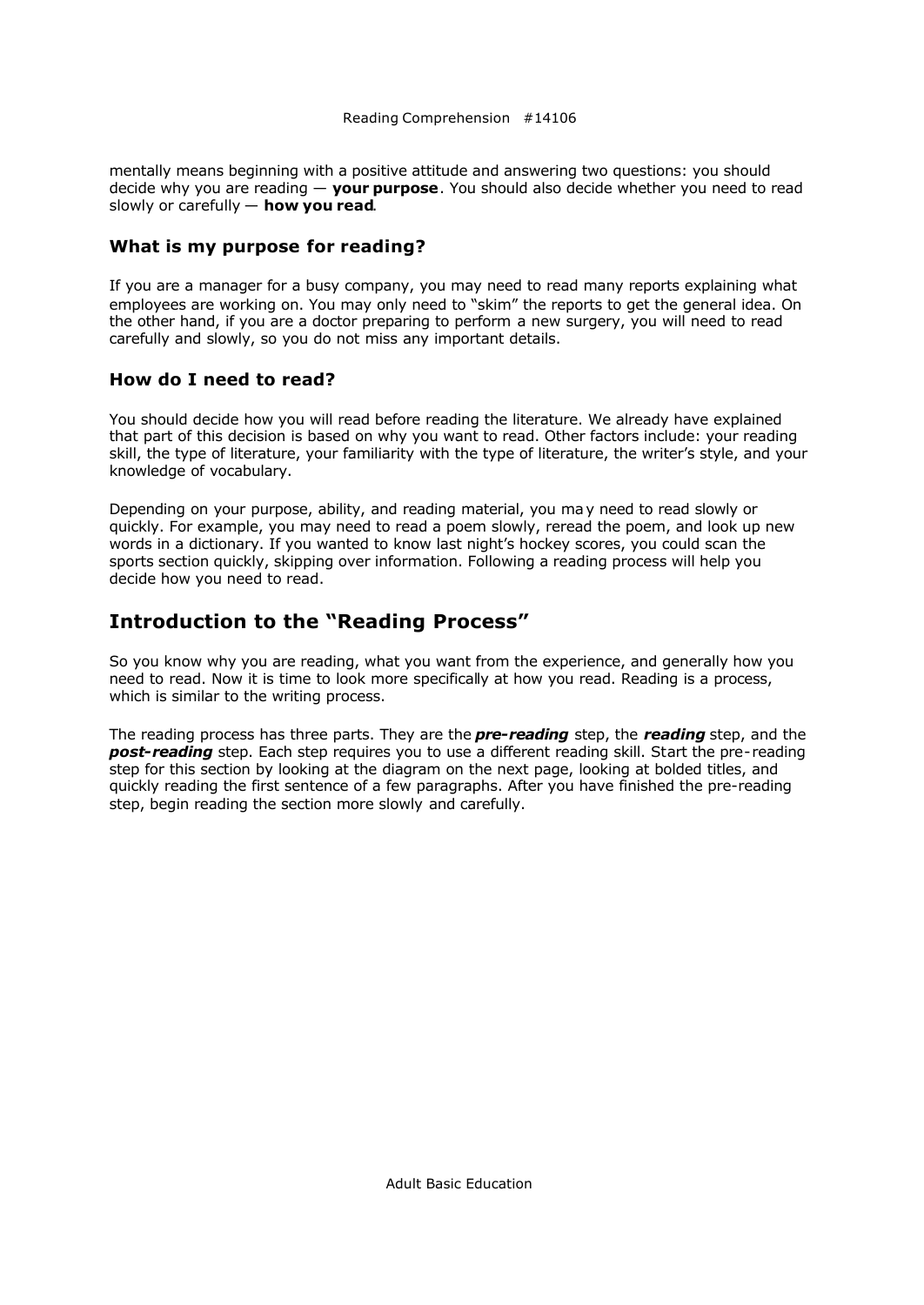# **The Reading Process**

*(SQ3R Method)*

<span id="page-4-0"></span>

#### **What is pre-reading?**

Pre-reading means getting ready physically and mentally. This means clarifying your purpose, clarifying the information you want, clarifying how you need to read, thinking about what you know already, surveying the material, asking specific questions, and predicting the answers to you questions.

### **1. Survey**



#### **What is surveying?**

Surveying means reading and thinking actively. It means quickly looking for clues, asking questions, and making predictions. It reduces the time you will need to read something before understanding and remembering the information. It also helps you identify words or ideas which will require more of your time and attention.

#### **How do I survey?**

Quickly read the following parts of what you are about to read: **titles, sub-titles, headings, table of contents, outlines, pictures, illustrations, tables, footnotes, first sentences, last sentences, first paragraphs, last paragraphs.** Predict the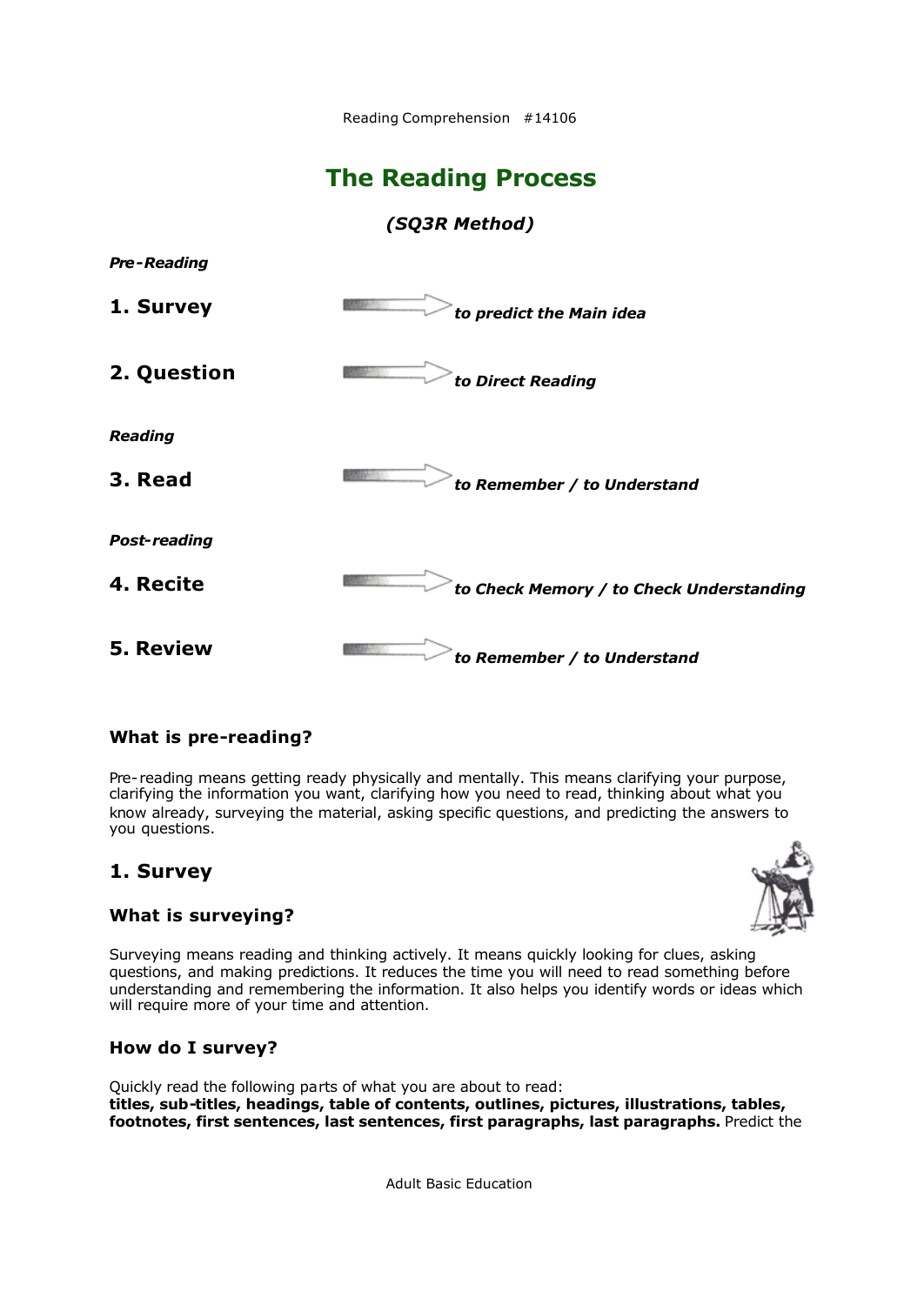writer's main idea. Look for words or ideas which are new to you. Look up new words in a dictionary. During this step, you will also want make a list of questions.

### **2. Question**

#### **Why do I need to ask questions?**

Asking questions makes you an active reader. Asking and answering your questions helps you to understand and remember. Asking questions directs your reading. It is easier to find something if you know what you are looking for in the first place. Asking questions will help you use the information. A teacher or boss will probably ask you some of the questions you ask yourself.

#### **What questions do I ask?**

There are three categories of questions you will want to ask. The first category involves verifying the assumptions you made during your survey of the material. Some examples of questions include: "Was my assumption or prediction about the writer's message correct?" and "Were my guesses about the meaning of unfamiliar words correct?"

The second set of questions deals with specific details. If you read a novel, some questions you will want to ask are, "Who are the characters?", "What is the plot?", "Where does the story take place?", "How did the story effect me?", "When did the climax of the plot occur?", "How do the characters change during the story?", and "Why did the writer tell the story?"

The last group questions deal with the writer's style and the writer's effectiveness at telling the story.

### **3. Reading**

#### **What is reading?**

Books have been written about the topic of reading. Here we will

simply give a definition. **Reading is the process of perceiving symbols, decoding symbols, obtaining meaning from symbols, and remembering the meaning**.

#### **What affects a person's reading ability?**

Reading is a form of communication. Reading is using your previous knowledge and experience to make sense out of written communication. Some of the more common factors which affect a person's ability to read include:

- *Vision*
- *Attitude*
- *Knowledge of how letters are associated with sound*
- *Personal vocabulary*
- *Mastery of basic reading skills*



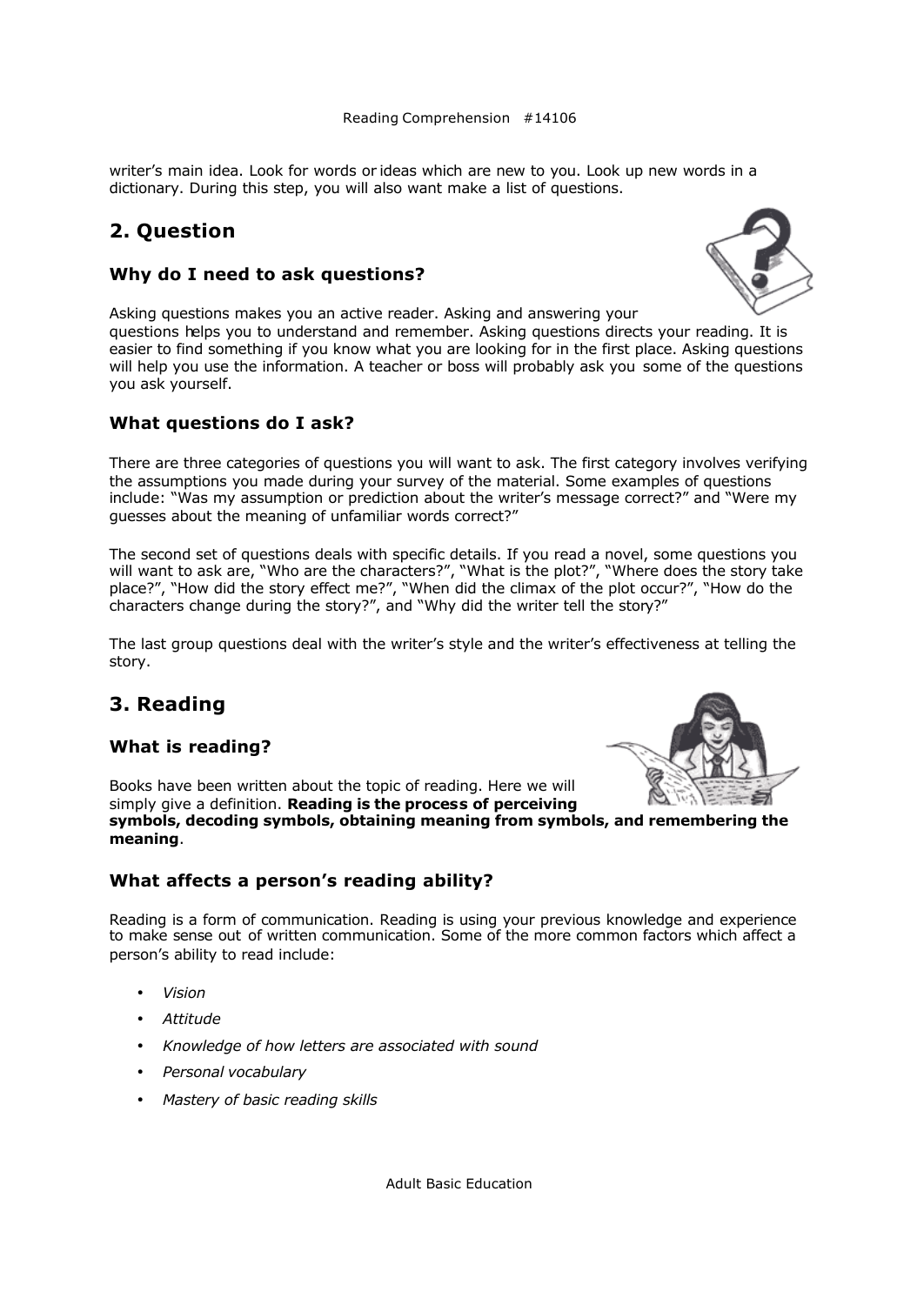- *Knowledge of sentence structure*
- *Knowledge of paragraph structure*
- *Personal life experiences*
- *Experience reading a particular type of literature*
- *Ability to read silently without moving lips*

#### **Why do I need to read actively and critically?**

People who read actively and critically are better able to use the information they obtain from reading because they learn how the facts are related, and how facts are related to knowledge they already have. They detect faulty or illogical statements, and they understand and remember more.

#### **How do I read?**

During the reading process, you can use a number of basic skills to help you understand what you read. The basic skills are related to reading actively and reading critically. Most people can improve these skills by practicing reading a variety of different material. The basic skills are listed below. Each skill will be explained in more detail in the "Basic Reading Skills Section."

- *Finding the main idea*
- *Finding facts and details*
- *Finding sequences and patterns*
- *Using context clues*
- *Making inferences*
- *Making logical conclusions*
- *Sorting facts from opinions*

Reading actively and critically will not only help you understand what you read but it will also help you remember what you read. Many people use other skills and strategies to help them remember.

#### **What is post-reading?**

Post-reading means using the information you read. The two activities involved are reciting and reviewing.

#### **4. Recite**

#### **What is reciting?**

Reciting is checking your understanding and memory of the information. You may discover that you need to reread a section to clarify some information. Reciting also helps you remember the facts and details of what you read.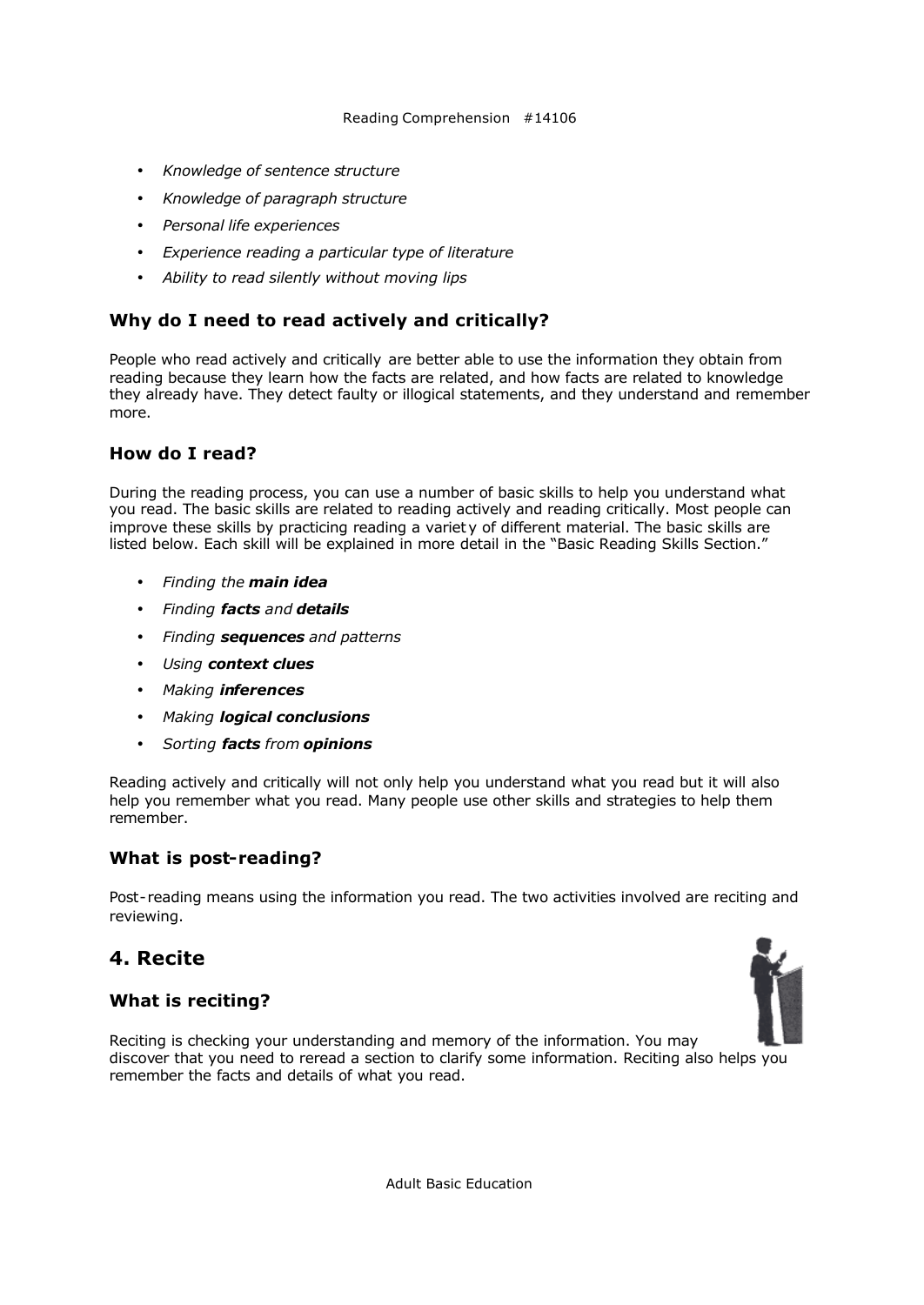#### **How do I use reciting?**

Reciting may take several forms. Find the method which works best for you. Example s of reciting include: rephrasing, drawing, or outlining. This may mean writing a summary, telling another person about the information, or rephrasing the information aloud.

You should recite new information after reading small sections. Try to recite new material several times, and use different methods of reciting.

#### **5. Review**

#### **What is reviewing?**



Reviewing is similar to reciting. People review to ensure that they are able to remember the information they have learned. This is particularly important before a test.

Reviewing may be done by reading your notes, comments, highlights, survey questions, survey answers, titles, and summaries.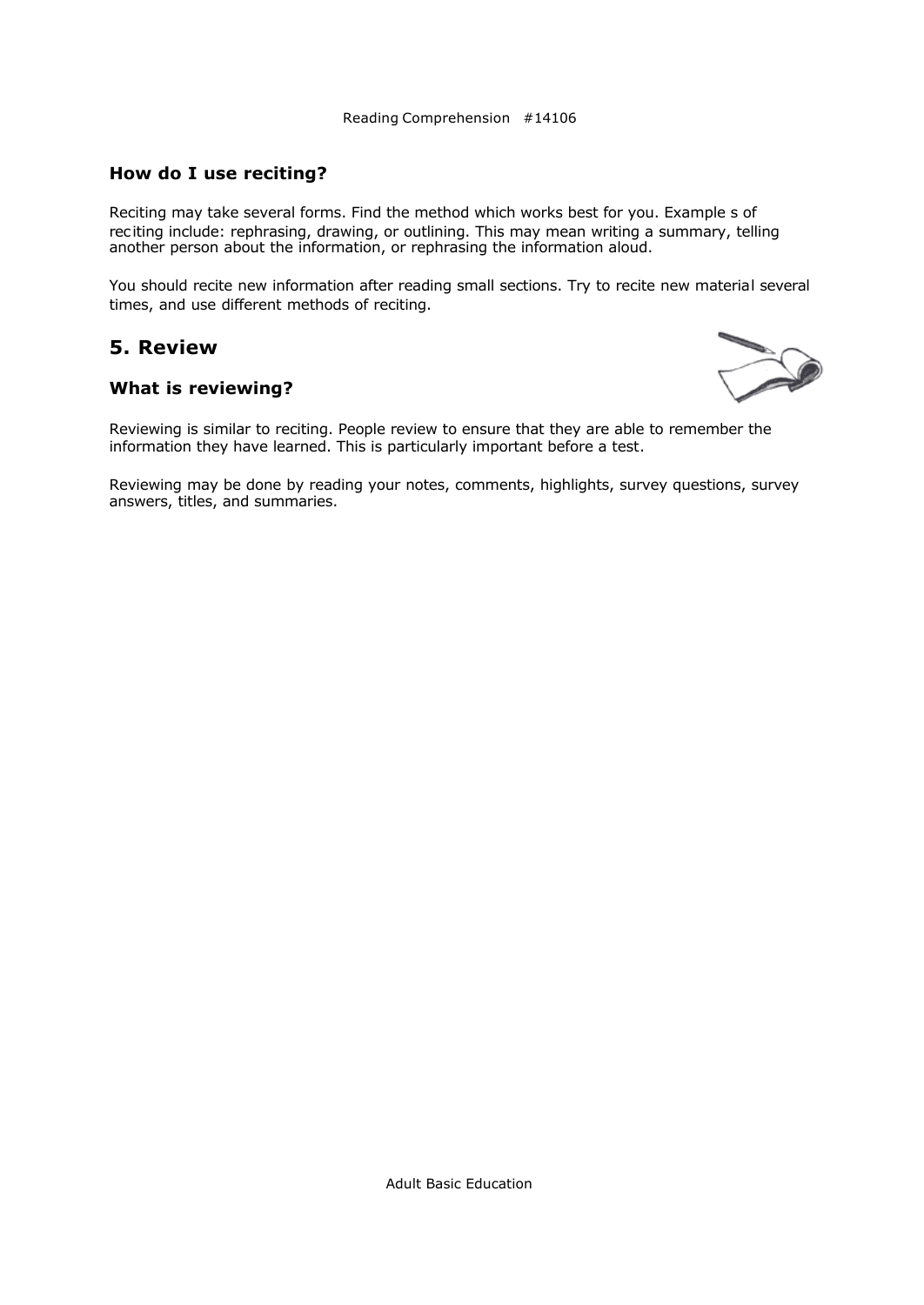# **The Reading Process**

*(SQ3R Method)* 

**1. Survey**

**2. Question**

**3. Read**

**4. Recite**

**5. Review**





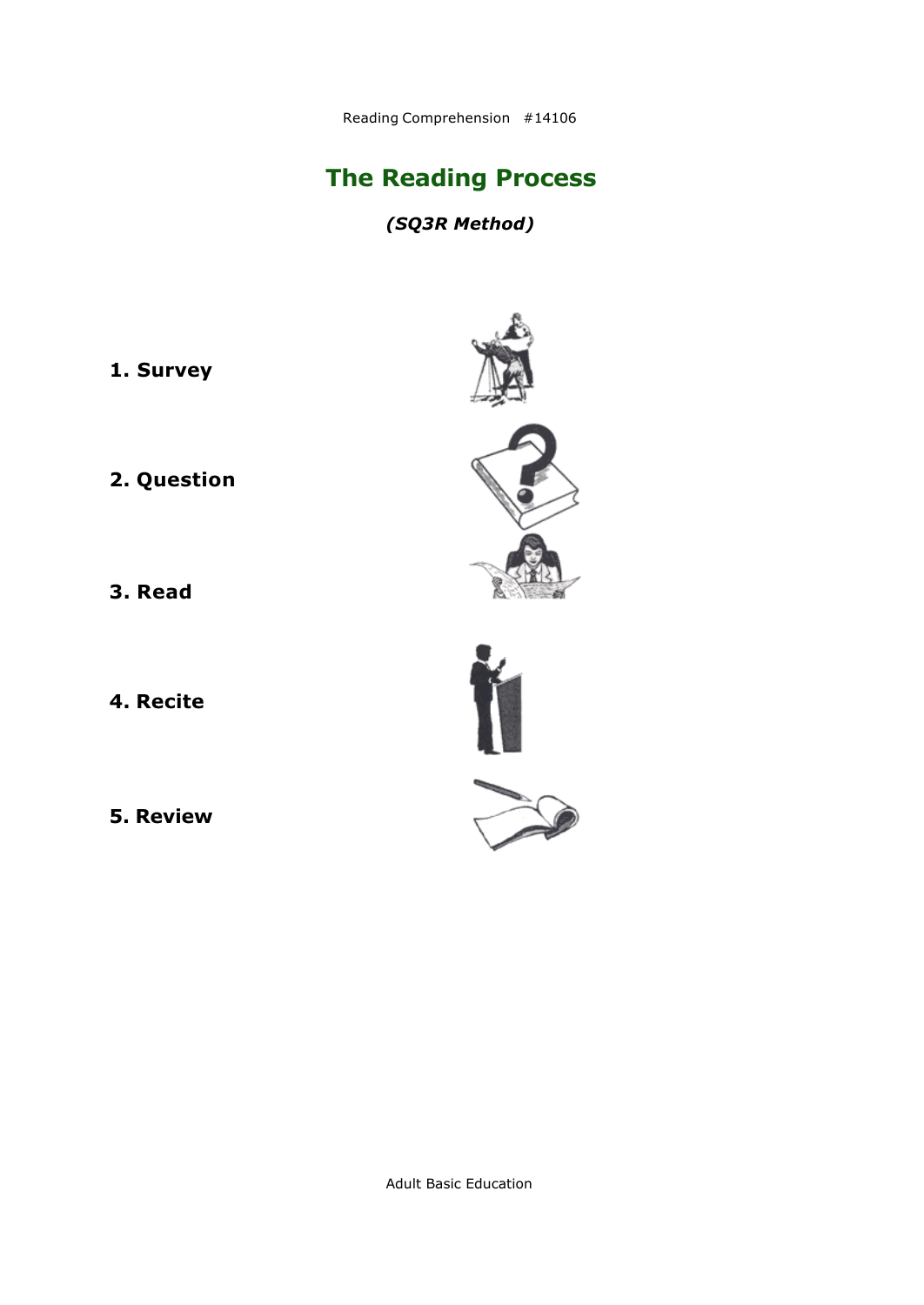# **Basic Reading Comprehension Skills**

<span id="page-9-0"></span>Mastering several basic reading skills helps you understand and remember the events and information you read. Each of the following will be explained in this section: **finding the main idea, finding facts and details, finding sequences and patterns, using context clues, making inferences, making logical conclusions, and sorting facts from opinions**.

All of the basic skills work together. For example, it is difficult to find the main idea if you do not also find details or use context clues. Although the basic skills are presented one at a time for clarity, they all work together.

### **The Main Idea**

One of the main goals for reading is to discover the main idea. Main ideas sometimes are called the "theme" or "thesis." For narrative writing the main idea is often called the theme or "moral" of the story. For expository forms of writing, the main idea is often referred to as the thesis.



#### **What are main ideas?**

The main idea, theme, thesis, or moral of the story is the writer's message. Sometimes the main idea is clearly and directly stated. This is particularly true for expository writing. Other times the main idea is not clearly stated. For both situations, using all of the basic reading skills will be useful.

#### **How do I find main ideas?**

When the main idea is stated it is usually found at the beginning or the ending. Look at the beginning or ending of a paragraph. For longer pieces of writing, the main idea is usually found in the first and the last paragraphs.

When the main idea is not stated, look for clues about the main idea. Clues may be repeated words, phrases, or ideas. The sequence that facts are revealed will often help you discover the common relationship between the facts. Sometimes ideas are repeated by using different words or phrases. It is important to look carefully at how the ideas and sentences are related.

Skimming a work, reading parts of a work quickly, can help you predict the main idea of a work before you begin reading more carefully. Scanning, looking for specific words, phases, or patterns, can help you locate words or details related to the topic or main idea.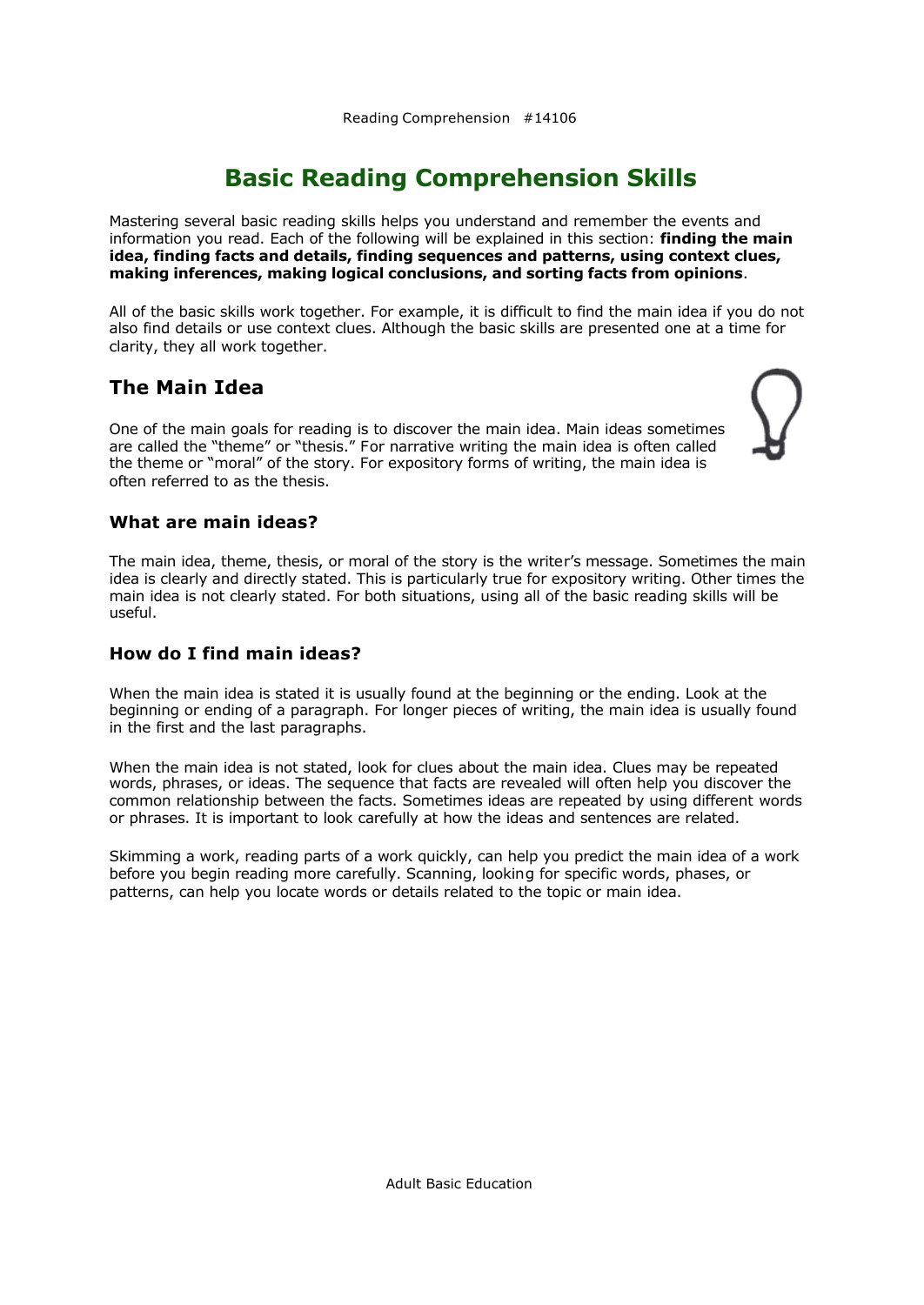### **Practice Exercise 1 A**

#### *Main Idea*

A.

- Scan the paragraph quickly.
- Predict the main idea.
- Read the paragraph carefully.
- Underline words or phrases related to the main idea

*Every three minutes a home burns somewhere in Canada. Every day fire destroys property worth approximately one million dollars. In other words, the buildings destroyed by fire in a year would line both sides of a street reaching from Winnipeg to Vancouver. Every hour and a half some Canadian loses his life by fire. Every year the persons who lose their lives by fire are numerous enough to populate a community of more than 10,000.* 

Adapted from, *Intermediate English Skills Development Series Book 3, 3A Main Idea*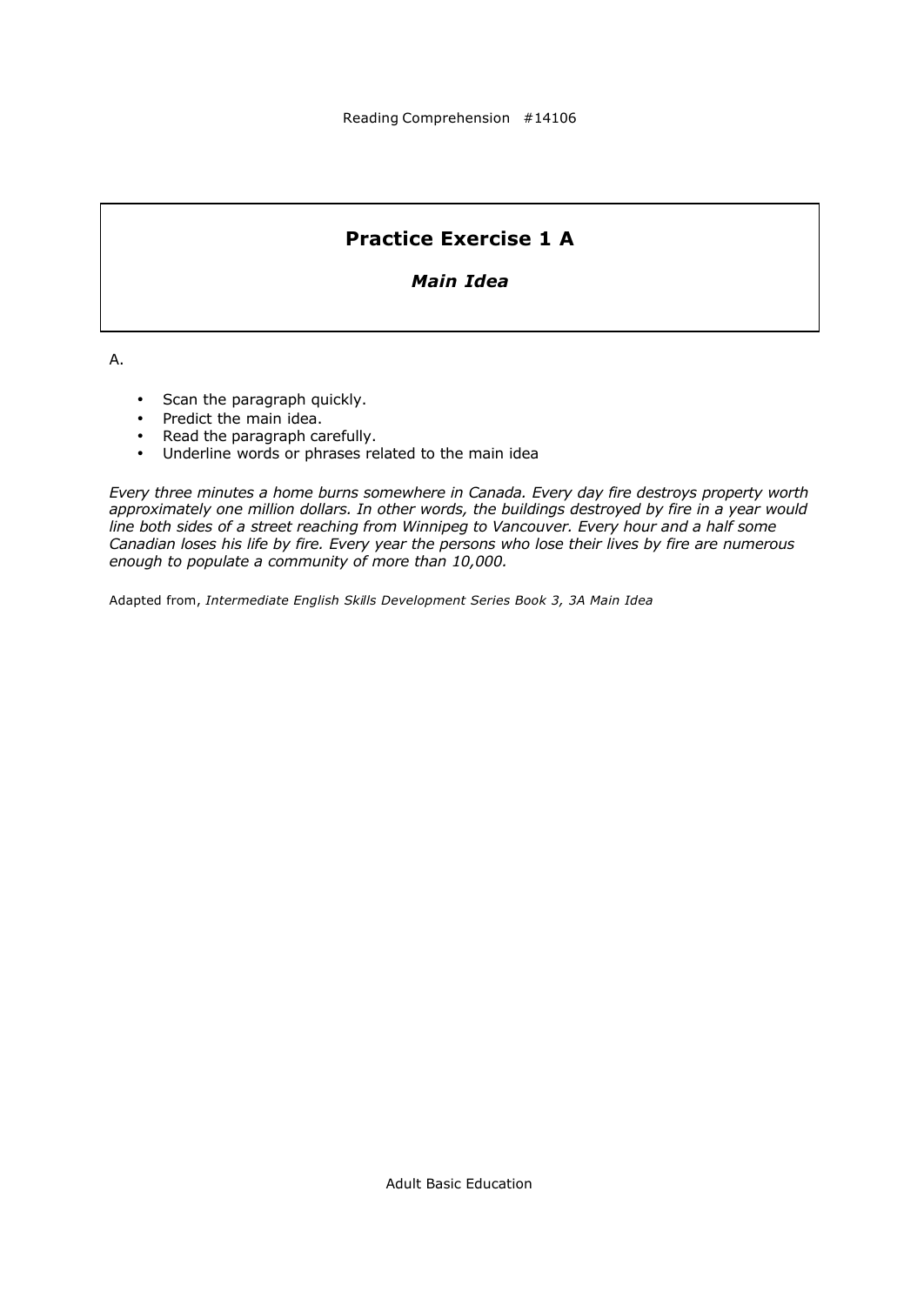### **Practice Exercise 1 B**

#### **Main Idea**

- B. Answer the questions.
	- 1. Was your prediction about the main idea correct?
	- 2. Where did you find clues about the main idea?
	- 3. Summarize the main idea in one sentence.
	- 4. Write a title for the paragraph.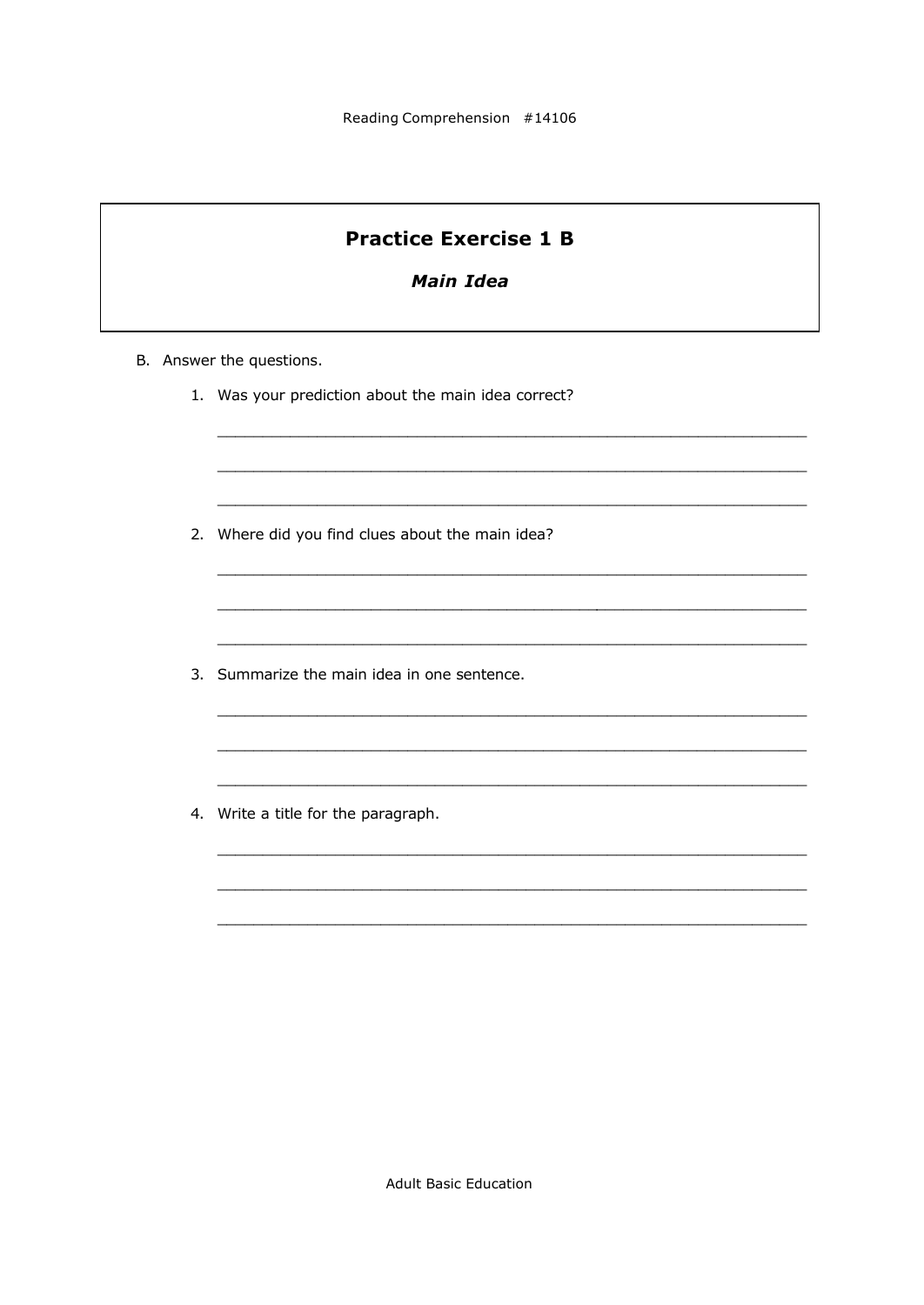### <span id="page-12-0"></span>**Facts and Details**

The first sentence of a serious newspaper article is called the **lead**. Reporters usually place the important facts here.

#### **What are facts and details?**

Reporters discover the facts of a story by asking **who, what, where, when, why,** and **how**. The answers to these questions are called "facts."



Finding facts is important when the main idea is not stated. You will need to use facts to make inferences. Missing details or misreading details may lead to an incorrect assumption about the main idea.

#### **How do I find facts and details?**

Ask questions like who, what, where, when, why, and how. Once you find a fact, evaluate its sources and value. For example, a writer might state that the average family size today is seven people. If the writer based this idea on statistics from 1962, the facts and statement are useless. They don't apply to today's world.

#### **What can I do to remember facts and details?**

You will remember facts and details if you underline, highlight, or note facts and details as you read. Try to produce a mental image as you read. Add det ail to the mental image as you learn new facts or details. Organizing the facts or details you discover will help. You might try making lists, drawing diagrams, or using concept maps.

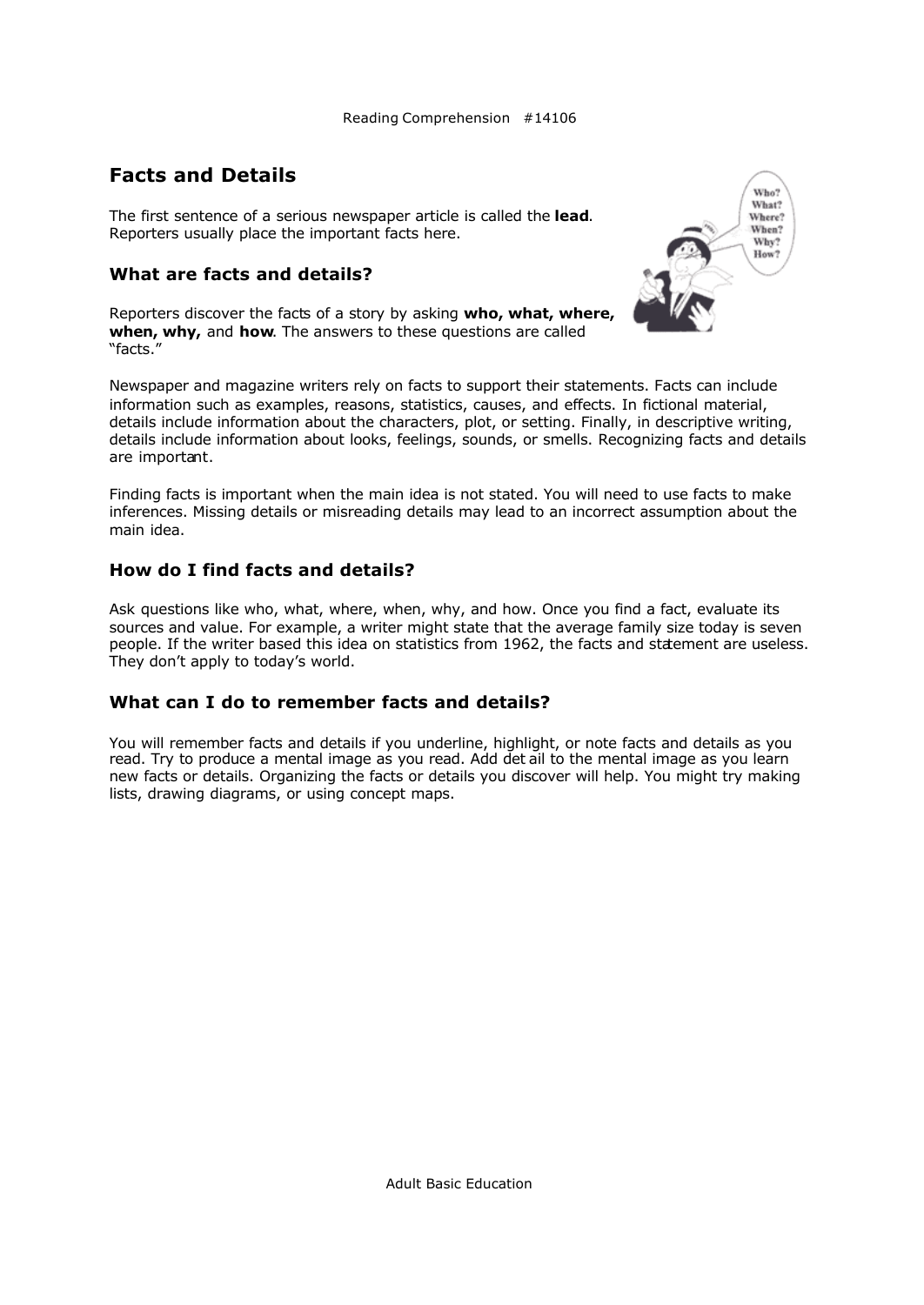### **Practice Exercise 2 A**

#### *Facts and Details*

A.

- Scan the story quickly.
- Read the story carefully.
- Visualize the details.

*Doctors believe that people today do not get enough exercise. Machines do much of our work for us. For example, appliances such as washing machines and vacuum cleaners have made house work much easier. Farm implements, such as the combine and the hay baler, have eased the demands of farm work. In factories, machines have also reduced the amount of human activity needed to do a job. Radio, television, movies, and similar non-active recreation take up much of our free time, making it harder to get enough exercise.* 

*Exercise is important throughout our lives. Children need exercise for their bodies to develop properly. In adults it helps to keep the body in good physical condition. Exercise aids health by improving circulation, breathing, and digestion. By aiding health, exercise also improves mental health.* 

*Adapted from,* Intermediate English Skills Development Series Book 3, 3B Recalling Details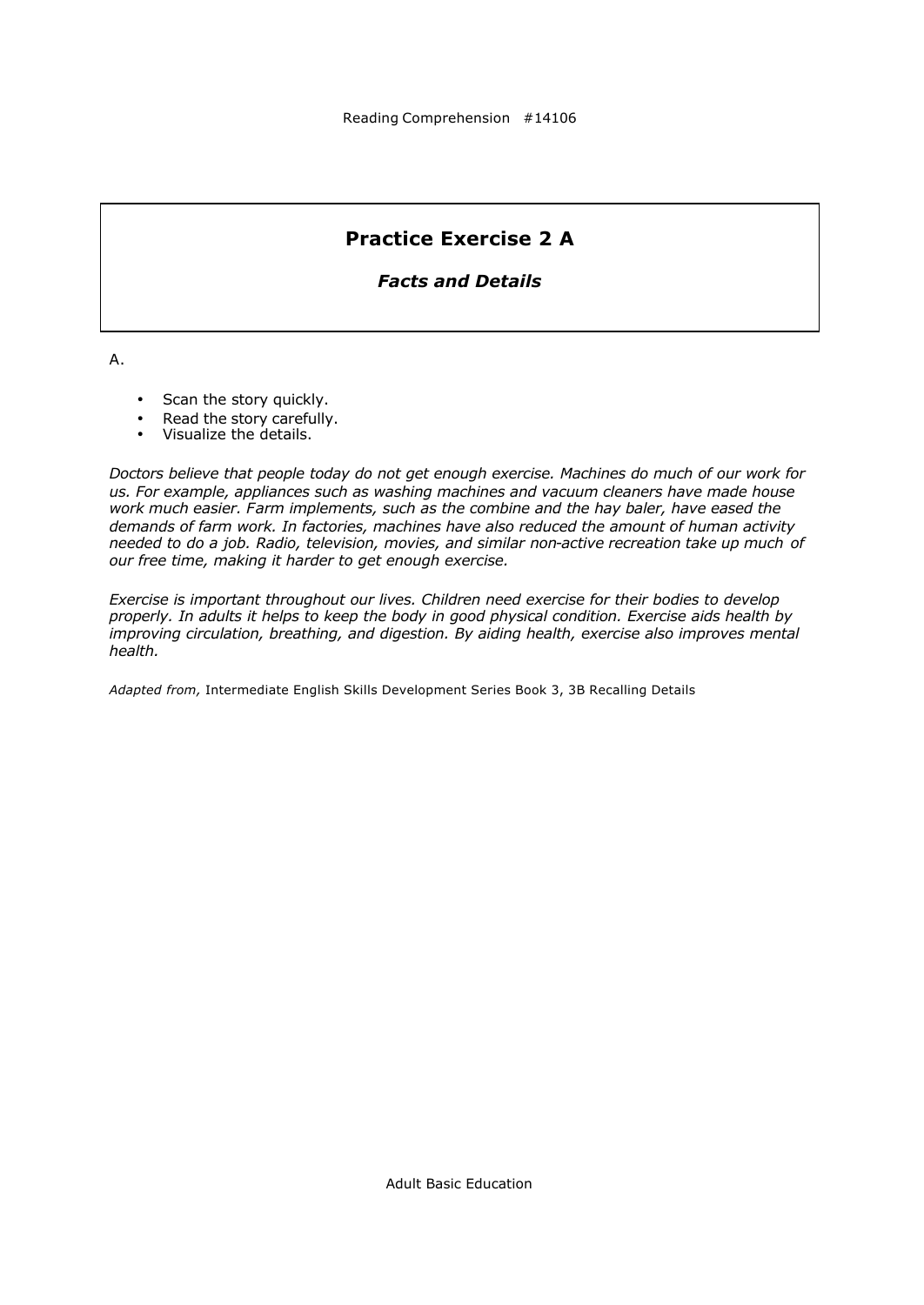### **Practice Exercise 2 B**

#### **Facts and Details**

- B. Answer the questions.
	- 1. Who do doctors believe need more exercise?
	- 2. What appliances have made house work easier?
	- 3. What equipment makes farm work easier?
	- 4. Why do people get less exercise during their "free-time?"
	- 5. How does exercise benefit people?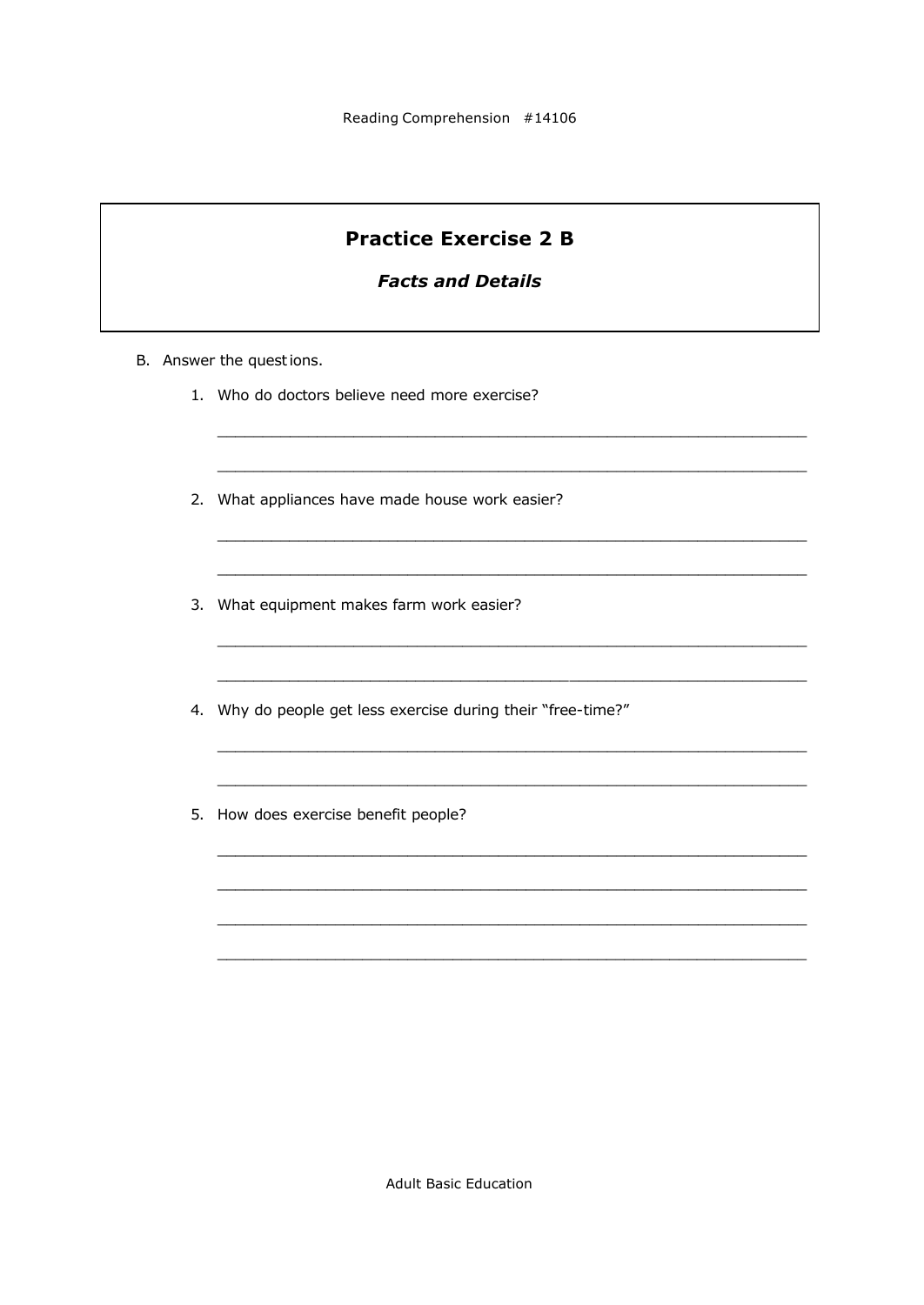### <span id="page-15-0"></span>**Sequencing**

Any time you do a task, you follow a sequence of steps. To make a cake, you need to gather the ingredients, mix the wet ingredients, mix the dry ingredients, mix all the ingredients, and so on.



#### **What is sequencing?**

Writers typic ally arrange sentences, paragraphs, and ideas in one of several common patterns. Recognizing these different patterns allows you to predict what will happen next and to visualize the events and details. You will be able to understand more and to remember more. Recognizing sequences will also help you infer main ideas when they are not stated.

#### **How do I find sequences?**

The first step in finding sequences is recognizing facts and details. The next step is to discover how the facts and details are related. Writers commonly indicate relationships and sequences in two ways. The first way is simply to write sentences in the correct sequence. For example, a person that writes computer manuals would write a sentence explaining the first step. The next sentence explains the second step, and so on. The writer may or may not number, letter, or highlight the order of the sentences.

The second way writers show sequence or order is to use transition words. Transition words show relationships between facts and details. Once you know which words to look for, you can scan the materials for these transition words. A writer might use the words "first," "next," or "lastly" to indicate the sequence of events. Look at the table. It gives a few examples of transition words for common organization patterns.

*Spatial order (near to far)* 

*Chronological order (first to last)* 

*Logical order (first step to last step)* 

*Specificity order (general to specific)* 

*Familiarity order (known to unknown)* 

*Comparative order (alternating similarities)* 

*Importance order (least important to most important)*

*Cause and effect order*

*(alternating cause and effect) (all causes then all effects) (one cause and related effect at a time)* 

#### *Sequence Transition words*

*on, in, above, below, beside, near* 

*before, next, after, meanwhile, until* 

*first, second, third, next, lastly, finally* 

*in general, specifically, typically* 

*commonly, usually, infrequently, unusually*

*on the other hand, on the contrary* 

*the main, the central, the basic, the least*

*because, since, consequently*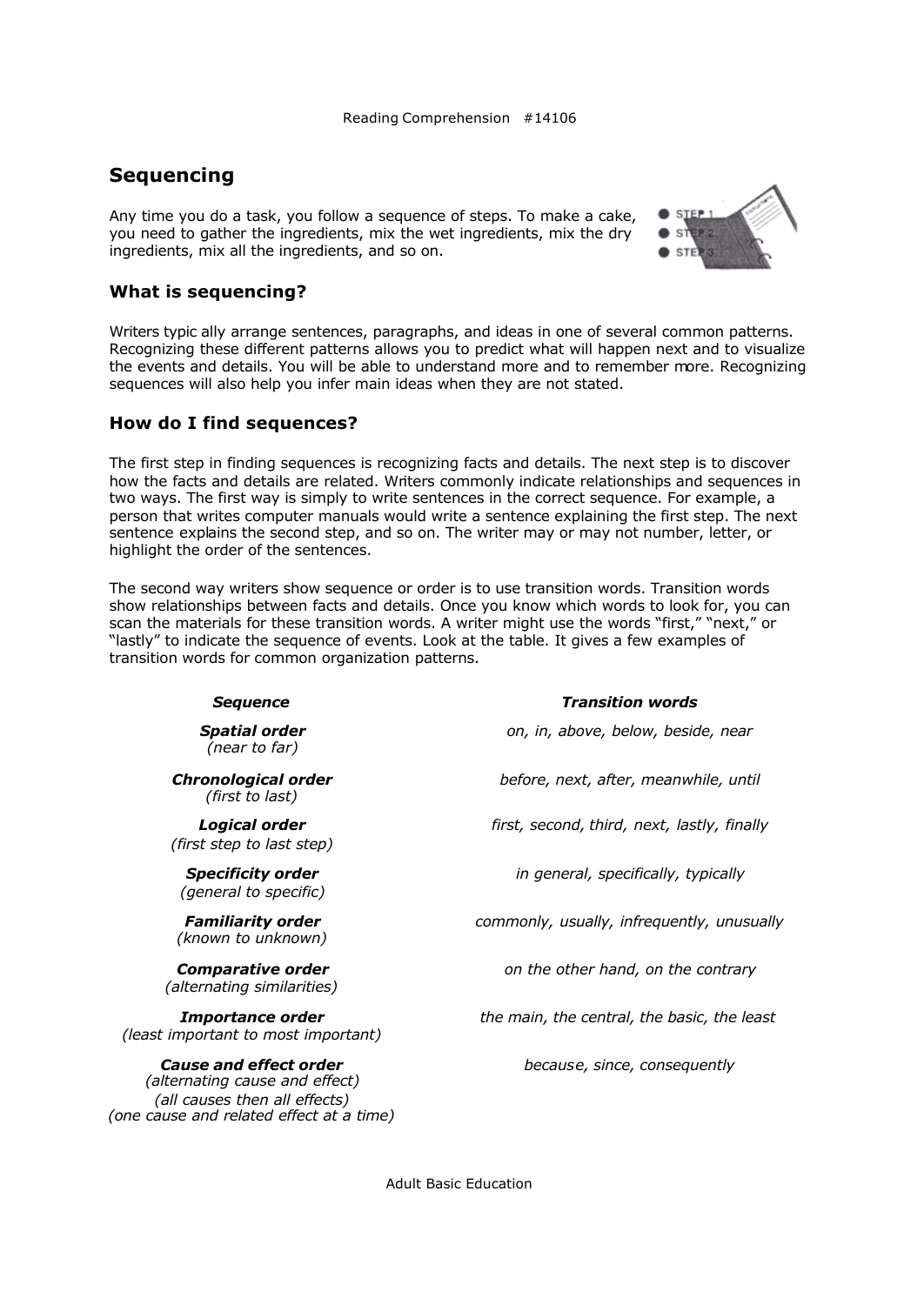### **Practice Exercise 3 A**

#### *Sequencing*

A.

- Scan the story quickly.
- Read the story carefully.
- Visualize the details.
- Remember the sequence of events.

#### *The Ski-Doo Maker*

*Armand Bombardier grew up in Valcourt, Quebec. Even when he was a young boy, he said that he wanted to make a machine that he could move over deep snow without sinking in. For more than ten years he worked on his machine.* 

*Finally, in 1936, he produced his first snowmobile. It was a large machine with tracks like a bulldozer. The snowmobile could carry several people in a closed cabin.* 

*Armand Bombardier started a new industry in Valcourt to make snowmobiles. The industry grew until more than half the men in town worked at manufacturing snowmobiles. People from all over the world who wanted to travel on snow or soft muskeg bought Bombardier machines.* 

*All the time Bombardier worked to build a smaller and lighter machine. He wanted one that would go really fast and not sink into the snow. At the same time, he wanted a machine that would be cheap and easy to run in very cold northern Canada.* 

*After years of work, the Ski-doo was born. It could do all the same things that Bombardier wanted it to do. It did not cost very much to manufacture. With it he could roar across deep snow at 50 miles an hour, bouncing up and down happily over the drifts and bumps. Soon he was selling Skidoos as fast as he could make them.* 

*Adapted from,* Intermediate English Skills Development Series Book 3, 3C Sequence of Events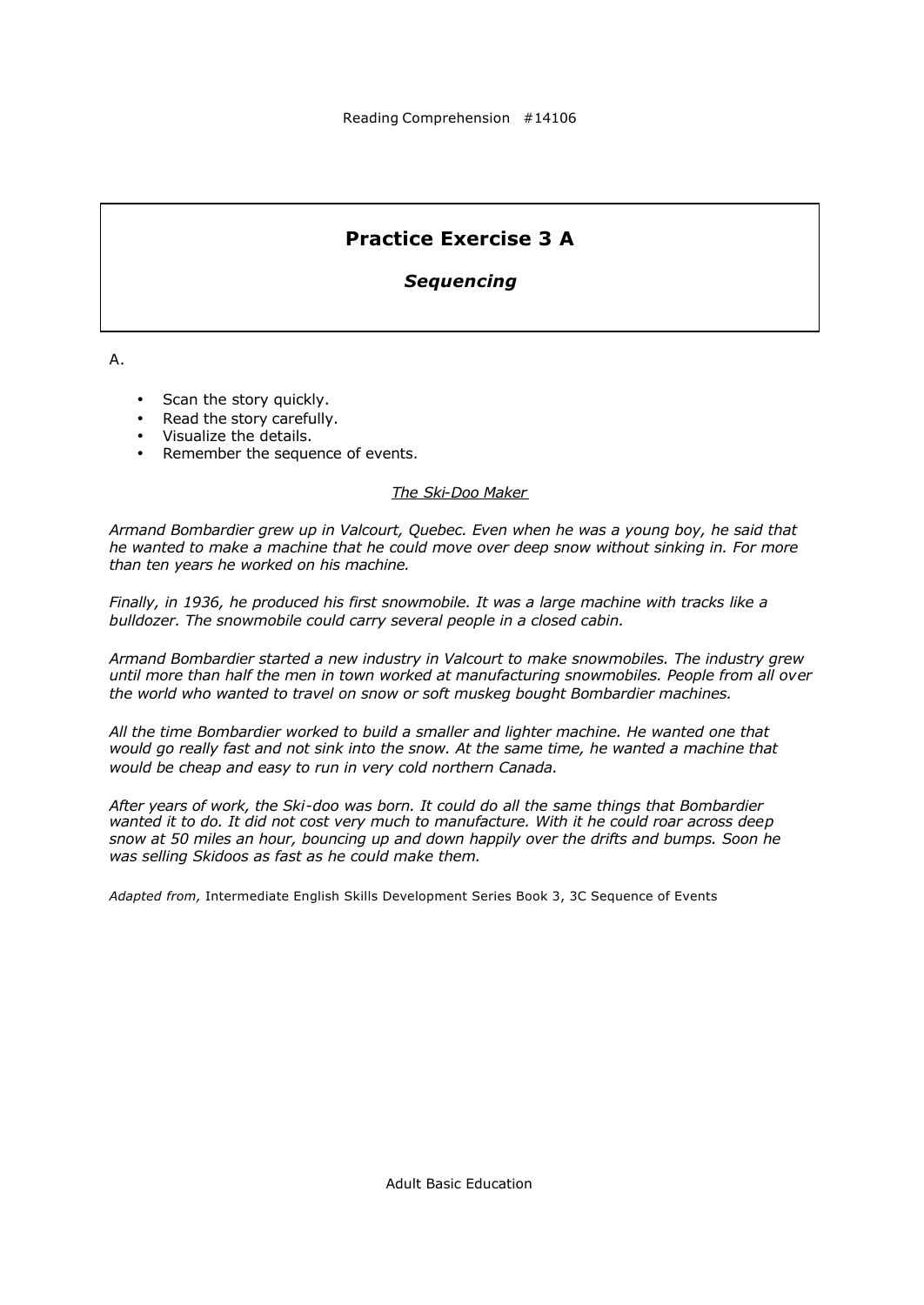### **Practice Exercise 3 B**

#### **Sequencing**

- B. Answer the questions.
	- 1. What type of essay is this (expository, descriptive, narrative)?
	- 2. What has the writer sequenced (facts, details, examples, events)?
	- 3. How has the writer organized the facts, details, examples, or events?
	- 4. List the transition words used by the writer to clarify the sequence.
	- 5. What was the first event?
	- 6. List and number three important events in the story.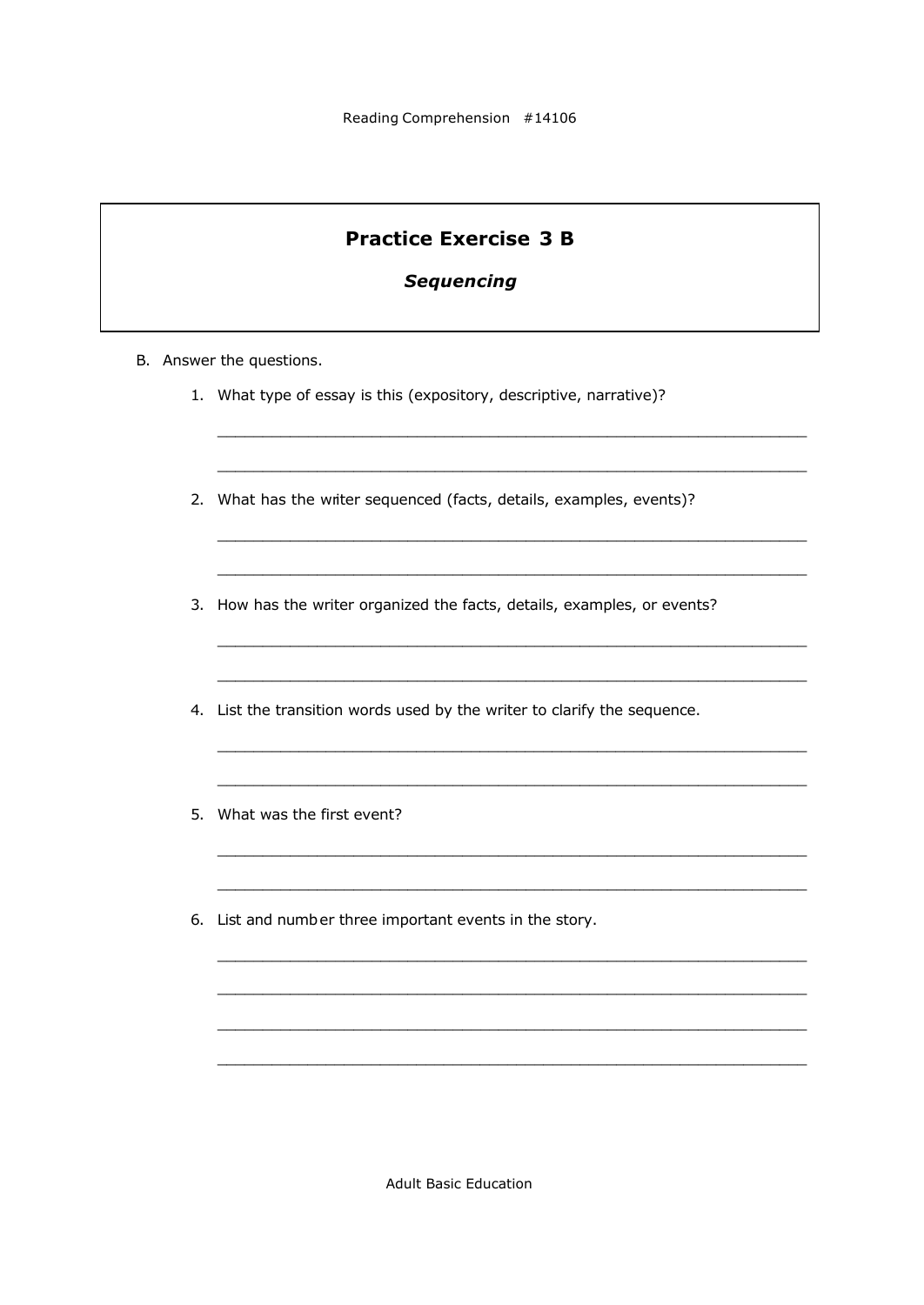### <span id="page-18-0"></span>**Context Clues**

Some behaviours are acceptable in one place, yet they are not acceptable in others. For example, it might be okay to wear torn blue jeans at home, but it may not be appropriate to wear the same clothing at the office. Understanding the rules and recognizing the clues that tell you how to behave is referred to as getting the "Big Picture" or understanding the context.



#### **What are context clues?**

To understand what you read, you need to understand the context of what you are reading. Factors which create the context include: the writer's personality, the writer's style, the writer's social standing, and the writer's purpose. This information guides you in interpreting the writer's message.

The second group of context clues helps you make inferences, and helps you guess the meanings of new words. Writers may define new words or ideas by giving definitions, explain, clarify, support by giving examples, or repeat important ideas to emphasize the main idea.

#### **Where do I find context clues?**

Look for context clues in the following places:

- between commas
- between brackets
- in definitions
- in examples
- in footnotes marked by asterisks  $(*)$  or numbers  $(12)$
- by comparisons beginning with "like" or "as"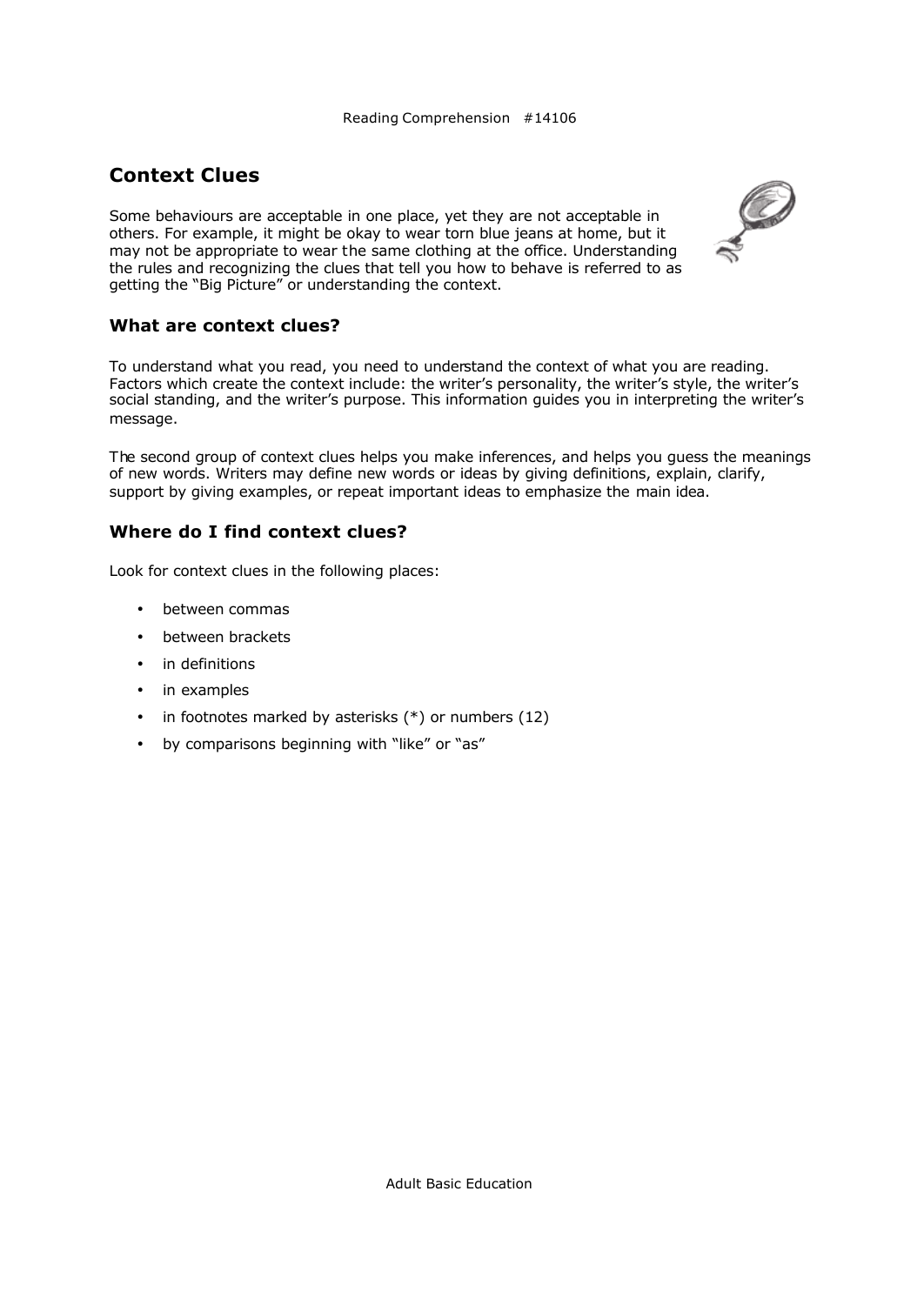### **Practice Exercise 4 A**

#### *Context Clues*

A.

- Scan the story quickly.
- Read the story carefully.
- Visualize the details.
- Predict what words are used to fill in the blanks.

*The moon rotates on its own \_\_\_\_\_\_\_\_\_\_\_\_ and revolves or orbits around the Earth, ho wever, it rotates only once in its orbit around the Earth, so its "day" and "night" each last about two Earth weeks. Since it turns on its axis slowly, we on Earth see only one side of the moon — it always presents the same face toward the Earth. On Earth, \_\_\_\_\_\_\_\_\_\_\_\_\_\_\_ have always seen this "man-in-the-moon " side, never the hidden side, though it has been seen and photographed by astronauts.* 

*The moon produces no light of its own. The \_\_\_\_\_\_\_\_\_\_\_\_\_\_\_\_ we see is a reflection of the sun's light. This accounts for the \_\_\_\_\_\_\_\_\_ of the moon. The moon appears to change shape. However, the change in appearance is a result of the rotation of the moon on its axis. When the far side of the moon is\_\_\_\_\_\_\_\_\_\_\_\_\_\_\_ by the sun we cannot see it. This is what we call the new moon. As it turns toward the Earth, it can be seen piece by piece — \_\_\_\_\_\_\_\_\_\_\_\_ first quarter, and full moon. The moon continues its rotation, and begins to disappear from sight again — last quarter, crescent, first quarter, and then new moon again. The cycle takes \_\_\_\_\_\_\_\_\_\_\_\_. This cycle of the moon's phases set the basis for our modern-day calendar.* 

*Adapted from,* Intermediate Academic Upgrading Science Learning Packages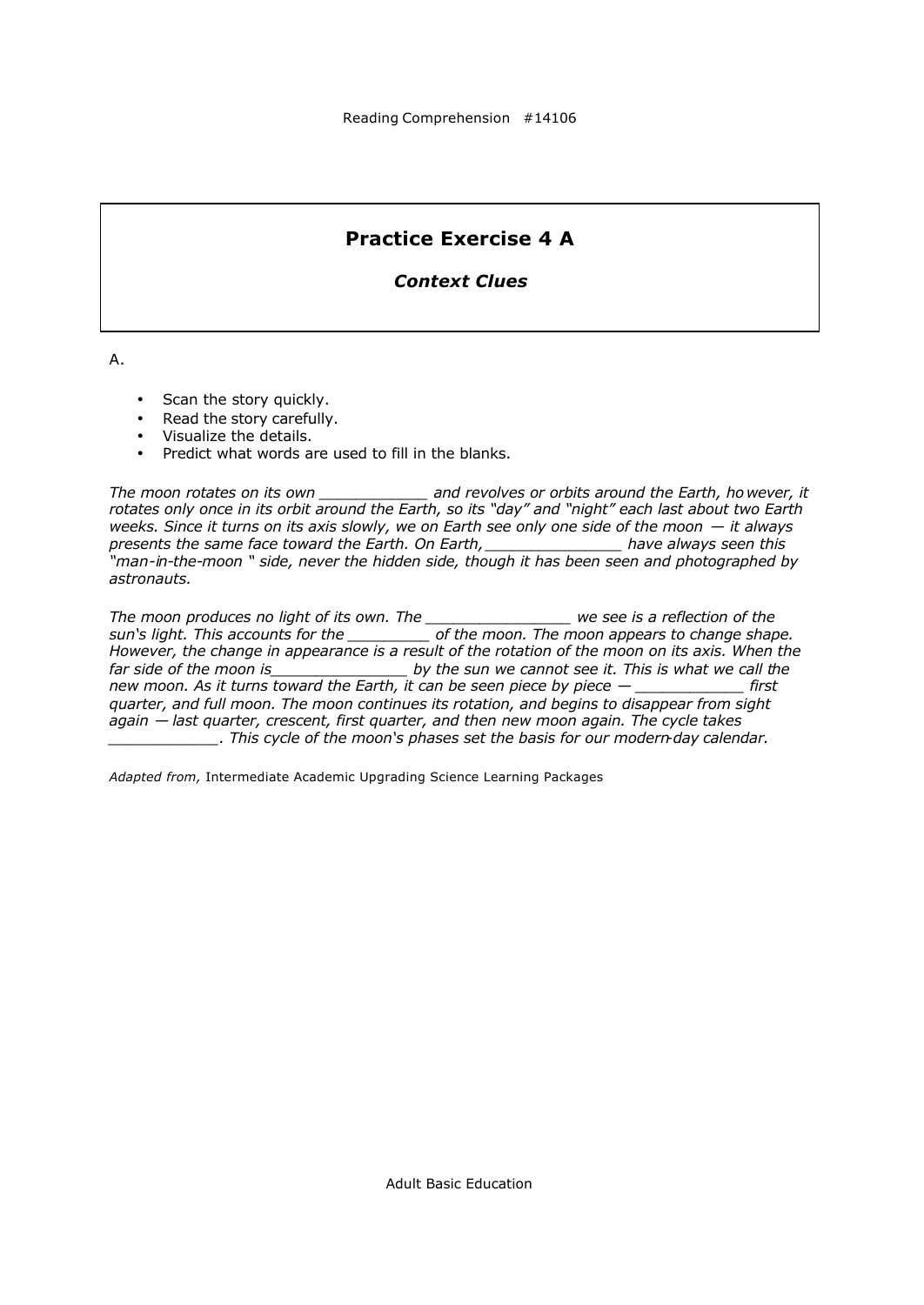## **Practice Exercise 4 B**

### *Context Clues*

B. Use context clues to help you pick the word for each blank. Write the correct word beside each number.

|    | 29.5 days                                                                                                                                                                                                                                                                                                                                                                                                                        | observers | crescent    |
|----|----------------------------------------------------------------------------------------------------------------------------------------------------------------------------------------------------------------------------------------------------------------------------------------------------------------------------------------------------------------------------------------------------------------------------------|-----------|-------------|
|    | moonlight                                                                                                                                                                                                                                                                                                                                                                                                                        | axis      | illuminated |
|    | phases                                                                                                                                                                                                                                                                                                                                                                                                                           |           |             |
|    | 1. $\overline{\phantom{a}}$ 1. $\overline{\phantom{a}}$ 1. $\overline{\phantom{a}}$ 1. $\overline{\phantom{a}}$ 1. $\overline{\phantom{a}}$ 1. $\overline{\phantom{a}}$ 1. $\overline{\phantom{a}}$ 1. $\overline{\phantom{a}}$ 1. $\overline{\phantom{a}}$ 1. $\overline{\phantom{a}}$ 1. $\overline{\phantom{a}}$ 1. $\overline{\phantom{a}}$ 1. $\overline{\phantom{a}}$ 1. $\overline{\phantom{a}}$ 1. $\overline{\phantom{$ |           |             |
|    | $2.$ $\overline{\phantom{a}}$                                                                                                                                                                                                                                                                                                                                                                                                    |           |             |
|    |                                                                                                                                                                                                                                                                                                                                                                                                                                  |           |             |
|    |                                                                                                                                                                                                                                                                                                                                                                                                                                  |           |             |
|    |                                                                                                                                                                                                                                                                                                                                                                                                                                  |           |             |
| 6. |                                                                                                                                                                                                                                                                                                                                                                                                                                  |           |             |
|    | 7. $\qquad \qquad$                                                                                                                                                                                                                                                                                                                                                                                                               |           |             |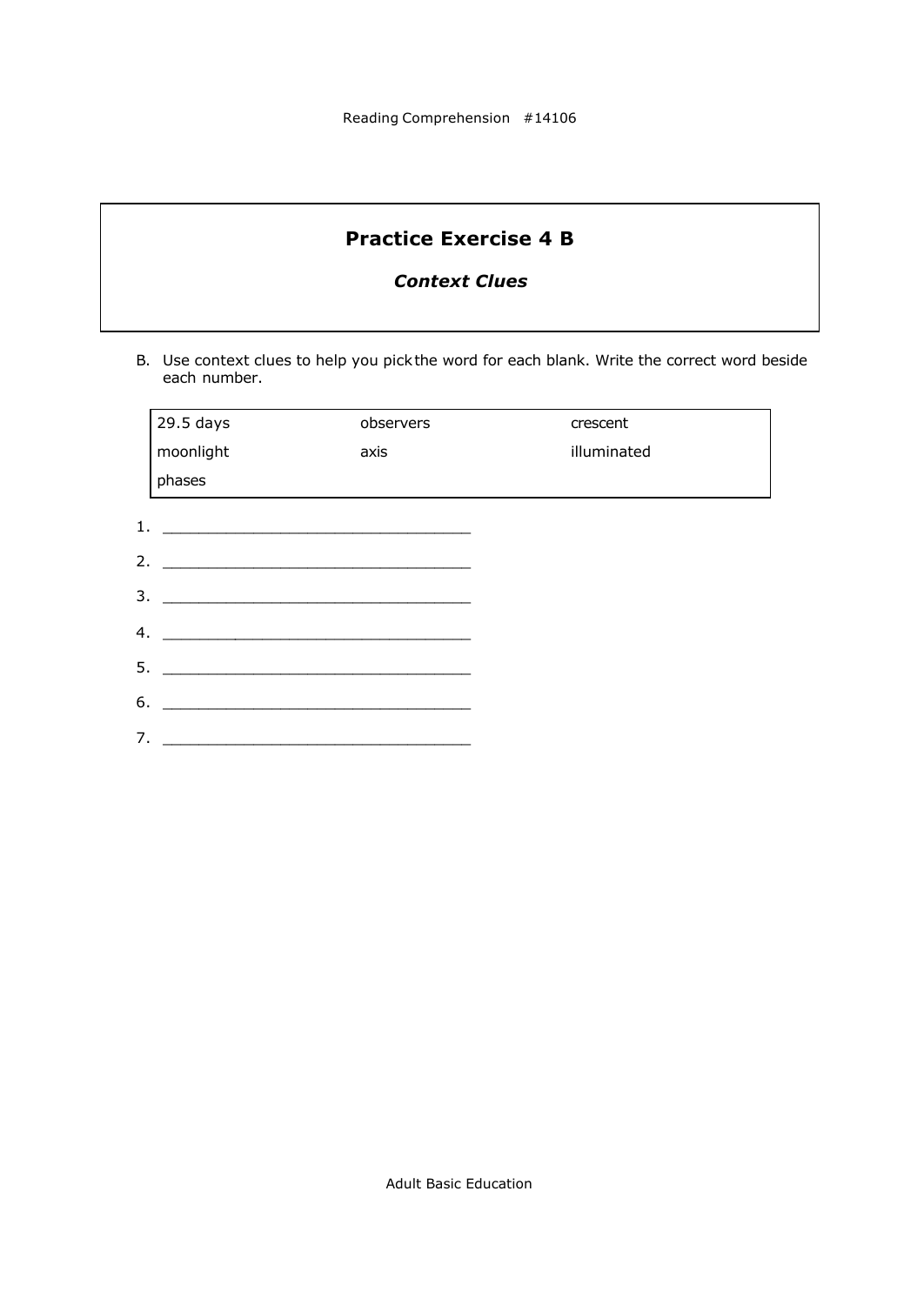### <span id="page-21-0"></span>**Inferences**

You arrive home to discover your door open, glass on the floor, and your alarm ringing. Chances are someone has broken into your house.

#### **What are inferences?**



Inferences are guesses or assumptions which are based on facts or details. Writers will often leave out facts or details and expect you to infer the missing information. Writers may leave out details because they are minor details and most readers would infer the details. Writers may also leave out details as a way of forcing you to read carefully and slowly. Mystery novels often require its readers to make inferences.

### **How do I make inferences?**

Before you can make an inference you need information. As you read, pay attention to the facts and details. If a character has behaved a specific way in many situations, you can assume that they are likely to behave in the same way in the future. If a writer says that the road is slippery, water is dripping from a character's head, and the sky is dark, it is reasonable to infer that it is raining.

### **Practice Exercise 5 A**

*Inferences*

A.

- Scan the story quickly.
- Read the story carefully.
- Visualize the details.
- Underline the **"most important"** facts or details.

*King accompanied Mr. Halket on his rounds as a night watchman for Northern Pulp every night. As the mill was in a lonely place miles from the city, Mr. Halket enjoyed having the big Husky dog for company as well as protection.* 

*One night two men tried to slip up to the mill while Mr. Halket was on duty. Even before the men came into sight, King 's sharp nose and ears told him someone was coming. He growled deep in his throat to warn the watchman. When the men came into sight, King stood ready to attack them on Mr. Halket 's signal.* 

*Adapted from,* Intermediate English Skills Development Series Book 3, 4B Making Inferences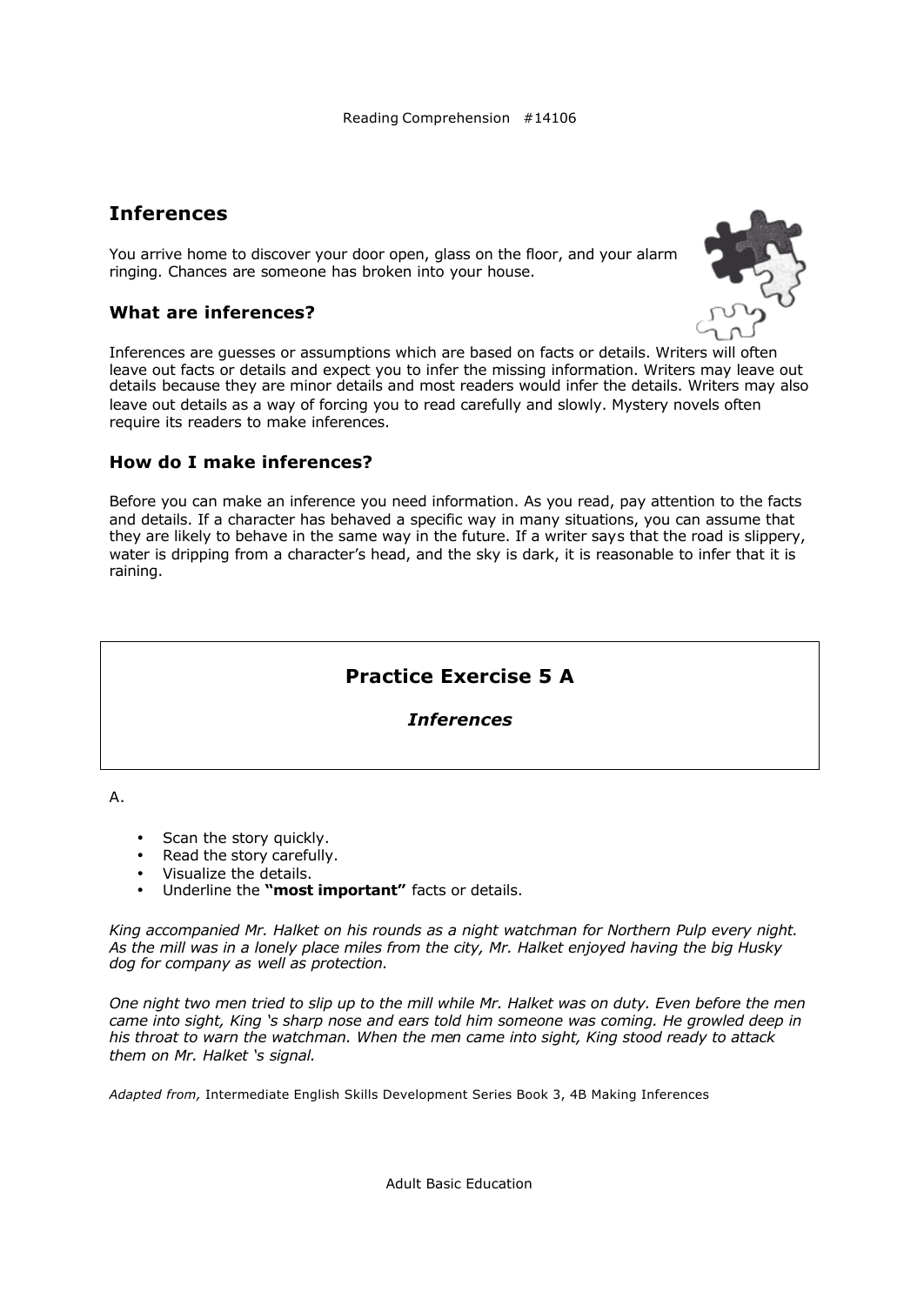### **Practice Exercise 5 B**

#### **Inferences**

- B. Answer the questions.
	- 1. List four details that tell you that King was an excellent helper.
		- $\mathsf{a.}$  . The contract of  $\mathsf{a.}$  $C.$
	- 2. Predict what will happen next.

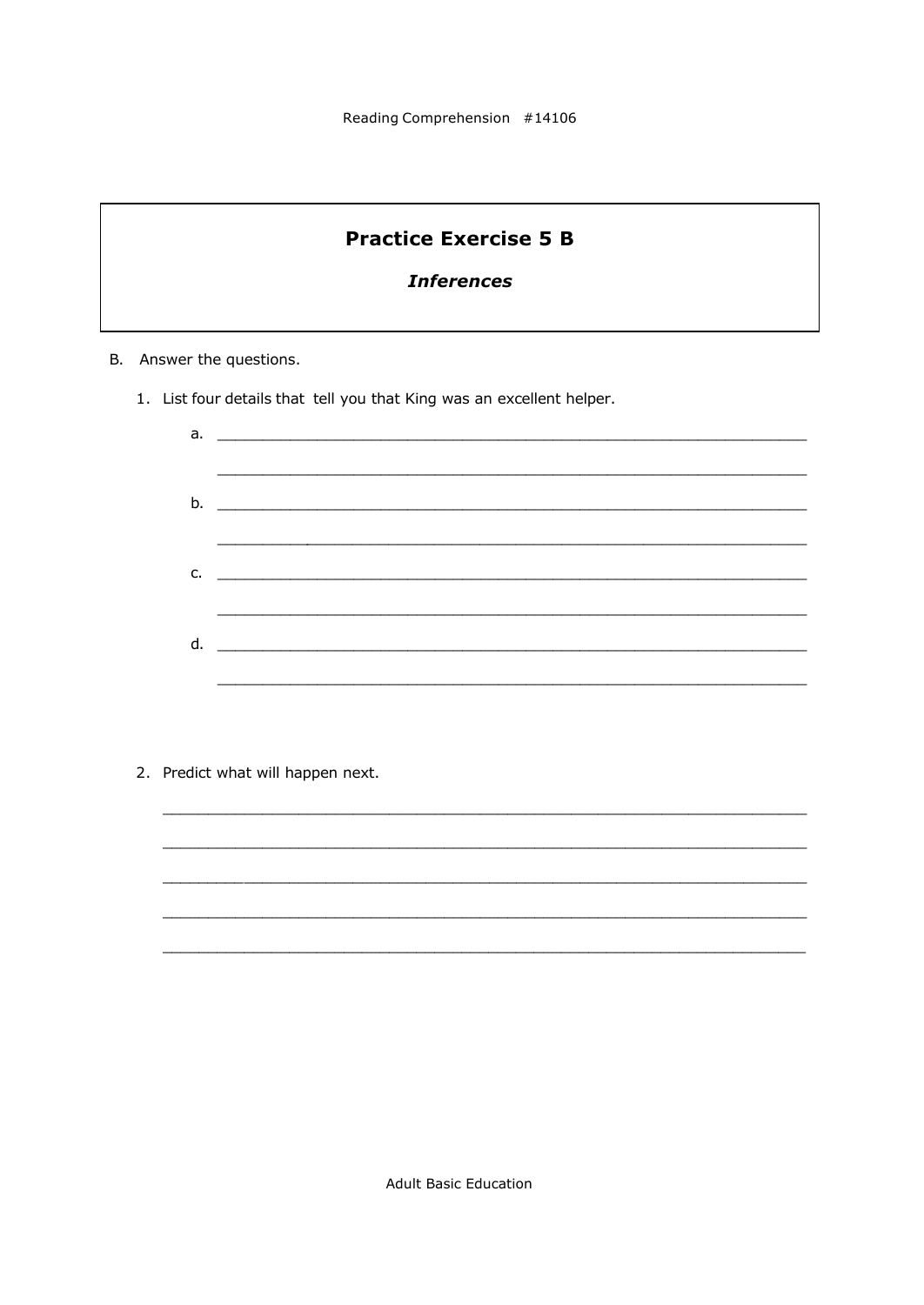### <span id="page-23-0"></span>**Logical Conclusions**



If you drive your car recklessly past a police station during the day time, it is logical to assume that you might receive a speeding ticket or be arrested.

#### **What are logical conclusions?**

The process of gathering information, organizing information, and evaluating the information to come to a conclusion is called "logical thinking." It is important for readers to evaluate a writer's statements and conclusions for one-sided or biased presentation of facts.

#### **What are bias and slant?**

Recognizing slanted or biased arguments will prevent you from making illogical conclusions, and possibly making poor choices. Advertisers often present the positive aspects of their products without mentioning the negative aspects. It is up to you to research both the positive and the negative aspects of their products.

Readers also need to be aware of their biases. If they don't, they risk leaving out important facts in their decision making process. You can avoid making illogical conclusions by recognizing the different types of illogical thinking as well as some of the characteristics of slanted or biased writing.

Some writers produce slanted or biased work because they are not aware of their thinking, they choose words or phrases carelessly, or they require more practice to improve their writing skills. Try to use direct, unbiased language in your writing.

#### **What is faulty thinking?**

Faulty thinking often appeals to the reader's emotions. Use of faulty logic is sometimes an attempt to distract the reader from careful examination of the facts and details.

"Faulty thinking" may be based in part on slanted or biased arguments or unreliable facts. The rules used to form logical conclusions may also be faulty or wrong. Read the definitions of different types of "faulty thinking." "Faulty conclusions" have been *italicized*.

1. *Hasty Generalizations* are made when few facts are known or the facts are not evaluated for their usefulness. Hasty generalizations lead to incorrect conclusions about events.

*Example* I saw Ron leaving the car dealership last night. *He must be planning to buy a new car.*

2. *Mistaking the Cause* is done when all possible causes are not evaluated. It leads to incorrect conclusions about cause and effect relationships.

*Example* Gail bought a new sports car last week. *She has arrived at work on time every*  day this week. She must have been late for work everyday in the past because her old *car was slow.*

3. *False Analogies* are made when things with few similarities are compared. Conclusions based on this type of comparison are illogical and unsupportable.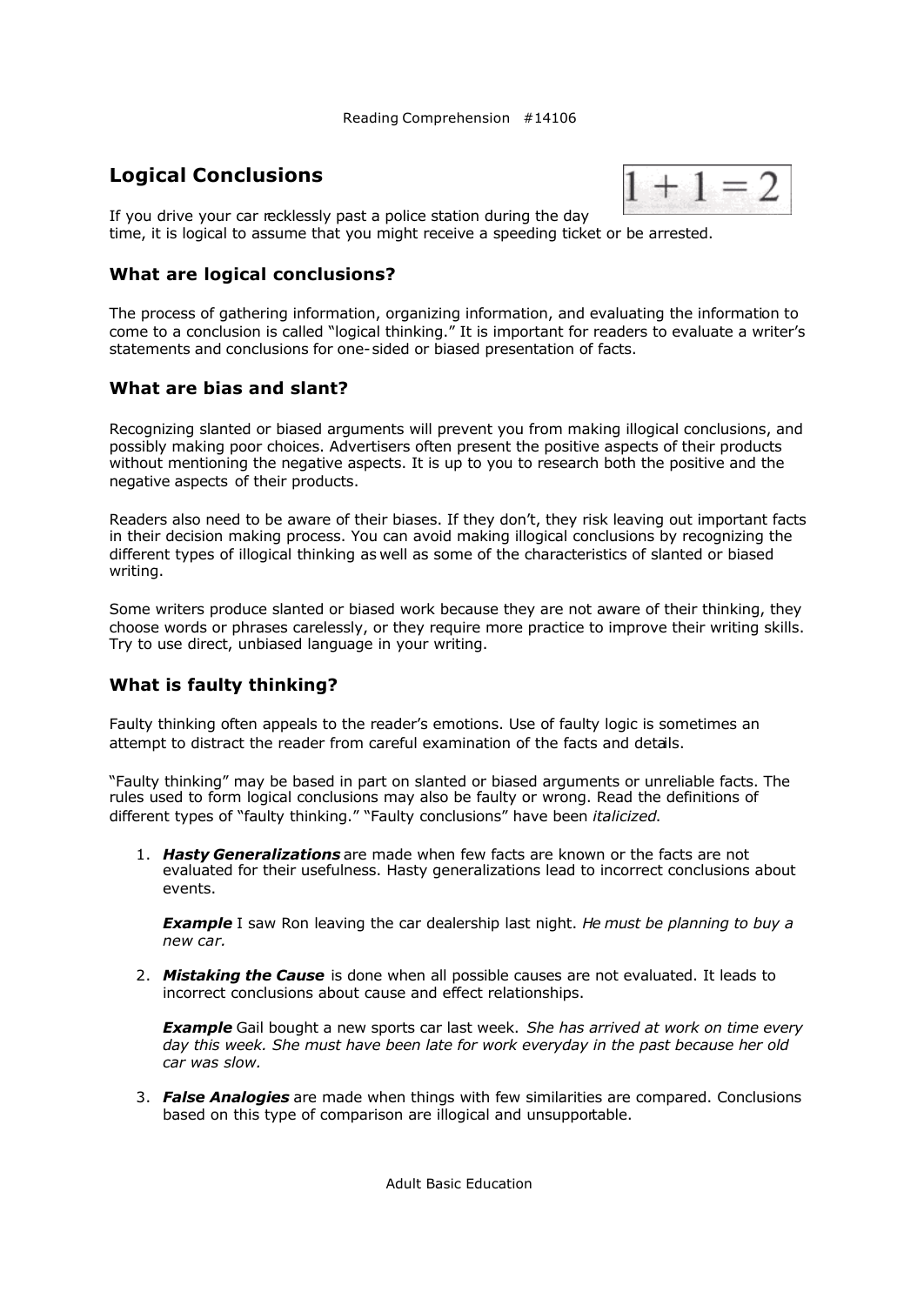*Example* Skipping and knitting are similar activities. *They both require you to count and they require the use of long ropes.*

4. *Ignoring the Question* means that a small, unimportant part of the question receives the writer's focus. Conclusions have little to do with the question or problem.

*Example We should build a new \$500, 000, 000 bridge across Rabbit Brook* because it would create jobs for three years.

5. *Begging the Question* involves making assumptions or skipping steps to solve a problem. Conclusions are not supported by facts.

*Example Francine would make a good doctor.* She likes to wear white clothes, she has received stitches, and she walks by the hospital everyday.

6. *Name Calling* involves drawing attention away from facts and details. Instead, emphasis is placed on criticizing a person. Emotion, slant, and bias often support name-calling.

*Example That loudmouth, egotistical, egghead should be fired.* Look at the person, the person looks like he stuck his finger in an electrical outlet.

7. *Misusing Statistics* may be done intentionally or intentionally. People who misuse statistics use them to prove something they do not prove.

**Example** In 1890, two percent of people owned radios. People obviously thought owning a radio was a waste of time.

8. *Jumping on the Bandwagon* means assuming that the statements said to be held by a group of people must be correct without evaluating the facts or details.

*Example* Everyone at the party was drinking, so *I should too.*

9. *Appeal to Authority* encourages readers to accept the opinions expressed by "experts." Testimonials about isolated experiences or opinions are used in place of detailed and balanced presentations of facts.

**Example** Kelly Angus, world champion cyclist, says speed limits on most highways should be raised to one-hundred and eighty kilometres per hour. *Kelly knows speed; the speed limit should be increased.*

Study the tables on the following pages. They offer some tips on how to avoid "faulty thinking," as well as how to make logical conclusions.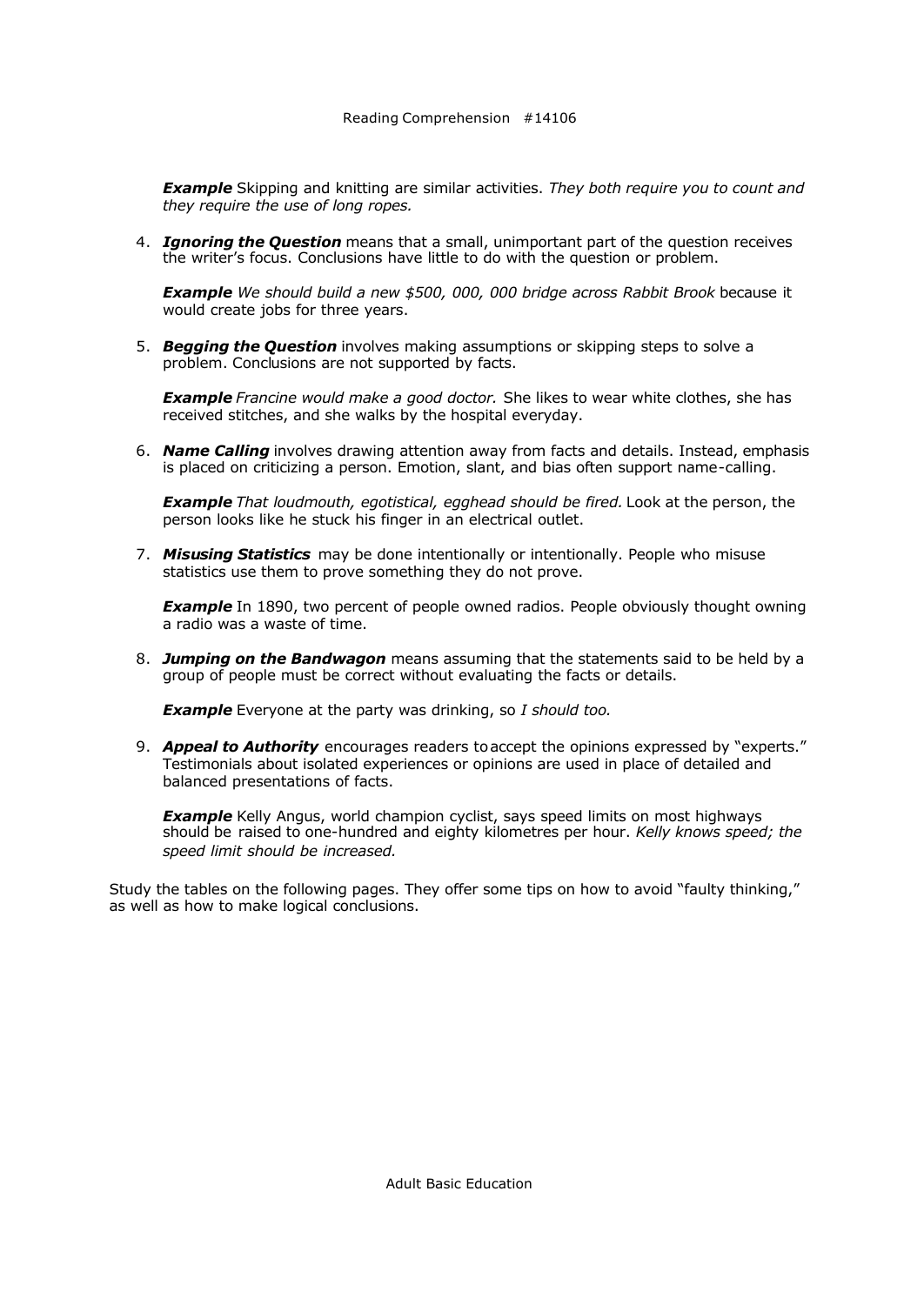| <b>Faulty Thinking</b>   | Do not                                                                                                                                       | Do                                                                                                                                              |
|--------------------------|----------------------------------------------------------------------------------------------------------------------------------------------|-------------------------------------------------------------------------------------------------------------------------------------------------|
| 1. Hasty Generalization  | a. Make general<br>statements about<br>isolated events<br>b. Use all, none,<br>some, most,<br>everyone to<br>describe isolated<br>events     | a. Make general statements<br>frequent and common events<br>b. Use all, none, some, most,<br>everyone to describe<br>frequent and common events |
| 2. Mistaking the Cause   | a. <b>Assume</b> a cause<br>and effect<br>relationship<br>b. <b>Assume</b> a cause<br>and effect<br>relationship based<br>on one observation | a. Evaluate all possible causes<br>of an effect<br>b. <b>Determine</b> cause and effect<br>relationships based on many<br>observations          |
| 3. False Analogy         | a. Make<br>comparisons<br>between things<br>with few similarities                                                                            | a. Make comparisons<br>between things with many<br>similarities                                                                                 |
| 4. Ignoring the Question | a. Only answer part<br>of the total<br>question                                                                                              | a. Answer all parts of the<br>question                                                                                                          |
| 5. Begging the Question  | a. Assume or leave<br>out important facts                                                                                                    | a. Prove and include all<br>needed facts                                                                                                        |
| 6. Name Calling          | a. Criticize the person                                                                                                                      | a. Evaluate the facts and the<br>details                                                                                                        |
| 7. Misusing Statistics   | a. Use averages to<br>prove or support a<br>point                                                                                            | a. Use specific statistics to<br>prove or<br>support a point                                                                                    |
|                          | b. <b>Compare</b> unrelated<br><b>statistics</b>                                                                                             | b. <b>Compare related</b> statistics                                                                                                            |
|                          | c. Use statistics<br>based on small<br>sample sizes                                                                                          | c. Use statistics based on<br>large sample sizes                                                                                                |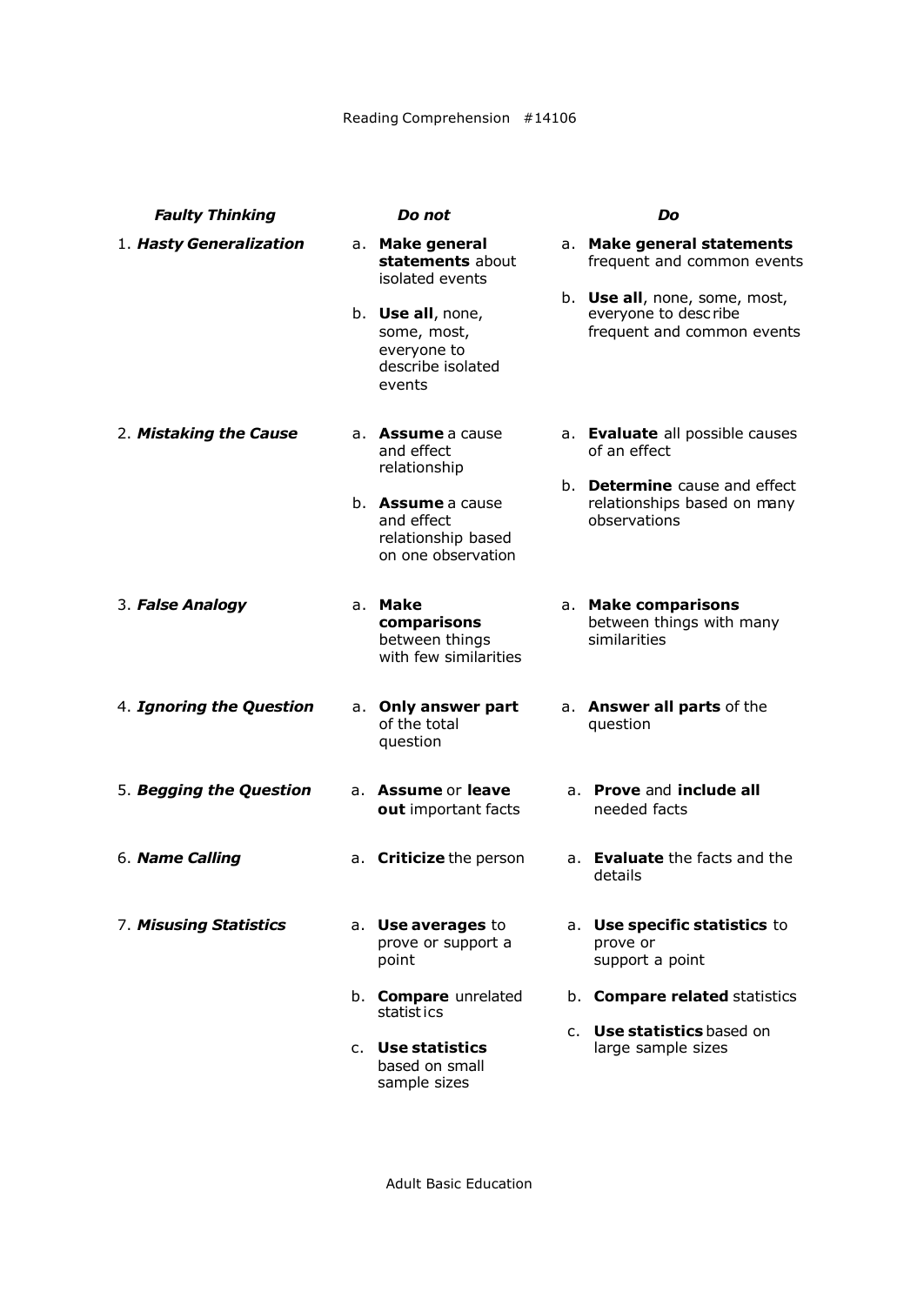| <b>Faulty Thinking</b> | Do not                                                        | Do                                                          |
|------------------------|---------------------------------------------------------------|-------------------------------------------------------------|
| 8. <b>Bandwagon</b>    | a. <b>Assume</b> what<br>"everyone else"<br>believes is true  | a. <b>Evaluate</b> statistics and<br>arguments for yourself |
| 9. Appeal to Authority | a. <b>Assume</b> famous<br>people are "experts"               | a. <b>Evaluate</b> facts and<br>arguments for yourself      |
|                        | b. <b>Assume</b> famous<br>people make logical<br>conclusions | b. <b>Evaluate</b> the reliability of an<br>"expert"        |

#### **How do I make logical conclusions?**

Logical conclusions are made from two types of thinking. Working on a puzzle is similar to the first type of thinking. When you connect the pieces of a puzzle together, you end up with a picture. Likewise, when you add the facts or details together, you get an answer or conclusion to a question or a problem. You get the "big picture." This type of thinking is called **inductive reasoning**.

*Example* **If** you read a cook book, **if** you take a cooking course, **if** you buy quality ingredients, **if** you practice cooking simple meals, *then you will be able to cook a gourmet meal.*

The second type of thinking is called **deductive thinking**. Deductive thinking involves taking the "whole," a finished puzzle for example, and dividing it into its pieces. This allows a person to answer a question or to solve a problem about a specific part of a puzzle.

> **Example Major premise** All plants need water to survive. **Minor premise** Apple trees are plants *Conclusion Apple trees need water to survive.*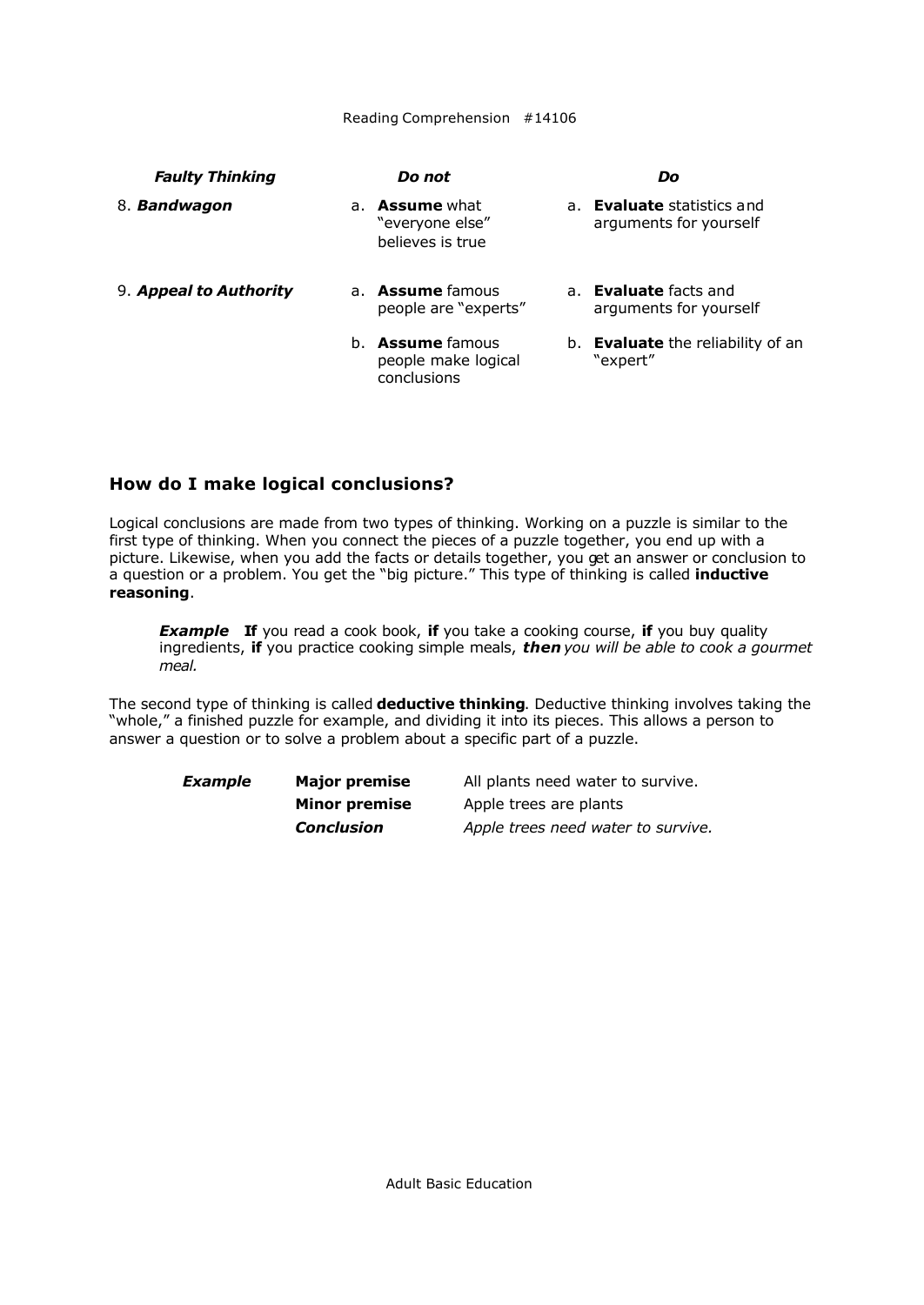### **Practice Exercise 6 A**

#### *Slanted and Biased Language*

- A. Underline words that communicate biased or slanted messages. Rewrite sentences. Remove or change biased words.
	- 1. The moron hit the side of my Camero with his cheap truck.
	- 2. The tight-wad finally gave me enough money to by a coffee.
	- 3. The war mongers paraded down main street in their military uniforms on Remembrance Day.

 $\mathcal{L}_\mathcal{L}$  , and the set of the set of the set of the set of the set of the set of the set of the set of the set of the set of the set of the set of the set of the set of the set of the set of the set of the set of th

 $\mathcal{L}_\mathcal{L}$  , and the contribution of the contribution of the contribution of the contribution of the contribution of the contribution of the contribution of the contribution of the contribution of the contribution of

 $\mathcal{L}_\mathcal{L}$  , and the set of the set of the set of the set of the set of the set of the set of the set of the set of the set of the set of the set of the set of the set of the set of the set of the set of the set of th

 $\_$  ,  $\_$  ,  $\_$  ,  $\_$  ,  $\_$  ,  $\_$  ,  $\_$  ,  $\_$  ,  $\_$  ,  $\_$  ,  $\_$  ,  $\_$  ,  $\_$  ,  $\_$  ,  $\_$  ,  $\_$  ,  $\_$  ,  $\_$  ,  $\_$ 

\_\_\_\_\_\_\_\_\_\_\_\_\_\_\_\_\_\_\_\_\_\_\_\_\_\_\_\_\_\_\_\_\_\_\_\_\_\_\_\_\_\_\_\_\_\_\_\_\_\_\_\_\_\_\_\_\_\_\_\_\_\_\_\_\_

 $\_$  ,  $\_$  ,  $\_$  ,  $\_$  ,  $\_$  ,  $\_$  ,  $\_$  ,  $\_$  ,  $\_$  ,  $\_$  ,  $\_$  ,  $\_$  ,  $\_$  ,  $\_$  ,  $\_$  ,  $\_$  ,  $\_$  ,  $\_$  ,  $\_$ 

 $\_$  ,  $\_$  ,  $\_$  ,  $\_$  ,  $\_$  ,  $\_$  ,  $\_$  ,  $\_$  ,  $\_$  ,  $\_$  ,  $\_$  ,  $\_$  ,  $\_$  ,  $\_$  ,  $\_$  ,  $\_$  ,  $\_$  ,  $\_$  ,  $\_$ 

 $\_$  ,  $\_$  ,  $\_$  ,  $\_$  ,  $\_$  ,  $\_$  ,  $\_$  ,  $\_$  ,  $\_$  ,  $\_$  ,  $\_$  ,  $\_$  ,  $\_$  ,  $\_$  ,  $\_$  ,  $\_$  ,  $\_$  ,  $\_$  ,  $\_$ 

 $\Box$ 

\_\_\_\_\_\_\_\_\_\_\_\_\_\_\_\_\_\_\_\_\_\_\_\_\_\_\_\_\_\_\_\_\_\_\_\_\_\_\_\_\_\_\_\_\_\_\_\_\_\_\_\_\_\_\_\_\_\_\_\_\_\_\_\_\_

- 4. The red necks drove by our car with a deer in the back of their truck.
- 5. The class genius tutored me in mathematics for the final exam.
- 6. Clara ratted on me to the police when she discovered I stole her neighbour's stereo.
- 7. The cranky old woman yelled at us for breaking her flimsy window.
- 8. The ocean view is heavenly.
- 9. The stench of her perfume overwhelmed us in the elevator.
- 10. This state-of-the-art knife can be yours for only \$9.99.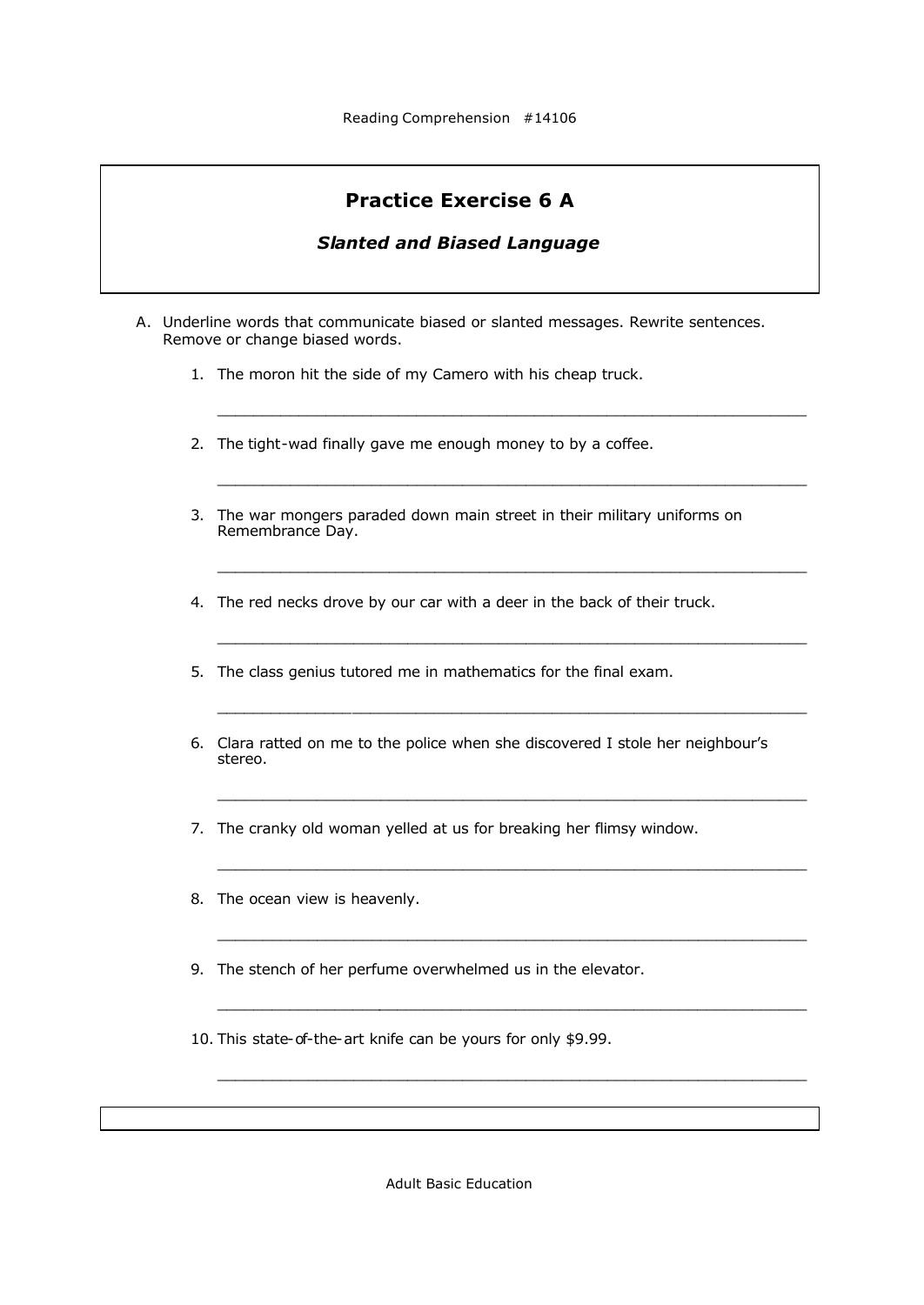### **Practice Exercise 7 A**

#### *Cause and Effect*

A. Decide whether there is a cause and effect relationship. If there is a relationship state the cause and the effect.

| <i><b>Example</b></i> | Everyone could see that half of the beach sand had been washed<br>away by last night's storm. |                  |  |  |
|-----------------------|-----------------------------------------------------------------------------------------------|------------------|--|--|
| <b>Answer</b>         | Logical relationship:                                                                         | Yes              |  |  |
|                       | Effect (What happened):                                                                       | sand washed away |  |  |
|                       | Cause (Why):                                                                                  | the storm        |  |  |

1. The Canadian space program will continue to operate because Parliament passed a bill to continue funding the program.

| Logical relationship:   |  |
|-------------------------|--|
| Effect (What happened): |  |
| Cause: (Why):           |  |

2. Roger dented the fender on his car when he backed into the garbage bin.

| Logical relationship:   |  |
|-------------------------|--|
| Effect (What happened): |  |
| Cause: (Why):           |  |

3. Walter earned enough money to go to college, but decided to work another year.

| Logical relationship:   |  |
|-------------------------|--|
| Effect (What happened): |  |
| Cause: (Why):           |  |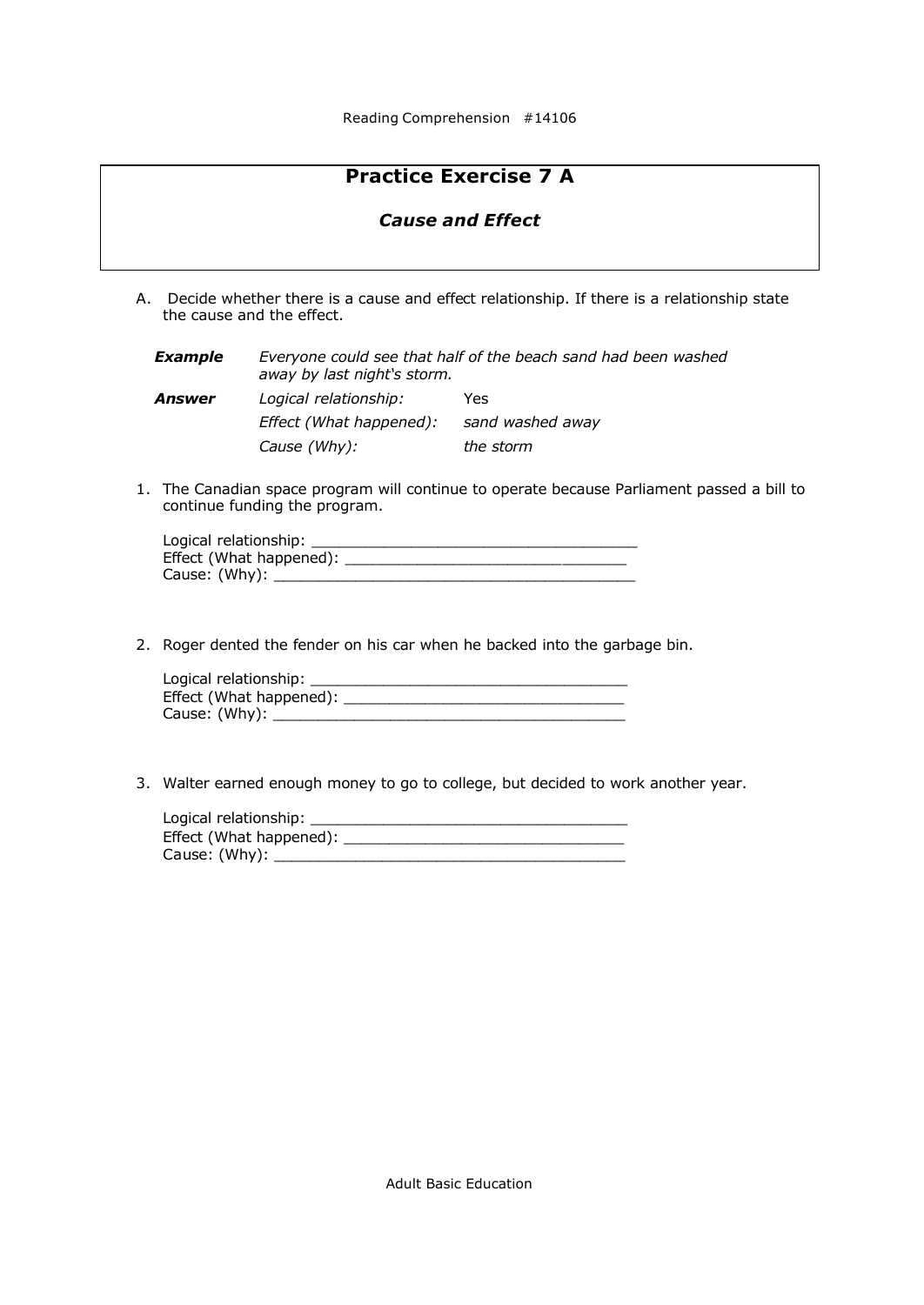### **Practice Exercise 8 A**

#### *Faulty Thinking*

A. Write "logical thinking" beside logical statements. Write "faulty thinking" beside faulty statements.

*Example It rained last April fifth, so it will probably rain this April Faulty Thinking fifth.*

- 1. Kelly spoke to every member of the curling club. Thirty-nine members out of forty-two said they preferred to have a turkey dinner served at their banquet. Kelly arranged to have the turkey dinner served at the banquet.
- 2. If my boss doesn't like how l do the job, my boss should do the work.
- 3. Greg, Kim, Rachel, and Paula ordered the special; I should order the special too.
- 4. Andrea Donaldson, the national children's author, says that children should eat spinach everyday, so I feed my children spinach everyday.
- 5. Heather's grandmother, who recently turned ninety-eight, drinks one glass of red wine with every evening meal. The red wine must have helped her to reach her current age.
- 6. Fifty-one percent of people surveyed said they support twenty-four hour shopping seven days a week. The government should change the laws because most people want it.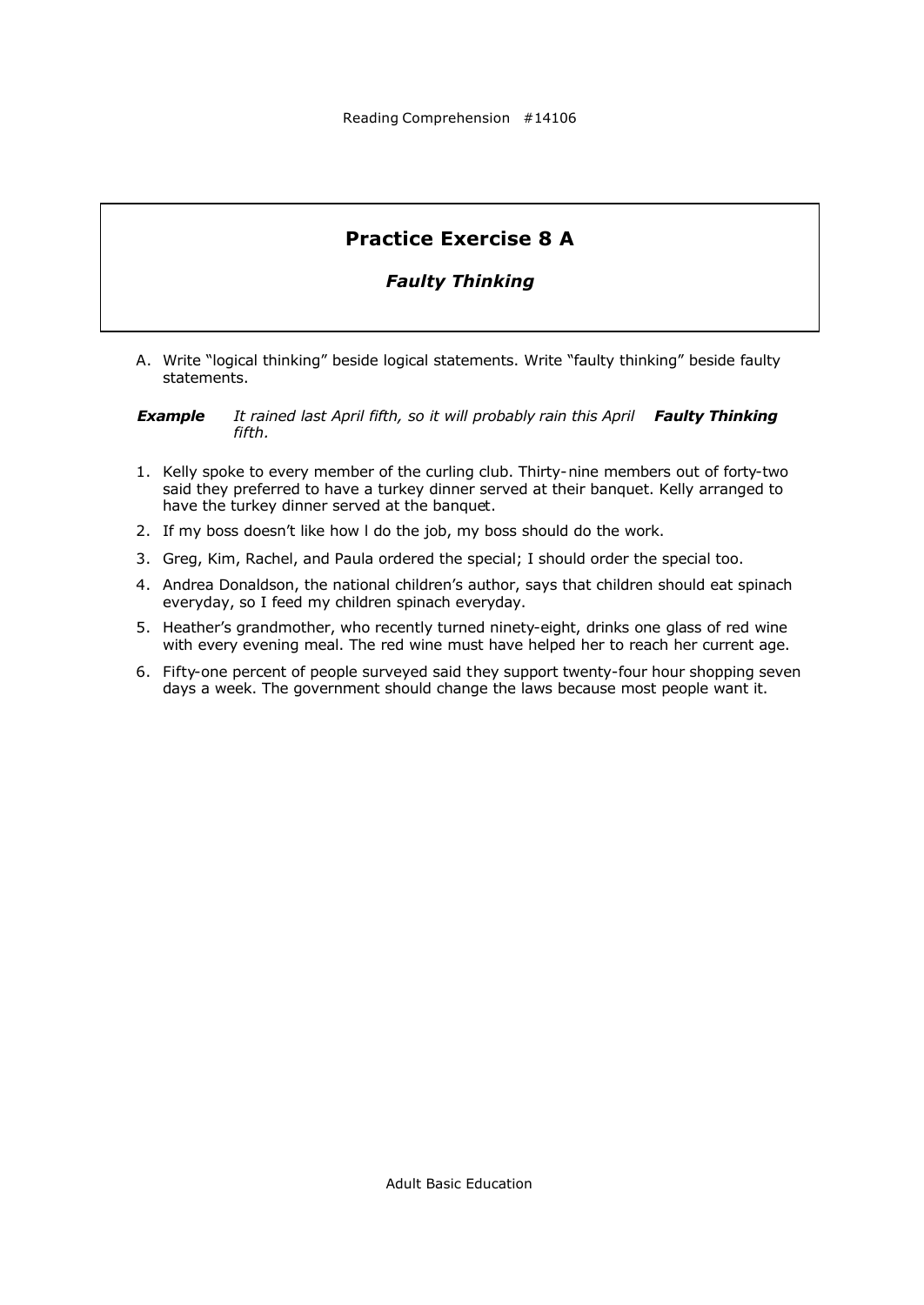### <span id="page-30-0"></span>**Fact vs. Opinion**

Read these sentences. Try to guess which sentences are facts and which sentences are opinions. Doaktown is located on highway number 8. This is a statement. However, chocolate cake is the best type of cake, is an opinion.



#### **What are facts and opinions?**

Facts are true statements which are provable. Facts are provable when the original source of the information can be found, and the source of the information is reliable. The statement "Doaktown is on highway 8" is a fact because it can be proved by visiting Doaktown or by looking on a map. "Chocolate cake is the best type of cake" is an opinion, because it states a preference of one person.

Opinions can prove useful; however, they are not provable. They are based on personal values and beliefs. Most people would agree with the statement "Bell-bottom jeans are better than straight leg jeans." Nevertheless, it is only an opinion because it is simply a preference.

### **How do I separate facts from opinion?**

Opinions may be supported by biased or slanted presentation of facts. Watch for connotative language, words with a basic meaning and a value judgement. Sometimes writers will use examples or stories which are based on faulty thinking. Try to recognize the different types of faulty thinking.

Facts are usually supported by examples or statistics. You should look for evidence that the examples and statistics used support the main idea are reliable and accurate. Reliable and accurate examples state the original source of information, use of examples or statistics from several sources, use of current examples and statistics, and clear indication of the relationship between the supporting material and the main idea.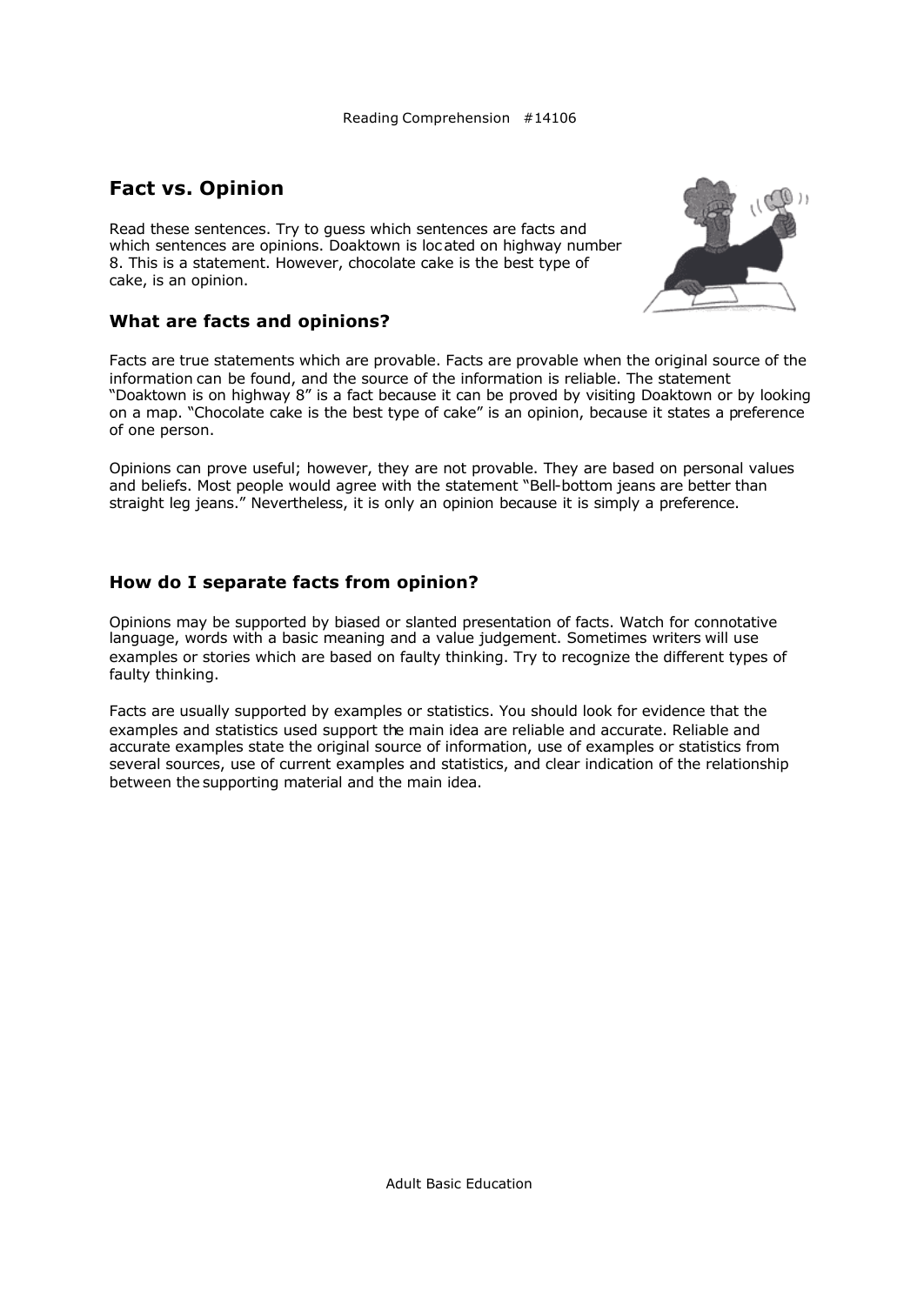### **Practice Exercise 9 A**

#### *Facts vs. Opinion*

- A. Read each statement. Write **"F"** for facts beside factual statements. Write **"0"** for opinion beside opinions.
	- 1. Most humans have a thyroid gland located in their necks.
	- 2. News programs should be removed from television to allow more time to air comedy programs.
	- 3. Grand Lake is in Queen's County.
	- 4. The length of the school day should be increased by one and three-quarter hours.
	- 5. The government should make January 1st Hot Rod day to celebrate the invention of the Hot Rod.
	- 6. If hospital rooms were painted light yellow, patients would be happier and heal faster.
	- 7. A trapezoid has four sides.
	- 8. Halloween is celebrated on October 31.
	- 9. Dufferin Street should be renamed Canada Arm Lane.
	- 10. Geiger counters are used to detect radioactive signals from nuclear material.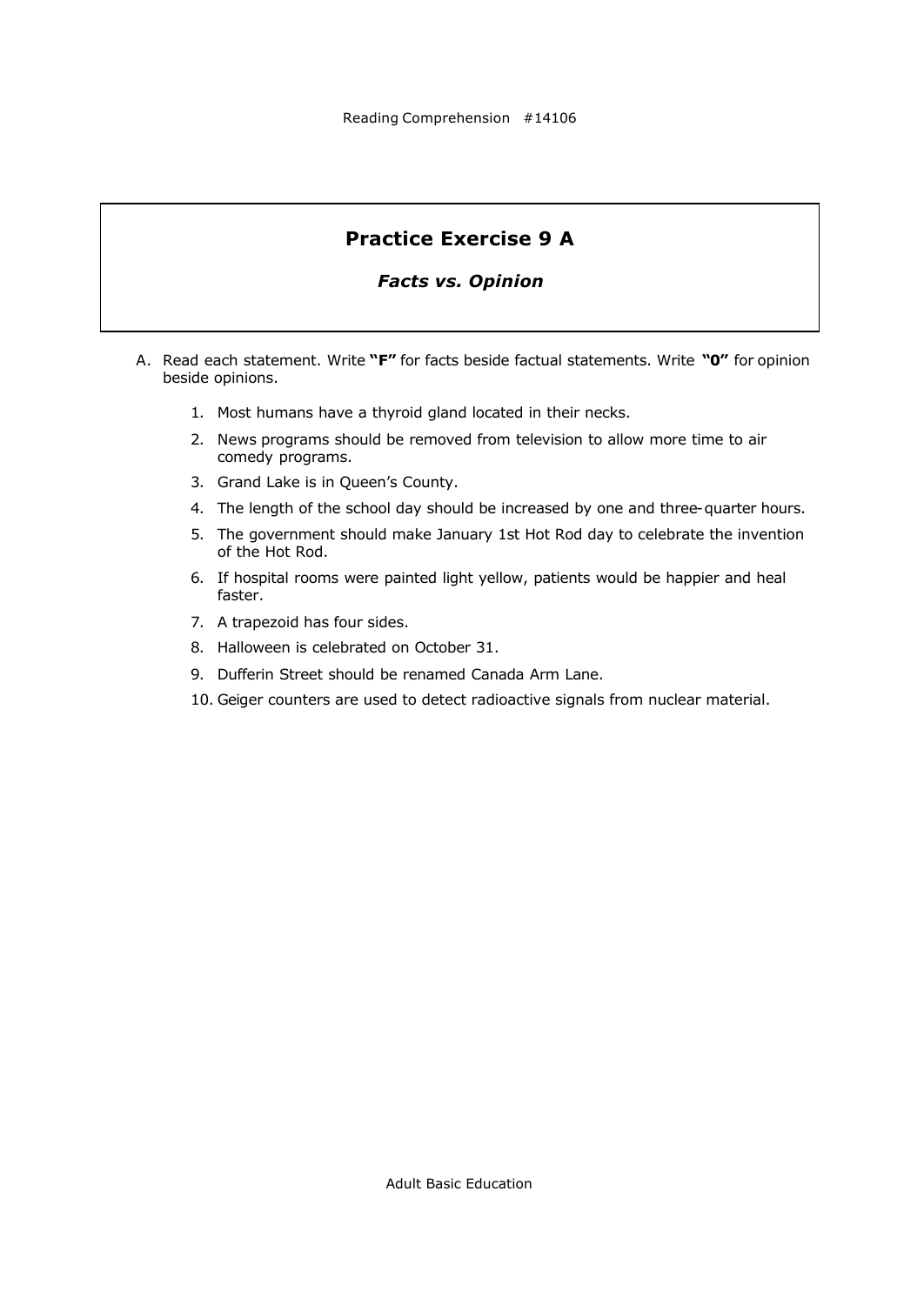### <span id="page-32-0"></span>**Vocabulary**

#### **What is vocabulary?**

A vocabulary list is simply a list of words. Everyone has a personal vocabulary list. A personal vocabulary list is the list of words which you know how to use. Knowing how to use a word means more than recognizing it as you read. To truly be able to use a word, you need to understand its meanings, its uses, its pronunciation and its spelling.

Reading new material will become easier as you increase the number of words you can recognize, understand, say, and spell. Reading, writing, and talking are activities which you can use on a daily basis to help you learn new words and learn new ways of using them. Try to increase your personal vocabulary list by reading about a variety of topics.

In this section you will learn some strategies for learning new words. The most basic strategy is to use a dictionary. In addition to giving the **meaning** for a word, a dictionary contains information about how to **say** a word, how to **spell** a word, how to **use** a word, and how to **divide** a word into its parts. Learning basic reading strategies will reduce the amount of time you will need to use a dictionary.

The general sequence of steps for learning a new word is on the following page. Study the process carefully.

- Guess at the word's/phrase's meaning and use.
- Check a dictionary for the exact meaning and use.
- Read the word/phrase aloud.
- Check to see if the word/phrase has more than one meaning.
- Check for words/phrases with similar meanings.
- Practice writing the word/phrase correctly on paper.
- Find a way to remember the word or phrase (mnemonic device).
- Keep a list of new words/phrases.
- Practice using the word/phrase in reading, writing, or speaking.

When basic strategies do not help you discover the meaning of a new word or phrase, as with idioms or homonyms, the best strategy is to consult a good dictionary. Some common homonyms and idioms are presented here.

#### **Homonyms and Idioms**

Homonyms and idioms can be confusing. The words "two," "to," and "too" sound the same, but they have different spellings, meanings, and uses. The word "two" refers to the number 2. The word "to" is used as a preposition, and the word "too" is used to replace the word "also." These words are called homonyms. Dictionaries may list homonyms for words that are frequently confused.

Idioms are phrases. They have specific meanings that are often different from the meanings of the individual words. For example, the idiom: "a chip off the old block" means that a child is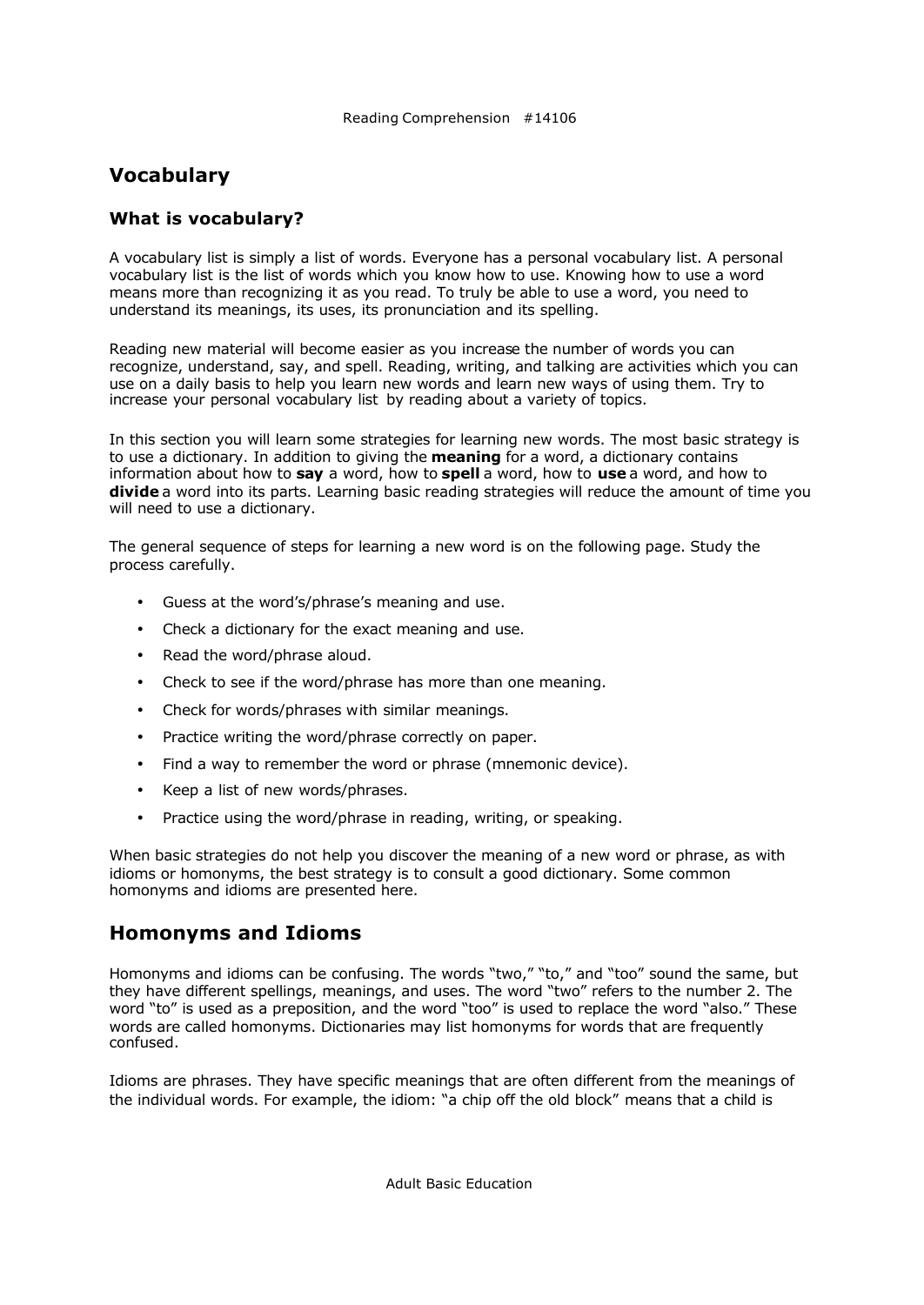similar to his or her parent. It has nothing to do with a piece of a wood block. Looking in the dictionary is the best way to discover their meaning

#### *Homonyms*

**canvas** *(cloth)* **canvass** *(to solicit)* **him** *(a male person)* **hymn** *(sacred song)* **shear** *(cut)* **sheer** *(see through)* **hoarse** *(a rough voice)* **horse** *(an animal)* **slay** *(kill)* **sleigh** *(sled)* **ceiling** *(upper limits)* **sealing** *(fasten)* **hole** *(a cavity)* **whole** *(entire)* **some** *(part of)* **sum** *(total)* **holy** *(sacred)* **wholly** *(entirely)* **stake** *(wooden peg)* **steak** *(meat)* **cent** *(money)* **scent** *(smell)* **knight** *(warrior)* **night** *(not day)* **stare** *(gaze)* **stair** *(step)*

**capital** (*main city)* **capitol** *(government building)* **cell** *(small room)* **sell** *(exchange for money)*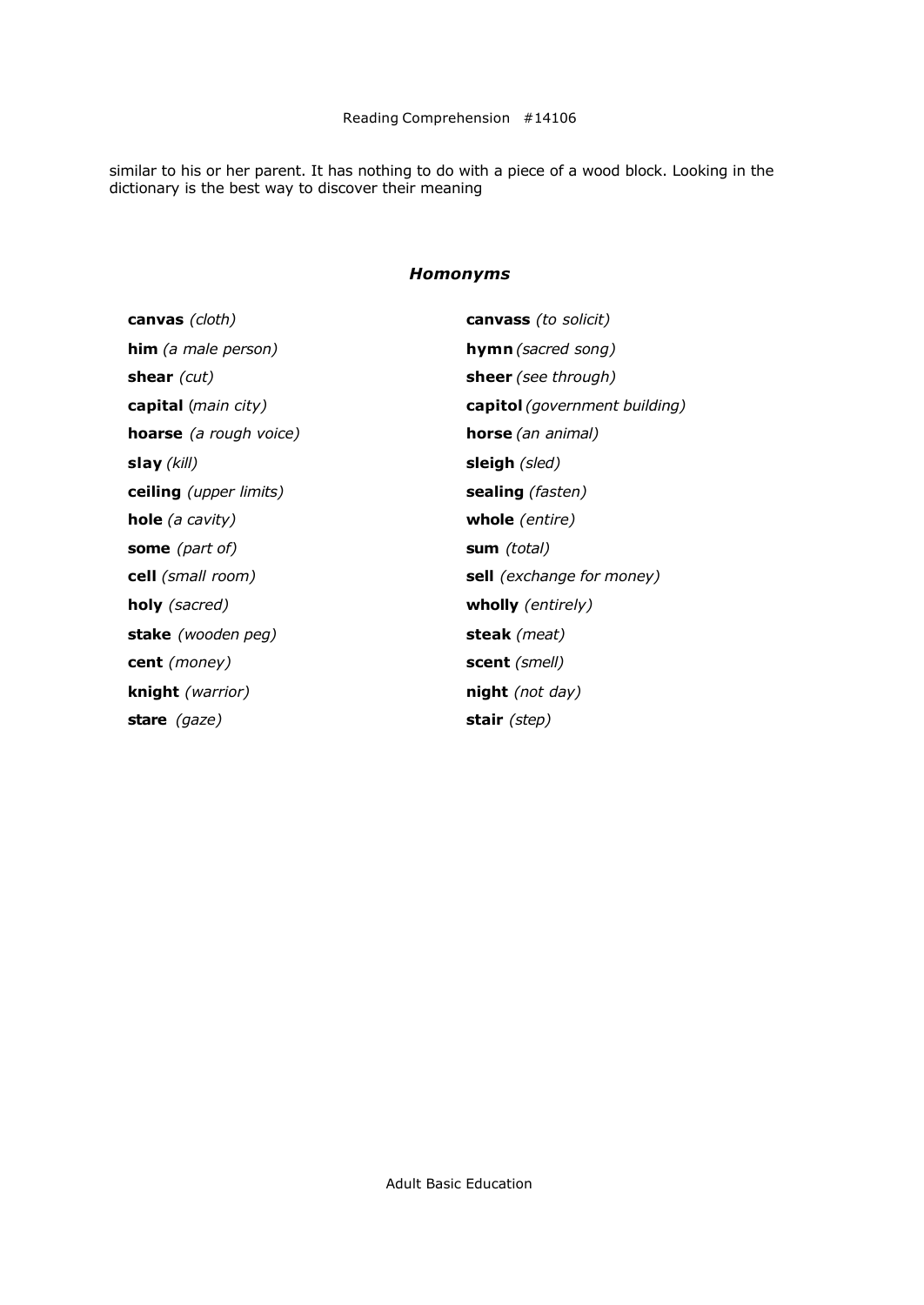|  | <b>Practice Exercise 10 A, B</b> |  |  |  |
|--|----------------------------------|--|--|--|
|--|----------------------------------|--|--|--|

#### *Homonyms*

A. What is a homonym? Write a complete definition and give one example.

|  |  |  |  |  | B. Pick the word that best completes the sentences. |  |
|--|--|--|--|--|-----------------------------------------------------|--|
|--|--|--|--|--|-----------------------------------------------------|--|

1. Gerard went to town to buy a piece of (canvas, canvass) to start a new painting.

\_\_\_\_\_\_\_\_\_\_\_\_\_\_\_\_\_\_\_\_\_\_\_\_\_\_\_\_\_\_\_\_\_\_\_\_\_\_\_\_\_\_\_\_\_\_\_\_\_\_\_\_\_\_\_\_\_\_\_\_\_\_\_\_\_

 $\_$  ,  $\_$  ,  $\_$  ,  $\_$  ,  $\_$  ,  $\_$  ,  $\_$  ,  $\_$  ,  $\_$  ,  $\_$  ,  $\_$  ,  $\_$  ,  $\_$  ,  $\_$  ,  $\_$  ,  $\_$  ,  $\_$  ,  $\_$  ,  $\_$ 

 $\_$  ,  $\_$  ,  $\_$  ,  $\_$  ,  $\_$  ,  $\_$  ,  $\_$  ,  $\_$  ,  $\_$  ,  $\_$  ,  $\_$  ,  $\_$  ,  $\_$  ,  $\_$  ,  $\_$  ,  $\_$  ,  $\_$  ,  $\_$  ,  $\_$ 

 $\_$  ,  $\_$  ,  $\_$  ,  $\_$  ,  $\_$  ,  $\_$  ,  $\_$  ,  $\_$  ,  $\_$  ,  $\_$  ,  $\_$  ,  $\_$  ,  $\_$  ,  $\_$  ,  $\_$  ,  $\_$  ,  $\_$  ,  $\_$  ,  $\_$ 

 $\mathcal{L}_\mathcal{L}$  , and the contribution of the contribution of the contribution of the contribution of the contribution of the contribution of the contribution of the contribution of the contribution of the contribution of

 $\mathcal{L}_\mathcal{L}$  , and the contribution of the contribution of the contribution of the contribution of the contribution of the contribution of the contribution of the contribution of the contribution of the contribution of

 $\mathcal{L}_\mathcal{L}$  , and the set of the set of the set of the set of the set of the set of the set of the set of the set of the set of the set of the set of the set of the set of the set of the set of the set of the set of th

- 2. I enjoyed the new (him, hymn) they sang today.
- 3. Use these to (shear, sheer) the sheet metal.
- 4. Fredericton is the (capital, capitol) of New Brunswick.
- 5. Betty's throat is (hoarse, horse) from cheering at the hockey game.
- 6. In the story, the young adventurers (slay, sleigh) a giant.
- 7. There are cobwebs on the (ceiling, sealing).
- 8. The cigarette burned a (hole, whole) in the carpet.
- 9. Bring (some, sum) extra napkins to the picnic.
- 10. Will you (cell, sell) your old electric guitar to me?
- C. Write one sentence with each word. Use the word correctly.
	- 1. wholly
	- 2. stake
	- 3. scent
	- 4. knight
	- 5. stare  $\Box$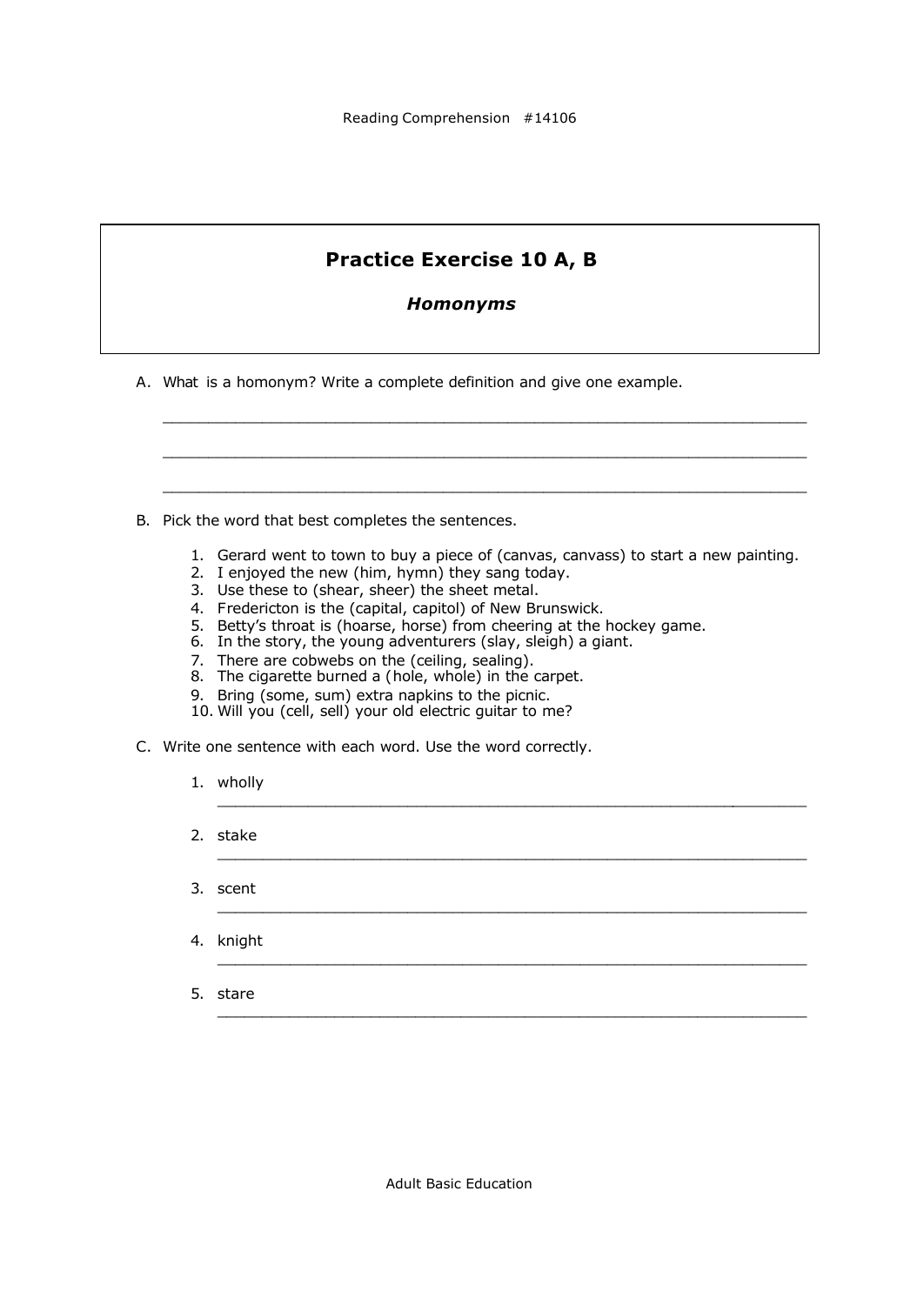**"rub elbows with"** to socialize with important people "wear one's heart on one's sleeve" **to show one's emotions openly "thick in the head"** stupid "armed to the teeth" and to have many weapons "threw a wet blanket on" **discouraged** discouraged "was hard up" **was hard up"** was without money "all in the same boat" **the same situation** to be in the same situation "it's a dog-eat-dog world" **butter and the strong survive** "make a clean sweep of" and the start new

#### *Idioms Meaning*

"all ears" and to listen carefully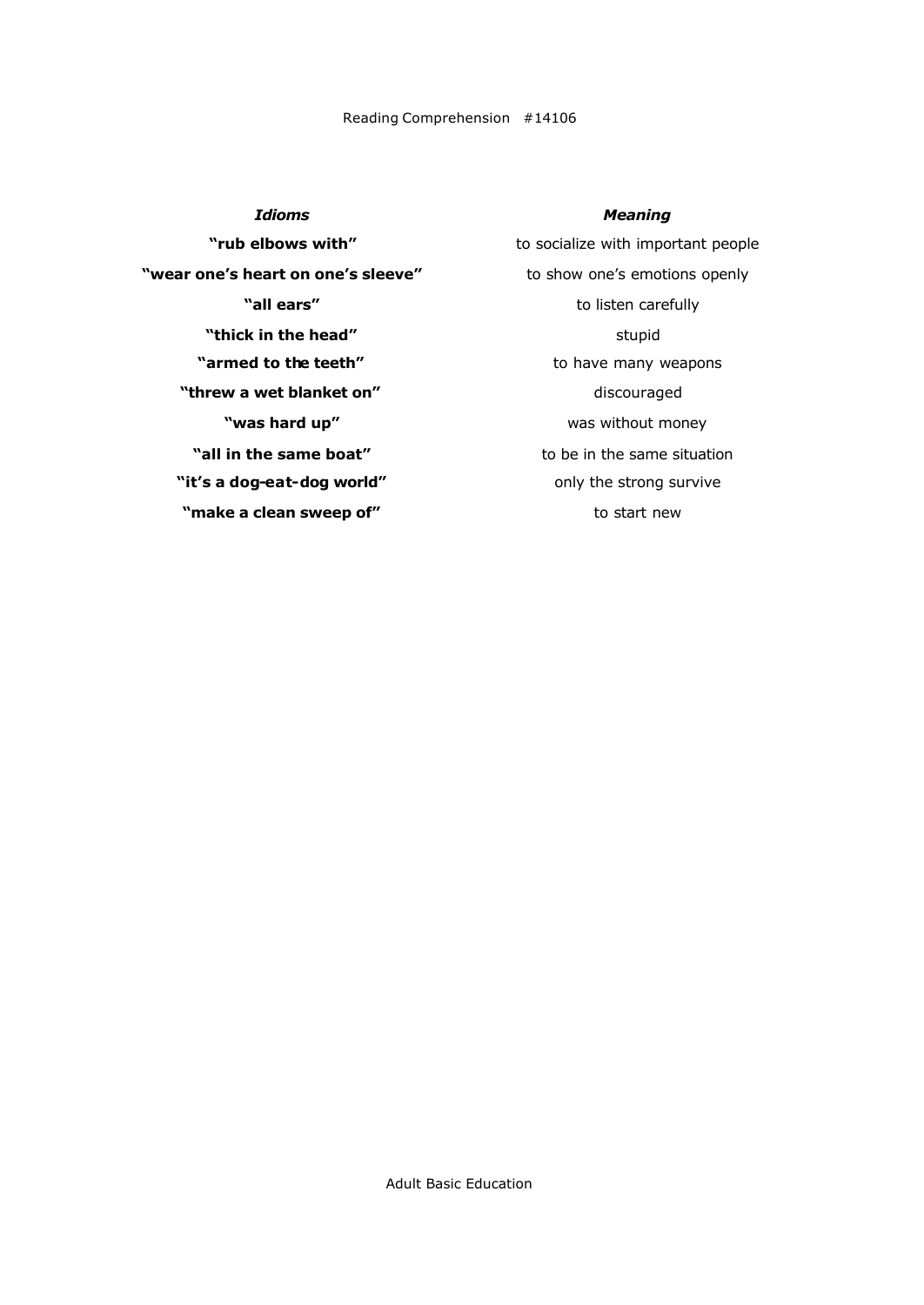# **Practice Exercise 11 A, B**

# *Word Structure*

- A. What is an idiom? Write a complete definition and give one example.
- B. Rewrite these sentences. Replace idioms with clear language.
	- 1. Okay, I am all ears.
	- 2. Nancy threw a wet blanket on the project when she announced the new plan.

 $\mathcal{L}_\mathcal{L}$  , and the contribution of the contribution of the contribution of the contribution of the contribution of the contribution of the contribution of the contribution of the contribution of the contribution of

 $\mathcal{L}_\mathcal{L}$  , and the contribution of the contribution of the contribution of the contribution of the contribution of the contribution of the contribution of the contribution of the contribution of the contribution of

 $\_$  ,  $\_$  ,  $\_$  ,  $\_$  ,  $\_$  ,  $\_$  ,  $\_$  ,  $\_$  ,  $\_$  ,  $\_$  ,  $\_$  ,  $\_$  ,  $\_$  ,  $\_$  ,  $\_$  ,  $\_$  ,  $\_$  ,  $\_$  ,  $\_$ 

 $\_$  ,  $\_$  ,  $\_$  ,  $\_$  ,  $\_$  ,  $\_$  ,  $\_$  ,  $\_$  ,  $\_$  ,  $\_$  ,  $\_$  ,  $\_$  ,  $\_$  ,  $\_$  ,  $\_$  ,  $\_$  ,  $\_$  ,  $\_$  ,  $\_$ 

\_\_\_\_\_\_\_\_\_\_\_\_\_\_\_\_\_\_\_\_\_\_\_\_\_\_\_\_\_\_\_\_\_\_\_\_\_\_\_\_\_\_\_\_\_\_\_\_\_\_\_\_\_\_\_\_\_\_\_\_\_\_\_\_\_

 $\_$  ,  $\_$  ,  $\_$  ,  $\_$  ,  $\_$  ,  $\_$  ,  $\_$  ,  $\_$  ,  $\_$  ,  $\_$  ,  $\_$  ,  $\_$  ,  $\_$  ,  $\_$  ,  $\_$  ,  $\_$  ,  $\_$  ,  $\_$  ,  $\_$ 

 $\_$  ,  $\_$  ,  $\_$  ,  $\_$  ,  $\_$  ,  $\_$  ,  $\_$  ,  $\_$  ,  $\_$  ,  $\_$  ,  $\_$  ,  $\_$  ,  $\_$  ,  $\_$  ,  $\_$  ,  $\_$  ,  $\_$  ,  $\_$  ,  $\_$ 

\_\_\_\_\_\_\_\_\_\_\_\_\_\_\_\_\_\_\_\_\_\_\_\_\_\_\_\_\_\_\_\_\_\_\_\_\_\_\_\_\_\_\_\_\_\_\_\_\_\_\_\_\_\_\_\_\_\_\_\_\_\_\_\_\_

 $\_$  ,  $\_$  ,  $\_$  ,  $\_$  ,  $\_$  ,  $\_$  ,  $\_$  ,  $\_$  ,  $\_$  ,  $\_$  ,  $\_$  ,  $\_$  ,  $\_$  ,  $\_$  ,  $\_$  ,  $\_$  ,  $\_$  ,  $\_$  ,  $\_$ 

 $\Box$ 

 $\mathcal{L}_\mathcal{L}$  , and the contribution of the contribution of the contribution of the contribution of the contribution of the contribution of the contribution of the contribution of the contribution of the contribution of

 $\mathcal{L}_\mathcal{L}$  , and the contribution of the contribution of the contribution of the contribution of the contribution of the contribution of the contribution of the contribution of the contribution of the contribution of

- 3. We need to help each other, because we are all in the same boat.
- 4. Does that person seem to be thick in the head to you?
- 5. I am going to the dinner to rub elbows with politicians and business executives.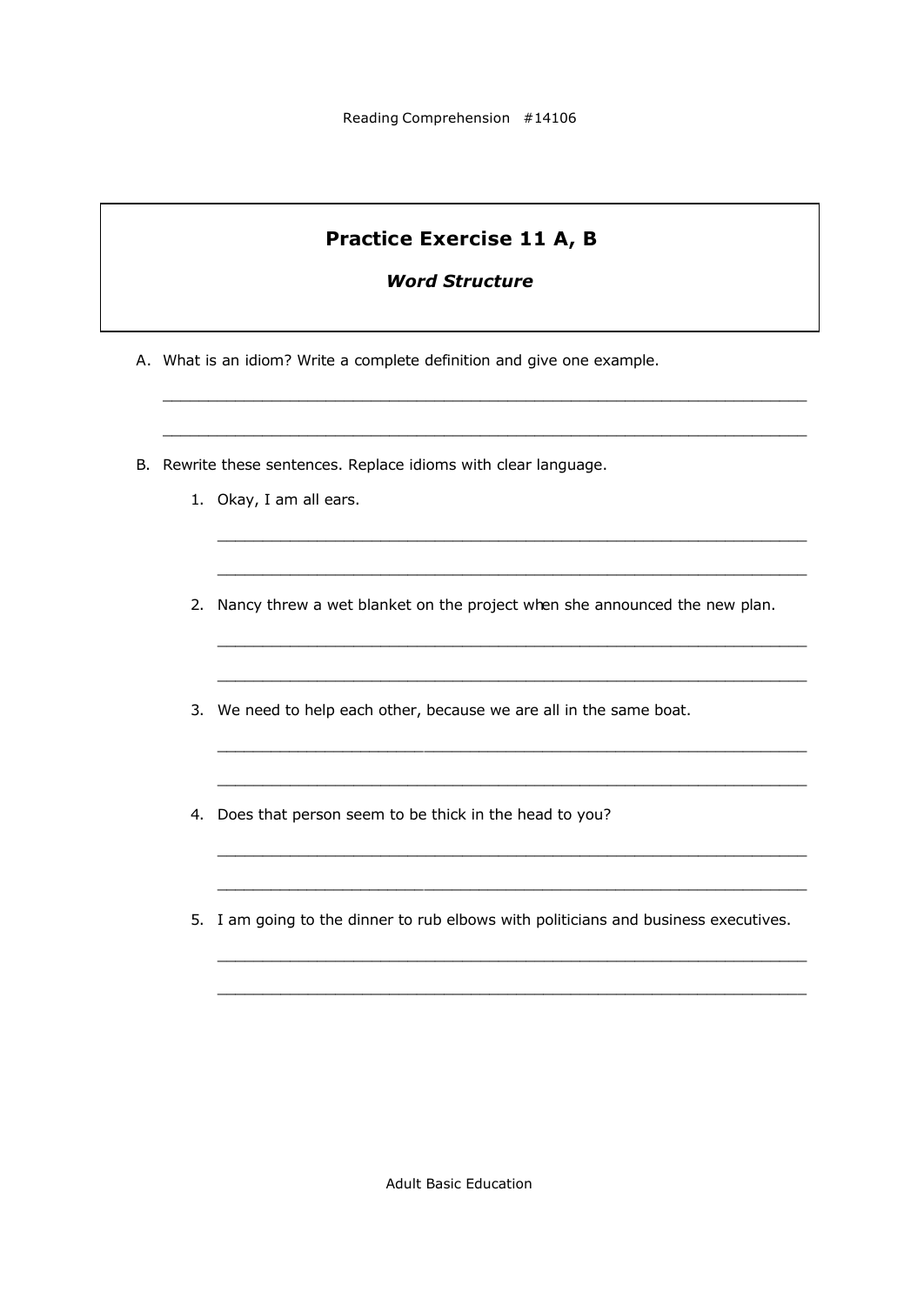### **How can word structure help?**

The main part of any word is called the "root word." The meaning of many root words can be changed simply by adding or removing parts of words. These parts of words are called prefixes and suffixes. Prefixes are added to the beginning of a root word, while suffixes are added to the end of a root word. Look at how the root word "connect" can be changed.

| Prefix | <b>Root Word</b> | Suffix |
|--------|------------------|--------|
| dis-   | connect          | -ed    |

#### *disconnect***ed**

Knowing the meaning, spelling, and pronunciation of frequently used prefixes and suffixes will allow you to discover meanings, to say correctly, and to spell many new words correctly. One of the easiest ways of making an antonym, a word with the opposite meaning, is to add a prefix. Some common antonym forming prefixes include: **-de, -die, -in, -im, -ii,** and **—re**. Study the meaning and spelling of prefixes and suffixes on the following pages.

|        | <b>Prefixes</b> |
|--------|-----------------|
| retro- | backward        |
| semi-  | half            |
| sub-   | under           |
| super- | over            |
| tele-  | far             |
| trans- | across          |
| tri-   | three           |
| ultra- | beyond          |
| $un-$  | not             |
| uni-   | one             |

|         | <b>Suffixes</b>       |
|---------|-----------------------|
| -atry   | worship of            |
| - less  | without               |
| - like  | resembling            |
| - mania | madness of            |
| - ment  | the act of            |
| -ness   | state of              |
| -oid    | resembling            |
| -ous    | having the quality of |
| -phobia | fear of               |
| -ship   | condition of          |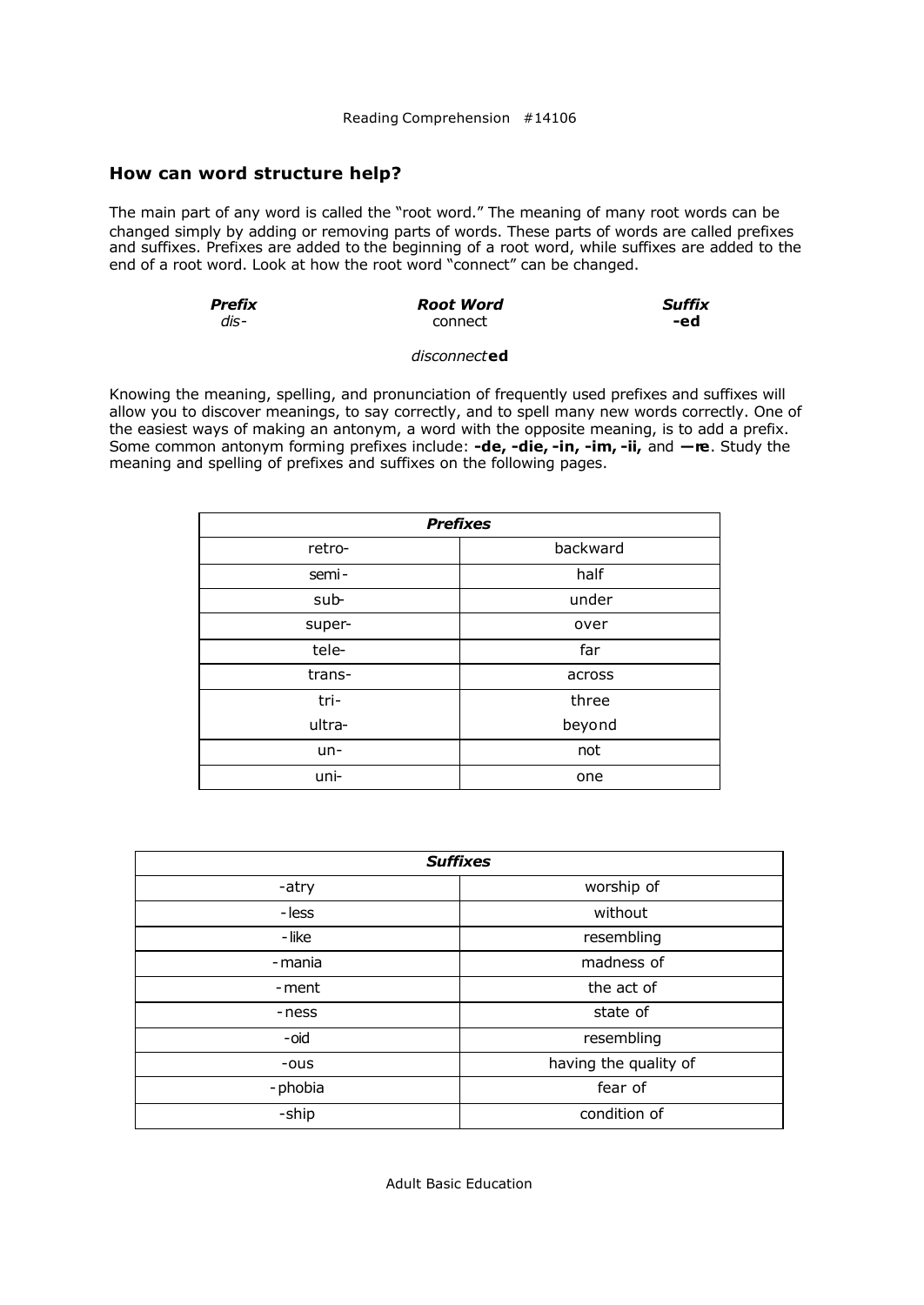# **Practice Exercise 12 A, B**

## **Word Structure**

- A. Add the root word to each prefix. Use the word in a sentence. Underline the word.
	- 1. backward + active
- 2. half  $+$  sphere 3. over  $+$  hero 4. three  $+$  cycle 5.  $not + defined$ B. Add a root word to each suffix. Use the word in a sentence. Underline the word. 1. hope+ less
	- 2.  $child + like$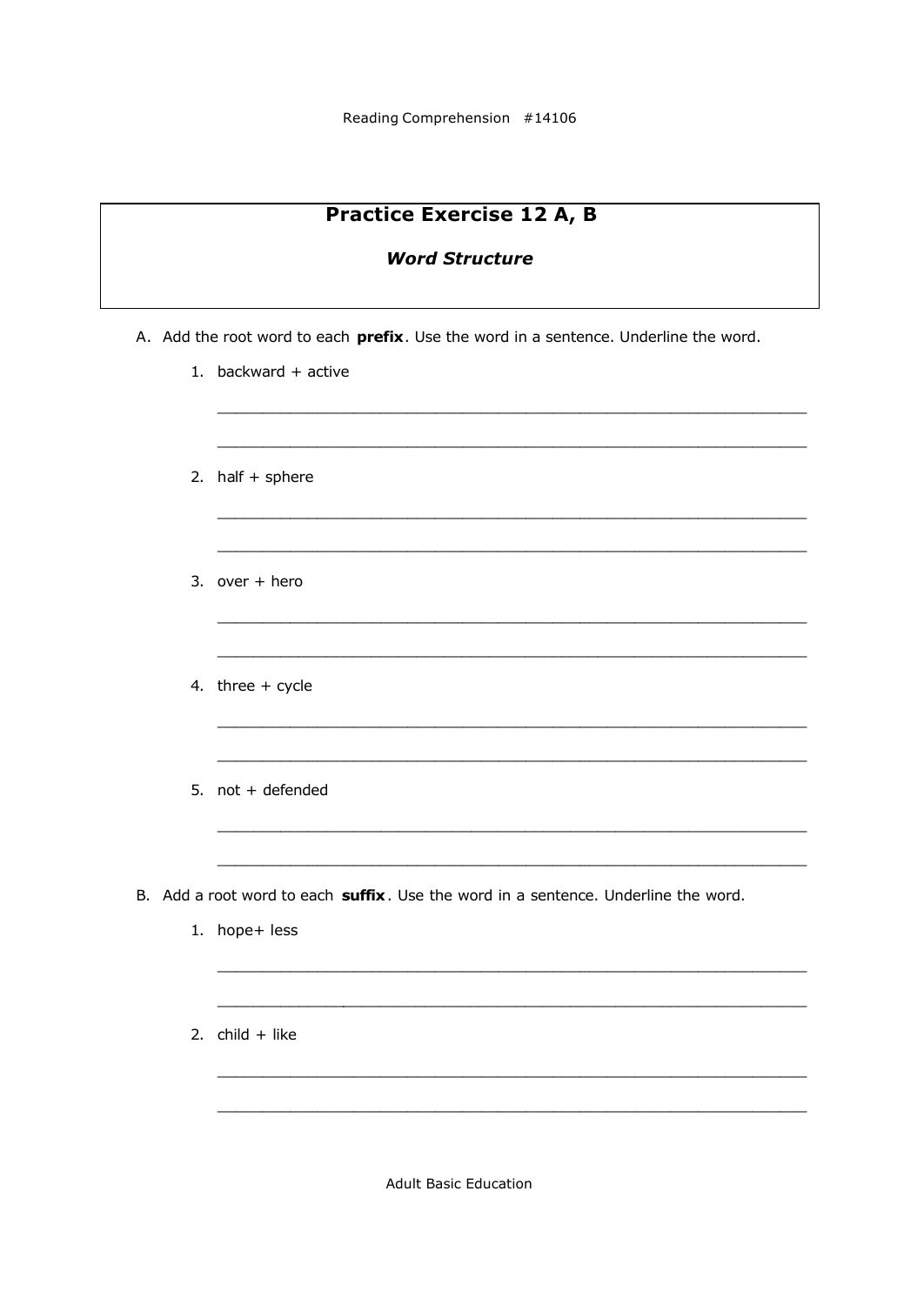3. establish+ment

| 4. $poison +ous$   |
|--------------------|
|                    |
|                    |
| 5. friend $+$ ship |
|                    |
|                    |
|                    |

# **How can context clues help?**

Writers often leave clues for readers to find. These clues help readers understand the meaning of new words or concepts. Using these clues will give you a general idea about the meaning of new words. Looking in the dictionary is still the best way to discover the exact meaning and use of a word.

Writers will leave clues in specific parts of sentences and paragraphs. Look for context clues in the following places:

#### 1. *Immediately after a new word*

Writers often rename a person, a thing, or an idea. This information is found between commas. Read these examples.

*Plants from the Acer family, maple trees and shrubs*, *are found on every continent.*

#### 2. *Before or after a new word*

Phrases or clauses contain extra information. They are separated from the main part of a sentence by punctuation.

*The government provides funds to the CBC, which allow the Canadian Broadcasting Corporation to provide radio and television programming*.

#### 3. *In the following sentence*

Writers may give a definition for a new wording in a following sentence. Look at the example.

*The Marven's Building is well known to many Monctonians. The historic building located on Factory Lane was the site of the Marven's bakery before being turned into office and retail space.*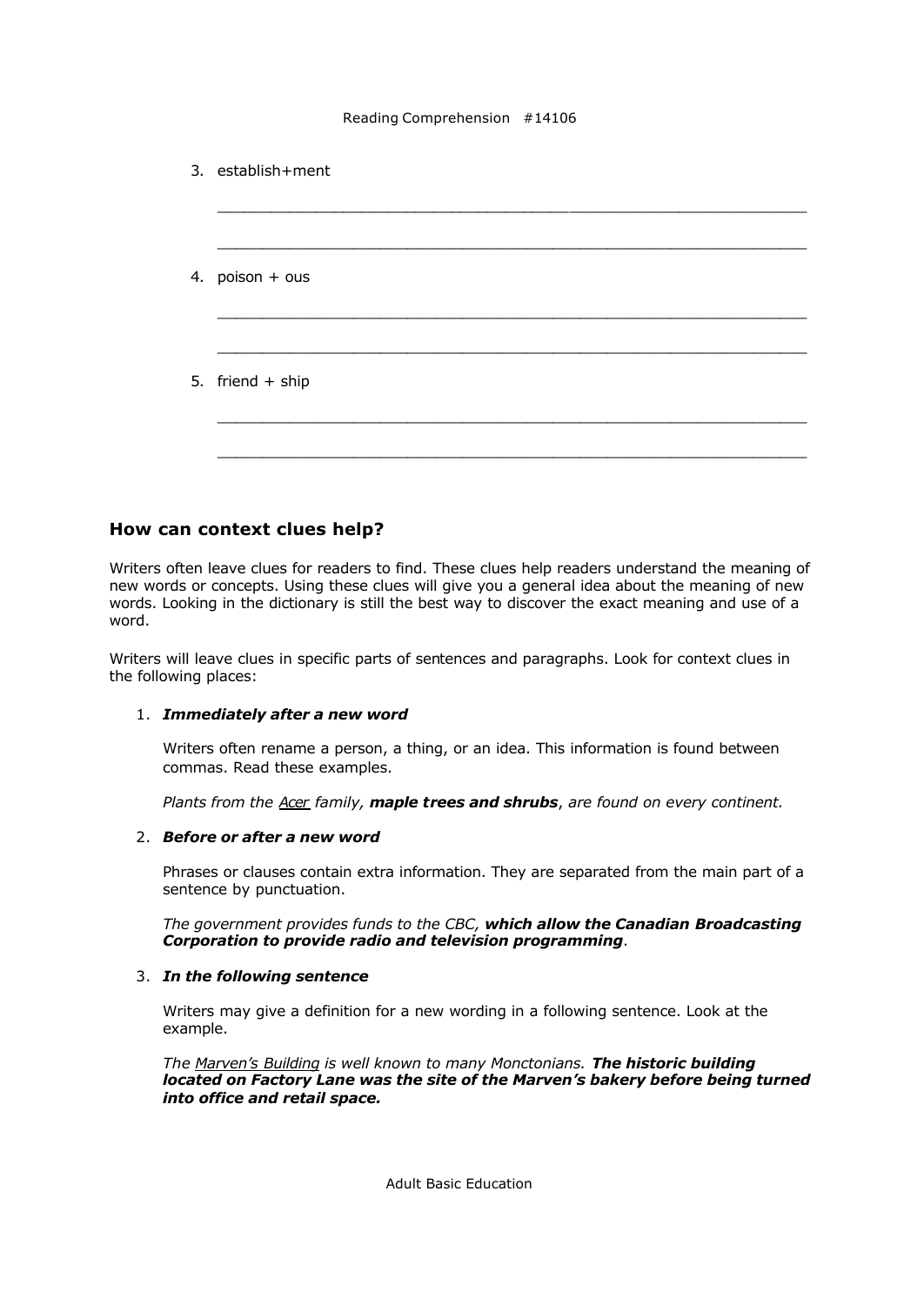# **Practice Exercise 13 A**

## *Context Clues*

A. Read the paragraph. Use context clues to write a general definition for each underlined word. Use a dictionary to write an exact definition.

*A lever is a bar that is free to move about a fulcrum. You may have used a long bar of some kind to lift a large rock. Without the bar, or the lever, you would not have been able to lift the rock without help from someone else. Furthermore, unless you placed a*  rock, a log, or some other kind of support underneath the lever, the lever would not have lifted the rock. It would have bent and possibly would have broken. The rock or log is an *example of a fulcrum. Scissors, can openers, and shovels are examples of levers that use fulcrums.*

\_\_\_\_\_\_\_\_\_\_\_\_\_\_\_\_\_\_\_\_\_\_\_\_\_\_\_\_\_\_\_\_\_\_\_\_\_\_\_\_\_\_\_\_\_\_\_\_\_\_\_\_\_\_\_\_\_\_\_\_\_\_\_\_\_

 $\_$  ,  $\_$  ,  $\_$  ,  $\_$  ,  $\_$  ,  $\_$  ,  $\_$  ,  $\_$  ,  $\_$  ,  $\_$  ,  $\_$  ,  $\_$  ,  $\_$  ,  $\_$  ,  $\_$  ,  $\_$  ,  $\_$  ,  $\_$  ,  $\_$ 

 $\_$  ,  $\_$  ,  $\_$  ,  $\_$  ,  $\_$  ,  $\_$  ,  $\_$  ,  $\_$  ,  $\_$  ,  $\_$  ,  $\_$  ,  $\_$  ,  $\_$  ,  $\_$  ,  $\_$  ,  $\_$  ,  $\_$  ,  $\_$  ,  $\_$ 

 $\_$  ,  $\_$  ,  $\_$  ,  $\_$  ,  $\_$  ,  $\_$  ,  $\_$  ,  $\_$  ,  $\_$  ,  $\_$  ,  $\_$  ,  $\_$  ,  $\_$  ,  $\_$  ,  $\_$  ,  $\_$  ,  $\_$  ,  $\_$  ,  $\_$ 

 $\_$  ,  $\_$  ,  $\_$  ,  $\_$  ,  $\_$  ,  $\_$  ,  $\_$  ,  $\_$  ,  $\_$  ,  $\_$  ,  $\_$  ,  $\_$  ,  $\_$  ,  $\_$  ,  $\_$  ,  $\_$  ,  $\_$  ,  $\_$  ,  $\_$ 

 $\_$  ,  $\_$  ,  $\_$  ,  $\_$  ,  $\_$  ,  $\_$  ,  $\_$  ,  $\_$  ,  $\_$  ,  $\_$  ,  $\_$  ,  $\_$  ,  $\_$  ,  $\_$  ,  $\_$  ,  $\_$  ,  $\_$  ,  $\_$  ,  $\_$ 

 $\_$  ,  $\_$  ,  $\_$  ,  $\_$  ,  $\_$  ,  $\_$  ,  $\_$  ,  $\_$  ,  $\_$  ,  $\_$  ,  $\_$  ,  $\_$  ,  $\_$  ,  $\_$  ,  $\_$  ,  $\_$  ,  $\_$  ,  $\_$  ,  $\_$ 

\_\_\_\_\_\_\_\_\_\_\_\_\_\_\_\_\_\_\_\_\_\_\_\_\_\_\_\_\_\_\_\_\_\_\_\_\_\_\_\_\_\_\_\_\_\_\_\_\_\_\_\_\_\_\_\_\_\_\_\_\_\_\_\_\_

*Adapted from the "Intermediate Academic Upgrading-Science" learning packages; IA U-S 6.7*

#### 2. Lever

- a. General definition —
- b. Specific definition —

#### 3. Fulcrum

- a. General definition —
- b. Specific definition —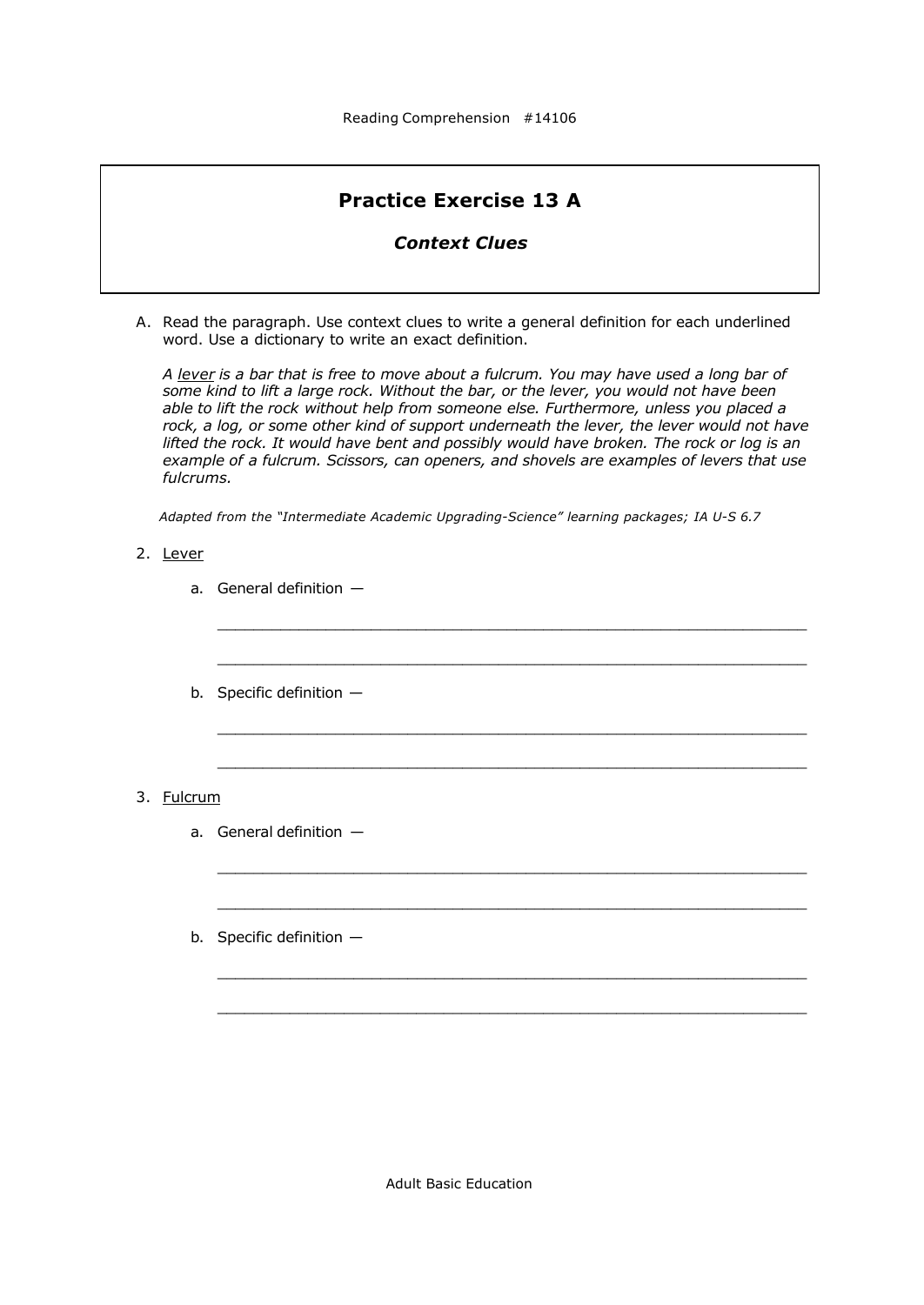## **How can phonics help?**

The letters in words are organized to give each word its unique structure. Most of the time the organization of letters in words follow regular patterns. Recognizing these patterns will help you to pronounce new words. Being able to break words into its sound parts takes practice.

Words can be divided into smaller parts or groups of letters based on the sound they make. All words have at least one vowel (a, e, i, o, u, or y), so they have at least one syllable. Many words with more than one vowel have more than one syllable.

A syllable is part of a word with at least one vowel sound. If a vowel is silent, it usually does not count as a syllable. Look at the word "modest." The dot separates the word into two syllables. The "o" makes a vowel sound and the "e" makes a vowel sound.

#### modest

#### mod • est

There are six basic guidelines to dividing words into syllables. Although the guidelines are useful, there are always exceptions to the guidelines. Consult a good dictionary when in doubt. Look at the following tables. **V** means vowel. **C** means a consonant (a letter that is not a vowel). "r" means the letter "r," while "le" means the letters "le."

| <b>Pattern</b>                                                                                                    | <b>Example</b>    | <b>Divided Words</b> | <b>Syllables</b>    |
|-------------------------------------------------------------------------------------------------------------------|-------------------|----------------------|---------------------|
| VC.CV                                                                                                             | murder<br>whisper | mur•der<br>whis•per  | $\frac{2}{2}$       |
| prefix• root                                                                                                      | undo<br>preview   | un∙do<br>pre•view    | 2<br>$\overline{2}$ |
| or                                                                                                                |                   |                      |                     |
| root•suffix                                                                                                       | viewing           | view•ing             | 2                   |
| <b>V</b> •CV<br>(Sometimes before a consonant,<br>consonant blend, or diagraph if<br>the first vowel is long)     | reply<br>hotel    | re•ply<br>ho•tel     | 2<br>$\overline{2}$ |
| or                                                                                                                |                   |                      |                     |
| VC.V<br>(Sometimes after a consonant,<br>consonant blend, or consonant<br>digraph if the first vowel is<br>short) | modest<br>polish  | mod•est<br>pol•ish   | 2<br>$\overline{2}$ |
| VR.                                                                                                               | forest<br>sterile | for•est<br>ster•ile  | 2<br>$\overline{2}$ |
| C.Cle                                                                                                             | twinkle<br>marble | twin•kle<br>mar•ble  | 2<br>$\overline{2}$ |

### *Guidelines for Dividing Words Into Syllables*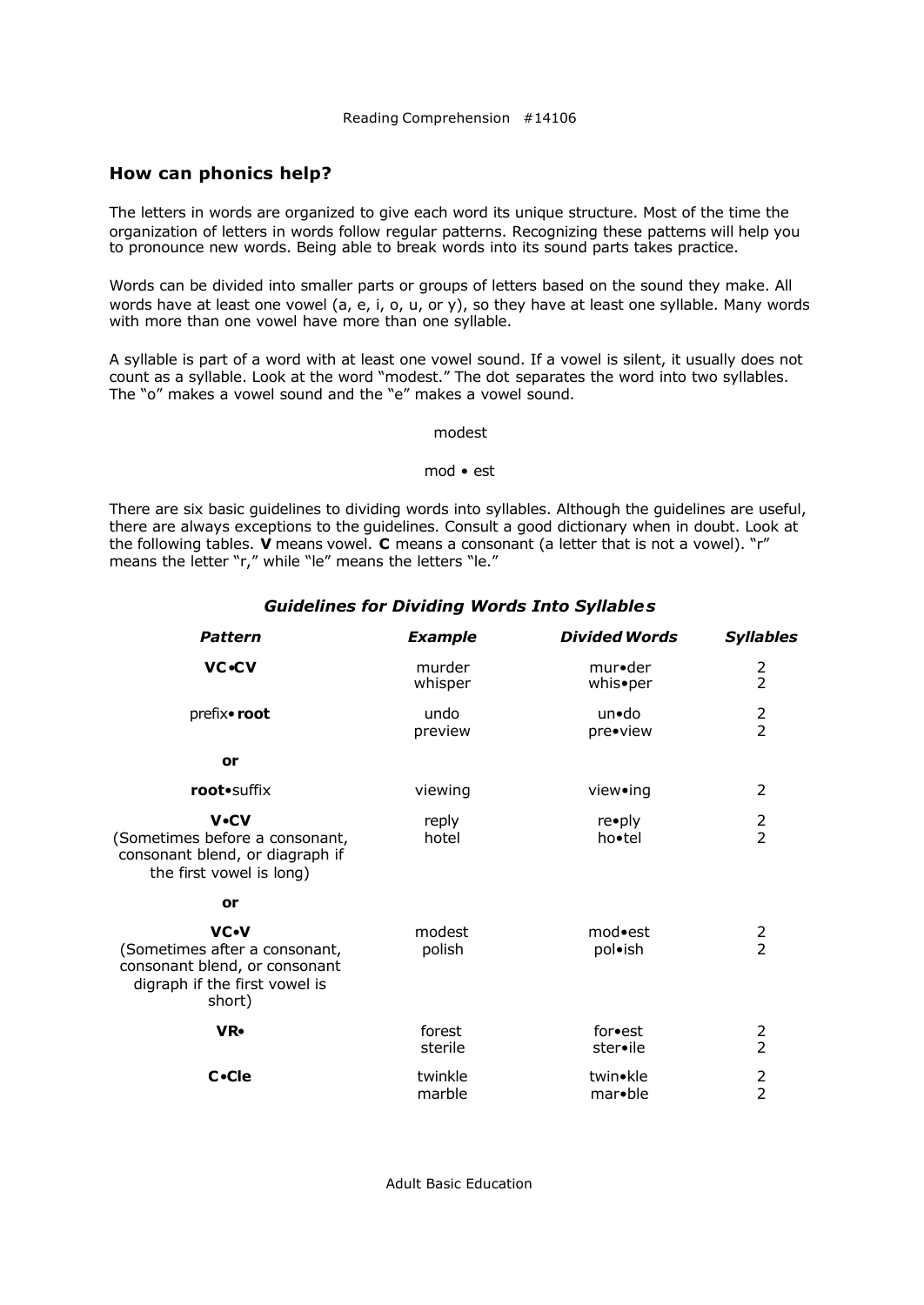# **Practice Exercise 14 A**

*Syllables*

A. Read each word aloud three times. Break the word into syllables. Write the dictionary way of breaking the word into syllables.

| <b>Word</b> | Guess | <b>Dictionary</b> |
|-------------|-------|-------------------|
| semicircle  |       |                   |
| submarine   |       |                   |
| telephone   |       |                   |
| unconscious |       |                   |
| spotless    |       |                   |
| government  |       |                   |
| asteroid    |       |                   |
| kinship     |       |                   |
| governess   |       |                   |

# *Syllables*

# **Reading Literature**

Literature refers to books, letters, reports, articles, essays, poems, short stories, novels, and biographies which:

- *Represent high quality writing*
- *Talk about familiar human problems*
- *Highlight truths about the "human experience"*
- *Clarifies our position in the world*

Some types of literature are easier to read than others. The reading difficulty of a book, poem, or essay depends on your ability to use the basic reading skills, your previous experience reading a specific type of literature, your familiarity with the vocabulary, your familiarity with the writer's style, your familiarity with literary devices, and your attitude.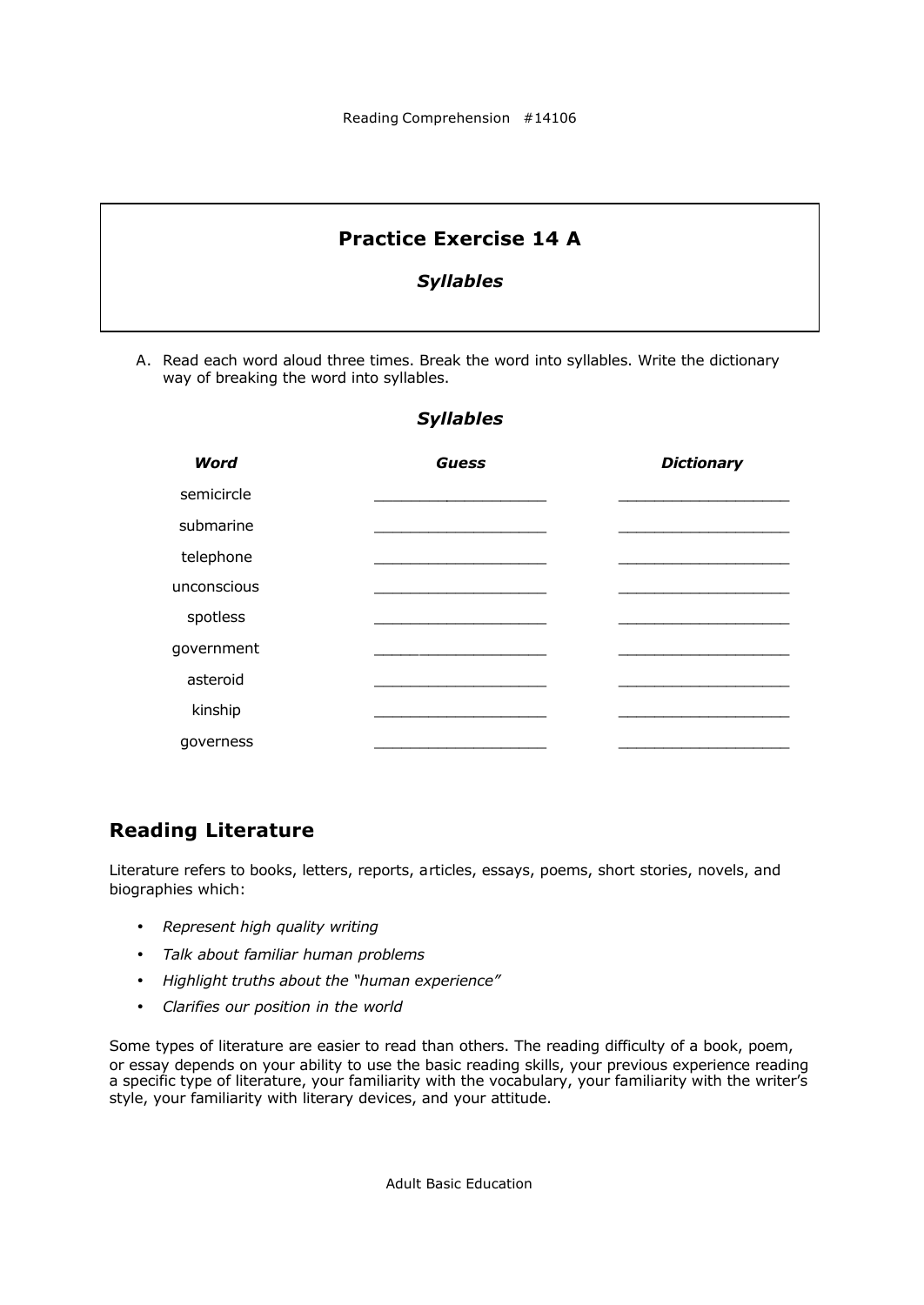Reading quality literature, even if it is a challenge at first, will improve your reading skills, increase your vocabulary, improve your thinking skills, and improve your writing skills. Reading carefully and evaluating the literature of skilled writers will guide you in developing your own writing style

As you study this section on reading literature, pay attention to the differences between the types of literature. Read carefully to find differences in how each type of literature is structured, how words are used, the author's message, the effectiveness of the type of literature in communicating the author's message. You will also find similarities. Literature from a specific time in history, region, or culture will often have similarities in topics, style, structure, or other aspects of literature.

# **Figures of Speech and Literary Devices**

Writers use figures of speech and literary devices to make their writing more interesting, more concise, more musical, and more emotional. Some of the more commonly used forms of figures of speech and literary devices are mentioned here.

# *Anecdote*

Anecdotes are brief stories, often humorous, stories about a person's feelings and thoughts about a specific situation. Writers use anecdotes to make their writing feel more personal and to interject some humour.

# *Metaphor*

Metaphors are comparisons between two things. The words "like" or "as" are not used. Writers use metaphors to create a detailed image for the reader. Readers are able to get vivid mental images without having to read a long description.

### *Excerpt from "Hard Rock Returns to Prison"*

#### **Ethelridge Knight**

*And we turned away, our eyes on the ground. Crushed He had been our Destroyer, the doer of things we dreamed of doing, but could not bring ourselves to do. The fears of years, like a biting whip, had cut grooves too deeply across our backs.*

### *Similes*

Similes are comparisons between two things. The words "like" or "as" are used. Writers use similes to create a detailed image for the reader. Readers are able to get vivid mental images without having to read a long description.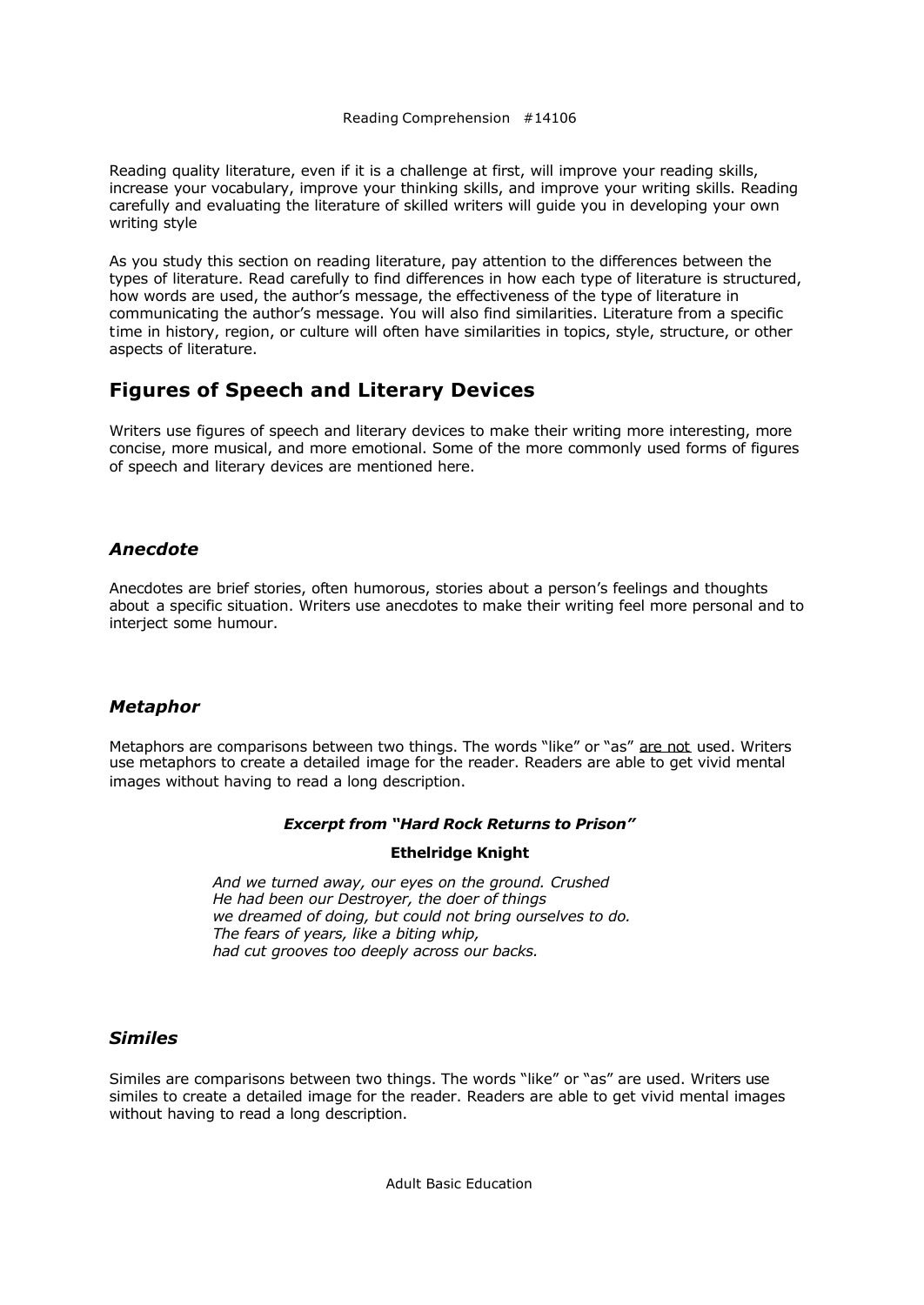*"And all their ancient faces like rain-beaten stones.*

*"A gaze blank pitiless as the sun. Liberal hopefulness"*

### *Personification*

Personification is giving human-like thoughts, feelings, and behaviours to objects or ideas. The writer makes the association of powerful human emotions to objects, situations, and ideas. Write use this technique to stir the emotions of the reader.

#### **Wilfred Owen's**

*What passing bells for those who die as cattle? Only the monstrous anger of the guns. Only the stuttering rifle's rapid rattle Can patter out their hasty orisons. No mockeries for them from prayers or bells Nor any voice of mourning save the choirs, The shrill, demented choirs of wailing shells, And bugles calling for them from sad shrines.* 

#### *Alliteration*

Alliteration is the repetition of similar beginning consonant sounds of several words. Writers use this technique to highlight elements of their writing and to make their writing musical.

> *Scarecrows dressed in latest styles. With frozen smiles. To chase love away.*

### *Assonance*

Assonance is the repetition of similar vowel sounds of several words. Writers use this technique to highlight elements of their writing and to make their writing musical.

#### *Excerpt from "The Raid"*

#### **William Everson**

*They came out of the sun undetected, Who had lain in the thin ships All night long on the cold ocean.*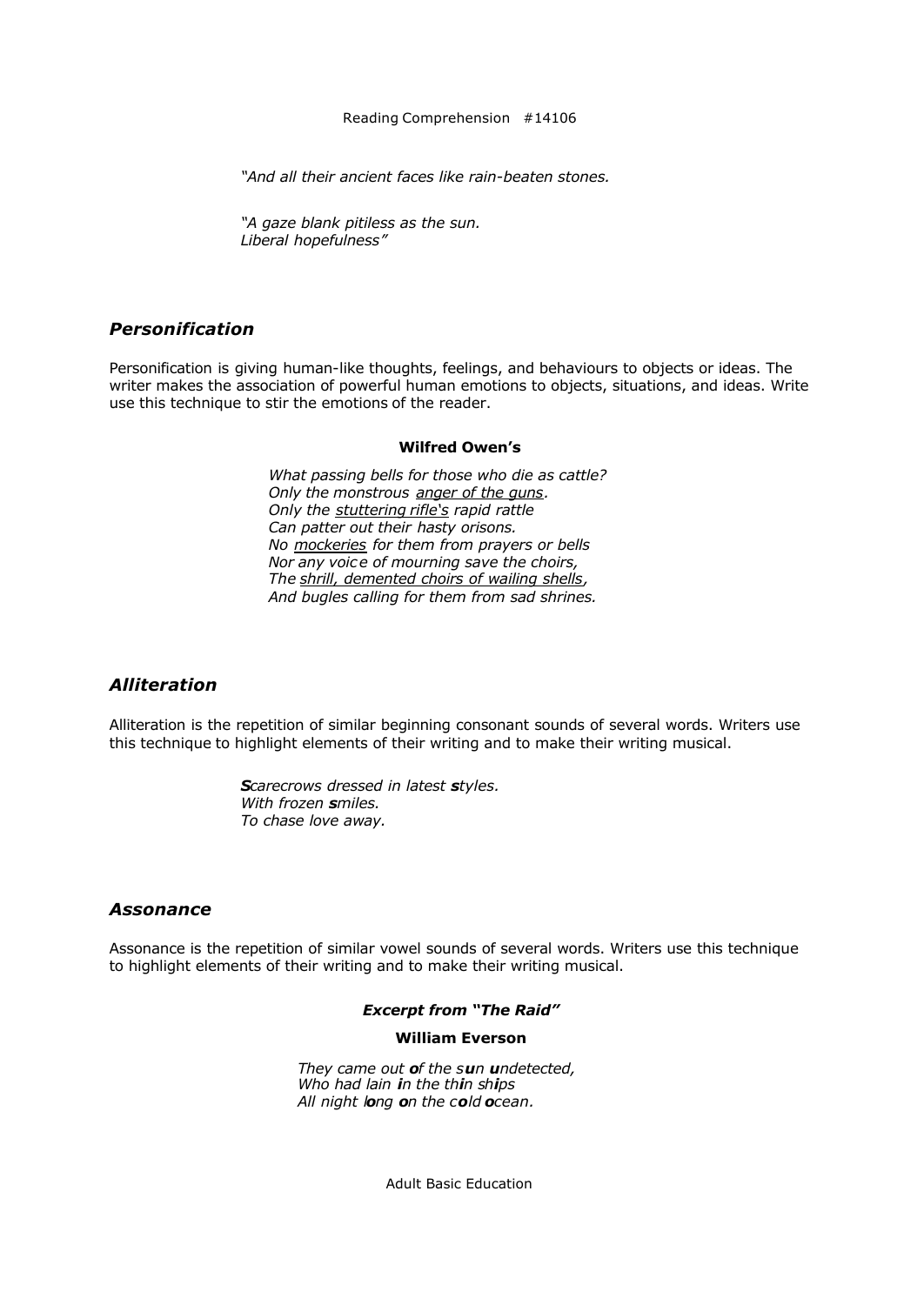# *Consonance*

Consonance is the repetition of similar ending consonant sounds of several words. Writers use this technique to highlight elements of their writing and to make their writing musical.

#### *"Snake"*

#### **D.H. Lawrence**

*He reached down from a fissure in the earth — wall in the gloom And trailed his yellow-brown slackness soft-bellied down, over the edge of the stone trough.* 

#### *Onomatopoeia*

Onomatopoeia is the careful selection and use of words which sound similar to the objects or the events they name.

*The wet logs hissed then crackled as the fire gained momentum.*

*That sound of sizzling hot bacon made me remember.*

# *Hyperboles*

Hyperboles are the use of words and phrases to exaggerate a thought, feeling, object or event. Writers use this technique to create humour or sarcasm.

*''I've told you a million times not to exaggerate."*

### *Pun*

Pun is the use of similar sounding words with quite different meanings to create humour.

*A flea and a fly in the flue Were caught, so what could they do? Said the fly, "Let us flee." "Let us fly, "said the flea. So they flew through a flaw in the flue.*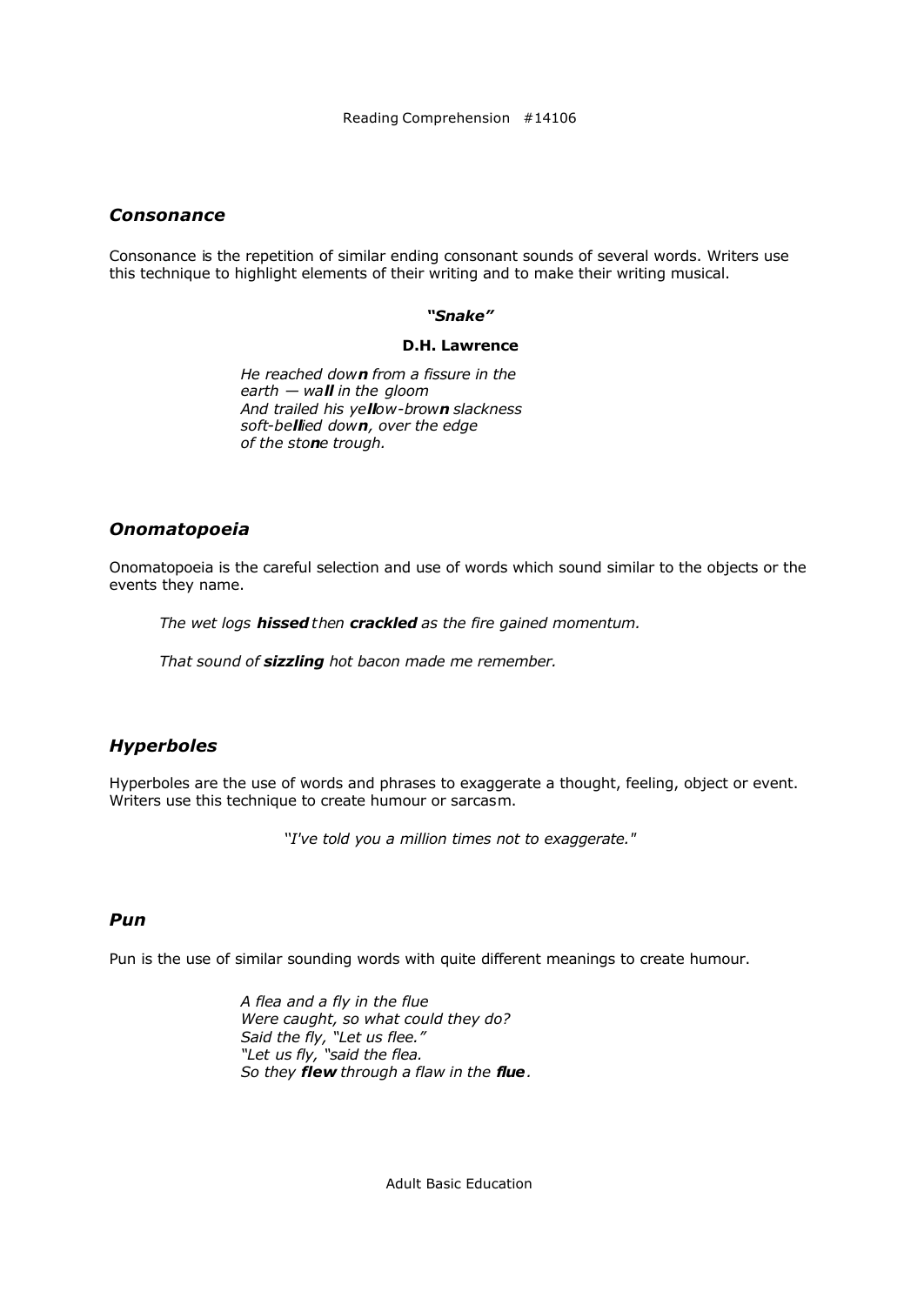# *Irony*

Irony can be observed when a writer's intended message is clearly the opposite of what is written.

*"Jane worked hard, was on time, and had a good personality; so they fired her"* 

# *Flashback*

Flashbacks are descriptions of previous events during the present time in a narrative. Writers will describe previous events to provide background or to help explain more recent events.

*Today, not like Tuesday when I was broke, they offered to buy my lunch.* 

# *Foreshadowing*

Foreshadowing is the use of words , phrases, or actions as signals that readers can use to infer future events in a narrative.

*"In a week, her whole world would change."*

# **Poetry**

# **What is poetry?**

Writers often use poetry to express personal, emotional, philosophical, or historical ideas or themes. Poetry can differ from prose in several ways. Poetry may have some or all of the following characteristics:

- *Rhythm*
- *Rhyme*
- *Literary devices*
- *Unusual word or sentence patterns*
- *Capital letters for each new line*

There are different types of poetry. The different forms vary with the above characteristics as well as how they are structured. Ballads, sonnets, and limericks have a specific structure, while other narrative poems may have less rigid structures. Modern poetry appears to be shifting to the use of less formal structures.

Most poetry has some structure, and it is important to learn some vocabulary about the structure of poems. Lines of poetry (also called a verse) are grouped together into stanzas. Several lines of poetry may be needed to create the equivalent of a sentence. Each line of a poem is usually capitalized. Stanzas are roughly equivalent to paragraphs in prose.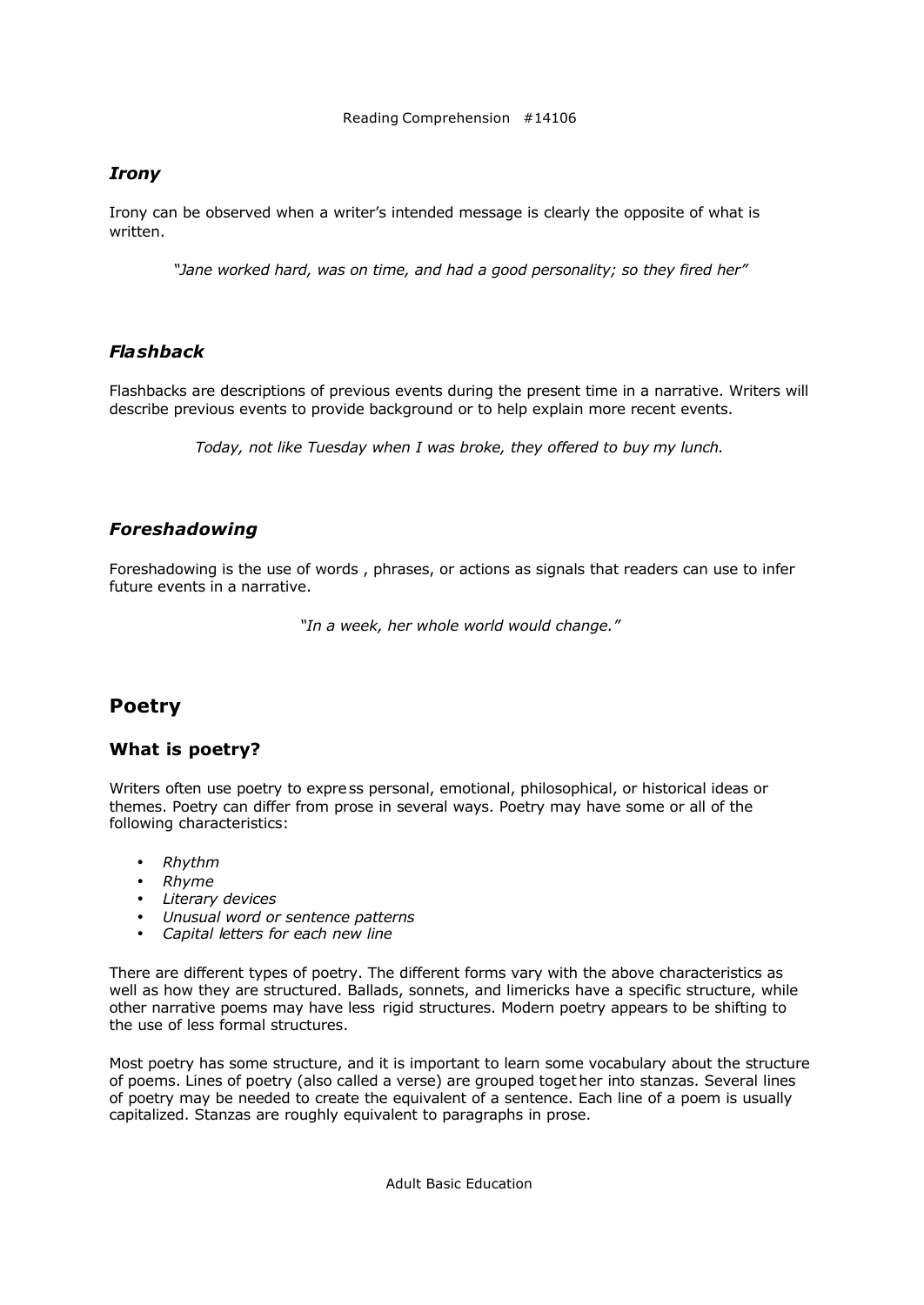## **What is rhythm?**

Rhythm and rhyme can be considered structural elements of poems. All language has rhythm. Rhythm refers to the pattern of stressed and unstressed syllables of language. Dictionaries are valuable tools when reading poetry. They can help a reader determine how to divide and stress syllables. Dictionaries use marks called "accents" to indicate stressed and unstressed syllables.

Stressed syllables are indicated by a "/,"while unstressed syllables are indicated by a **"u."**. Patterns of stressed syllables and unstressed syllables are separated by "|." One pattern of stressed and unstressed syllables is called a "foot." Look at the table below to learn the names of common stress patterns.

| <b>Rhythm</b> | <b>Stress Pattern</b> | <b>Example</b>                                                                       |
|---------------|-----------------------|--------------------------------------------------------------------------------------|
| Iambic        | $\mathsf{u}$ /        | $\mathsf{u}$ /<br>to day                                                             |
| Trochaic      | $/$ u                 | $\frac{1}{2}$ <b>u</b>                                                               |
| Anapestic     | u u /                 | $\begin{array}{cc} \mathbf{u} & \mathbf{u} \\ \mathbf{v} & \mathbf{v} \end{array}$ / |
| Dactylic      | $/$ u u               | / u u<br>Sa tur day                                                                  |

Most lines of a poem have several feet. The number of feet found in a line of poetry is given a name. A prefix is added to the word meter to tell you how many feet are present. Look at the tables below to learn the names of common feet patterns.

#### *Feet Patterns*

| monometer              | (One foot)             |
|------------------------|------------------------|
| dimeter (Two foot)     |                        |
|                        | trimeter (Three foot)  |
| tetrameter (Four foot) |                        |
|                        | pentameter (Five foot) |
| <i>hexa</i> meter      | (Six foot)             |

The names for the stress pattern and name for the number of feet in a line can be combined to name a line of poetry. Some examples include:

#### *iambic tetrameter*

$$
\begin{array}{c|c|c|c|c|c|c|c|c} \n u & / & u & / & u & / \\
\hline\n \text{And } \text{I} & \text{was wan} & \text{dering} & \text{in a trice.} \n \end{array}
$$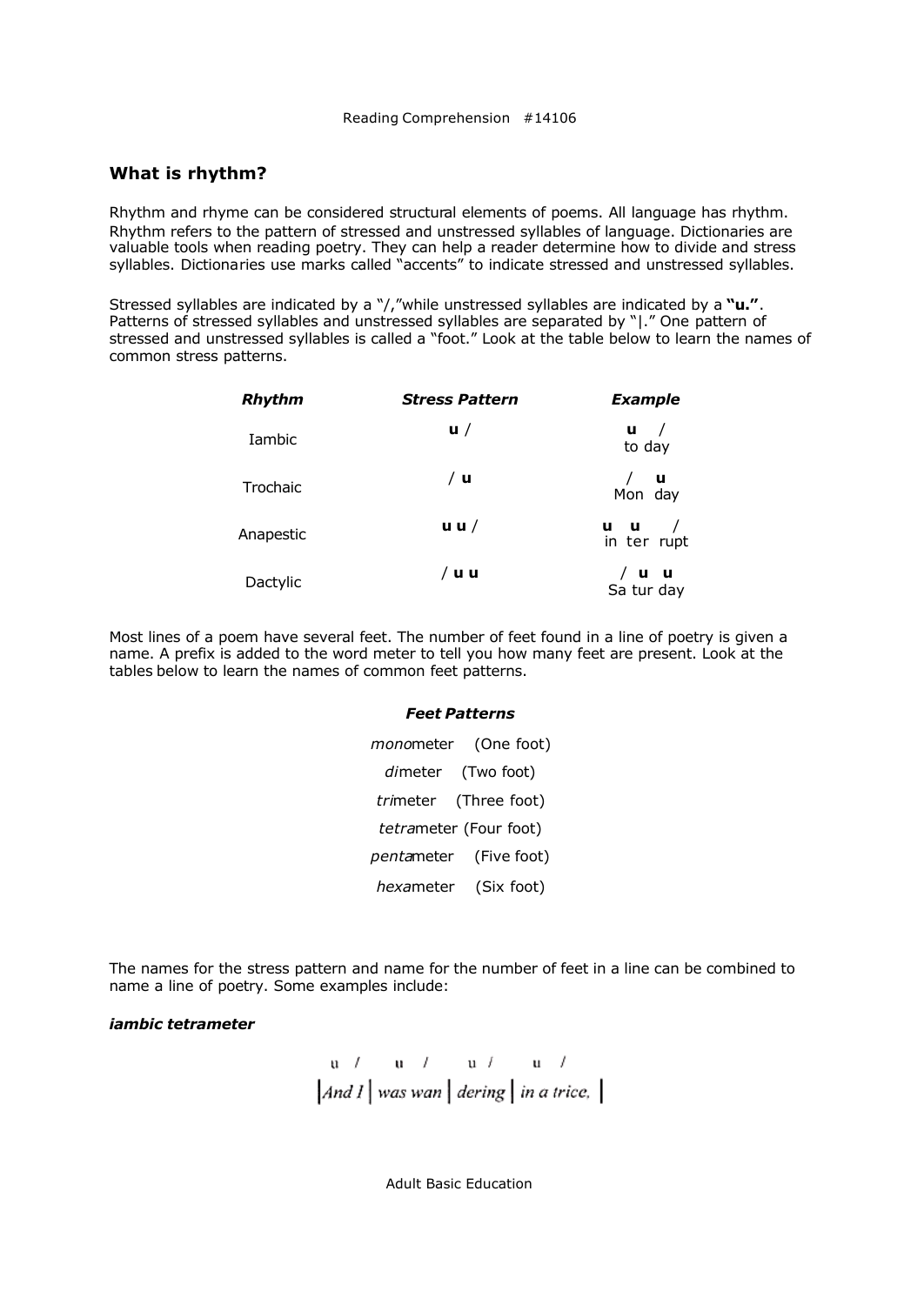*iambic pentameter* 

$$
\begin{array}{c|c|c|c|c|c|c|c} u & u & u & u & u & u & u \ \hline \text{They at} & \text{so serve} & \text{who on} & \text{by stand} & \text{and wait} \end{array}
$$

Notice that the syllables of a single foot may consist of one word or extend over more than one word. The word "only," for example, is divided between two "feet."

### **What is rhyme?**

Rhyme is not the same as rhythm. Rhyme refers to patterns of common sounds. The most common type of rhyme occurs at the end of a line. The pattern of rhyming sounds in a poem is called the "rhyme scheme." Rhyme schemes are indicated with letters. The letter A is written beside the first line. All lines of the poem that rhyme with the first line also receive the letter A. The next line not rhyming with the first line is given the letter B. All sentences rhyming with this line are also given the letter B. The process continues until all of the lines receive a letter. Look at the example below.

| "There was an old man with a beard,     |   |
|-----------------------------------------|---|
| Who said, "It's just as I feared!       | А |
| Two owls and a hen,                     | R |
| Four larks and a wren,                  |   |
| Have all built their nests in my beard. |   |

*Edward Lear* 

Not all poems rhyme perfectly. Some poetry only has parts that rhyme. This is called "imperfect rhyme." Other poetry does not rhyme at all. This is called "free verse."

#### **"The Forsaken"**

#### **Duncan Campbell Scott**

*Once in the winter Out on a lake In the heart of the north-land, Far from the Fort And far from the hunters, A Chippewa woman With her sick baby, Crouched in the last hours Of a great storm.* 

### **How to read poetry**

Poetry can be a challenge to read. Poems can be interpreted several different ways. Also, poets often include a basic meaning called a "literal meaning," as well as a secondary or hidden meaning. Reading poetry will be easier if you use the following guidelines.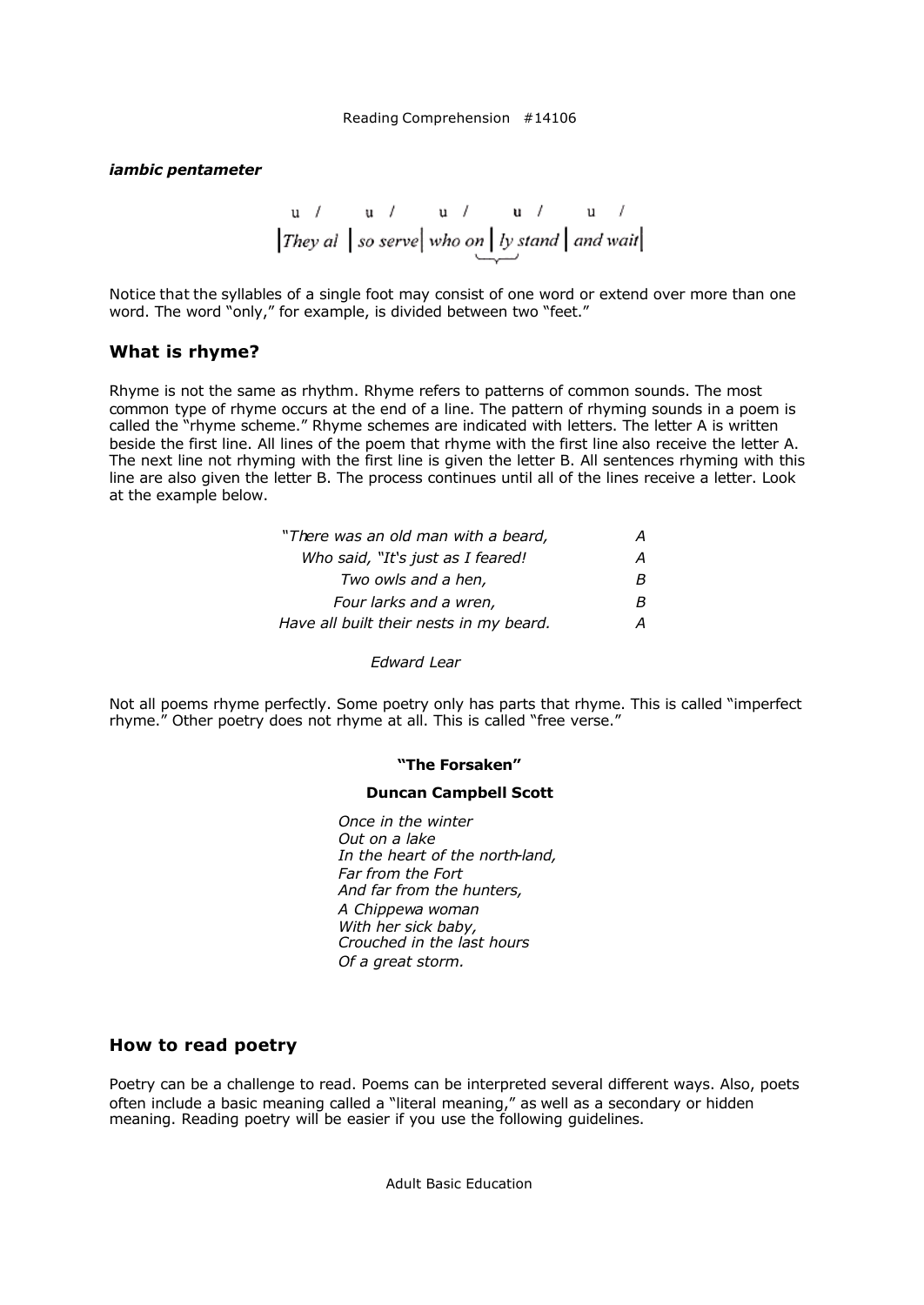- *Research the author.*
- *Read a poem aloud twice.*
- *Read a poem aloud a third time for the main idea.*
- *Highlight important details.*
- *Highlight difficult or new words or phrases.*
- *Determine the point of view (narrator).*
- *Determine the intended audience.*
- *Find the rhyme scheme.*
- *Find and name the rhythm.*
- *Find figures of speech or literary devices.*
- *Evaluate the over all effectiveness of the poem.*

## **What types of poetry are there?**

#### **Narrative**

There are different types of narrative poems. Examples of narrative poems include ballads and epics. Regardless of the differences in structure, rhyme, and rhythm, narratives tell stories, so they have a plot, some characters, a setting, and a theme.

The musical nature of the ballads helped story tellers remember and tell the stories of their communities. Many ballads, most of which are anonymous, tell about dramatic events such as murder, war, revenge, love, and jealousy. The stories often included elements of magic or superstition as part of their stories. Dialogue is a key element in most ballads. The traditional ballad has four line stanzas with a rhyme scheme of AABB. Parts of the ballad are repeated to give it its musical quality. The following poem is part of a narrative poem. Notice the use of a slightly different rhyme scheme.

#### **"The Two Ravens"** (Excerpt) (The Twa Corbies)

#### **Anonymous**

| As I was walking all alone         | А |
|------------------------------------|---|
| I heard two corbies making a moan; | А |
| The one unto the other did say,    | R |
| "Where shall we go to dine today?" | R |

#### Credits and Copyright

*Together with the editors, the Department of English (University of Toronto). and the University of Toronto Press, the following individuals shore copyright for the work that went into this edition: Screen Design (Electronic Edition): Sian Meikle (University of Toronto Library) Scanning: Sharine Leung (Centre for Computing in the Humanities)*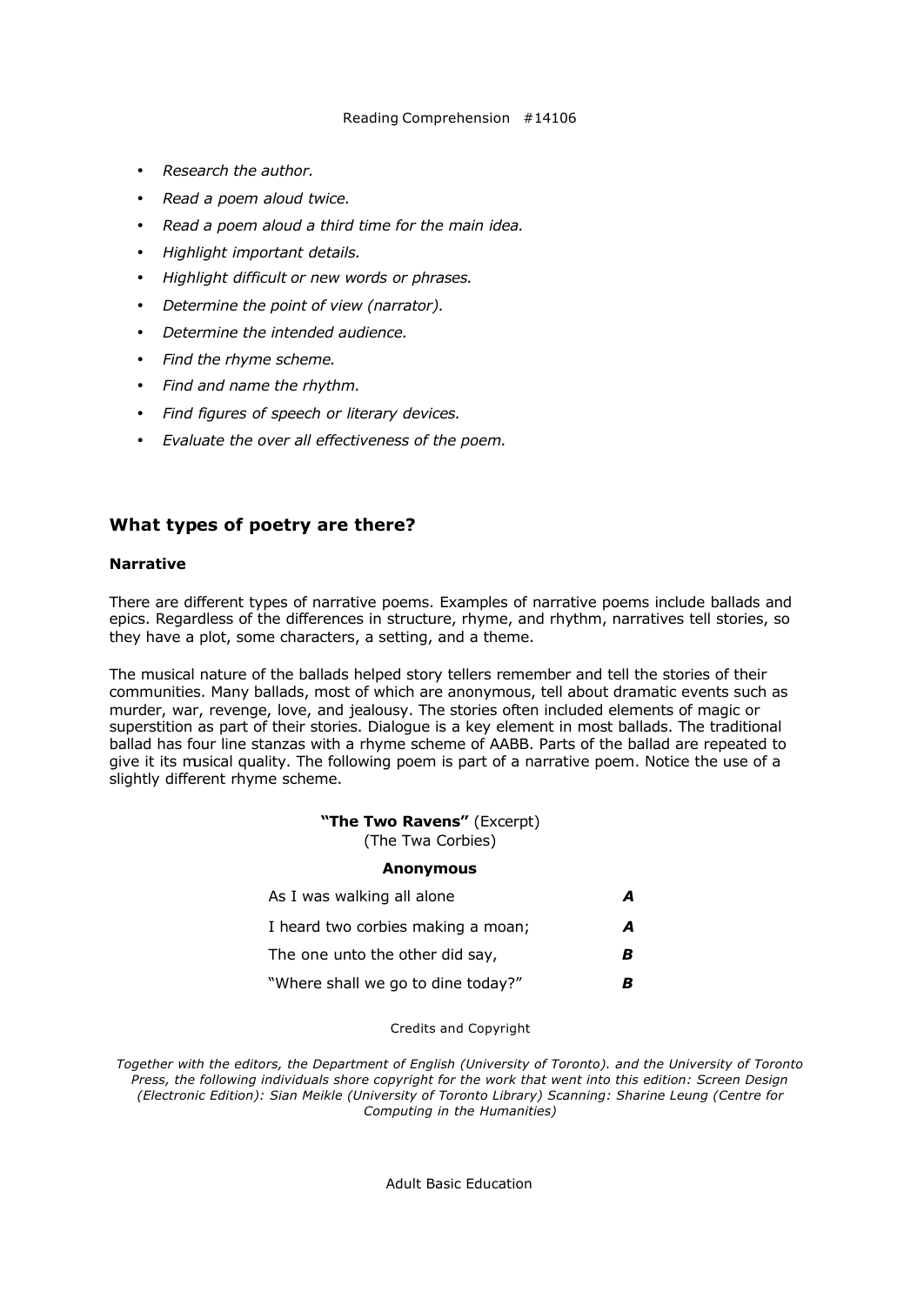# **Practice Exercise 15 A, B**

# *Narrative Poetry*

- A. The first part and the last part of a long narrative poem follows. Use the reading process to guide you in your reading.
	- Skim the title and poem quickly.
	- Predict what the poem is about.
	- Think of questions to answer while you read.
	- Read the poem twice aloud without stopping.
	- Read the poem again carefully.
	- Answer the questions.
- B. Write a complete definition for each word as it is used in the poem.

| 1. Gazing   |
|-------------|
|             |
| 2. space    |
|             |
| 3. embowers |
|             |
| 4. shallop  |
|             |
| 5. casement |
|             |

\_\_\_\_\_\_\_\_\_\_\_\_\_\_\_\_\_\_\_\_\_\_\_\_\_\_\_\_\_\_\_\_\_\_\_\_\_\_\_\_\_\_\_\_\_\_\_\_\_\_\_\_\_\_\_\_\_\_\_\_\_\_\_\_\_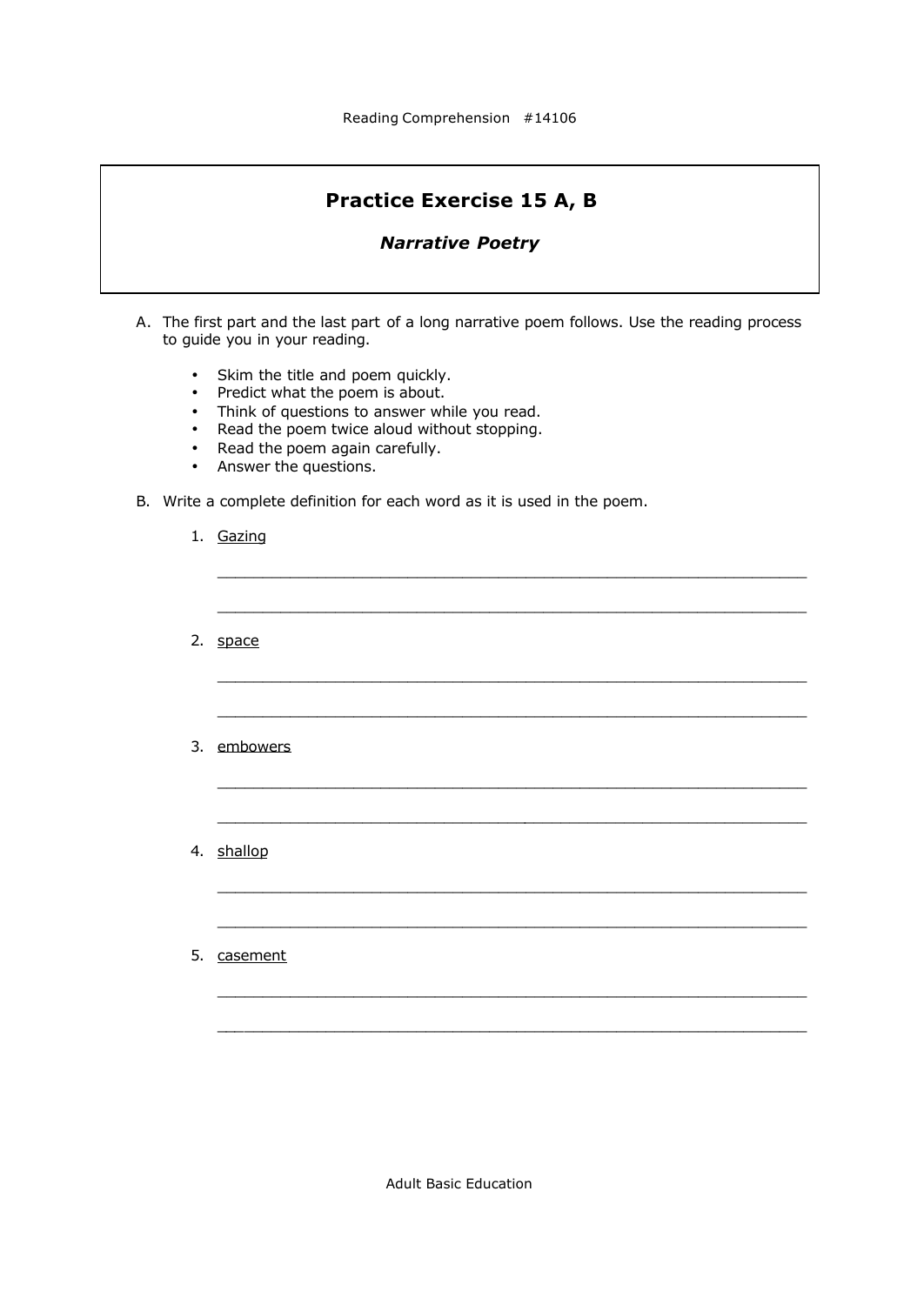## **"The Lady Of Shalott"**

#### **Alfred Lord Tennyson**

#### **PART I**

*On either side the river lie Long fields of barley and of rye, That clothe the world and meet the sky; And thro' the field the road runs by To many-tower'd Camelot; And up and down the people go, Gazing where the lilies blow Round an island there below, The island of Shalott.* 

*Willows whiten, aspens quiver, Little breezes dusk and shiver Thro' the wave that runs for ever By the island in the river Flowing down to Camelot. Four gray walls, and four gray towers, Overlook a space of flowers, And the silent isle imbowers The Lady of Shalott.* 

*By the margin, willow veil'd, Slide the heavy barges trail'd By slow horses; and unhail'd The shallop flitteth silken-sail'd Skimming down to Camelot: But who hath seen her wave her hand? Or at the casement seen her stand? Or is she known in all the land, The Lady of Shalott?* 

*Only reapers, reaping early In among the bearded barley, Hear a song that echoes cheerly From the river winding clearly, Down to tower'd Camelot: And by the moon the reaper weary, Piling sheaves in uplands airy, Listening, whispers "'Tis the fairy Lady of Shalott."*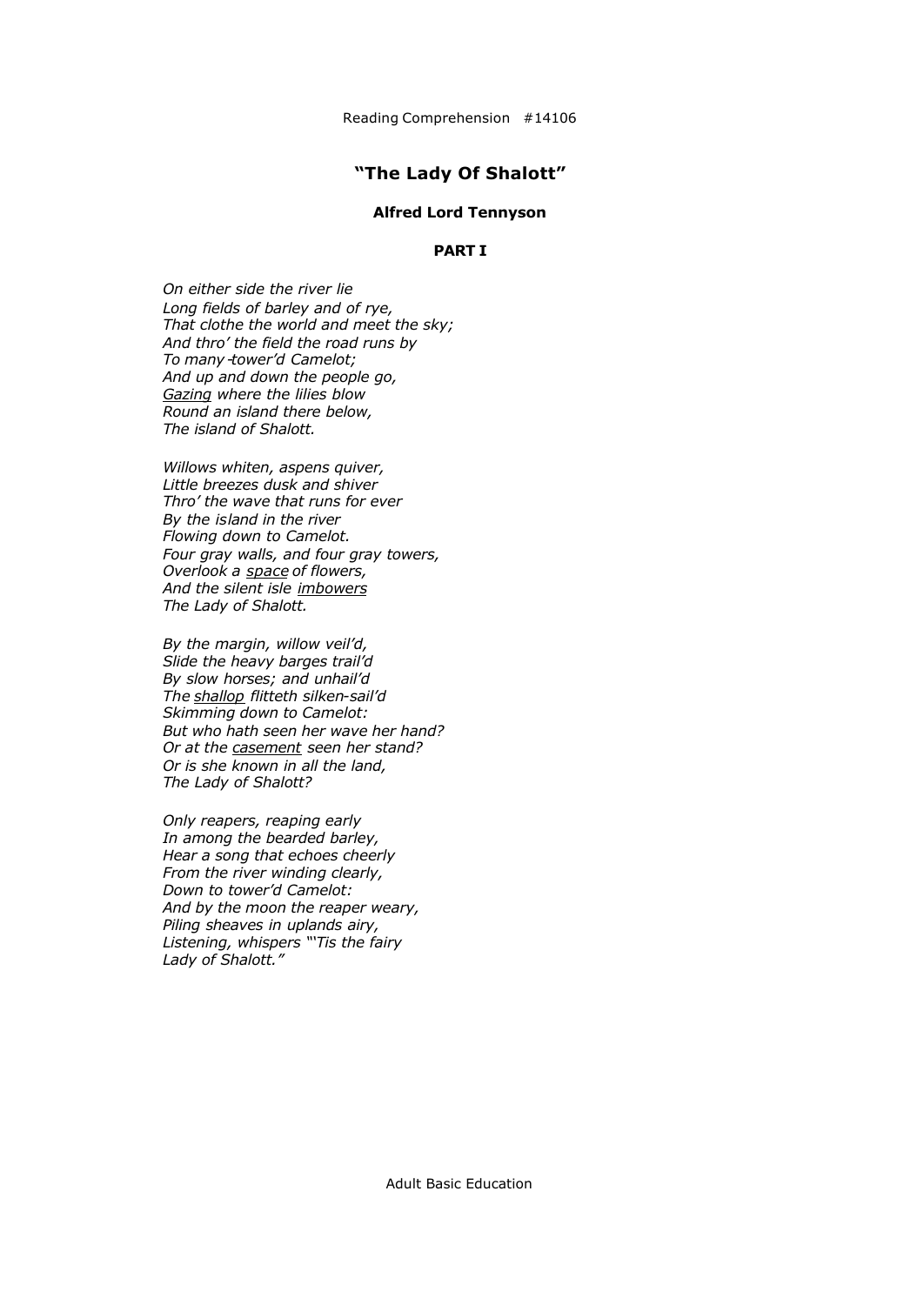# **Practice Exercise 15 C**

*Narrative Poetry*

- C. Answer the questions.
	- 1. Write the rhyme scheme beside the following stanza.
		- *\_\_\_\_ On either side the river lie*
		- *\_\_\_\_ Long fields of barley and of rye,*
		- *\_\_\_\_ That clothe the world and meet the sky;*
		- *\_\_\_\_ And thro' the field the road runs by*
		- *\_\_\_\_ To many-tower'd Camelot;*
		- *\_\_\_\_ And up and down the people go,*
		- *\_\_\_\_ Gazing where the lilies blow*
		- *\_\_\_\_ Round an island there below,*
		- *\_\_\_\_ The island of Shalott.*
	- 2. Describe the setting of the poem.

3. What is the tone or feeling created by the poem? Give two examples.

 $\Box$ 

 $\_$  ,  $\_$  ,  $\_$  ,  $\_$  ,  $\_$  ,  $\_$  ,  $\_$  ,  $\_$  ,  $\_$  ,  $\_$  ,  $\_$  ,  $\_$  ,  $\_$  ,  $\_$  ,  $\_$  ,  $\_$  ,  $\_$  ,  $\_$  ,  $\_$ 

 $\_$  ,  $\_$  ,  $\_$  ,  $\_$  ,  $\_$  ,  $\_$  ,  $\_$  ,  $\_$  ,  $\_$  ,  $\_$  ,  $\_$  ,  $\_$  ,  $\_$  ,  $\_$  ,  $\_$  ,  $\_$  ,  $\_$  ,  $\_$  ,  $\_$ 

 $\_$  ,  $\_$  ,  $\_$  ,  $\_$  ,  $\_$  ,  $\_$  ,  $\_$  ,  $\_$  ,  $\_$  ,  $\_$  ,  $\_$  ,  $\_$  ,  $\_$  ,  $\_$  ,  $\_$  ,  $\_$  ,  $\_$  ,  $\_$  ,  $\_$ 

\_\_\_\_\_\_\_\_\_\_\_\_\_\_\_\_\_\_\_\_\_\_\_\_\_\_\_\_\_\_\_\_\_\_\_\_\_\_\_\_\_\_\_\_\_\_\_\_\_\_\_\_\_\_\_\_\_\_\_\_\_\_\_\_\_

 $\_$  ,  $\_$  ,  $\_$  ,  $\_$  ,  $\_$  ,  $\_$  ,  $\_$  ,  $\_$  ,  $\_$  ,  $\_$  ,  $\_$  ,  $\_$  ,  $\_$  ,  $\_$  ,  $\_$  ,  $\_$  ,  $\_$  ,  $\_$  ,  $\_$ 

 $\_$  ,  $\_$  ,  $\_$  ,  $\_$  ,  $\_$  ,  $\_$  ,  $\_$  ,  $\_$  ,  $\_$  ,  $\_$  ,  $\_$  ,  $\_$  ,  $\_$  ,  $\_$  ,  $\_$  ,  $\_$  ,  $\_$  ,  $\_$  ,  $\_$ 

 $\Box$ 

 $\_$  ,  $\_$  ,  $\_$  ,  $\_$  ,  $\_$  ,  $\_$  ,  $\_$  ,  $\_$  ,  $\_$  ,  $\_$  ,  $\_$  ,  $\_$  ,  $\_$  ,  $\_$  ,  $\_$  ,  $\_$  ,  $\_$  ,  $\_$  ,  $\_$ 

\_\_\_\_\_\_\_\_\_\_\_\_\_\_\_\_\_\_\_\_\_\_\_\_\_\_\_\_\_\_\_\_\_\_\_\_\_\_\_\_\_\_\_\_\_\_\_\_\_\_\_\_\_\_\_\_\_\_\_\_\_\_\_\_\_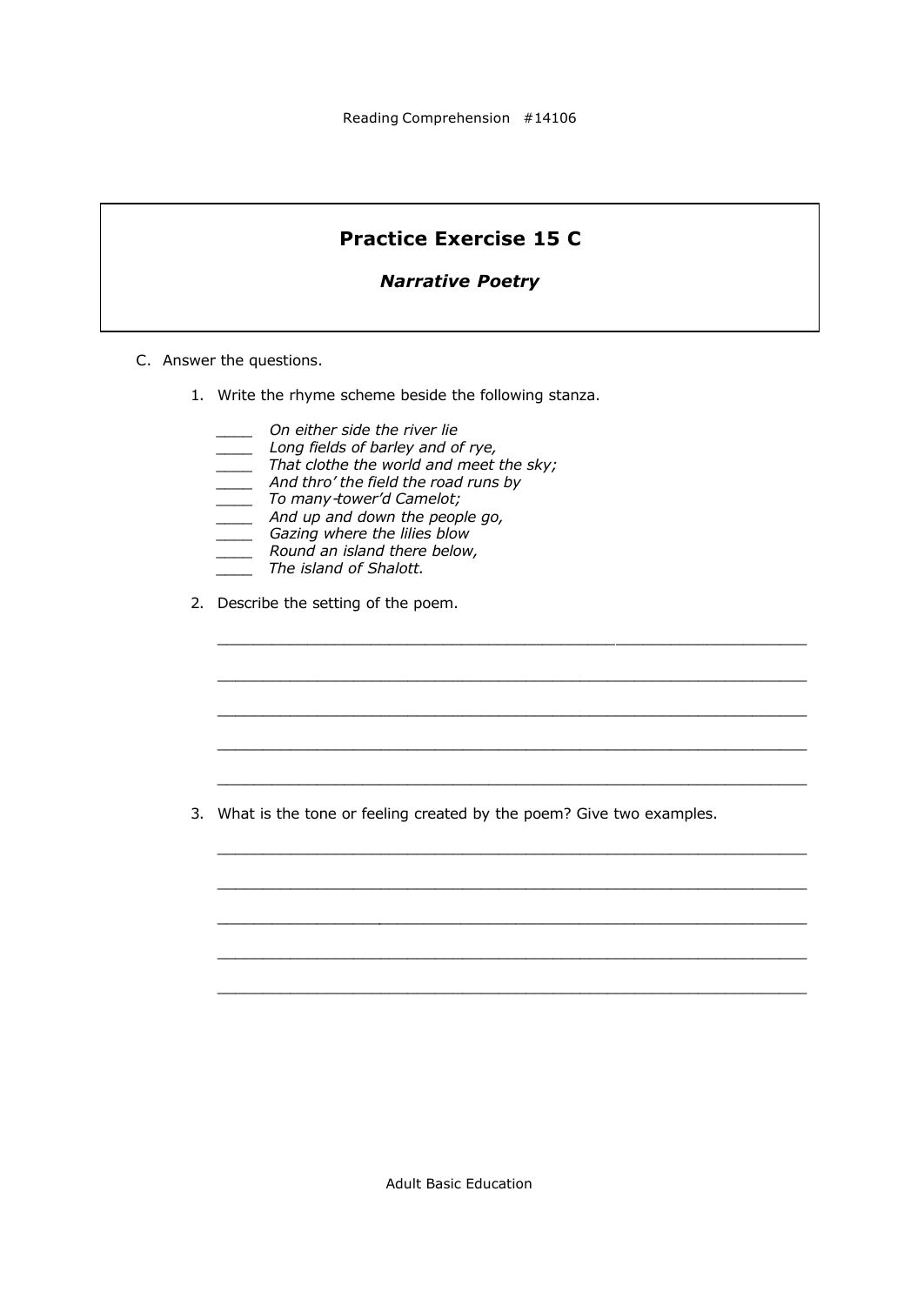# **Sonnet**

Although less common today, the sonnet is still used as a form of poetry. Typical themes deal with spiritual or emotional. There are two major forms of the sonnet. There are Italian and Elizabethan forms. Both forms consist of fourteen lines.

The Italian sonnet is divided into an eight lines stanza (named an octave) and a six-line stanza (named a sestet). The first eight lines were used to present a problem. The following six lines are used to present a solution to the problem. The Italian sonnet also has a predictable rhyme scheme. The octave has a rhyme scheme of *ABBAABBA*. The sestet follows one of the following rhyme schemes: *CDECDE, CDCCDC,* or *CDEDCE.* Each line typically has iambic pentameter meter.

The Elizabethan sonnet is divided into four parts. The first three parts consist of four lines each (called quatrains). The last part consists of two lines (called a rhyming couplet). The rhyming couplet provides the conclusion to the theme presented in the three quatrains. The Elizabethan (also called the Shakespearean sonnet) uses iambic pentameter meter, and it has a rhyme scheme of *ABAB CDCD EFEF GG.*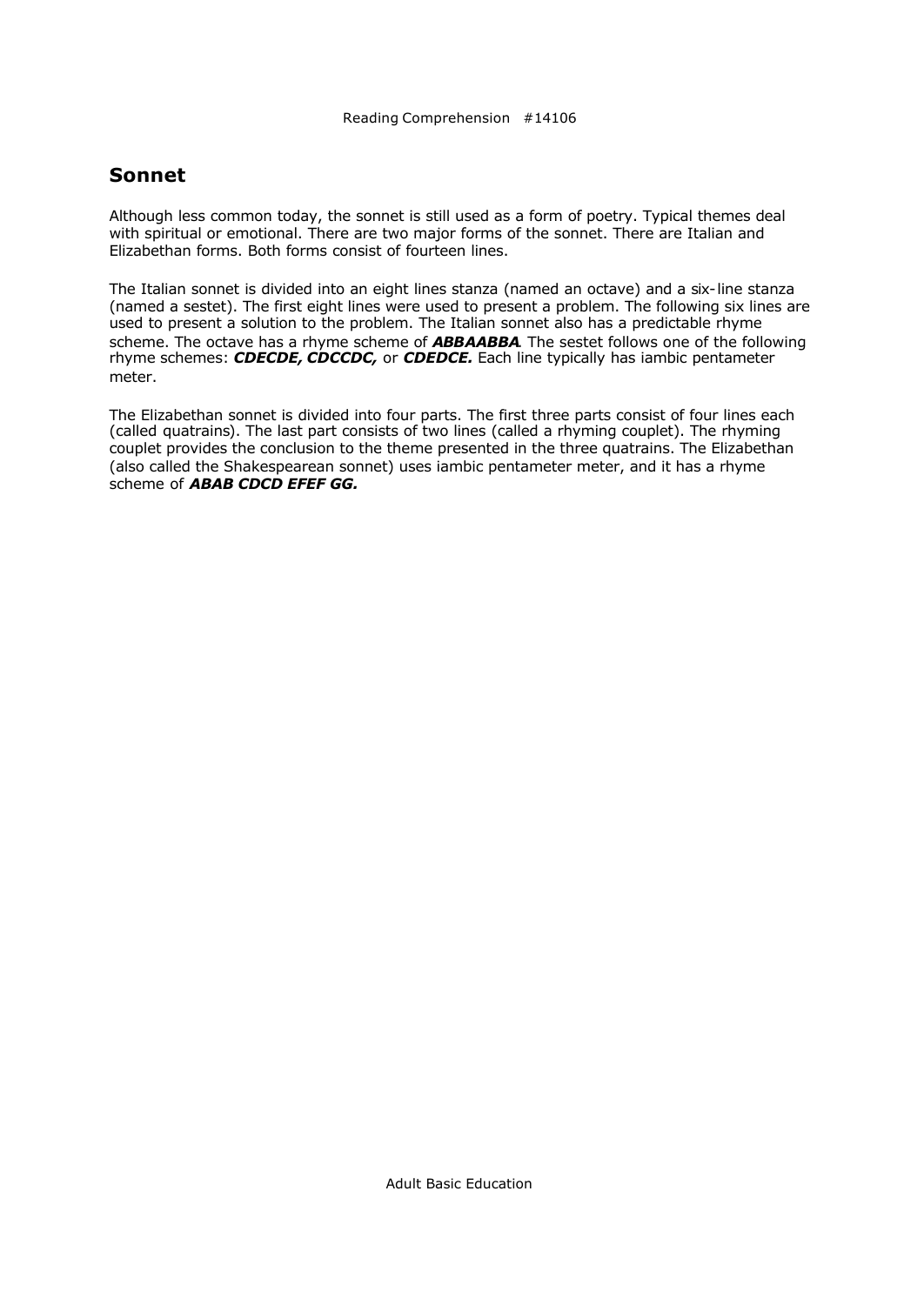# **Practice Exercise 16 A, B**

## *Sonnets*

- A. Use the reading process to guide you in your reading of the following sonnet.
	- Skim the title and poem quickly.
	- Predict what the poem is about.
	- Think of questions to answer while you read.
	- Read the poem twice aloud without stopping.
	- Read the poem again carefully.
	- Answer the questions.
- B. Write a complete definition for each word as it is used in the poem.

| 1. Sonnet   |
|-------------|
|             |
| 2. lustral  |
|             |
| 3. portent  |
|             |
| 4. retinue  |
|             |
| 5. Charon's |
|             |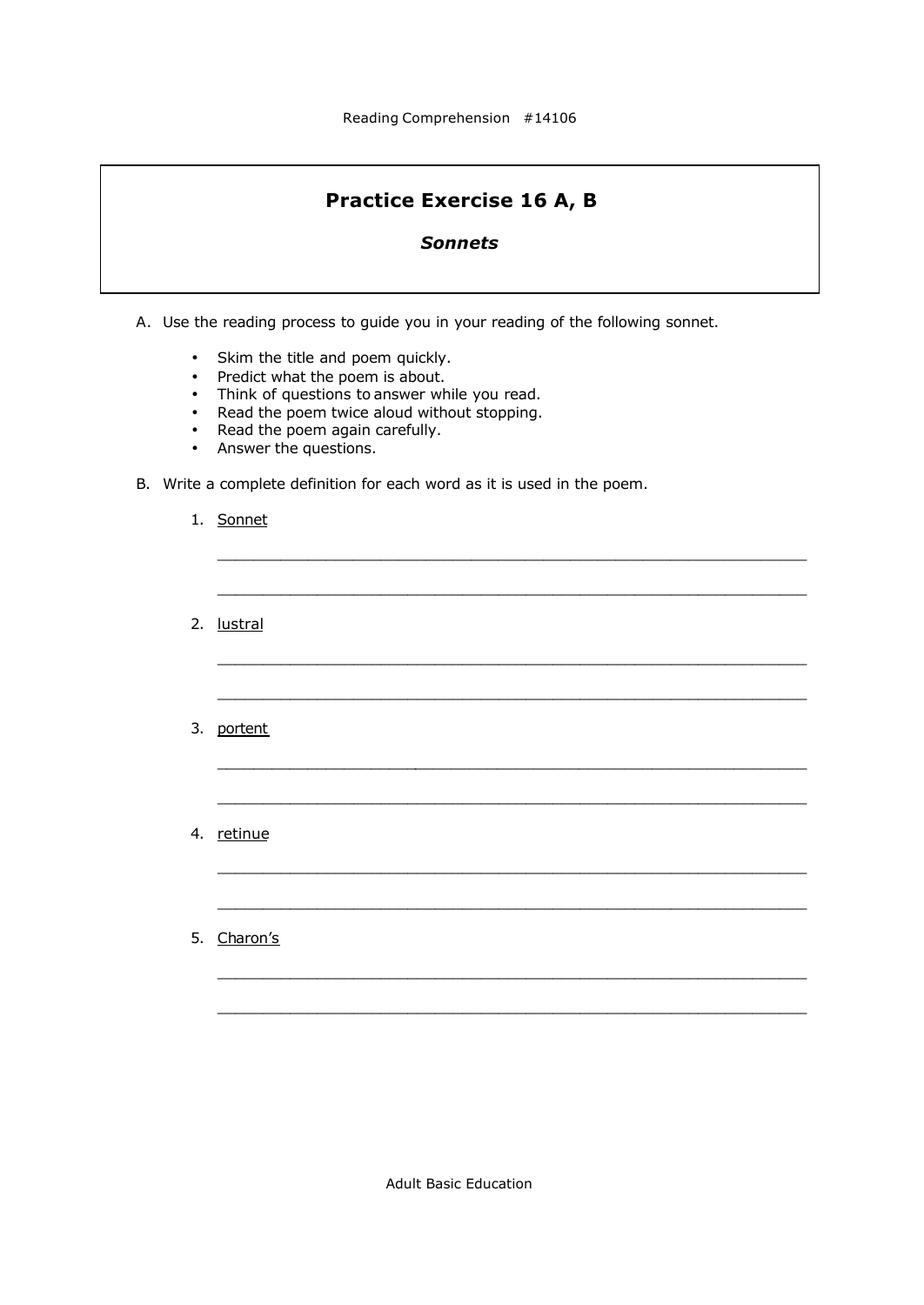# **"The House Of Life: The Sonnet"**

## **Dante Gabriel Rossetti**

A Sonnet is a moment's monument, Memorial from the Soul's eternity To one dead deathless hour. Look that it be, Whether for lustral rite or dire portent, Of its own arduous fulness reverent: Carve it in ivory or in ebony, As Day or Night may rule; and let Time see Its flowering crest impearl'd and orient. A Sonnet is a coin: its face reveals The soul,  $-$  its converse, to what Power 'tis due.  $-$ Whether for tribute to the august appeals Of Life, or dower in Love's high retinue, It serves, or 'mid the dark wharfs cavernous breath, In Charon's palm it pays the toll to Death.

#### **Credits and Copyright**

Together with the editors, the Department of English (University of Toronto), and the University of Toronto Press, the following individuals share copyright for the work that went into this edition: Screen Design (Electronic Edition): Sian Meikle (University of Toronto Library) Scanning: Sharine Leung (Centre for Computing in the Humanities)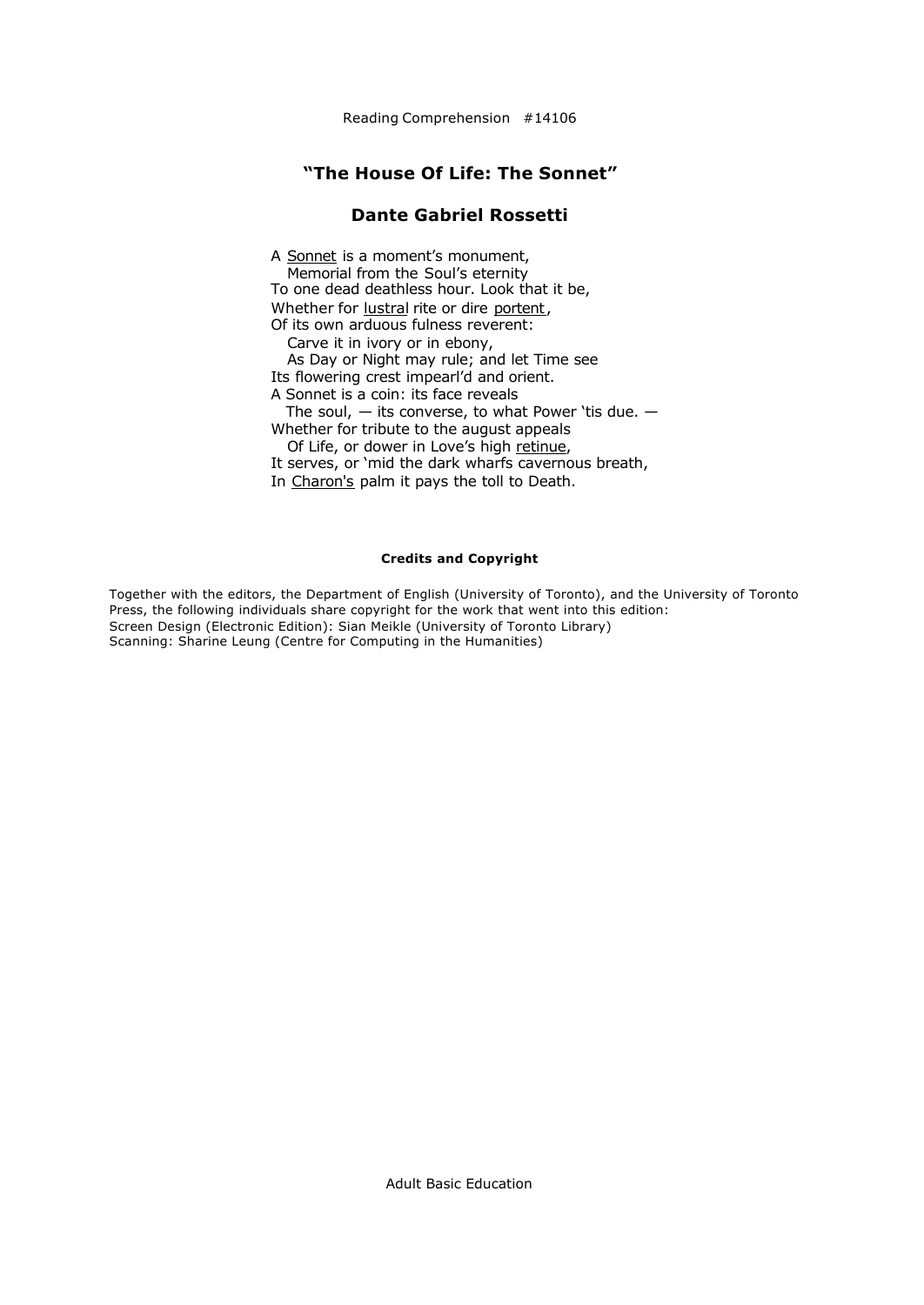# **Practice Exercise 16 C**

# **Sonnets**

- C. Answer the questions.
	- 1. What is the complete rhyme scheme for the poem? Write it on the line below.
	- 2. What is the main idea or theme of the sonnet?

3. List the things said to be similar to a sonnet.

4. Pick one thing a sonnet is compared with. Explain the comparison.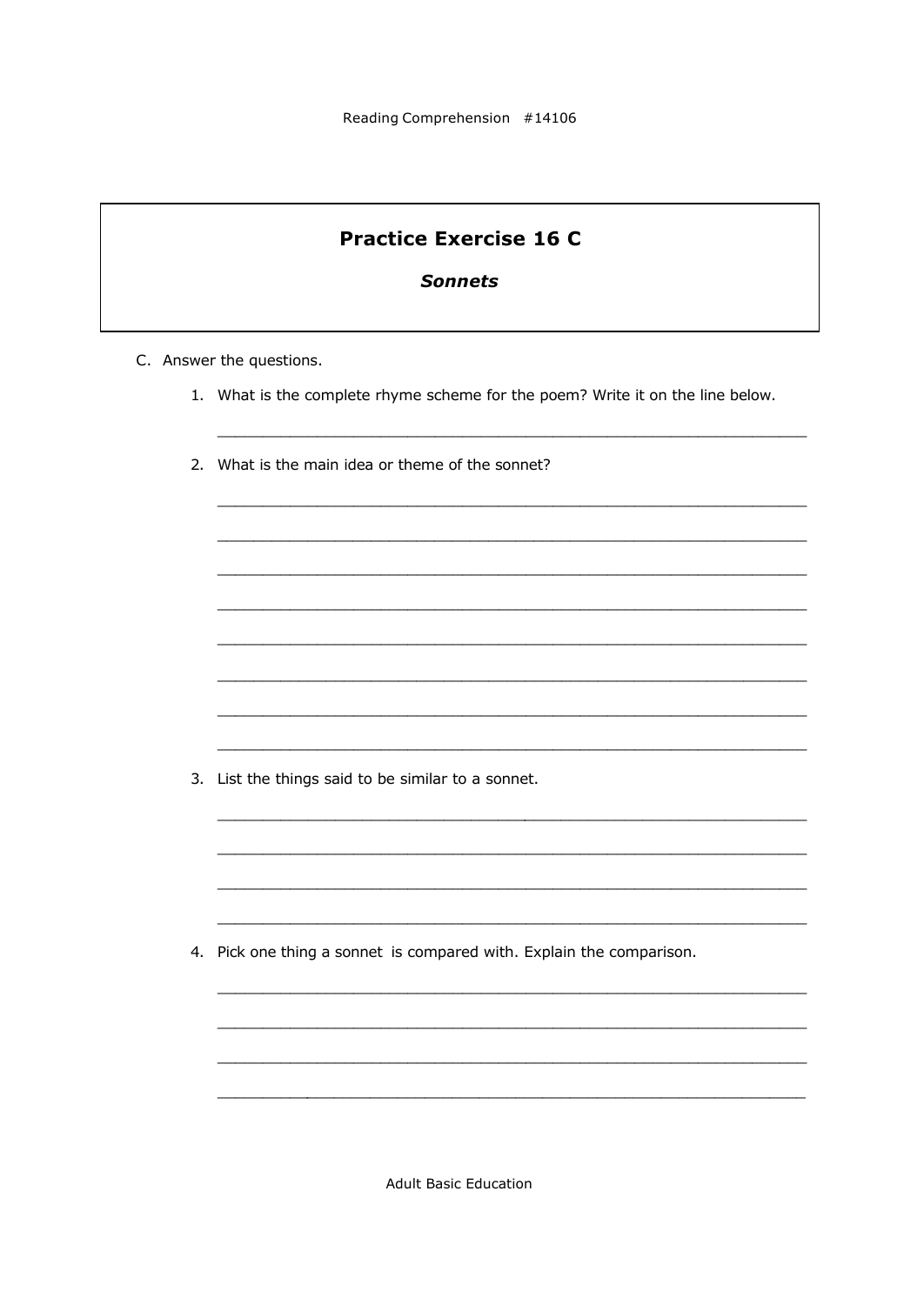# **Limerick**

Limericks are fun poems. Their main purpose is to entertain the reader. The topics are usually absurd. The poet often changes the spellings of words or uses puns, a play on words, to create the desired effect. The ending of a limerick often presents a twist. Limericks have a specific structure.

Although there are variations, most limericks are made of five lines. The meter usually consists of three lines of anapestic trimeter and two lines of anapestic dimeter. The rhyme scheme is usually *AABBA*.

| u u/u / u u/                                       |   |
|----------------------------------------------------|---|
| There was a voung la   dy of Niger                 |   |
|                                                    |   |
| u / u u / uu/<br>u —                               |   |
| Who smiled as $\vert$ she rode on $\vert$ a tiger; |   |
| u / uu /<br>u –                                    |   |
|                                                    |   |
| They came back from the ride                       | B |
|                                                    |   |
| uu/uu/                                             |   |
| With the la $\vert$ dy inside                      | B |
|                                                    |   |
| u u / u u / uu /                                   |   |
|                                                    |   |
| The smile's on   the face of $ $ the tiger.        |   |

Read these limericks for enjoyment. Also notice the rhyme schemes. Sometimes poets alter the spelling or pronunciation of words to fit the rhyme sc heme.

| Two beauties who dwelt by the Bosphorous            | A |
|-----------------------------------------------------|---|
| Had eyes that were brighter than phosphorus.        | A |
| The Sultan called 'Troth!                           | B |
| I'll marry you both!'                               | B |
| But they laughed; 'I'm afraid you must tossphorus.' | А |

| There was a young lady of Keighley       | A |
|------------------------------------------|---|
| Whose principle charms in her teeth lay  | A |
| When they fell on her plate              | в |
| She called out `I hate                   | R |
| Mishaps of this kind, they are beathly.' | А |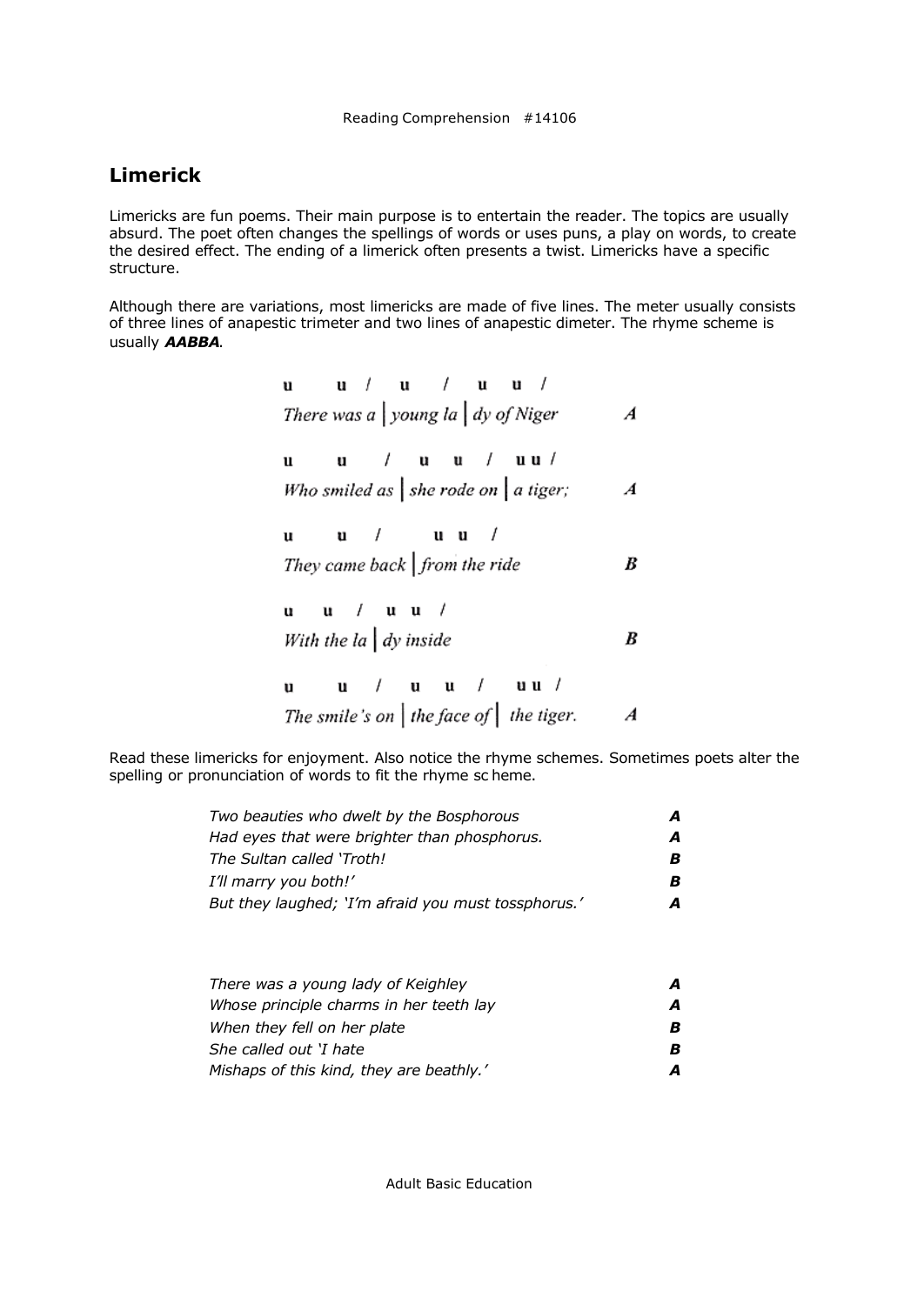# **Practice Exercise 17 A, B**

# *Limericks*

\_\_\_\_\_\_\_\_\_\_\_\_\_\_\_\_\_\_\_\_\_\_\_\_\_\_\_\_\_\_\_\_\_\_\_\_\_\_\_\_\_\_\_\_\_\_\_\_\_\_\_\_\_\_\_\_\_\_\_\_\_\_\_\_\_

 $\_$  ,  $\_$  ,  $\_$  ,  $\_$  ,  $\_$  ,  $\_$  ,  $\_$  ,  $\_$  ,  $\_$  ,  $\_$  ,  $\_$  ,  $\_$  ,  $\_$  ,  $\_$  ,  $\_$  ,  $\_$  ,  $\_$  ,  $\_$  ,  $\_$ 

 $\_$  ,  $\_$  ,  $\_$  ,  $\_$  ,  $\_$  ,  $\_$  ,  $\_$  ,  $\_$  ,  $\_$  ,  $\_$  ,  $\_$  ,  $\_$  ,  $\_$  ,  $\_$  ,  $\_$  ,  $\_$  ,  $\_$  ,  $\_$  ,  $\_$ 

 $\_$  ,  $\_$  ,  $\_$  ,  $\_$  ,  $\_$  ,  $\_$  ,  $\_$  ,  $\_$  ,  $\_$  ,  $\_$  ,  $\_$  ,  $\_$  ,  $\_$  ,  $\_$  ,  $\_$  ,  $\_$  ,  $\_$  ,  $\_$  ,  $\_$ 

 $\_$  ,  $\_$  ,  $\_$  ,  $\_$  ,  $\_$  ,  $\_$  ,  $\_$  ,  $\_$  ,  $\_$  ,  $\_$  ,  $\_$  ,  $\_$  ,  $\_$  ,  $\_$  ,  $\_$  ,  $\_$  ,  $\_$  ,  $\_$  ,  $\_$  ,  $\_$ 

 $\_$  ,  $\_$  ,  $\_$  ,  $\_$  ,  $\_$  ,  $\_$  ,  $\_$  ,  $\_$  ,  $\_$  ,  $\_$  ,  $\_$  ,  $\_$  ,  $\_$  ,  $\_$  ,  $\_$  ,  $\_$  ,  $\_$  ,  $\_$  ,  $\_$ 

 $\_$  ,  $\_$  ,  $\_$  ,  $\_$  ,  $\_$  ,  $\_$  ,  $\_$  ,  $\_$  ,  $\_$  ,  $\_$  ,  $\_$  ,  $\_$  ,  $\_$  ,  $\_$  ,  $\_$  ,  $\_$  ,  $\_$  ,  $\_$  ,  $\_$ 

- A. Use the reading process to guide you in your reading the following limerick.
	- Skim the title and poem quickly.
	- Predict what the poem is about.
	- Think of questions to answer while you read.
	- Read the poem twice aloud without stopping.
	- Read the poem again carefully.
	- Answer the questions.

*There was a young lady of Stornaway Who by walking, her shoes had all worn away. She said, 'I won't mind If only I find That it 's taken that terrible corn away.'*

### B. Answer the questions.

- 1. What is the rhyme scheme for this limerick?
- 2. Explain the humour in the poem.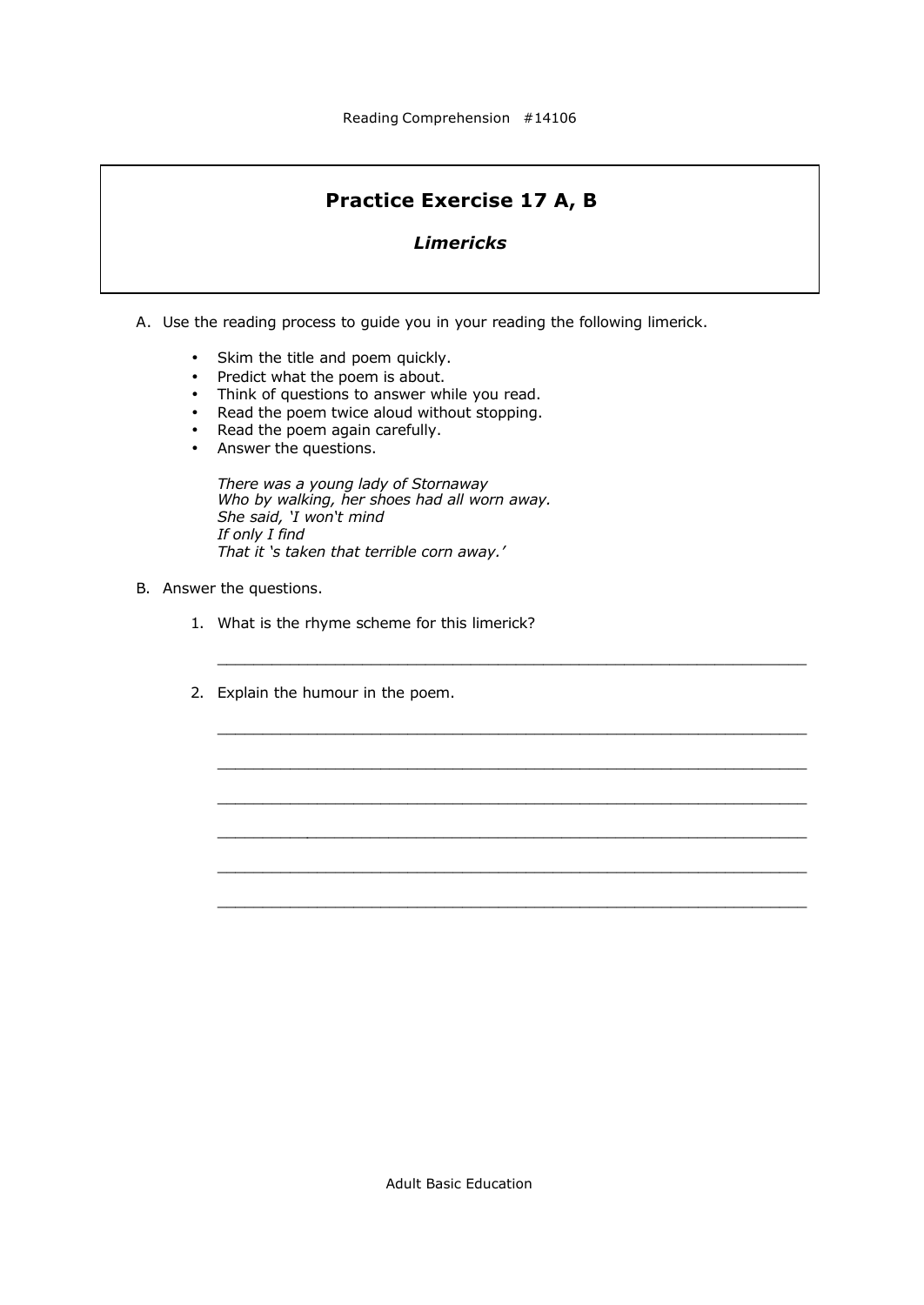# **Short Stories**

# **What are short stories?**

Short stories have become more popular during the past century. Short stories are narratives which deal with a few characters, a limited setting, and a limited plot. As with poetry, words, phrases and literary devices are carefully selected to reduce the amount of language used, while effectively communicating the characteristics of the characters, setting, or plot.

Early forms of short stories include fables, myths, and legends. Tall tales and modem short stories have become a more common form of the short story. Short stories have been used to tell stories to entertain, to pass on information, history, or traditions, or to provide moral lessons.

Each type of short story is unique. Common forms of modem short stories include; ghost stories, romance, science fiction, historical, and social or psychological stories. Compared to novels, modem short stories are limited to a single unified plot with few characters and limited description of the setting. Most short stories are less than 15000 words in length.

# **How to read short stories**

Regardless of the type of short story, try to comment on the following items:

- *Research the author.*
- *Read the story once for fun.*
- *Read the story a second time.*
- *Highlight important details about characters, setting or plot.*
- *Highlight difficult or new words or phrases.*
- *Determine the point of view. (1st person 3rd person limited, 3rd person omniscient)*
- *Find the major and minor characters.*
- *Determine the intended audience.*
- *Determine the theme or moral.*
- *Determine the types of conflict. (others, self nature, fate)*
- *Find figures of speech or literary devices.*
- *Evaluate the over all effectiveness of the story.*

The plots of short stories usually involve one or two main characters working toward the resolution of a single conflict. The events often take place in one place or time. A theme of a short story usually offers observation about human nature. Effective short stories are written by authors who are able to use words and literary devices to make the plots and characters seem real.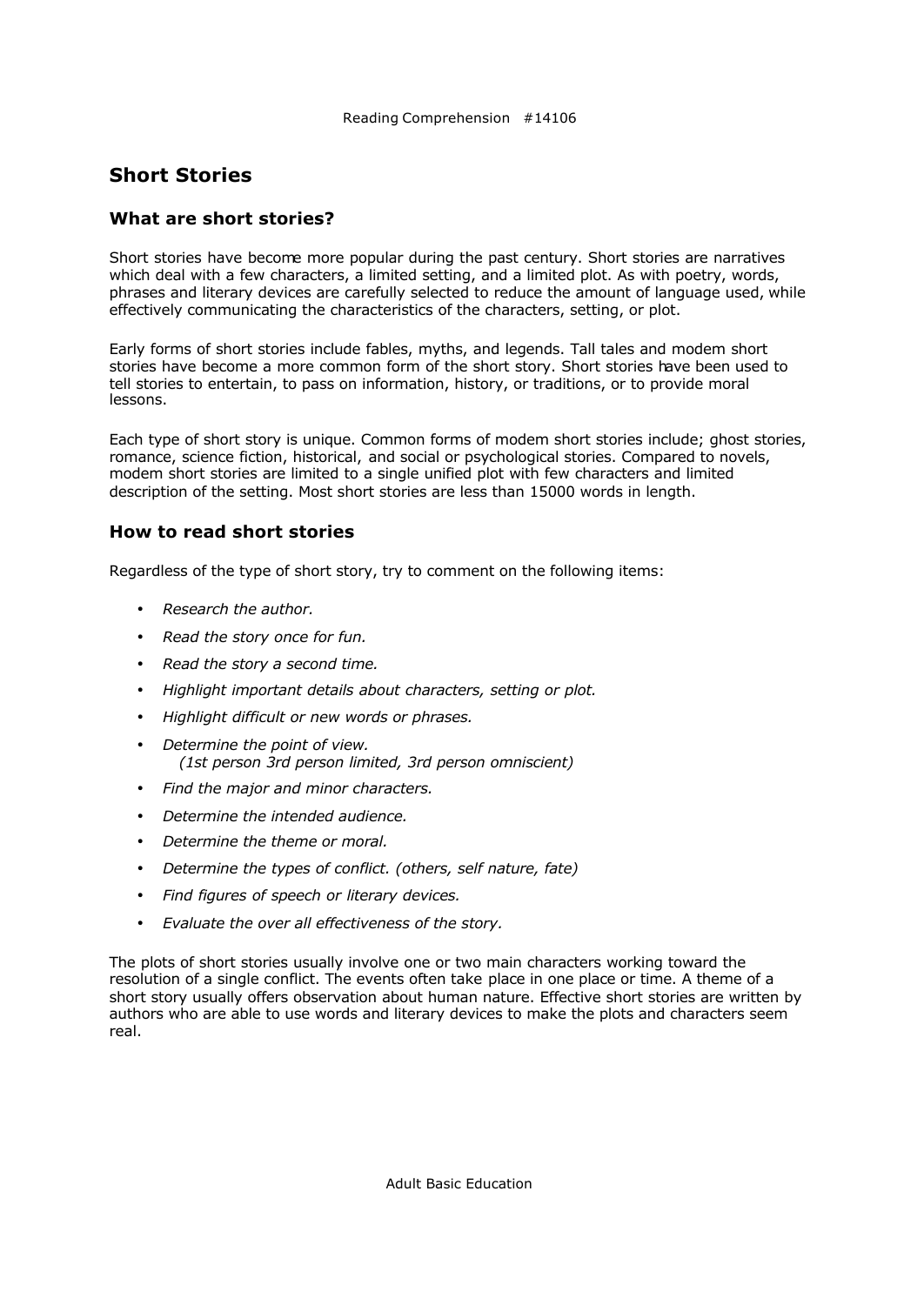### **What literary devices are used in short stories?**

Writers use literary devices to create a special effect and to reduce the length of their writing. Foreshadowing, for example, can help create a mood suspense as well as prepare the reader for the next event. There are ma ny different types of literary devices available to writers. The most common types are discussed below.

**Irony** is created when there is a discrepancy between an expected outcome and an actual outcome. It would be ironic that a person purposely tries to get fired and ends up with a promotion.

**Foreshadowing** hints at the future. Writers leave clues that can help you predict the outcome of a story. A character might say she has a bad feeling, for example.

**Mystery** keeps readers interested in reading a story. It is created by presenting incomplete observations, using foreshadowing, or using 1st person narration.

**Sarcasm** is when the narrator or characters speak in an exaggerated, ironic, and sarcastic manner. The readers says one thing, yet it is clear the message is meant to be opposite to the spoken words.

**Stereotyping** creates flat characters. Specific and generalized traits are attributed to a character or characters. These characteristics may be either negative or positive.

**Understatement** is used to highlight important events by purposely down-playing the importance or significance of the event.

**Humour** is used to entertain a reader. It may also serve as a distraction from more serious events. Writers may use jokes, irony, dialogue, satire, or hyperbole to create humour.

**Satire** is a form of writing which criticizes a person, group, or other target. The writer says one thing, but means the opposite.

When you find a literary device, try to determine why the writer used it and decide if it was used effectively.

### **What types of short stories are there?**

Traditional forms of short narratives are still popular today. Fables, myths, legends, and tales continue to delight readers. Writers have added the modem short story, tall tales, science fiction, and horror stories to the material available to readers. Each form has the typical elements of a narrative — plot, character, setting, and narrator.

Although they all have similar elements, they also have differences.

# *Fables*

Fables come from the oral tradition of story telling. Local tribes created and passed on fables as a form of moral education. Many fables directly state the moral it communicates at the end of its story. Animals with human qualities serve as characters. Each character symbolizes a specific aspect of human nature. The message being communicated is more important than character development, setting development or plot development.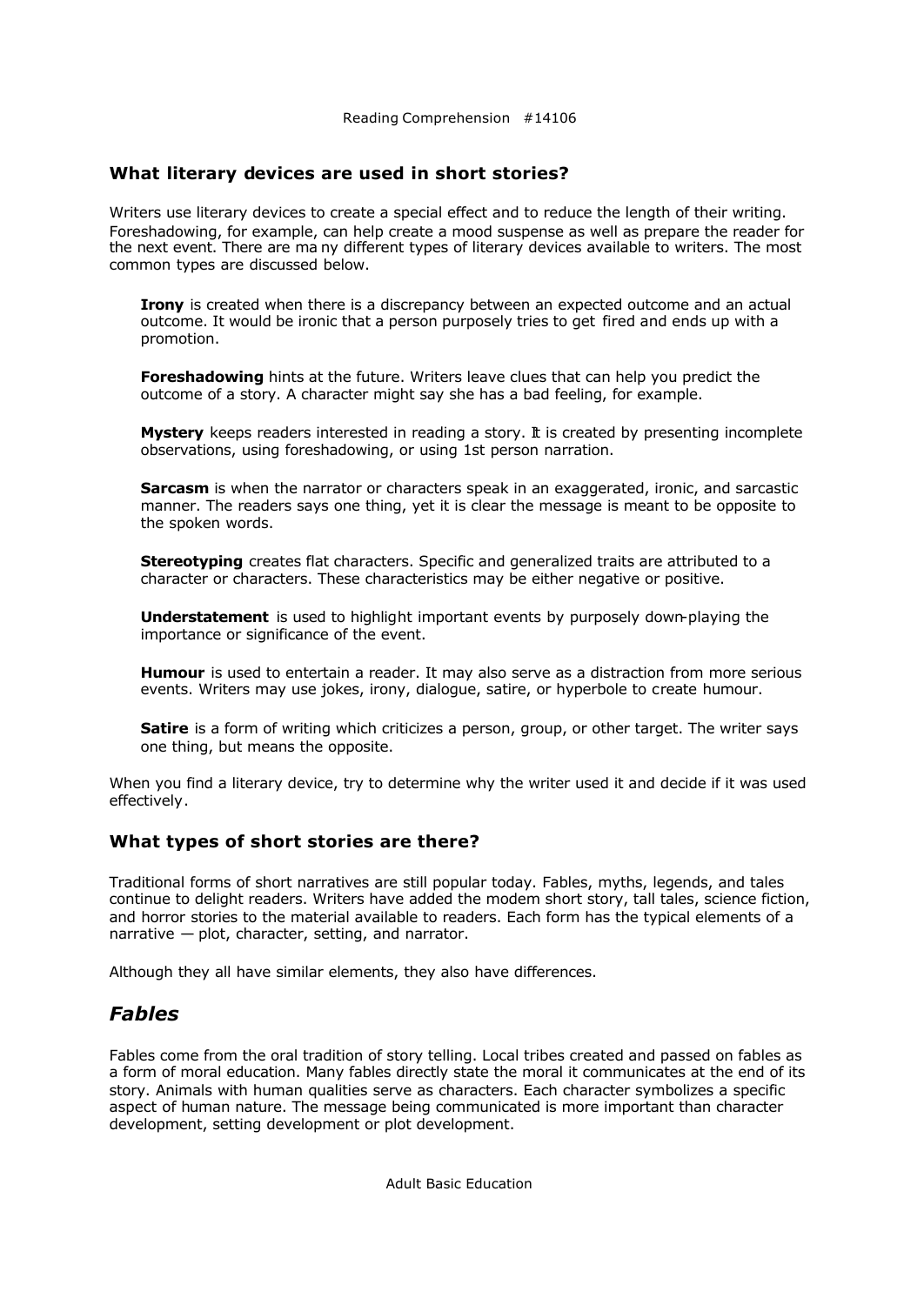# *Myths*

Myths were written to explain how creation came about and how people should lead "moral" lives. Myths, too, have their origins in oral story telling. The characters are normally gods or goddesses. Although the characters have special abilities, they still behave as humans with both negative and positive characteristics.

Greek authors have written many of the myths that still exist today. These writers, most of whose names are unknown, appealed to people's emotions by placing the characters in fantastic situations.

# *Fables*

 $\_$  ,  $\_$  ,  $\_$  ,  $\_$  ,  $\_$  ,  $\_$  ,  $\_$  ,  $\_$  ,  $\_$  ,  $\_$  ,  $\_$  ,  $\_$  ,  $\_$  ,  $\_$  ,  $\_$  ,  $\_$  ,  $\_$  ,  $\_$  ,  $\_$ 

 $\_$  ,  $\_$  ,  $\_$  ,  $\_$  ,  $\_$  ,  $\_$  ,  $\_$  ,  $\_$  ,  $\_$  ,  $\_$  ,  $\_$  ,  $\_$  ,  $\_$  ,  $\_$  ,  $\_$  ,  $\_$  ,  $\_$  ,  $\_$  ,  $\_$ 

 $\_$  ,  $\_$  ,  $\_$  ,  $\_$  ,  $\_$  ,  $\_$  ,  $\_$  ,  $\_$  ,  $\_$  ,  $\_$  ,  $\_$  ,  $\_$  ,  $\_$  ,  $\_$  ,  $\_$  ,  $\_$  ,  $\_$  ,  $\_$  ,  $\_$ 

 $\_$  ,  $\_$  ,  $\_$  ,  $\_$  ,  $\_$  ,  $\_$  ,  $\_$  ,  $\_$  ,  $\_$  ,  $\_$  ,  $\_$  ,  $\_$  ,  $\_$  ,  $\_$  ,  $\_$  ,  $\_$  ,  $\_$  ,  $\_$  ,  $\_$  ,  $\_$ 

 $\_$  ,  $\_$  ,  $\_$  ,  $\_$  ,  $\_$  ,  $\_$  ,  $\_$  ,  $\_$  ,  $\_$  ,  $\_$  ,  $\_$  ,  $\_$  ,  $\_$  ,  $\_$  ,  $\_$  ,  $\_$  ,  $\_$  ,  $\_$  ,  $\_$ 

\_\_\_\_\_\_\_\_\_\_\_\_\_\_\_\_\_\_\_\_\_\_\_\_\_\_\_\_\_\_\_\_\_\_\_\_\_\_\_\_\_\_\_\_\_\_\_\_\_\_\_\_\_\_\_\_\_\_\_\_\_\_\_\_\_

 $\mathcal{L}_\mathcal{L} = \mathcal{L}_\mathcal{L} = \mathcal{L}_\mathcal{L} = \mathcal{L}_\mathcal{L} = \mathcal{L}_\mathcal{L} = \mathcal{L}_\mathcal{L} = \mathcal{L}_\mathcal{L} = \mathcal{L}_\mathcal{L} = \mathcal{L}_\mathcal{L} = \mathcal{L}_\mathcal{L} = \mathcal{L}_\mathcal{L} = \mathcal{L}_\mathcal{L} = \mathcal{L}_\mathcal{L} = \mathcal{L}_\mathcal{L} = \mathcal{L}_\mathcal{L} = \mathcal{L}_\mathcal{L} = \mathcal{L}_\mathcal{L}$ 

 $\mathcal{L}_\mathcal{L} = \mathcal{L}_\mathcal{L} = \mathcal{L}_\mathcal{L} = \mathcal{L}_\mathcal{L} = \mathcal{L}_\mathcal{L} = \mathcal{L}_\mathcal{L} = \mathcal{L}_\mathcal{L} = \mathcal{L}_\mathcal{L} = \mathcal{L}_\mathcal{L} = \mathcal{L}_\mathcal{L} = \mathcal{L}_\mathcal{L} = \mathcal{L}_\mathcal{L} = \mathcal{L}_\mathcal{L} = \mathcal{L}_\mathcal{L} = \mathcal{L}_\mathcal{L} = \mathcal{L}_\mathcal{L} = \mathcal{L}_\mathcal{L}$ 

- A. Use the reading process to guide you in your reading of the following story.
	- Skim the title and story quickly.
	- Predict what the story is about.
	- Think of questions to answer while you read.
	- Read the story once without stopping.
	- Read the story again carefully.
	- Answer the questions.
- B. Write a complete definition for each word as it is used in the story.
	- 1. fortune
	- 2. secure
	- 3. precious
	- 4. wealth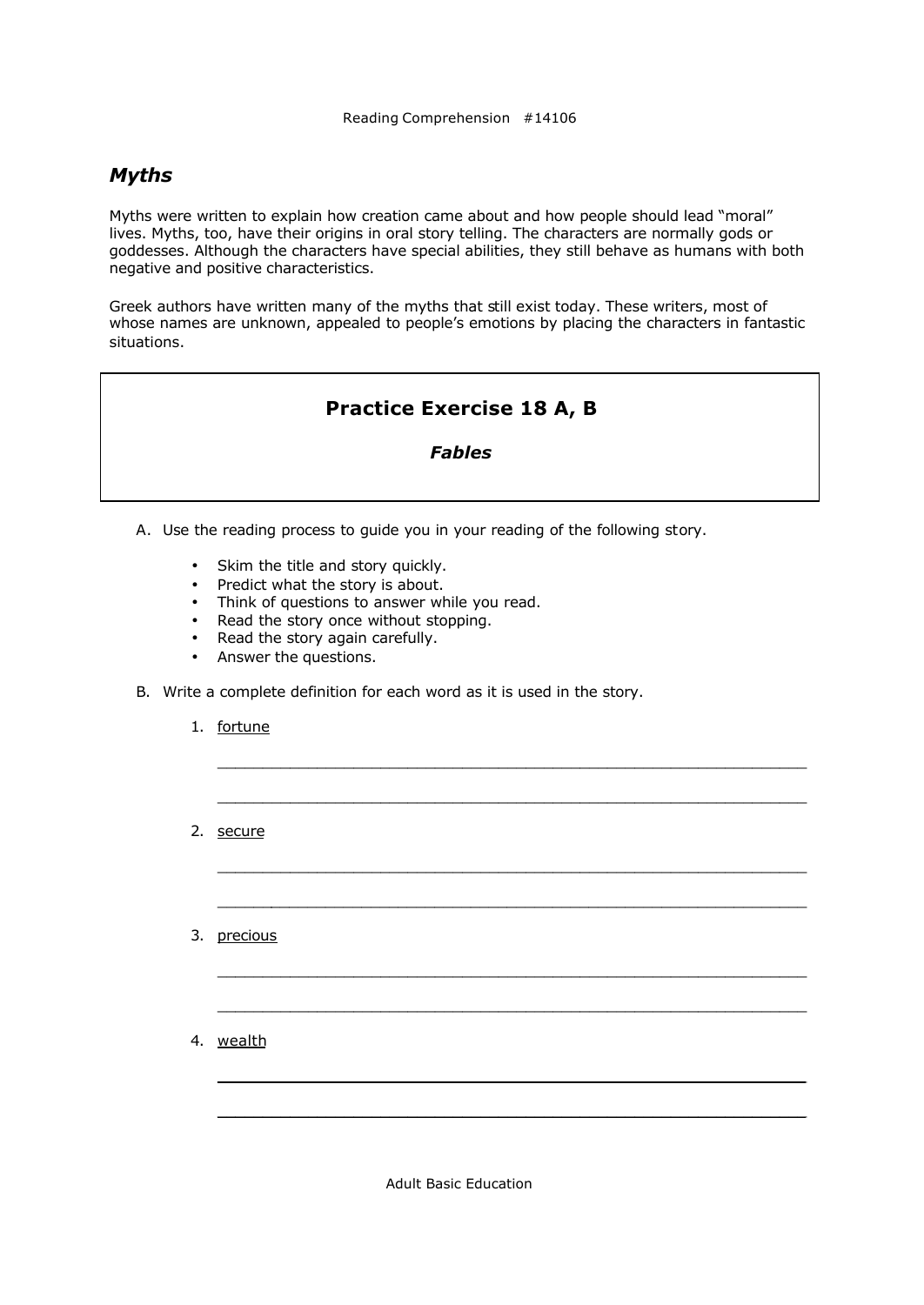# **"The Goose that Laid The Golden Egg"**

*A man and his wife had the good fortune to possess a Goose, which laid a Golden Egg every day. Lucky though they were, they soon began to think they were not getting rich fast enough, and, imagining the bird must be made of gold inside, they decided to kill it in order to secure the whole store of precious metal at once. But when they cut it open they found it was just like any other goose. Thus, they neither got rich all at once, as they had hoped, nor enjoyed any longer the daily addition to their wealth.* 

Much wants more, and loses all.

| <b>Practice Exercise 18 C</b>      |
|------------------------------------|
| <b>Fables</b>                      |
|                                    |
| C. Answer the following questions. |
| 1. Why did they kill the goose?    |
|                                    |
|                                    |
|                                    |
|                                    |
| 2. Explain the moral.              |
| "Much wants more, and loses all."  |
|                                    |
|                                    |
|                                    |
|                                    |
|                                    |
|                                    |
|                                    |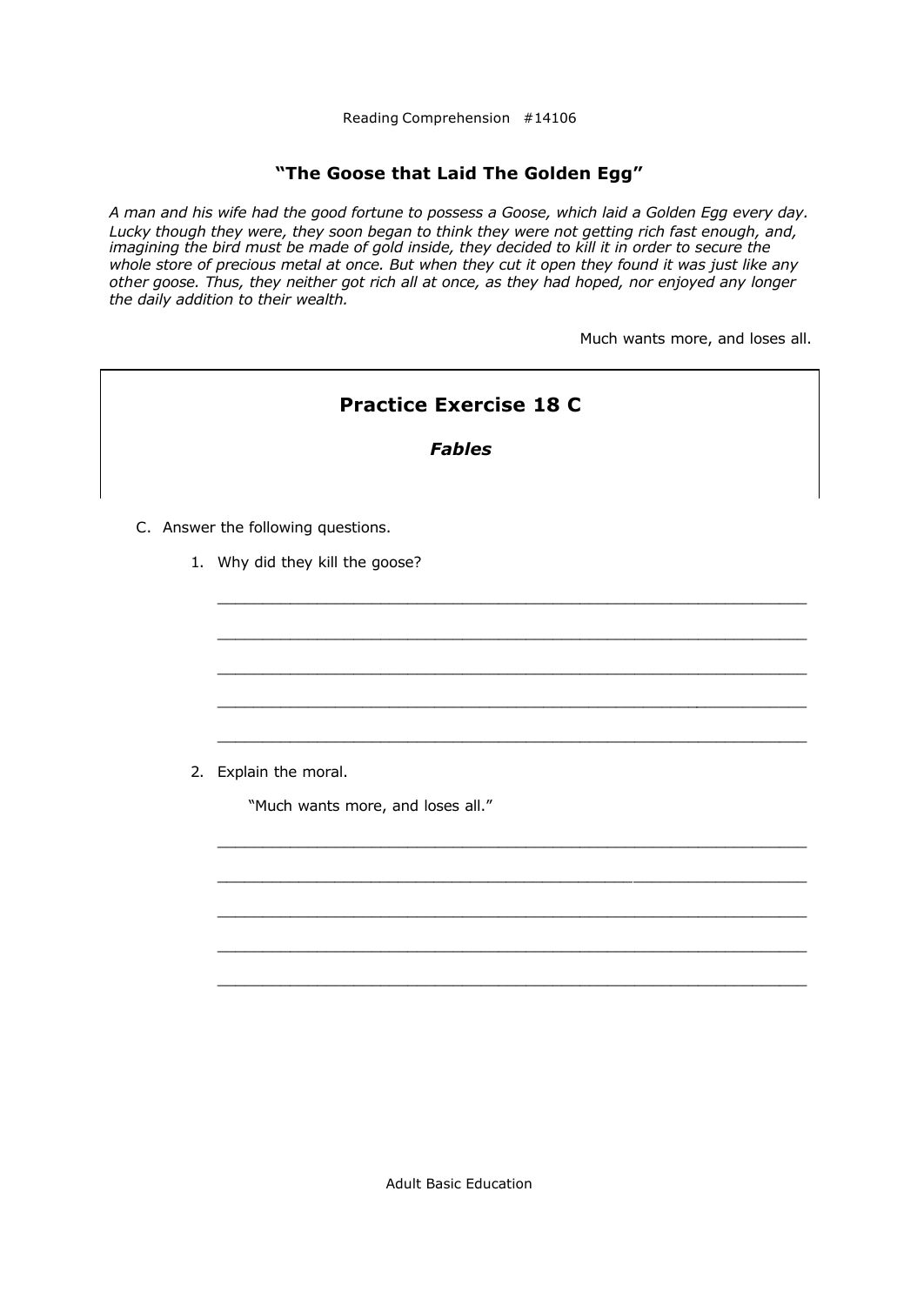# **Practice Exercise 19 A, B**

# *Myths*

 $\mathcal{L}_\mathcal{L}$  , and the contribution of the contribution of the contribution of the contribution of the contribution of the contribution of the contribution of the contribution of the contribution of the contribution of

 $\_$  ,  $\_$  ,  $\_$  ,  $\_$  ,  $\_$  ,  $\_$  ,  $\_$  ,  $\_$  ,  $\_$  ,  $\_$  ,  $\_$  ,  $\_$  ,  $\_$  ,  $\_$  ,  $\_$  ,  $\_$  ,  $\_$  ,  $\_$  ,  $\_$ 

 $\_$  ,  $\_$  ,  $\_$  ,  $\_$  ,  $\_$  ,  $\_$  ,  $\_$  ,  $\_$  ,  $\_$  ,  $\_$  ,  $\_$  ,  $\_$  ,  $\_$  ,  $\_$  ,  $\_$  ,  $\_$  ,  $\_$  ,  $\_$  ,  $\_$ 

 $\_$  ,  $\_$  ,  $\_$  ,  $\_$  ,  $\_$  ,  $\_$  ,  $\_$  ,  $\_$  ,  $\_$  ,  $\_$  ,  $\_$  ,  $\_$  ,  $\_$  ,  $\_$  ,  $\_$  ,  $\_$  ,  $\_$  ,  $\_$  ,  $\_$ 

 $\_$  ,  $\_$  ,  $\_$  ,  $\_$  ,  $\_$  ,  $\_$  ,  $\_$  ,  $\_$  ,  $\_$  ,  $\_$  ,  $\_$  ,  $\_$  ,  $\_$  ,  $\_$  ,  $\_$  ,  $\_$  ,  $\_$  ,  $\_$  ,  $\_$ 

\_\_\_\_\_\_\_\_\_\_\_\_\_\_\_\_\_\_\_\_\_\_\_\_\_\_\_\_\_\_\_\_\_\_\_\_\_\_\_\_\_\_\_\_\_\_\_\_\_\_\_\_\_\_\_\_\_\_\_\_\_\_\_\_\_

 $\_$  ,  $\_$  ,  $\_$  ,  $\_$  ,  $\_$  ,  $\_$  ,  $\_$  ,  $\_$  ,  $\_$  ,  $\_$  ,  $\_$  ,  $\_$  ,  $\_$  ,  $\_$  ,  $\_$  ,  $\_$  ,  $\_$  ,  $\_$  ,  $\_$ 

 $\_$  ,  $\_$  ,  $\_$  ,  $\_$  ,  $\_$  ,  $\_$  ,  $\_$  ,  $\_$  ,  $\_$  ,  $\_$  ,  $\_$  ,  $\_$  ,  $\_$  ,  $\_$  ,  $\_$  ,  $\_$  ,  $\_$  ,  $\_$  ,  $\_$ 

- A. Use the reading process to guide you in your reading of the following story.
	- Skim the title and story quickly.
	- Predict what the story is about.
	- Think of questions to answer while you read.
	- Read the story once without stopping.
	- Read the story again carefully.
	- Answer the questions.
- B. Write a complete definition for each word as it is used in the story.
	- 1. tremendous
	- 2. compound
	- 3. commenced
	- 4. perch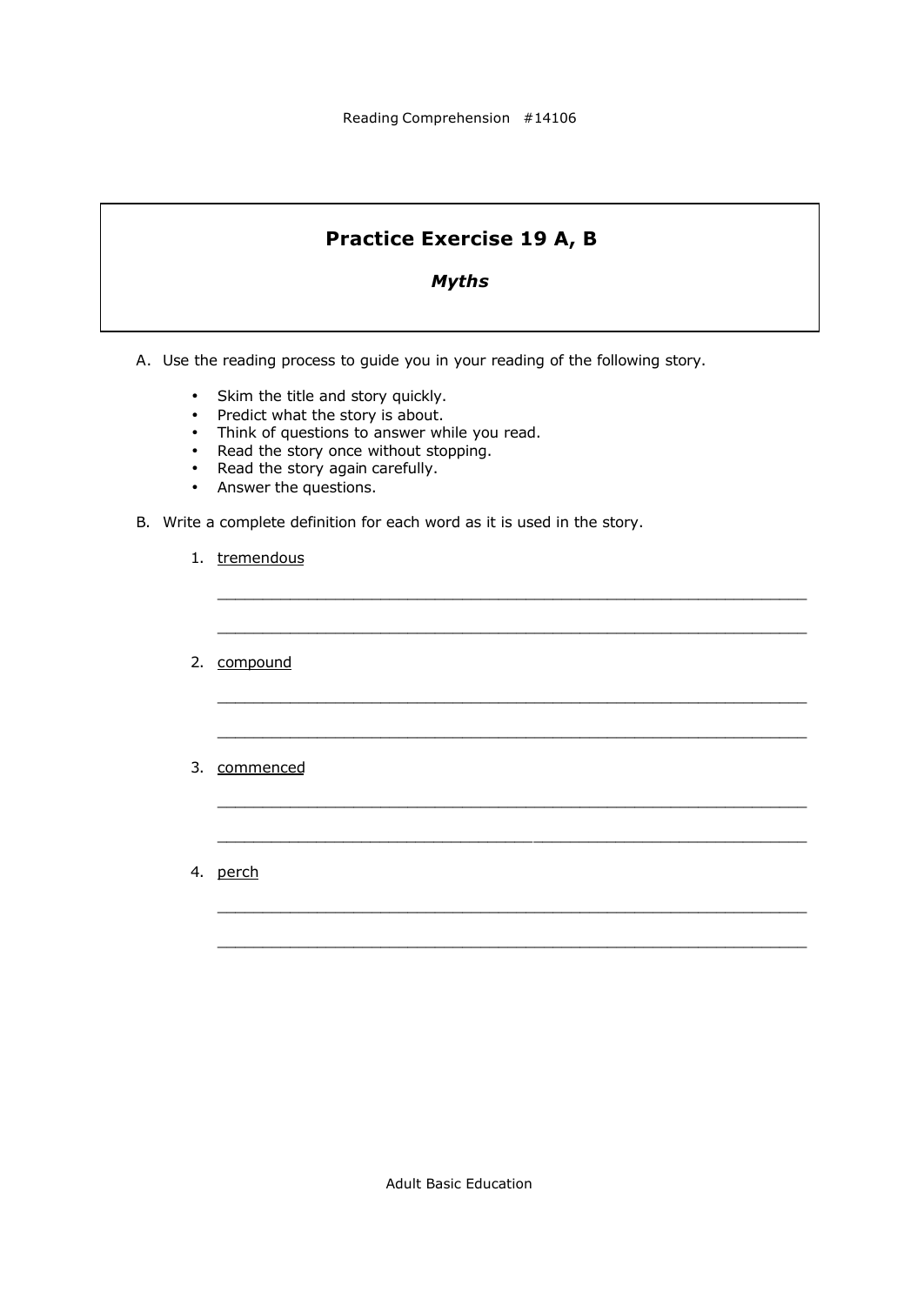# **"Why The Sun and The Moon Live in The Sky"**

by Paul Radin

*Many years ago the sun and the water were great friends, and both lived on the earth together. The sun very often used to visit the water, but the water never returned his visits. At last the sun asked the water why it was that he never came to see him in his house. The water replied that the sun's house was not big enough, and that if he came with his people he would drive the sun out.* 

*The water then said, "If you wish me to visit you, you must build a very large compound, but I warn you that it will have to be a tremendous place, as my people are very numerous and take up a lot of room."* 

*The sun promised to build a very big compound, and soon afterward he returned home to his wife, the moon, who greeted him with a broad smile when he opened the door. The sun told the moon what he had promised the water, and the next day he commenced building a huge compound in which to entertain his friend.* 

*When it was completed, he asked the water to come and visit him the next day.* 

*When the water arrived, he called out to the sun and asked him whether it would be safe for him to enter, and the sun answered, "Yes, come in, my friend."* 

*The water then began to flow in, accompanied by the fish and all the water animals.* 

*Very soon the water was knee-deep, so he asked the sun if it was still safe, and the sun again said, "Yes," so more water came in.* 

*When the water was level with the top of a man's head, the water said to the sun, "Do you want more of my people to come?"*

*The sun and the moon both answered, "Yes," not knowing any better, so the water flowed in, until the sun and the moon had to perch themselves on the top of the roof. Again the water addressed the sun, but receiving the same answer, and more of his people rushing in, the water very soon overflowed the top of the roof and the sun and the moon were forced to go up into the sky, where they have remained ever since.*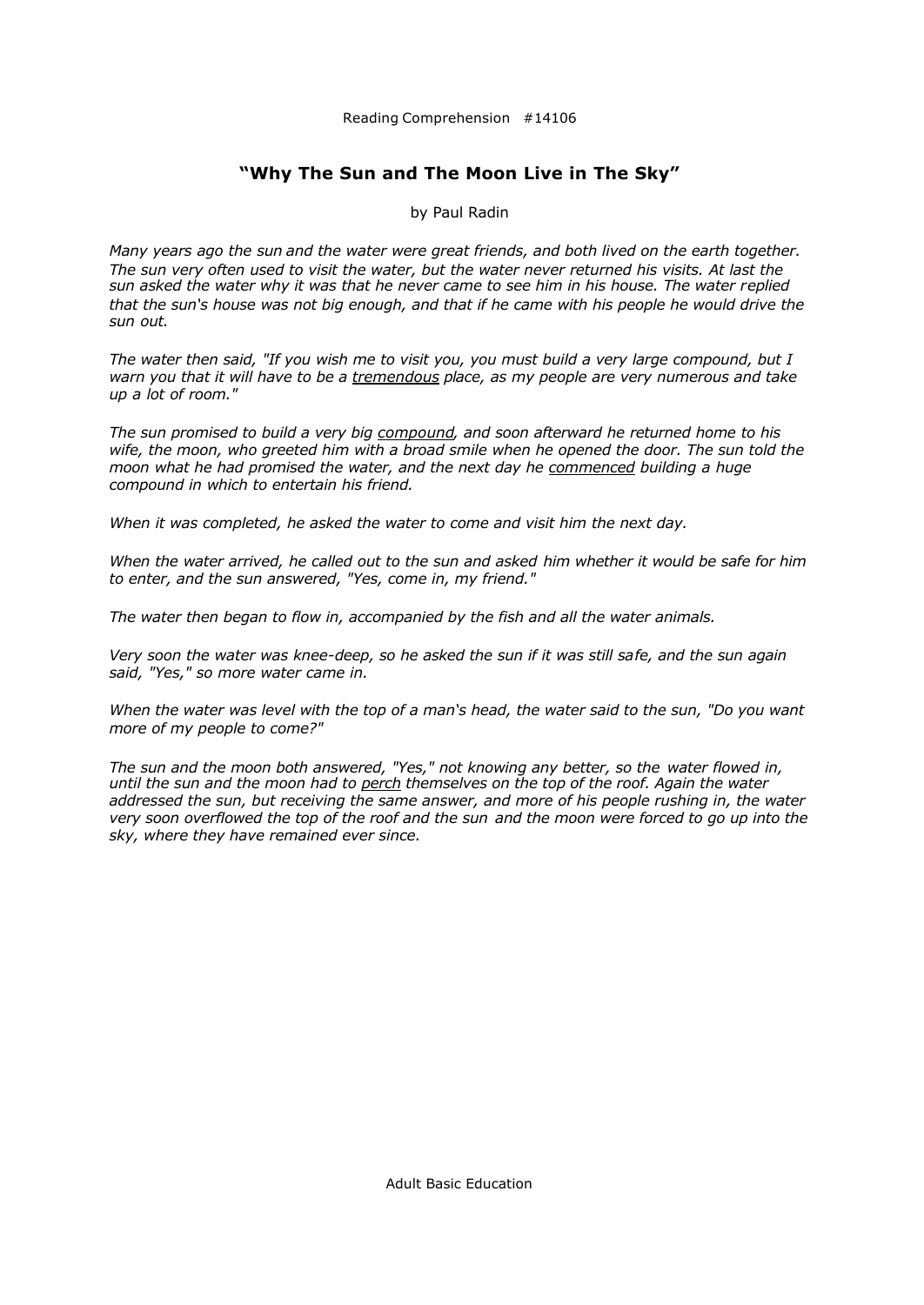# **Practice Exercise 19 C**

# **Myths**

- C. Answer the questions.
	- 1. What characteristics of a myth can be found in the story?
	- 2. What human characteristics does the water display?

3. Write a paragraph (5-6 sentences) summarising the events of the story.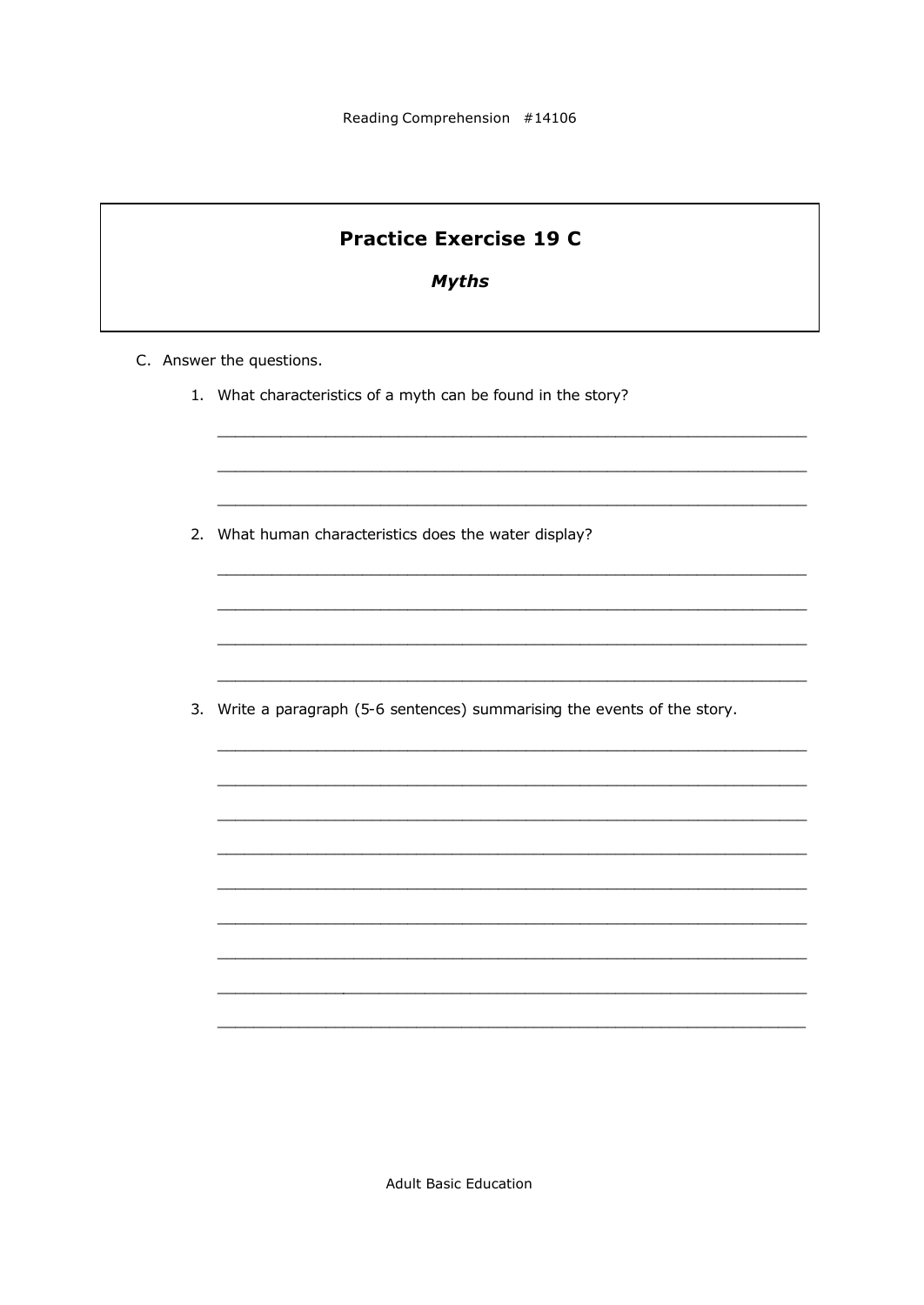# *Legends*

Unlike myths and fables, legends have human characters. As with myths the characters often have special abilities or strengths. They use these characteristics to solve a problem or to win a challenge. The characters or events of legends are based on some fact. Many popular legends originated from Greek literature where characters were thrust into heroic battles or adventurous quests.

As with most narratives, legends have characters, plots, and settings. Legends tend to have more characters and greater plot development than do myths and fables. The language used to describe characters and events is direct, yet it is also more descriptive and lofty. Many of today's tales come from the legend tradition.

# *Tales and Tall Tales*

Tales are similar to legends. Human characters encounter unique situations. Many tales have moral lessons that are stated directly or indirectly. Fairytales are included in this category of narratives. They often begin with phrases such as, "Once upon a time..."

Tall tales, like legends, have human characters performing super human acts. Tall tales are a more recent form the legend. They were developed in America during rapid growth and settlement by immigrants. These stories entertained workers, and they were a unifying force showing people's pride in their work and their nationalities. The characters are often presented as being much bigger than the average person. The characters or events of many tall tales are based on some fact.

The characters and events in tall tales typically take place in frontier North America and in lumber and mining camps. The character uses extraordinary skills or strength to overcome a challenge or problem. Some tall tales tell a single story, while other tall tales have been extended over a period of time. The same character is presented with new challenges to overcome in each adventure.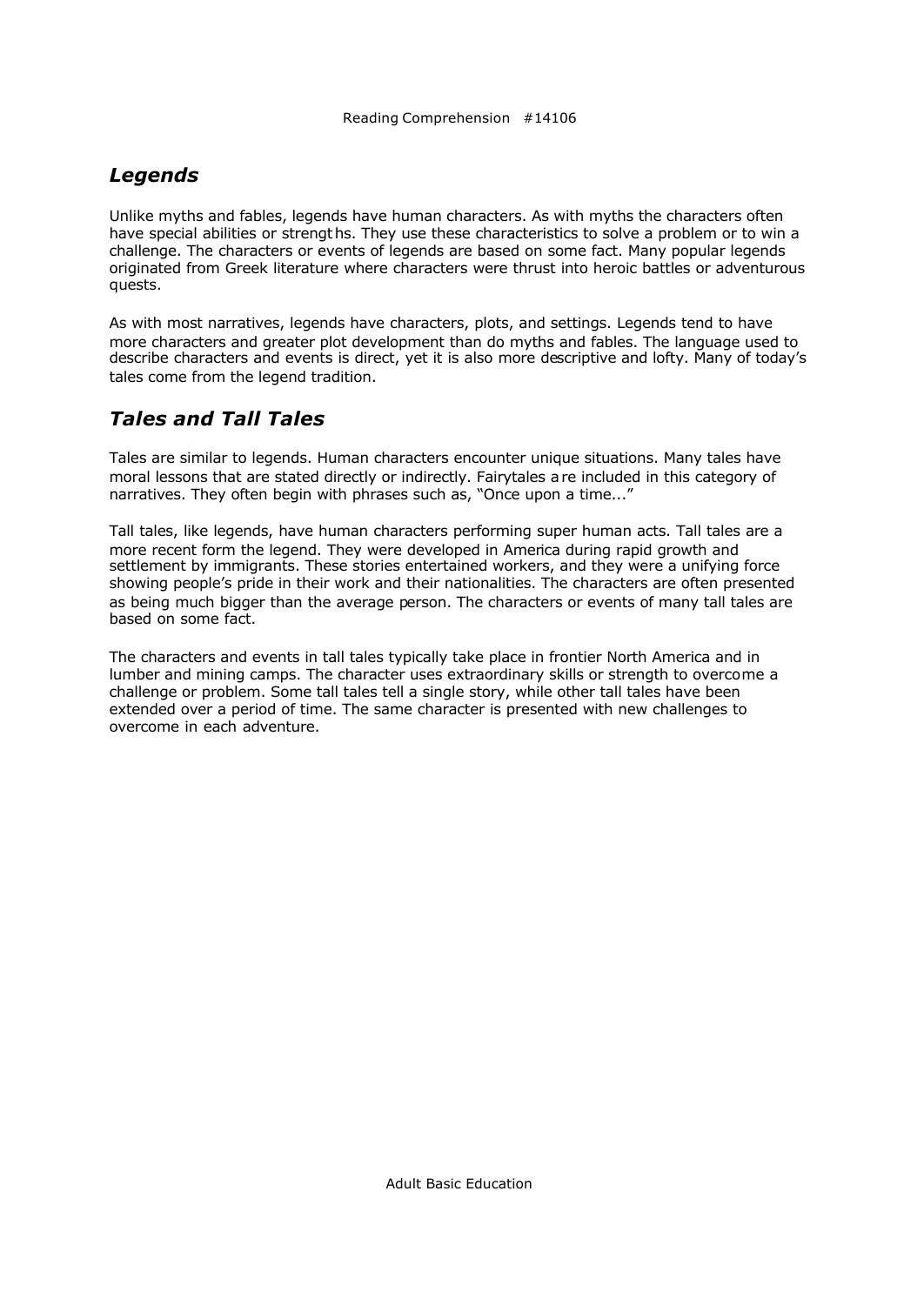# **Practice Exercise 20 A, B**

# *Legends*

 $\mathcal{L}_\mathcal{L}$  , and the contribution of the contribution of the contribution of the contribution of the contribution of the contribution of the contribution of the contribution of the contribution of the contribution of

 $\_$  ,  $\_$  ,  $\_$  ,  $\_$  ,  $\_$  ,  $\_$  ,  $\_$  ,  $\_$  ,  $\_$  ,  $\_$  ,  $\_$  ,  $\_$  ,  $\_$  ,  $\_$  ,  $\_$  ,  $\_$  ,  $\_$  ,  $\_$  ,  $\_$ 

 $\_$  ,  $\_$  ,  $\_$  ,  $\_$  ,  $\_$  ,  $\_$  ,  $\_$  ,  $\_$  ,  $\_$  ,  $\_$  ,  $\_$  ,  $\_$  ,  $\_$  ,  $\_$  ,  $\_$  ,  $\_$  ,  $\_$  ,  $\_$  ,  $\_$ 

 $\_$  ,  $\_$  ,  $\_$  ,  $\_$  ,  $\_$  ,  $\_$  ,  $\_$  ,  $\_$  ,  $\_$  ,  $\_$  ,  $\_$  ,  $\_$  ,  $\_$  ,  $\_$  ,  $\_$  ,  $\_$  ,  $\_$  ,  $\_$  ,  $\_$ 

 $\_$  ,  $\_$  ,  $\_$  ,  $\_$  ,  $\_$  ,  $\_$  ,  $\_$  ,  $\_$  ,  $\_$  ,  $\_$  ,  $\_$  ,  $\_$  ,  $\_$  ,  $\_$  ,  $\_$  ,  $\_$  ,  $\_$  ,  $\_$  ,  $\_$ 

\_\_\_\_\_\_\_\_\_\_\_\_\_\_\_\_\_\_\_\_\_\_\_\_\_\_\_\_\_\_\_\_\_\_\_\_\_\_\_\_\_\_\_\_\_\_\_\_\_\_\_\_\_\_\_\_\_\_\_\_\_\_\_\_\_

- A. Use the reading process to guide you in your reading of the following story.
	- Skim the title and story quickly.
	- Predict what the story is about.
	- Think of questions to answer while you read.
	- Read the story once without stopping.
	- Read the story again carefully.
	- Answer the questions.
- B. Write a complete definition for each word as it is used in the story.
	- 1. wits
	- 2. gullible
	- 3. Resaca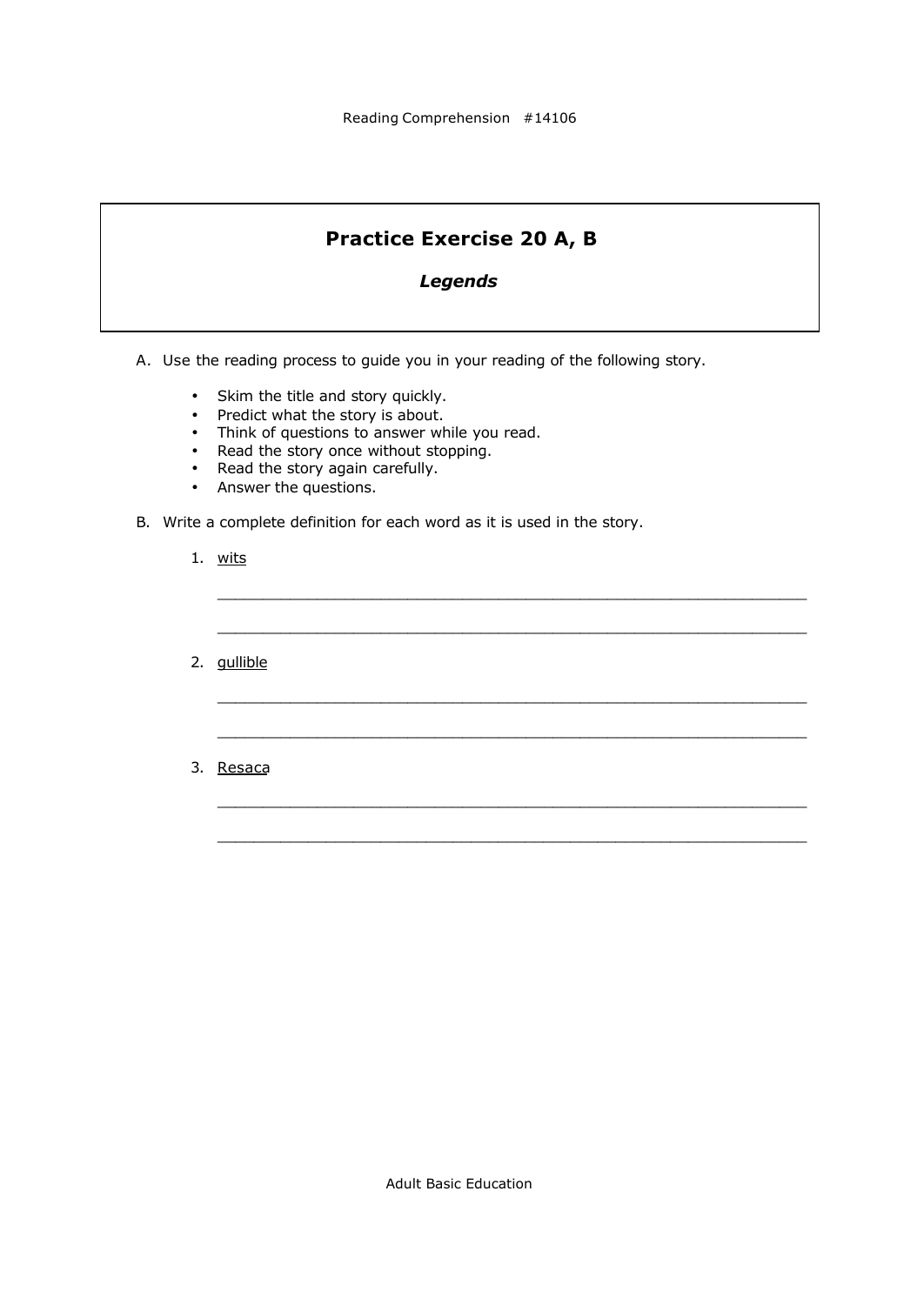## **"Pedro De Urdemalas"**

*Pedro de Urdemalas lives by his wits. In a way he is a liar but, different from Don Cacahuate, Tio Aurelio, and Compadre Doroteo, he does not lie for the glory of lying. His mentiras are a means to an end, and the most desirable end to him is to skin the fellow who is out to get the other man's hide. However, he often tricks the innocently gullible. Also, being a man of chance, he is a plaything of fate; one day he is rich and the next, poor.* 

*Once when considerably the worse for his manner of living, and while wandering along a highway tired, hungry, and without money, he came to a hog ranch. It was the first of its kind he had ever seen and, despite his low spirits, he was greatly amused by the great array of swine tails.* 

*"There are many tails" said he, "and wherever there is a tail there is a hog. This gives me an idea, and if it works I shall have money to spend."* 

*He took his knife and cut the tails from the hogs and continued on his way until he came to a resaca, or swamp. There he busied himself sticking the hog-end of the tail stumps in the mud. Then, after tramping around and digging up the earth about each, he sat beneath a willow and began to weep.* 

*Presently a man rode up horseback.* 

*"Why are you weeping?" he asked.* 

*Pedro wept louder than ever and said, "Why shouldn't I weep? I have lost a fortune in this bog hole. Those tails you see are all that is left to show for hogs that were."* 

*"Poor fellow," said the stranger, "weep no more. I shall buy your herd and have my servants come and dig them out of this atascadero. How much do you want for them?"* 

*"Senor," said Pedro de Urdelmalas, "it is not my wish to sell them, for life is wrapped up in my hogs, but you see how hopeless things are. Rather than lose them, I will sell them to you for one thousand dollars."* 

*The trade was made. Pedro went away weeping until he was out of sight and then took to his heels.* 

*The stranger brought his servants, and he wasn't long finding out how well he had been swindled. Frantic, he directed a search for Pedro but all to no avail. He gave up the hunt and did the only thing left for him to do, and that was to swear revenge in case he should ever again meet Pedro de Urdemalas.* 

*Well, sir, true of form, there came a day when again Pedro was broke and hungry. Immediately he began devising a new lie with which to snare some sucker. "I need twenty cents worth of frijoles, a pot, an underground furnace, and a little time," said he to himself* 

*He bought beans and a pot, dug a furnace, and after he burned some wood to coals, he put the pot over them and hid all traces of the fire. Presently the pot began to boil, and Pedro, with a long thorn, speared those frijoles that boiled to the top and ate them. He was amusing himself in this manner when a traveller approached.*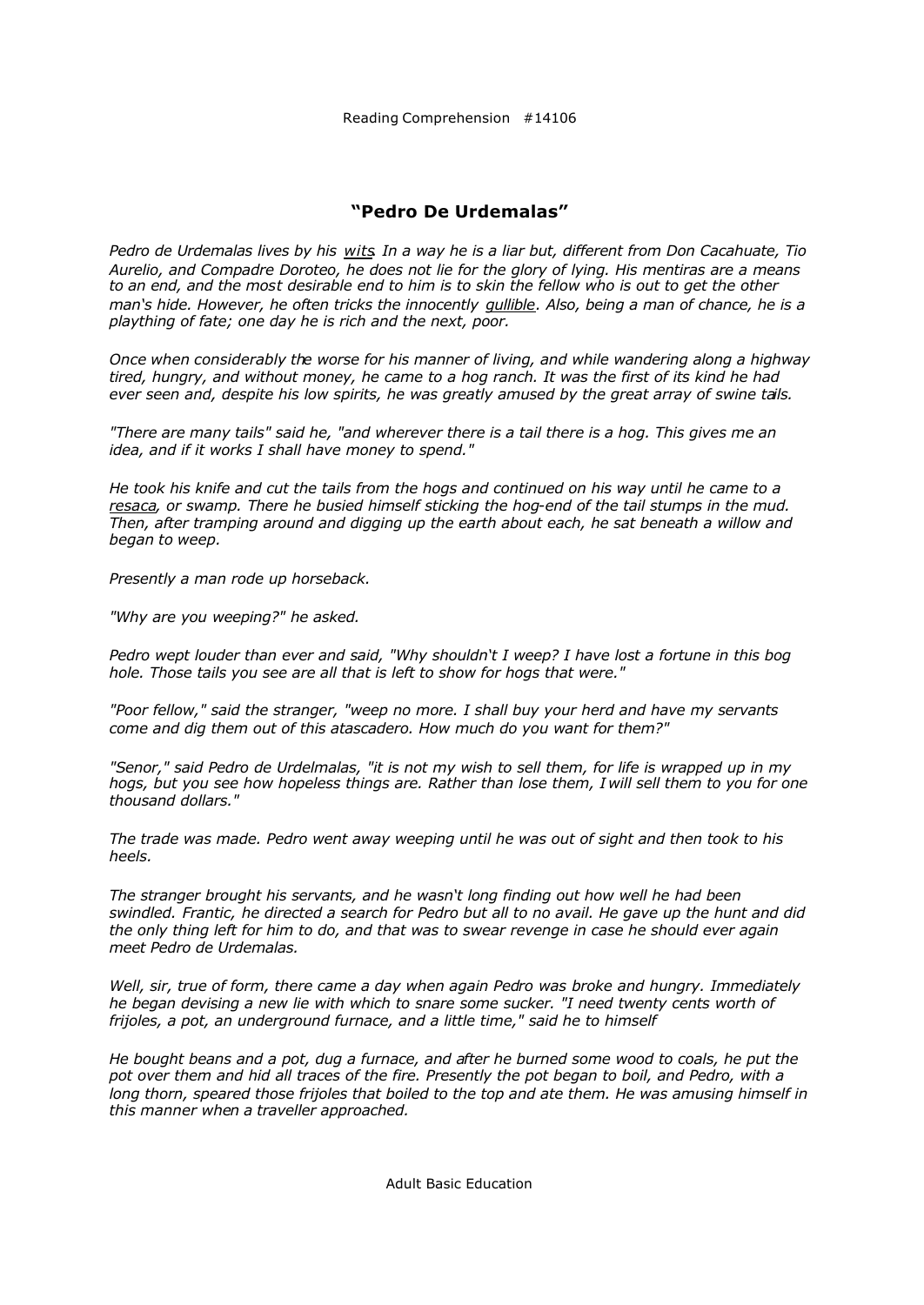*"Buenas tardes, buen amigo (good-day, good friend)," he said. "What are you doing?"* 

*"No, nothing," said Pedro de Urdemalas, "just waiting for those who are to arise and observing those who go."* 

*"Pardon," said the traveller, pointing at the pot, "What makes that thing boil?"* 

*"Nothing; it is a magic pot," Pedro informed him. "In the preparation of my meals I never have to bother with fire. As soon as the food is in it and it is placed on the ground it begins to boil."* 

*Now, the stranger was a travelling man and figured that he needed just such a pot.* 

*"How much do you want for it?" he asked.* 

*"I don't care to sell it," said Pedro.* 

*"I will give you a thousand dollars," bartered the traveller.* 

*"See here, amigo," said Pedro de Urdemalas, "I am badly in need of money, otherwise I would not think of disposing of such as rare pot. It is a bargain, but we will have to take care lest it discovers the change in masters and refuses to boil. Sit down very quietly and give me the money. Don 't speak or move until I am out of hearing"* 

*It was with the utmost caution that the trade was made. The stranger, almost afraid to breathe, sat by the boiling pot and Pedro tiptoed away. After an hour of patient watching the new owner of the magic vessel noticed that the beans and water were not boiling. He picked up the pot and immediately realized that he had been skinned. At first he swore revenge, but after a second thought he was so humiliated by his gullibility that he was glad to forget about it.* 

*It was late in the afternoon when Pedro de Urdemalas decided it would be safe to rest his weary legs. Tired out by the haste with which he left his last victim, he sat beneath a mesquite not far from the road and wondered how he might add another thousand dollars to his ill-gotten gain. Presently, he began by boring holes in the coins he carried, and, when this was done, he hung them to the branches of the tree in such a manner that it appeared to have grown there.* 

*The following morning two wagon masters on their way up the road were amazed by what they saw. They went to the mesquite and were at the point of plucking the rare fruit when Pedro saw them.* 

*"Eit, eit!" he shouted. "Leave my tree alone."* 

*They asked the name of the tree.* 

*"This is the only one in existence," said Pedro de Urdemalas. "It bears twice a year and it is time to gather this season's crop."* 

*"How much do you want for this plant?" they asked.* 

*"Don't insult me," said Pedro. "Why should I want to sell a tree like this? It would be foolish."* 

*"We can pay your price," they insisted. "Besides, it isn't our intention to leave here before you agree to sell."*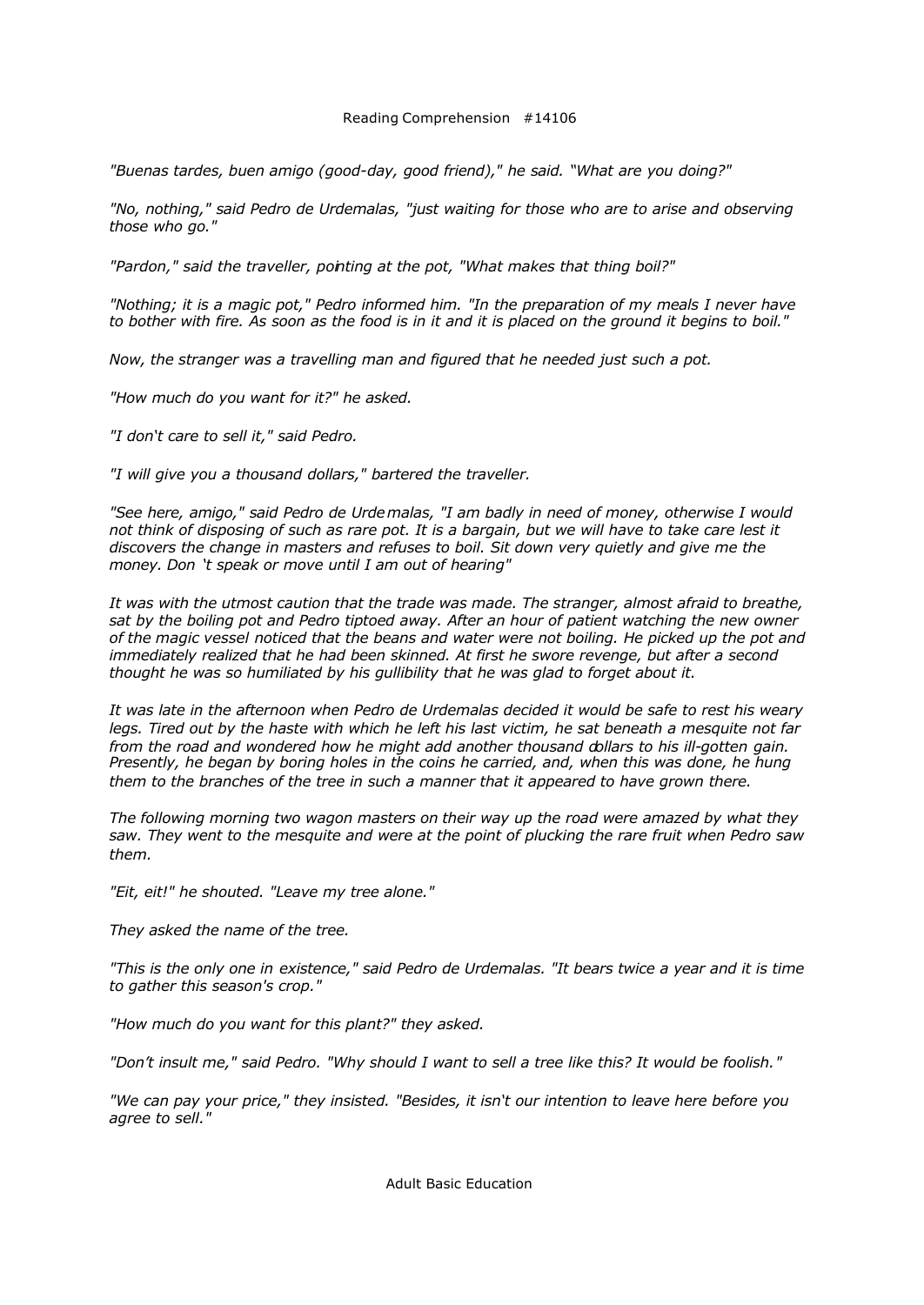"Oh, well," said Pedro, "give me a thousand dollars for the present crop and the bargain is *closed."* 

*They agreed. Pedro gathered the coins from the tree, collected the purchase money and left for parts unknown.* 

*The wagon masters built homes near the mesquite, pruned it, watered it, and did all their power to aid in a rich crop of coins the following season.* 

*It being only a mesquite, their reward was mesquite beans.* 

*These poor fools, like the others, had been beaten, but were thankful to have come off no worse.* 

*Pedro, in the meantime, was, as an old corrido says, "seimpre cam inando," always travelling.* 

*From "A Pack Load of Mexican Tales," by Riely Aiken in* Publications of the Texas Folklore Society *12 (1935): 49-52.*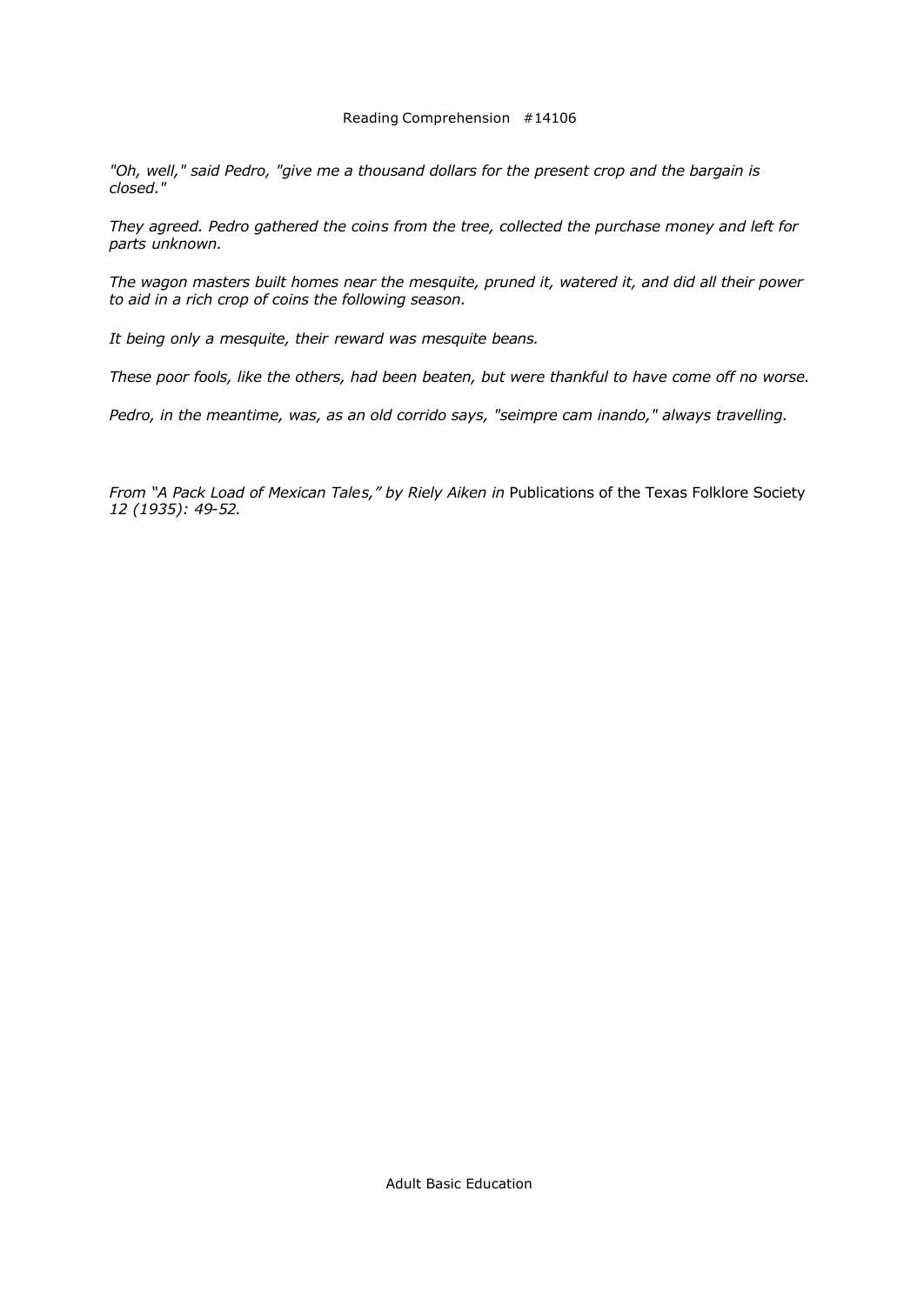**Practice Exercise 20 C**

| <b>Legends</b>                                                                                 |
|------------------------------------------------------------------------------------------------|
| C. Answer the questions.                                                                       |
| 1. Describe Pedro Dc Urdemalas's personality. Give two examples from the story.                |
|                                                                                                |
|                                                                                                |
|                                                                                                |
|                                                                                                |
|                                                                                                |
| 2. Place the events in the correct sequence. Write the correct number beside each<br>sentence. |
| a. __ Pedro sells a "money tree."                                                              |
| b. __ Pedro meets two wagon masters.                                                           |
| c. _____ Pedro sells "pigs."                                                                   |
| d. __ Pedro sells a "magic pot."                                                               |
| e. __ Pedro meets a stranger by a swamp.                                                       |
| f. __ Pedro meets a travelling man.                                                            |
| 3. Why do you think Pedro is able to trick so many people?                                     |
|                                                                                                |
|                                                                                                |
|                                                                                                |
|                                                                                                |
|                                                                                                |
|                                                                                                |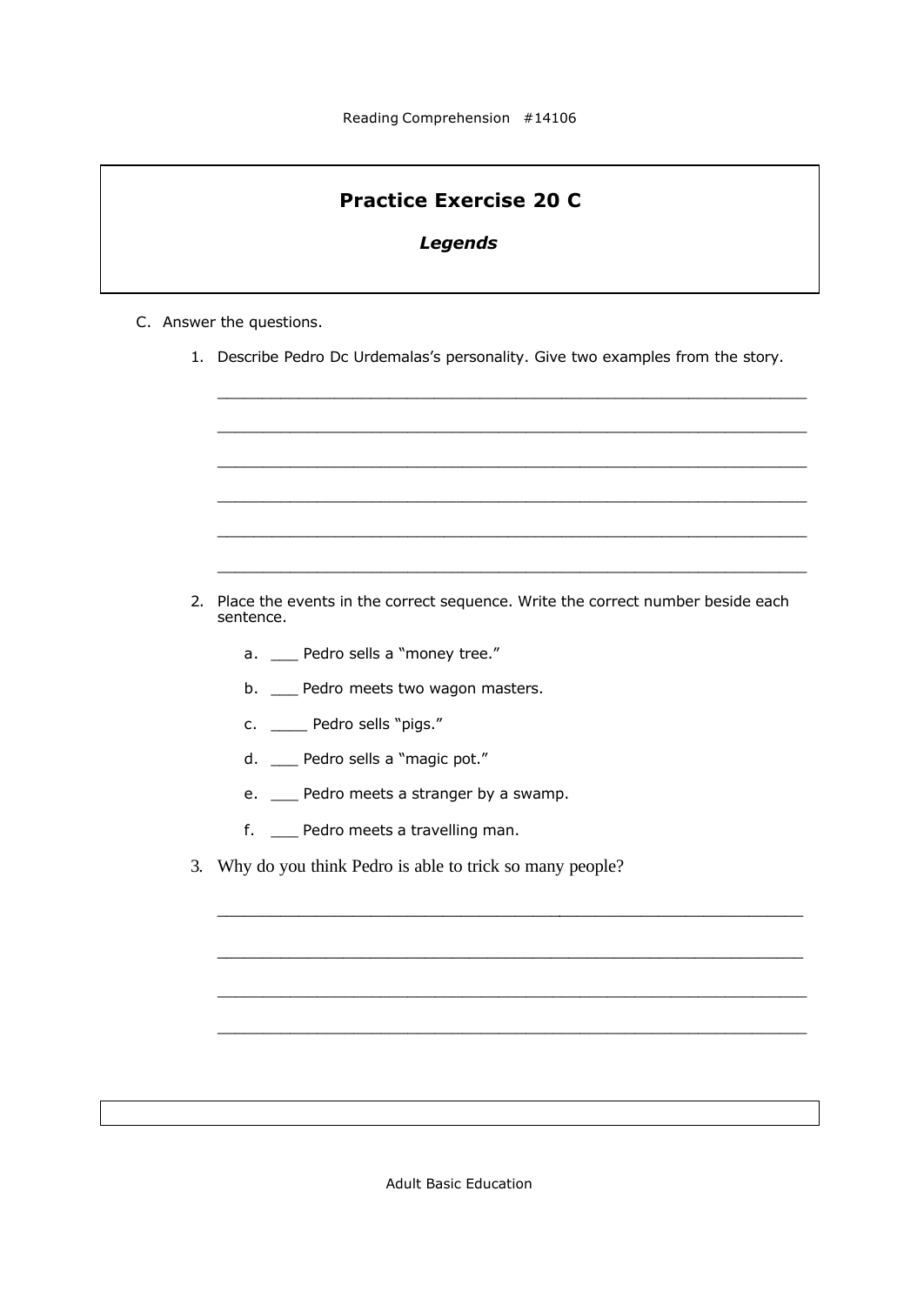|  | <b>Practice Exercise 21 A, B</b> |  |  |  |
|--|----------------------------------|--|--|--|
|--|----------------------------------|--|--|--|

*Tales*

- A. Use the reading process to guide you in your reading of the following story.
	- Skim the title and story quickly.
	- Predict what the story is about.
	- Think of questions to answer while you read.
	- Read the story once without stopping.
	- Read the story again carefully.
	- Answer the questions.
- B. Write a complete definition for each word as it is used in the story.

| 1. recruited    |
|-----------------|
|                 |
| 2. supposedly   |
|                 |
| 3. drafted      |
|                 |
| 4. considerable |
|                 |
| 5. force        |
|                 |
|                 |

\_\_\_\_\_\_\_\_\_\_\_\_\_\_\_\_\_\_\_\_\_\_\_\_\_\_\_\_\_\_\_\_\_\_\_\_\_\_\_\_\_\_\_\_\_\_\_\_\_\_\_\_\_\_\_\_\_\_\_\_\_\_\_\_\_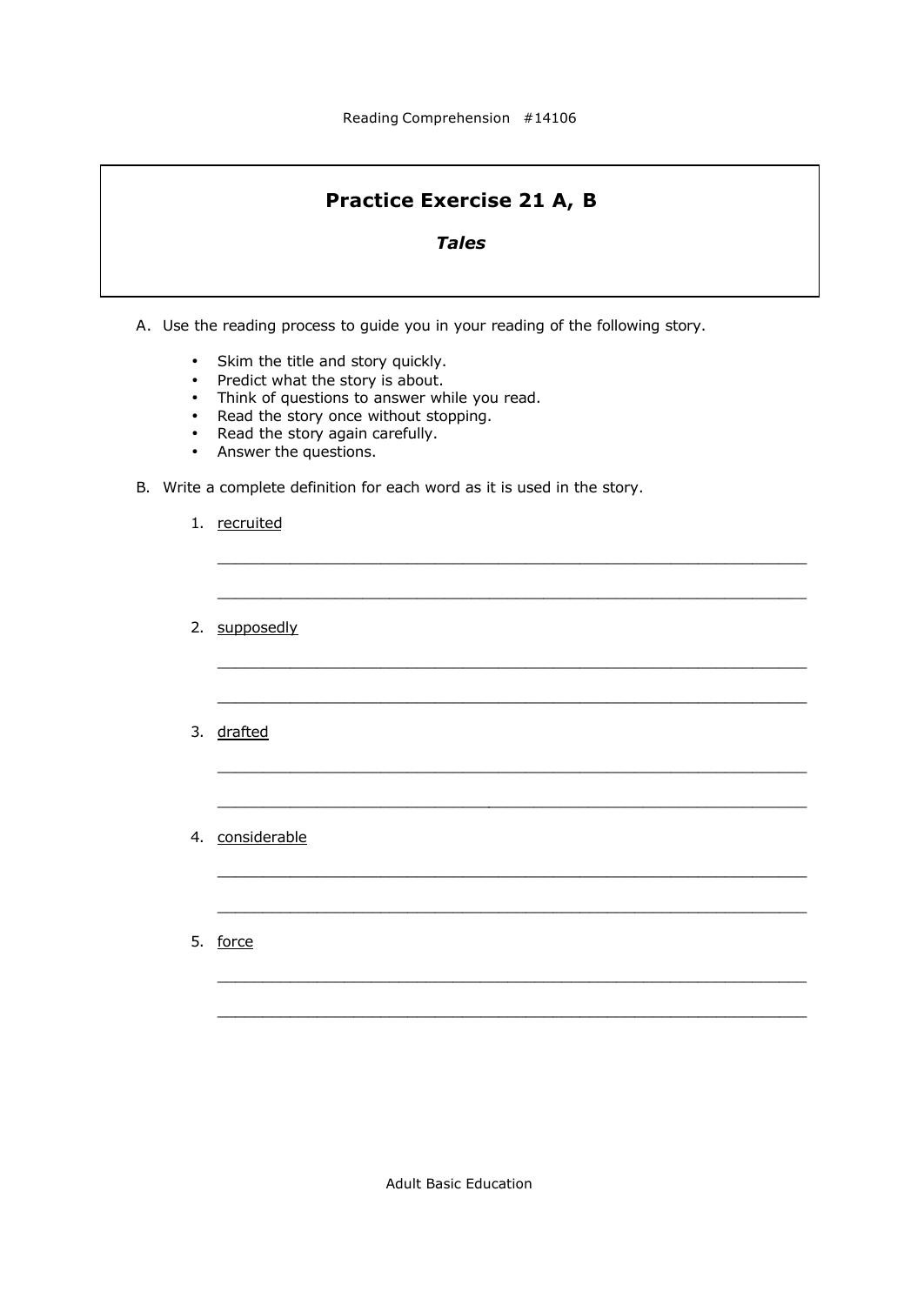### **"The Pot of Gold"**

*Up in Milan, or near Milan, during the Civil War, there was a man who was supposed to have recruited young fellows up there to go and work in the woods in the United States. You heard that one? In return he was getting ten or twenty dollars per man. And, of course, money in those days was either in silver or gold, eh, there was no paper. So these fellows were got together and sent down to the States, supposedly to work in the woods, because the Americans were serving in the army. Once they got down here, they were drafted into the American army, and sent south to fight.* 

*So this man made a considerable amount of money. And one night him and his wife were sitting in the house, and they had this money spread out on the table in the kitchen, and they were counting it. And he happened to look up, and out in the -- outside the window, there was a man standing in the uniform of a Civil War soldier. And he looked at him so hard that this fellow and his wife took fright, and she swept all the money into her apron and she run and dumped it into a pot — an iron pot that was there. And the next morning, he took this iron pot full of money into the woods and buried it.* 

*And according to the story, it's still there today. And there have been people go to find this, but when they're finally getting close to where this pot is buried they're seized with such a fright that they can't go on. One man, apparently, was picked up by an unseen force and thrown twenty feet through the air or something, and broke a leg! Now, that's an old one. I think everyone's told that story.*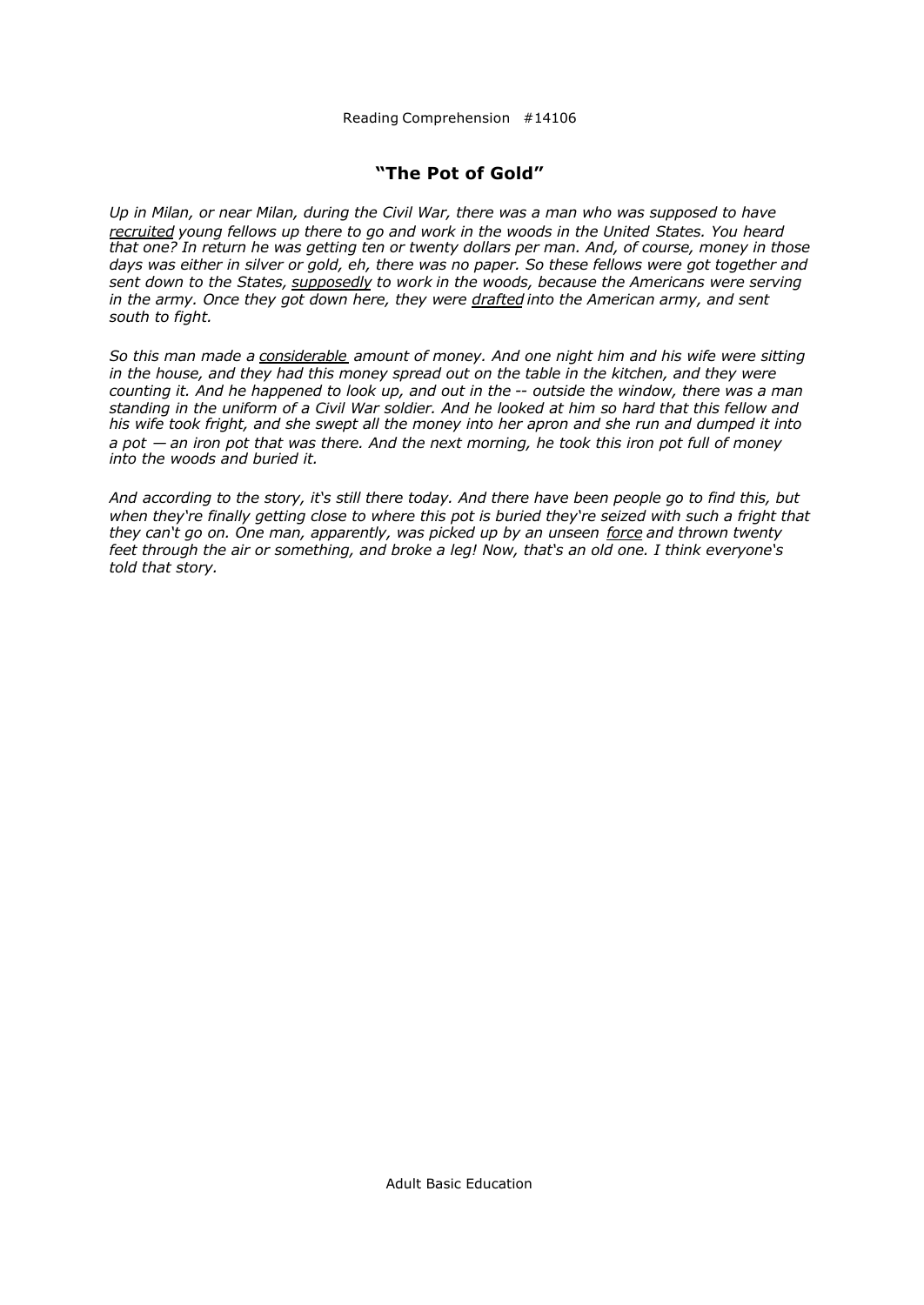# **Practice Exercise 21 C**

**Tales** 

- C. Answer the questions.
	- 1. Where did the man find recruits?
	- 2. How much money did the man receive for each recruit?
	- 3. Why did the man and woman hide their money?

4. Who do you think the soldier was?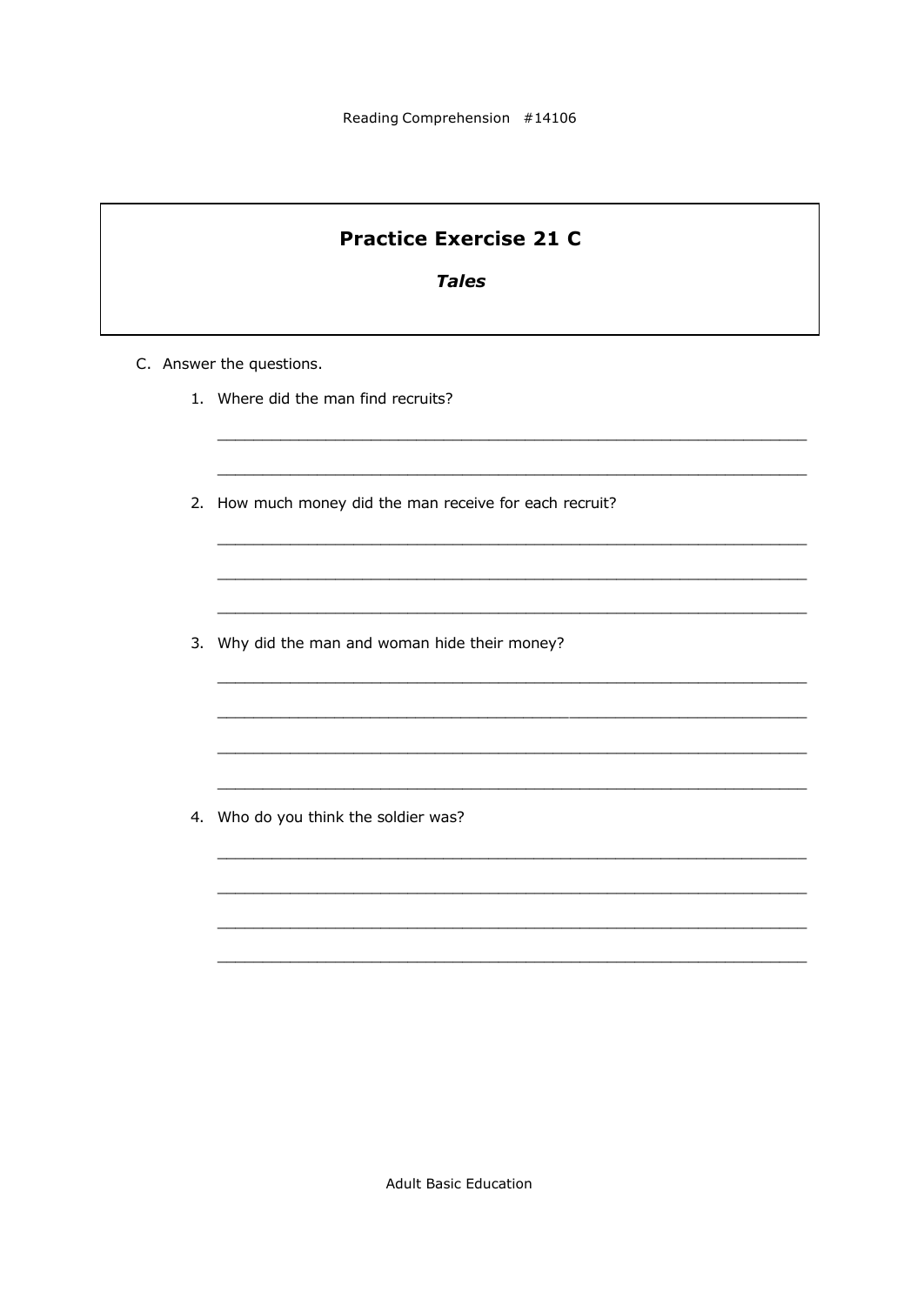# **Practice Exercise 22 A, B**

### *Tall Tales*

 $\mathcal{L}_\mathcal{L}$  , and the contribution of the contribution of the contribution of the contribution of the contribution of the contribution of the contribution of the contribution of the contribution of the contribution of

 $\_$  ,  $\_$  ,  $\_$  ,  $\_$  ,  $\_$  ,  $\_$  ,  $\_$  ,  $\_$  ,  $\_$  ,  $\_$  ,  $\_$  ,  $\_$  ,  $\_$  ,  $\_$  ,  $\_$  ,  $\_$  ,  $\_$  ,  $\_$  ,  $\_$ 

 $\_$  ,  $\_$  ,  $\_$  ,  $\_$  ,  $\_$  ,  $\_$  ,  $\_$  ,  $\_$  ,  $\_$  ,  $\_$  ,  $\_$  ,  $\_$  ,  $\_$  ,  $\_$  ,  $\_$  ,  $\_$  ,  $\_$  ,  $\_$  ,  $\_$ 

 $\_$  ,  $\_$  ,  $\_$  ,  $\_$  ,  $\_$  ,  $\_$  ,  $\_$  ,  $\_$  ,  $\_$  ,  $\_$  ,  $\_$  ,  $\_$  ,  $\_$  ,  $\_$  ,  $\_$  ,  $\_$  ,  $\_$  ,  $\_$  ,  $\_$ 

 $\_$  ,  $\_$  ,  $\_$  ,  $\_$  ,  $\_$  ,  $\_$  ,  $\_$  ,  $\_$  ,  $\_$  ,  $\_$  ,  $\_$  ,  $\_$  ,  $\_$  ,  $\_$  ,  $\_$  ,  $\_$  ,  $\_$  ,  $\_$  ,  $\_$ 

\_\_\_\_\_\_\_\_\_\_\_\_\_\_\_\_\_\_\_\_\_\_\_\_\_\_\_\_\_\_\_\_\_\_\_\_\_\_\_\_\_\_\_\_\_\_\_\_\_\_\_\_\_\_\_\_\_\_\_\_\_\_\_\_\_

 $\_$  ,  $\_$  ,  $\_$  ,  $\_$  ,  $\_$  ,  $\_$  ,  $\_$  ,  $\_$  ,  $\_$  ,  $\_$  ,  $\_$  ,  $\_$  ,  $\_$  ,  $\_$  ,  $\_$  ,  $\_$  ,  $\_$  ,  $\_$  ,  $\_$ 

 $\_$  ,  $\_$  ,  $\_$  ,  $\_$  ,  $\_$  ,  $\_$  ,  $\_$  ,  $\_$  ,  $\_$  ,  $\_$  ,  $\_$  ,  $\_$  ,  $\_$  ,  $\_$  ,  $\_$  ,  $\_$  ,  $\_$  ,  $\_$  ,  $\_$ 

\_\_\_\_\_\_\_\_\_\_\_\_\_\_\_\_\_\_\_\_\_\_\_\_\_\_\_\_\_\_\_\_\_\_\_\_\_\_\_\_\_\_\_\_\_\_\_\_\_\_\_\_\_\_\_\_\_\_\_\_\_\_\_\_\_

 $\Box$ 

- A. Use the reading process to guide you in your reading of the following story.
	- Skim the title and story quickly.
	- Predict what the story is about.
	- Think of questions to answer while you read.
	- Read the story once without stopping.
	- Read the story again carefully.
	- Answer the questions.
- B. Write a complete definition for each word as it is used in the story.

#### 1. gunnysacks

- 2. orchards
- 3. sapling
- 4. thundered
- 5. padding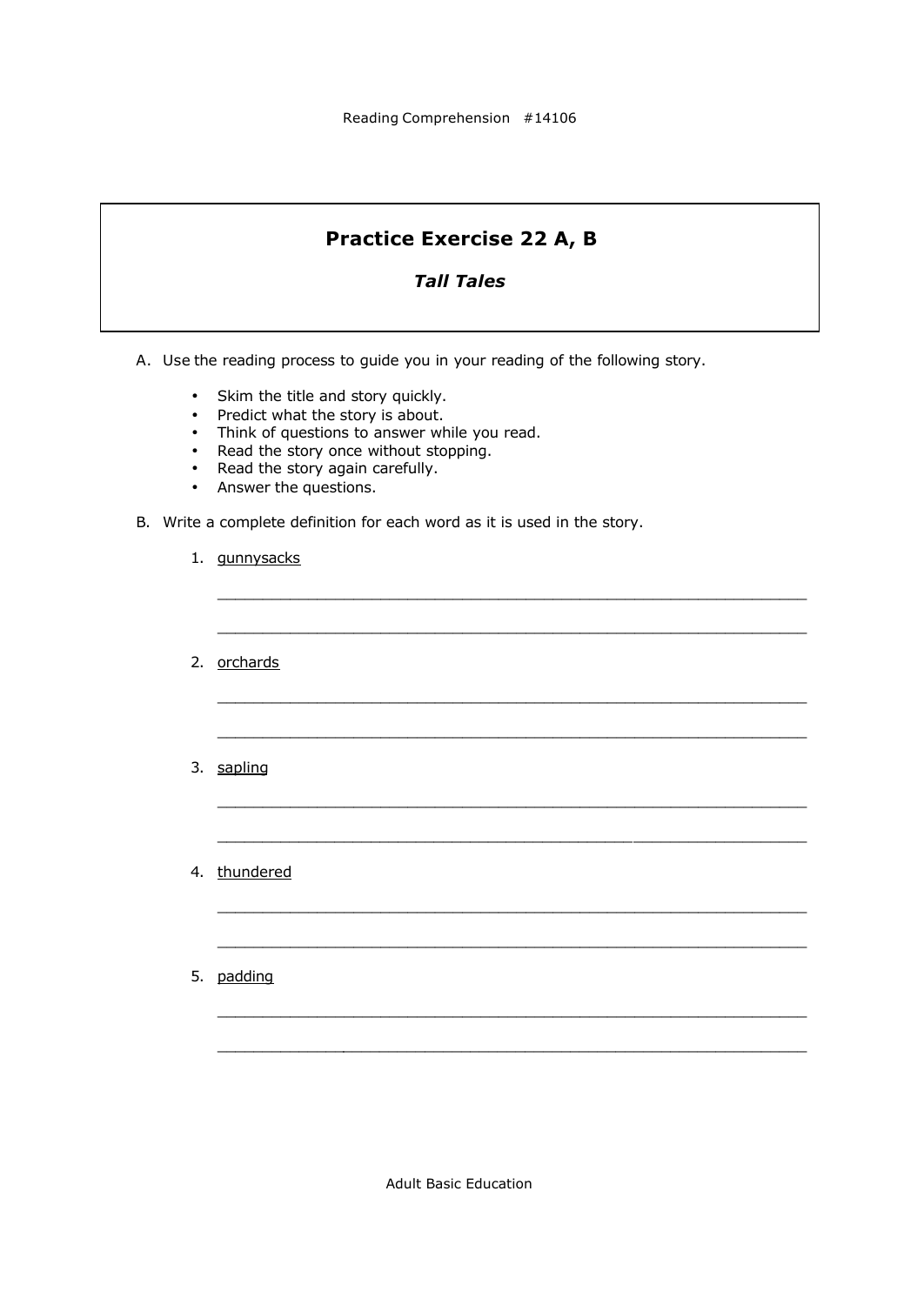### **"Rainbow-Walker"**

*No one has ever counted all the apple trees in America, but there are a lot of them. According to*  some people, we have all these apple orchards because a man called Johnny Appleseed (his real *name was John Chapman) spent his life planting apple seeds. That was back in the days when most of our country was still a wilderness.* 

*Johnny Appleseed loved apple trees more than almost anything else. He loved animals, too; some say he could talk to them. When he was still a small boy in Boston, people brought hurt or sick animals to him. Johnny had a kind of magic in his hands that helped him to heal hurt creatures, just as it helped him to grow trees and plants.* 

*One day, when Johnny was a young man, a stranger came by Johnny's house. Johnny was picking apples from the ground where the wind had blown them.* 

*The man stopped and said, "I haven't seen apples like that in two years."* 

*"Where have you been?" Johnny asked him.* 

*"Working on a flatboat out west in the Indian country. There aren't any apple trees growing out there. I'd like to buy a sack of your apples. Maybe they'l1 keep long enough for my wife and children back in Ohio Territory to enjoy them."* 

*Johnny fixed up a sackful. "I don't want any money," he said. "Just save the seeds when you get home, and plant them."* 

*"That's a good idea, young fellow," the man said. "Thanks."* 

*Johnny sat down under one of the apple trees and thought about what the man had said. Many families were moving west. If they carried apple seeds with them and planted them, there would be orchards sprouting up all over. Johnny knew his own orchard wasn't large enough to provide all the seeds needed. And there weren't as many settlers starting out from Boston as from a place like Pittsburgh, which was farther west.* 

*Johnny thought a long time. Then he began gathering all the apple seeds from the apples on the ground. Before long, he had a small leather sack full of seeds.* 

*A house sparrow flew down to pick one of the seeds, which had fallen from the sack.* 

*"You leave that seed by, Mrs. Sparrow," Johnny said. "That's going to be an apple tree."* 

*Two small boys going by heard him. "There's that loony Johnny, talking to himself again," one said.* 

*"My folks say he's light in the head," the other said.* 

*Johnny heard them and laughed, rolling a firm, red apple in his hands. He did not care what people said.* 

*The next day, Johnny put the sackful of seeds over his shoulder and a small bundle of food in his pocket and started walking toward Pittsburgh. The dust spurted up in small clouds behind his bare heels. The wind made his long, black hair stand out behind his ears. Off in the distance, in*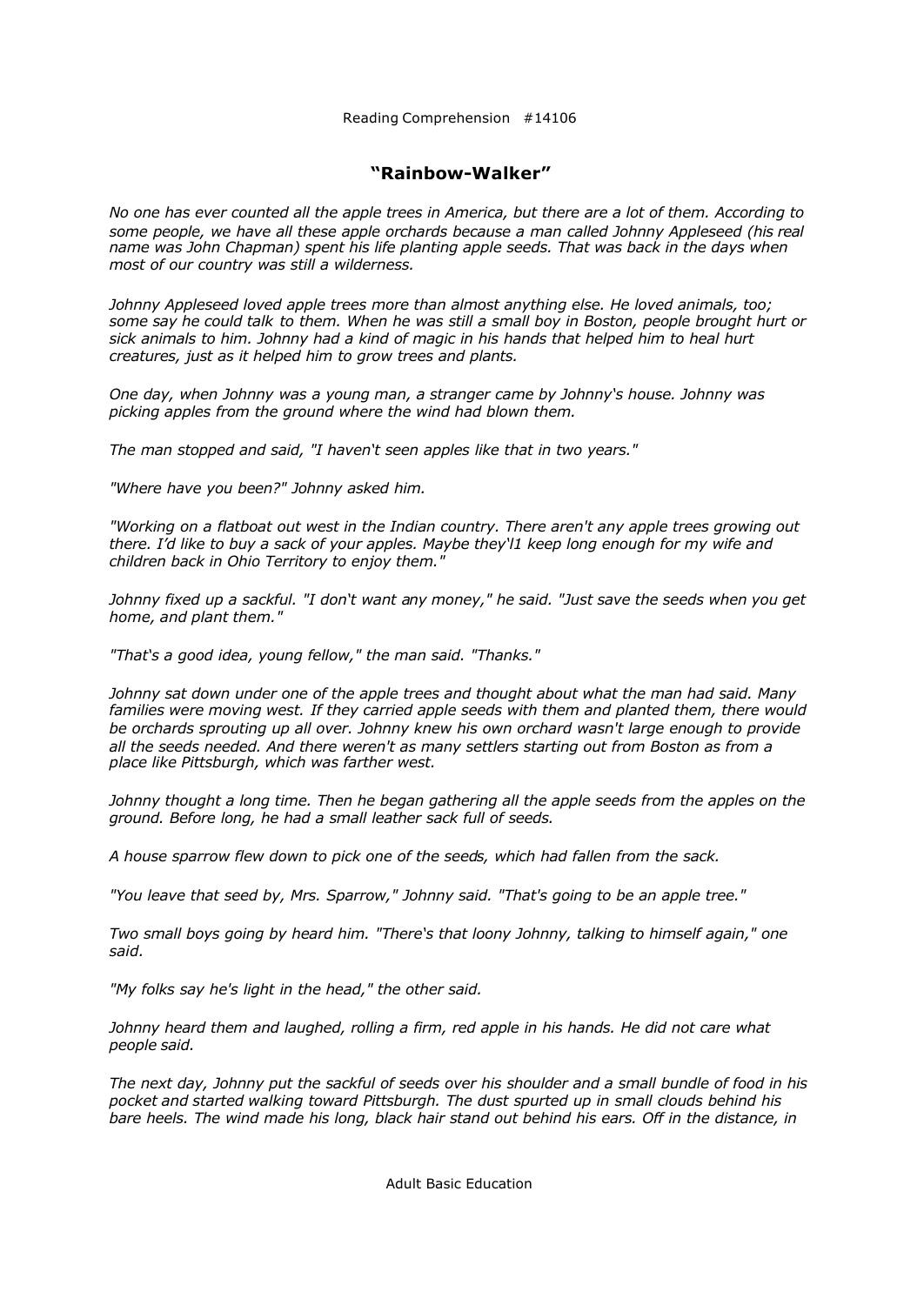*the direction he was going, a rainbow shone in the sky, pink and yellow, green and blue. To Johnny the pink was the colour of apples before they were ripe.* 

*It took Johnny quite a long while to reach Pittsburgh. When he got there, he worked until he had enough money to buy a piece of ground. Then he started planting an apple orchard. Before long, apple trees were sprouting up around him like grass. As soon as the trees were large enough to bear fruit, Johnny gathered the seeds.* 

*Whenever the people traveling west stopped to ask Johnny for food or water or a place to rest, he gave them apple seeds as well. And he never took any money.* 

*"That's no way to run a business," some of the travelers said.* 

*Johnny laughed. "I like giving orchards away."* 

*People said, "That Johnny Appleseed is crazy."* 

*Johnny kept on giving away sackfuls of seeds. He gave them to farmers and hunters, trappers and boatmen, soldiers and settlers. One day, he realized that he would have to find more seeds than his orchard could produce. He knew that all around Pennsylvania in the fall people put apples into wooden presses. They squashed and squeezed the apples to get out the bubbling juice for apple cider. And they threw the bright brown seeds away.* 

*"I'm going to go out and get all those wasted seeds," Johnny said to a squirrel he had tamed.* 

*The squirrel waved its tail and said, "Ch-kk, ch-kk," which to Johnny sounded like, "Go ahead."* 

*Johnny put on his hat. It was a strange hat, for it was a kettle turned upside down. But it was more than a hat. It was something handy to cook in, if he stopped by the side of the road and wanted hot food. He looked around for some good traveling clothes. Everything he had was in rags. He saw a pile of gunnysacks, which he used for gathering apples. He picked out the longest*  sack, cut holes in it for his head and arms, and put it on. Nobody could want a better traveling *suit, thought Johnny.* 

*Johnny Appleseed went walking up and down and back and forth across Pennsylvania. The Dutch farmers let him have the apple mash from their cider presses. Then, all winter long, Johnny picked out the seeds and dried them. In the spring, he gave the seeds away to anyone who stopped on his way west.* 

*Sometimes, when settlers came back from the western territories Johnny would ask, "Did you plant the seeds, I gave you?"* 

*Often, a settler would answer, "Oh, I forgot."* 

*So, Johnny decided to go west himself and plant his own orchards. He rigged up a boat by*  lashing two canoes together, loaded them full of apple seeds, and set off down the Ohio River.

*That was the only time Johnny used a boat. From then on he walked, hundreds and thousands of miles, carrying apple seeds with him. Most of the time he went barefoot, tramping through rain and snow. Wherever settlers gave him a small piece of land, he planted his orchards. Soon there were apple trees growing along the creeks and rivers all over Ohio and Indiana.*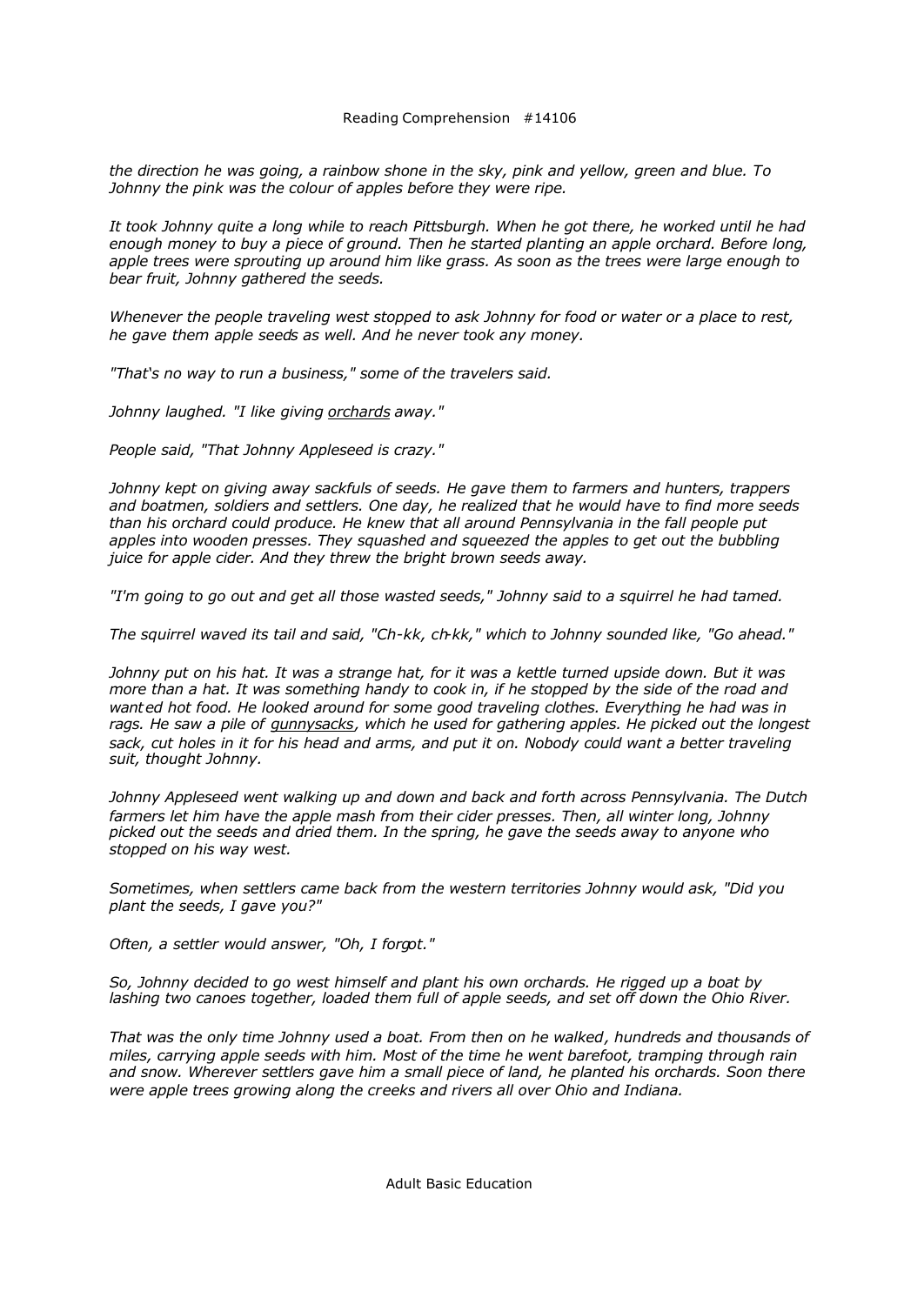*It was hard work, but Johnny did not think of it as work. It was what he wanted to do. Every time a sapling burst into bloom, he forgot about his tired feet and the iron kettle hat bumping his forehead. He slept out in the open most of the time, with only the sky for a cover and a fox or*  raccoon curled up beside him to help keep him warm. When it snowed or rained, he slept in a *settler's barn. And sometimes he stayed with Indians.* 

Johnny had many Indian friends, even though most Indians in those days hated the white men, *who were taking over their land.* 

*"Johnny Appleseed is crazy," some of the white men said.* 

*"He is powerful medicine man," most of the Indians said. "He heals the sick babies and warriors. He makes good medicine from plants, and he talks to the animals."* 

*Often, Johnny walked through areas where there were neither kindly settlers nor Indians. One bitterly cold night, the only shelter he could find was a large hollow log. Johnny crawled into the*  log. He had gone only a few feet when he bumped into something big and soft, and he heard a *sleepy, growling noise. It was dark inside the log, but Johnny could make out two eyes looking at him. The eyes belonged to a bear who had decided the log would make a fine bedroom for his winter's sleep.*

*Johnny calmly said, "Excuse me, Brother Bear," and crawled back out.* 

*On another time, in the late summer, Johnny was resting at the end of the day. He had built a fire to heat up some cornmeal in his kettle hat. Suddenly, Johnny noticed that the air was full of flying sparks. The sparks headed toward the fire instead of shooting up from it as actual sparks would do. He looked closer and saw the sparks were tiny, buzzing insects. The insects were blinded by the flames and flew into the fire, where they burned.* 

*Johnny jumped up and put out his fire, even though the cornmeal had not yet cooked. It was better to eat cold food, thought Johnny, than to have any living thing die because of his fire.* 

*There are many tales about Johnny's traveling through the forests without any fear of wild animals. One of the stories people tell is about Johnny and a wolf.*

*One day Johnny was busy gathering certain plants, called herbs, which were useful in curing sick people and animals. He was picking some wild ginger, when he heard a long, whimpering howl.* 

Johnny turned and saw a large black wolf. The wolf saw Johnny, too, and snarled, but it did not *move. Johnny walked toward the animal, saying, "I am a friend, Brother Wolf."*

*The wolf snarled again, and then Johnny saw that its foot was caught in a steel trap.* 

*"Poor beast," Johnny said. He bent down and worked open the jaws of the trap. "Now you are free," he told the wolf.* 

*The wolf hopped back a step and then fell. The leg, which had been caught in the trap, was bleeding.* 

*Johnny reached out and stroked the wolf's dark, sharp ears. The wolf showed its teeth.*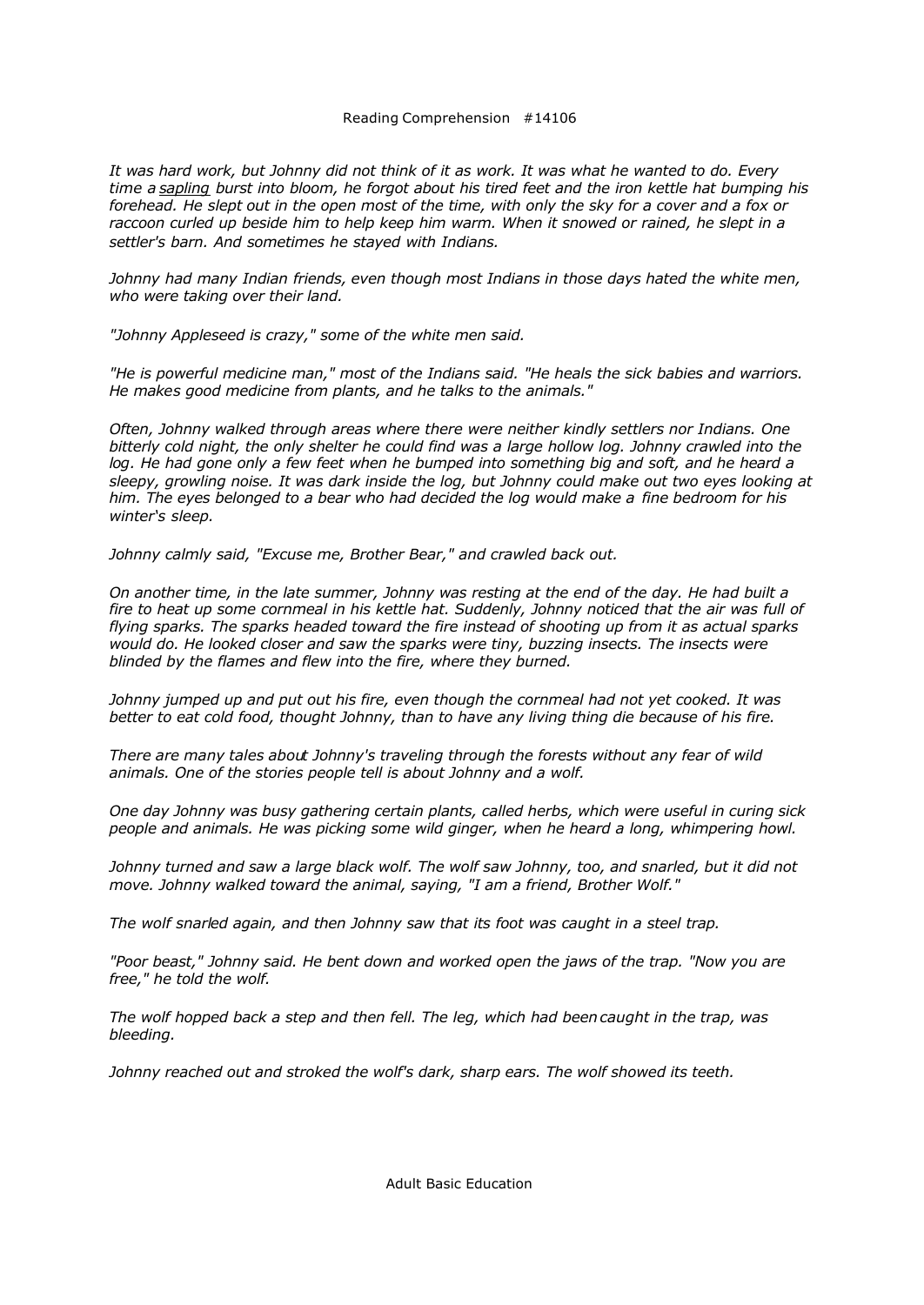*"Don't be afraid," Johnny said. He took a pack from his shoulders, drew out some cloth strips, and bandaged the wolf's leg. When he was through, the wolf licked Johnny's wrist.* 

*It took several days for the wolf's leg to heal. Johnny Appleseed stayed with the animal and took care of it. He fed the wolf and brought it water in his metal hat. When the wolf was well, Johnny started off on his travels again, his seed packs swinging in time with his step.* 

*He had walked only about a hundred feet when he heard something padding along behind him. It was the black wolf.*

*From then on, wherever Johnny went, the wolf followed. At night, they slept together under the stars, or huddled in a cave together, out of the rain. By day, they went from cabin to cabin, and some say the wolf would dig the holes with his paws for Johnny's apple seeds.* 

*Johnny began to carry other things beside seeds. He put small gifts into the bags swinging from his shoulders — dolls he had whittled out of wood, pieces of bright cloth or ribbons, pretty speckled stones he had found, or berries to put on a string for a necklace. He gave most of these things to the settlers' children.* 

*Johnny's eyes stayed as bright as ever, even though his dark hair began to turn gray. The black wolf that traveled with him grew old like Johnny, and the wolf's eyes grew dim. The wolf trotted close at Johnny's heels, for that was the only way it could keep on the path. People say that, because Johnny loved all wild creatures so much, the wolf learned to love them too. Rabbits would come and drink from the same pool where the wolf drank. Birds would ride on Brother Wolf's shoulder. Even the settlers, who distrusted wolves, learned to like Johnny's wolf.*

*But one night, a farmer who was new to the frontier saw the huge wolf near his chicken yard. The farmer put his shotgun against his shoulder and aimed.* 

*Johnny Appleseed cried out to stop the farmer, but it was too late. The gun thundered, and the pet wolf leaped into the air as the shot hit its heart. The wolf fell back to earth and lay still.* 

*Johnny sat for a long while beside his dead companion, stroking the thick fur. He looked up into the sky, seeking some brightness to drive away the gray sorrow he felt. But the sky was clouded over, without stars.* 

Johnny dug a grave for Brother Wolf by the side of a creek. After he had covered his old faithful *friend with soft earth, he reached into his pouch of apple seeds. He found the brightest, smoothest seeds of all, and carefully planted them around the grave.* 

*Today, people say the spot is filled with apple trees with trunks as big as the legs of elephants. And they say that, in spring, the blossoms are so thick a bee can scarcely fly between them.* 

*After the wolf died, Johnny went on alone, still giving away apple seeds, and still planting orchards. The owls followed him at night, and even the shy deer would come out to meet him on the woodland trails at morning. But none stayed with him night and day as the gentle black wolf had done.* 

*Even though he felt lonely, Johnny was happy. Wherever he stopped, he handed out his seeds and preached about the beauty of things. He also preached about the needs for kindness, especially to animals. When settlers had horses too old to work any more, or too lame to be of use, they sometimes turned these horses out into the woods to die. When Johnny came across these animals, he took care of them and found them new homes.*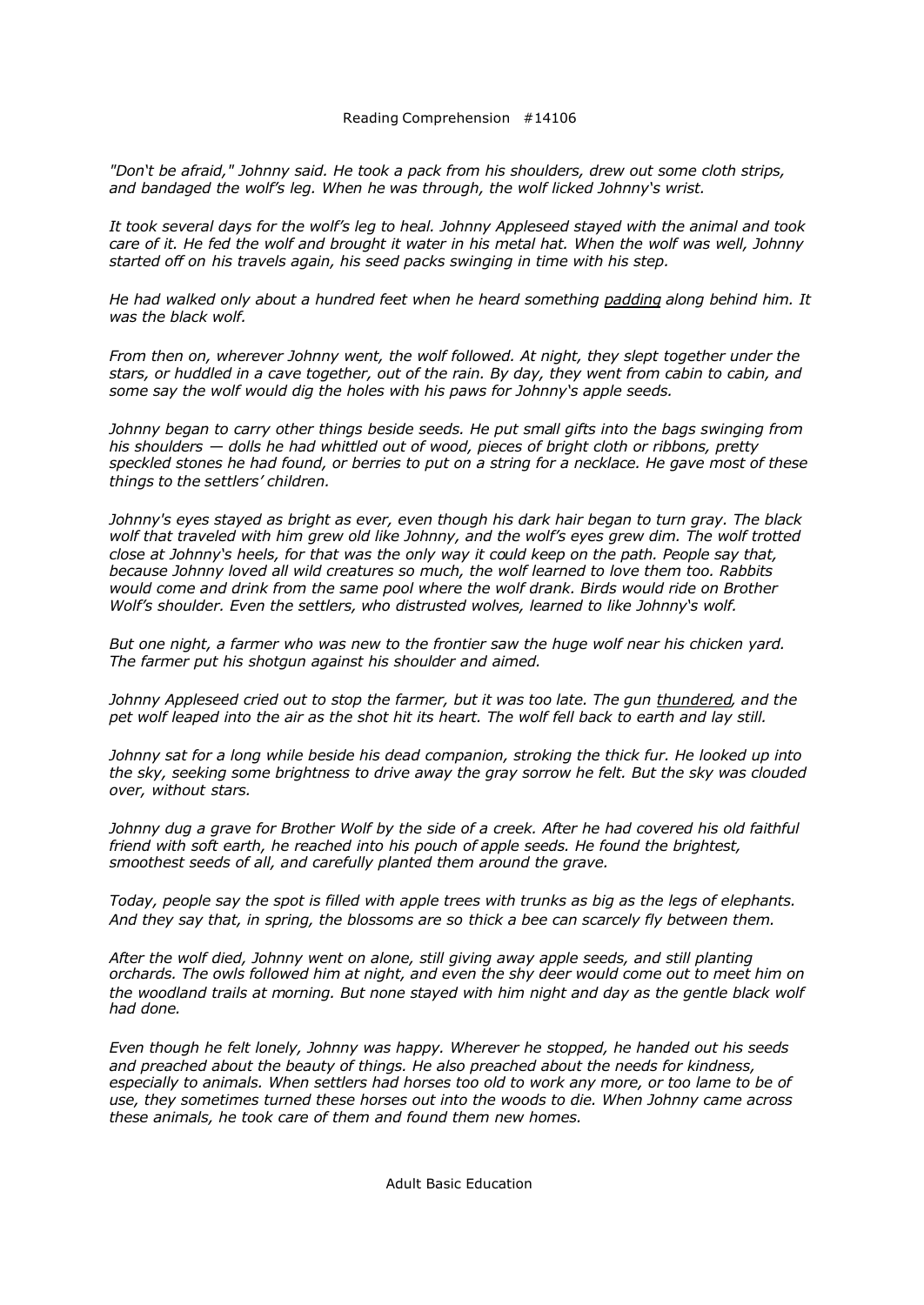*He went on and on in his ragged clothes and his clanging hat, planting trees. Everywhere he went orchards sprang up. Where only weeds or brush had been, there was cloud on cloud of apple blossoms.* 

*"He's looney, that Johnny Appleseed," some people said.* 

*"He's lightheaded, that's certain," others agreed.* 

*Johnny laughed, for he did not care what people said. He walked on, his bare heels kicking the leaves aside, until one day he was too tired to walk any farther.* 

*On that day, he crawled into a small orchard near Fort Wayne, Indiana. He put one of his seed pouches under his head for a pillow. He lay there, looking up at the waving branches of apple trees and at the blue sky shining beyond.* 

Johnny Appleseed closed his eyes, listening to the leaves clapping together overhead. The sound faded, and the world turned dark. Then, suddenly, Johnny heard a soft whining. He thought he *saw Brother Wolf standing beside him, his pink tongue hanging out as if he had traveled a long, long way. And there, hopping about among the tree roots was Mrs. Sparrow. There, too, was the big, sleepy bear Johnny had met years before in the round darkness of a hollow log. And creeping out of the orchard shadows came raccoons and foxes, bobolinks and hummingbirds, shy deer, and lame, blinking horses.* 

*Johnny sat up, rubbing his eyes. He looked at the sky again. Shimmering in the air, like a bridge of braided flowers, was a rainbow.* 

*Johnny Appleseed leaped to his feet. He picked up all of his seed pouches and slung them over his shoulder. Then he called to the animals, "Brother Wolf, Sister Sparrow, Brother Bear..."* 

*He started up the rainbow. The animals and the birds followed. Brother Wolf was the first, tagging at Johnny Appleseed's heels. Two orioles rode on the wolf's shoulders.* 

*When they all reached the top of the rainbow, Johnny began throwing apple seeds all over the sky. If they stuck in the sky, they would grow into stars. If they fell to earth, they would become trees. Johnny looked down at the land covered with orchards and knew his work was done.* 

*The next morning, a traveler going westward paused by the apple orchard where Johnny had stopped to rest. Under the brightest tree of all lay the small body of Johnny Appleseed, still dressed in a gunnysack and still wearing his strange kettle hat. All around him, sitting in a quiet circle, were wild animals.* 

*The traveler started on his way, planning to tell the nearest settler of what he had found. Then he saw three bright brown apple seeds lying at his feet. He picked them up and took them with him, wondering where he should plant them.* 

*That is what some people say. Judging by all the apple trees there are, east and west, north and south, it seems someone must have carried on the planting Johnny Appleseed began.*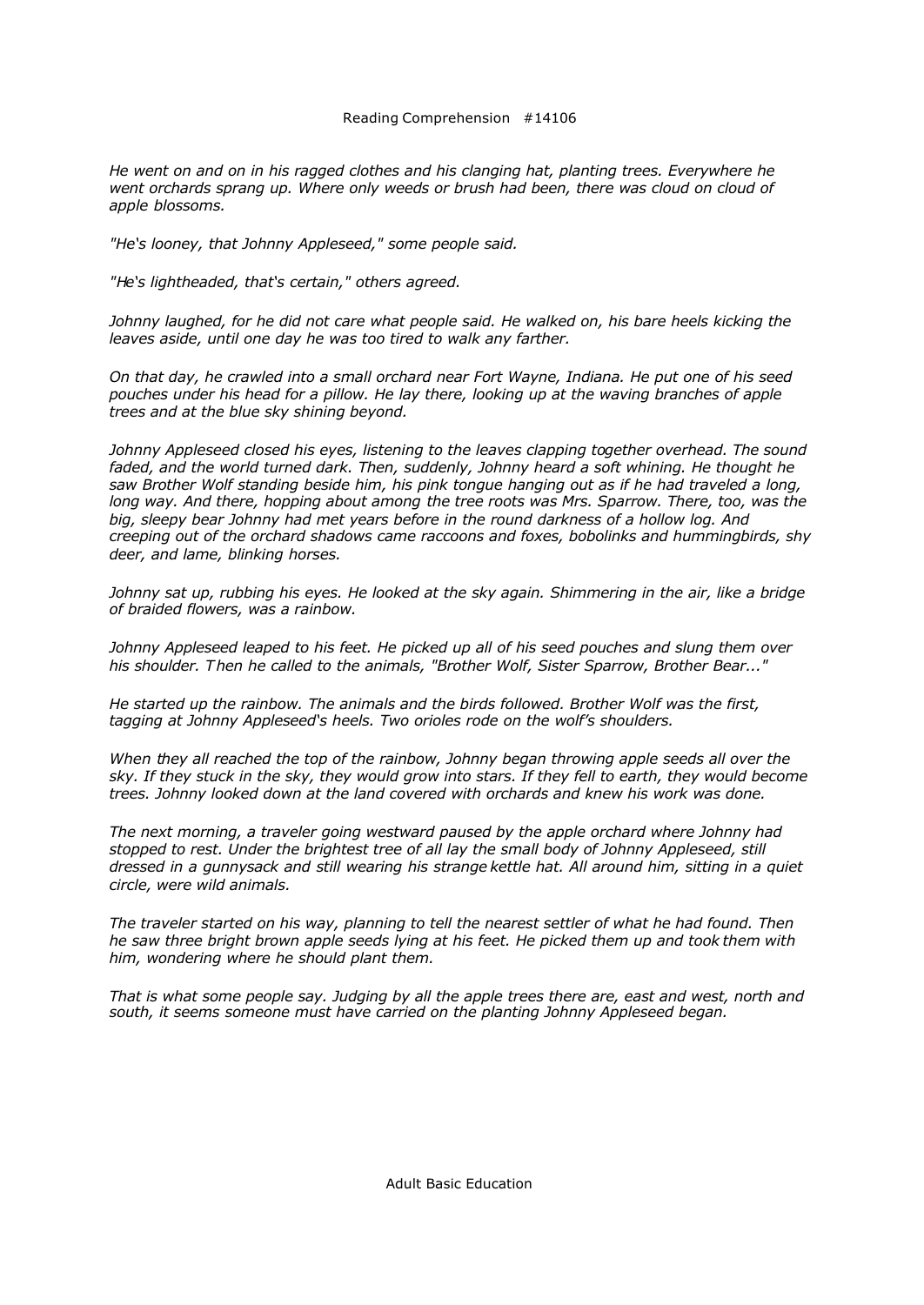| <b>Practice Exercise 22 C</b> |  |  |  |
|-------------------------------|--|--|--|
|-------------------------------|--|--|--|

#### *Tall Tales*

- C. Answer the questions.
	- 1. Johnny Appleseed befriended many animals. Explain the significance of each of the following animals.

 $\mathcal{L}_\mathcal{L}$  , and the set of the set of the set of the set of the set of the set of the set of the set of the set of the set of the set of the set of the set of the set of the set of the set of the set of the set of th

 $\mathcal{L}_\mathcal{L}$  , and the contribution of the contribution of the contribution of the contribution of the contribution of the contribution of the contribution of the contribution of the contribution of the contribution of

 $\mathcal{L}_\mathcal{L}$  , and the set of the set of the set of the set of the set of the set of the set of the set of the set of the set of the set of the set of the set of the set of the set of the set of the set of the set of th

 $\mathcal{L}_\mathcal{L}$  , and the set of the set of the set of the set of the set of the set of the set of the set of the set of the set of the set of the set of the set of the set of the set of the set of the set of the set of th

\_\_\_\_\_\_\_\_\_\_\_\_\_\_\_\_\_\_\_\_\_\_\_\_\_\_\_\_\_\_\_\_\_\_\_\_\_\_\_\_\_\_\_\_\_\_\_\_\_\_\_\_\_\_\_\_\_\_\_

\_\_\_\_\_\_\_\_\_\_\_\_\_\_\_\_\_\_\_\_\_\_\_\_\_\_\_\_\_\_\_\_\_\_\_\_\_\_\_\_\_\_\_\_\_\_\_\_\_\_\_\_\_\_\_\_\_\_\_

\_\_\_\_\_\_\_\_\_\_\_\_\_\_\_\_\_\_\_\_\_\_\_\_\_\_\_\_\_\_\_\_\_\_\_\_\_\_\_\_\_\_\_\_\_\_\_\_\_\_\_\_\_\_\_\_\_\_\_

\_\_\_\_\_\_\_\_\_\_\_\_\_\_\_\_\_\_\_\_\_\_\_\_\_\_\_\_\_\_\_\_\_\_\_\_\_\_\_\_\_\_\_\_\_\_\_\_\_\_\_\_\_\_\_\_\_\_\_

\_\_\_\_\_\_\_\_\_\_\_\_\_\_\_\_\_\_\_\_\_\_\_\_\_\_\_\_\_\_\_\_\_\_\_\_\_\_\_\_\_\_\_\_\_\_\_\_\_\_\_\_\_\_\_\_\_\_\_

\_\_\_\_\_\_\_\_\_\_\_\_\_\_\_\_\_\_\_\_\_\_\_\_\_\_\_\_\_\_\_\_\_\_\_\_\_\_\_\_\_\_\_\_\_\_\_\_\_\_\_\_\_\_\_\_\_\_\_

\_\_\_\_\_\_\_\_\_\_\_\_\_\_\_\_\_\_\_\_\_\_\_\_\_\_\_\_\_\_\_\_\_\_\_\_\_\_\_\_\_\_\_\_\_\_\_\_\_\_\_\_\_\_\_\_\_\_\_

\_\_\_\_\_\_\_\_\_\_\_\_\_\_\_\_\_\_\_\_\_\_\_\_\_\_\_\_\_\_\_\_\_\_\_\_\_\_\_\_\_\_\_\_\_\_\_\_\_\_\_\_\_\_\_\_\_\_\_

- 1. a house sparrow
- 2. flying insects
- 3. bear

4. wolf

### *Modern Short Story*

Modem short stories deal with ordinary people. The plot and setting may vary considerably. Some stories are set in the past or the present, while others are set in the future. The length of this form of literature still limits the plot and the setting. Modem writers tend to focus more on character development. Often readers are left to infer from clues the qualities of the characters or setting. Many short stories offer a moral lesson or philosophical statement about humans and the human experience.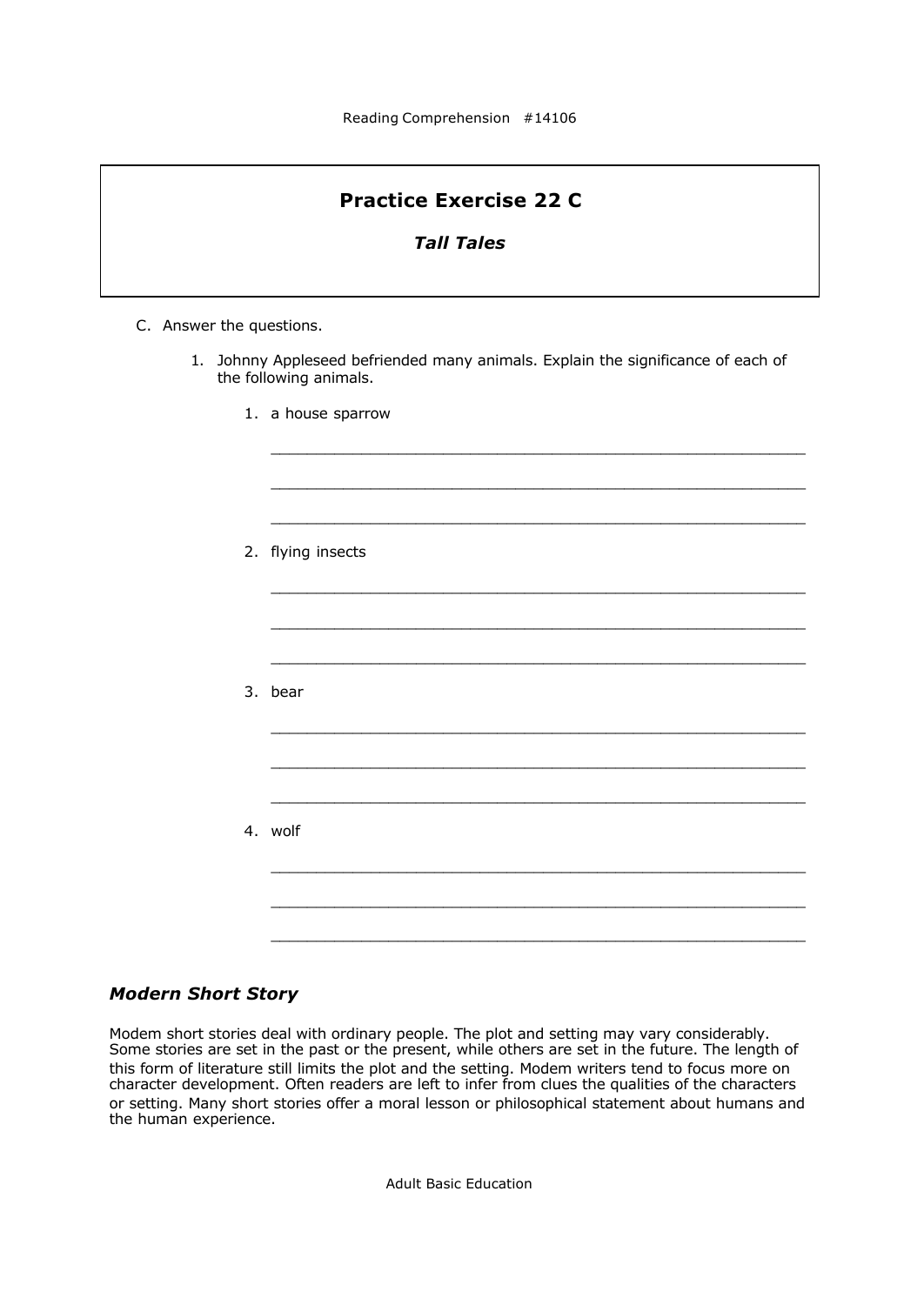# Practice Exercise 23 A, B

### **Modern Short Story**

- A. Use the reading process to guide you in your reading of the following story.
- B. Write a complete definition for each word as it is used in the story.
	- 1. shuttles

| 2. treacherous |  |
|----------------|--|
|                |  |
| 3. brooded     |  |
|                |  |
| 4. bedazzled   |  |
|                |  |
| 5. enigmatic   |  |
|                |  |
| 6. myopic      |  |
|                |  |
| 7. covet       |  |
|                |  |
|                |  |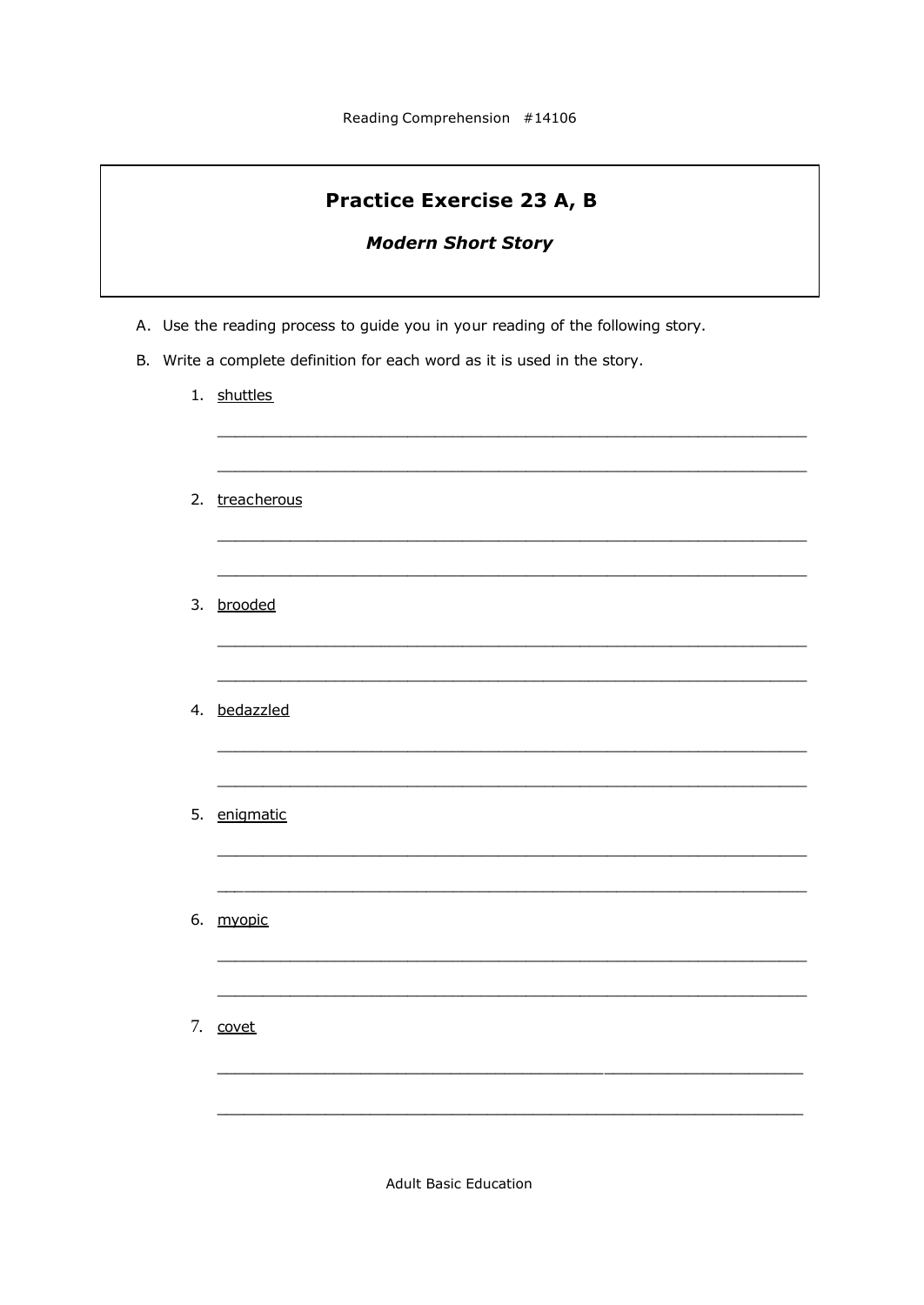### **"Baby"**

#### By Ivy Goodman

*He shuttles from me, in Boston, to ex-wife and baby, in Baltimore, to me, to baby. He vacations three weeks alone with baby. He wants to get to know baby. He wants custody of baby. And when he gets custody (last month he shattered a tea cup to prove how certain he is of getting custody), he wants me to help love baby. I kissed his hands, one finger bloodied, sliced by a jagged piece of china, and agreed to love baby. Already, more carefully than they were my own, I love both the man and his baby.* 

*Five months ago, I met the man at a party. Clearly, he wanted someone at that party. He is particular to a certain point, and then beyond that point he is not at all particular. For hours I watched him dance with a married woman who I knew would eventually refuse him. Eye to eye, hip to hip. Overheated, she took her vest off and stared at him as if that vest and the tight blouse beneath it mattered. Perhaps they did matter. But when she and her husband left, he came to me and talked about his baby.* 

*"And how old is this baby?" I asked.* 

*"Ten months".* 

*"Do you have a photograph?"* 

*"Not with me."* 

*"Not in your wallet?"* 

*"I don't have a wallet. But I have hundreds of pictures at home. Do you want to see them?"* 

*"Yes."* 

*"Should we go now?"* 

*"Yes."* 

*At least he had the integrity to wait until afterward to bring out the baby. Naked, we sat in bed, turning over the baby in Maryland, the baby in Massachusetts, the drooling, farting, five-toothed baby, holding his toes in zoos and botanical gardens, lounging in trees, hammocks, the arms of his father, his mother. No, I was not spared the eleven duo shots of the girlish ex-wife and mother kissing the baby.*

*The beautiful mother of the baby. Will he go back to her? He doesn't go back. He goes on. Unknowingly, I too, may be diminishing, a piece of the past that grows more evil with each new woman, each new recounting. The only unscathed one is that poor baby.* 

*The baby. How does a woman who loves the father of the baby love the baby? By remembering that she is not the mother of the baby. When the father moves away, he will also take the baby. If I haven't already, I am doomed to lose both father and baby.* 

*But why do I want them to begin with, when I could have an honest man and my own baby? Most days I am terrified by the thought of my own baby. About honest men: you must be honest*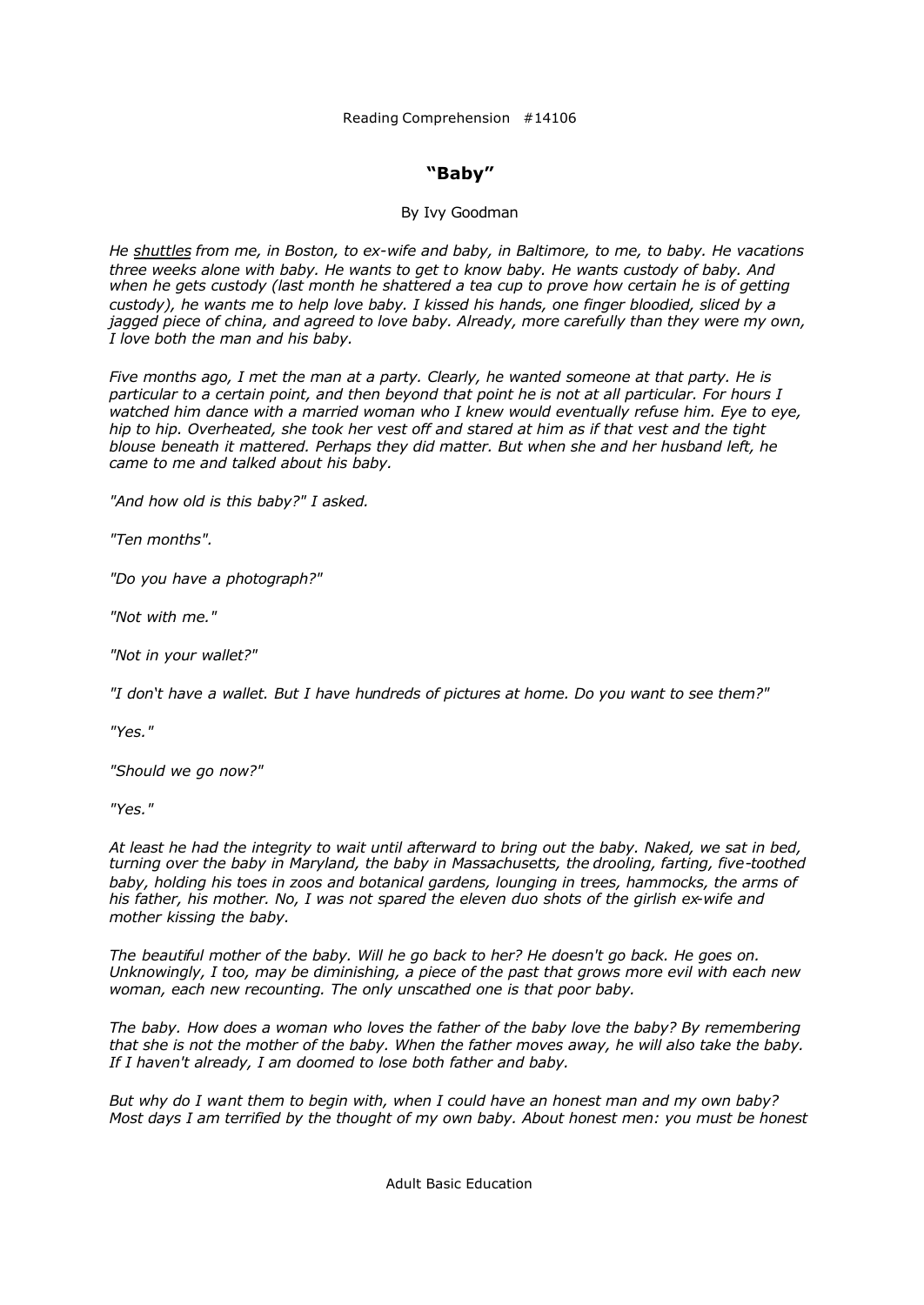in return, for who knows how long. But with the treacherous, you can be kind and honest while it *lasts, knowing it won't last. In the end you suffer, of course. The surprise is how, and in which places.* 

*Sometimes he held me all night. Sometimes when he heard me cry in sleep, he clawed my spine until I cried myself awake. When he planned a trip, I found the tickets on the bureau days before he told me he was leaving. ("By the way, I'll be flying to Maryland tomorrow." And after a pause, "Drive me to the airport at eight, would you?" Or, "Pack. You're coming with me. ") For two weeks, he telephoned every midnight, though now I haven't heard his voice in sixteen days, and I tore open his last letter Saturday. It was all about the baby. The baby is walking perfectly. The baby is making friends with other babies. In so many gestures and baby words, the baby has stated his preference for road life with father, his dread of that split level crowded with mother, grandmother, and every baby toy available in greater Baltimore.* 

*Yesterday, in stores, on the street, I laughed, waved, and clicked my tongue at twelve babies, wheeled, cradled, backpacked, or carefully led by twelve women, yes, all twelve, women. He is probably the only man on the Eastern Seaboard walking into a grocery at ten A.M. without a wedding ring and with a baby. The woman he leers at over piled grapefruit will want to laugh but*  won't, because she's flattered, then will, because she's flattered. No wonder the baby is making *friends with other babies.* 

*But I can't compete with strangers, pretending to be lured, as I pretended to be, by his obvious glances, by his baby. He will stay with one of them or another of them, or he won't stay. He will come back, or he won't come back. Whatever his decisions, I knew from the start they would have nothing to do with me.* 

*All last night I drifted, nearing sleep but never finding it. I miss him. According to plan, my ache spreads. I pit myself against myself. I'm losing.* 

*I want another of our silent breakfasts, his face lowered to his bowl, his coffee spoon overturned near his mug. I want to break his mug. I want to do something to him.* 

*He brooded. He thought he was entitled to brood. But his horrors, described on cold nights, were no more horrible than mine; he just thought they were. The stories he told and I listened to, I would never presume to tell. And if I did, who would listen to me?* 

*Because he only liked my hair down, when I pinned it up to wash my face, I closed the bathroom door, but I closed the door for both of us. What he didn't want to see, and more, I wanted never to show him. And what he has seen I want now, impossibly, to take from him, before he mocks it to amuse his next woman.* 

*His woman. His women. He's stuffed a battered envelope with snapshots of us, already including one of me, full lengths, with legs crossed or in a blur, crossing, heads turning, mouths speaking. He interrupted us and then, camera swinging from his shoulder, moved on. His ex-wife, mother of the baby, is actually his third ex-wife. From the glossy pile I try to guess the first two, but can't. Bodies, faces, wives, lovers, blend. We look tired; we are tired. Thinking practically, we want a good nights sleep and wonder if he'll leave soon. But we also think our shadowed faces have been brushed by moth wings. We feel more haunted than he. When he whispered what he thought was sad, we spared him what we knew was sadder. We let him pout, in a corner, alone. But even children keep their secrets. Right now, what is he thinking? All those silent times, what was he thinking?*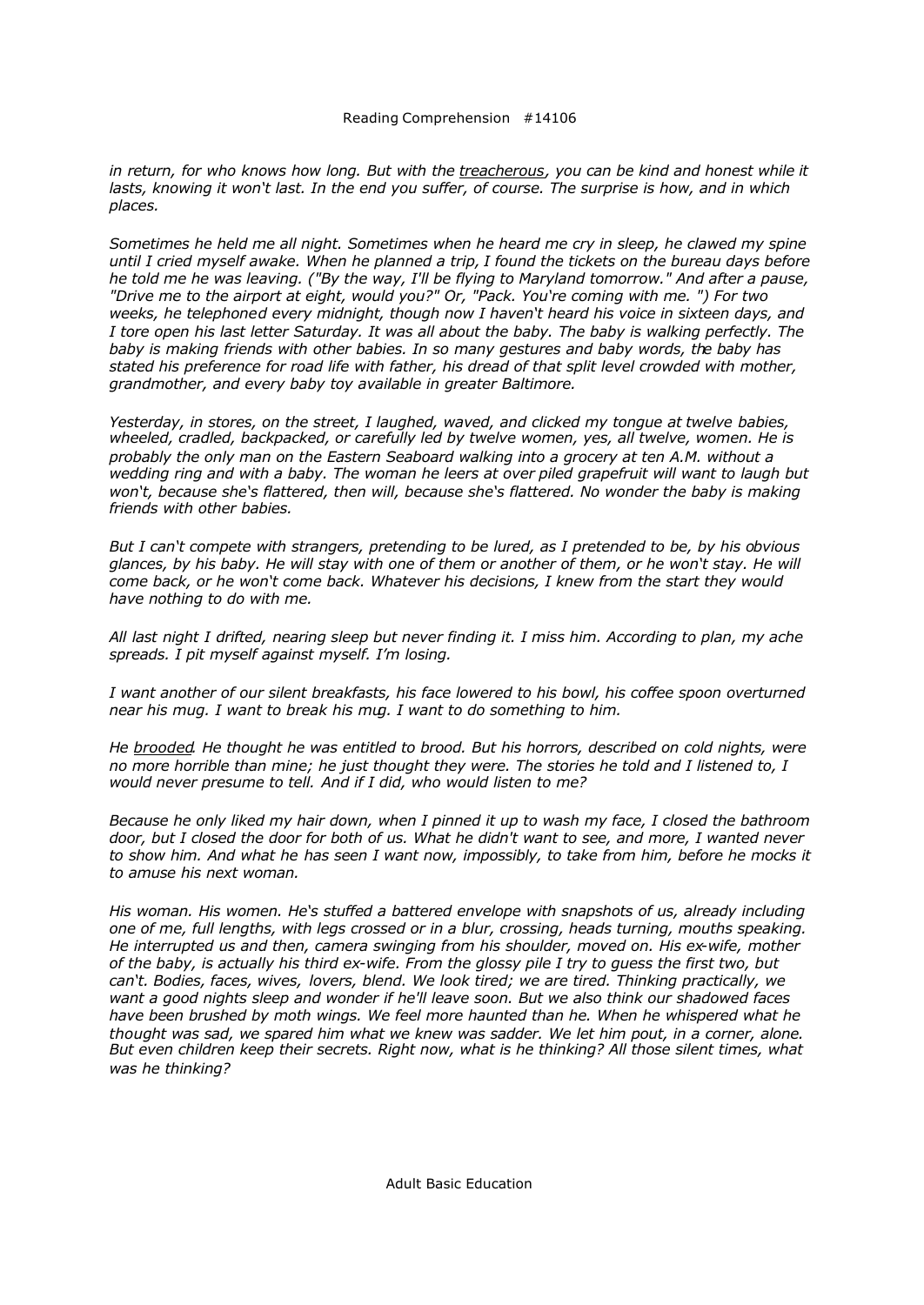*In a friend's house, in a crowded room, I remember looking at him. He looked back. He shook his head. He could have been bedazzled. He could have meant we'll leave soon, but not yet. Or he could have wanted me to vanish.* 

*Is he enigmatic , or is he just myopic? He's said himself that his eyes stare when he strains them. He should wear his glasses. I wonder, alone with the baby, does he wear his glasses? As a novelty, he was married the last time in thin gold-framed glasses.* 

*Wed in March, parents in August, estranged in November, and now, divorced, he and his ex-wife hate each other. If I said, "I'll give you another baby," would he marry me?* 

*I don't want a baby. No, I do want a baby. I covet babies. But which are instincts, and which are yearnings? Do I feel heartbreak or the rattle of dwindling ova? What do I want so, when I lie awake, wanting? And what if I did have his baby? He would leave me and try to take his baby.* 

*In green motel rooms, does he rest his elbows on the rails of portable cribs and watch the sleeping baby? When he slept with me, I watched him. His ribs, wings, spread, closed in, spread, closed in. He strained. I wanted to make breath easier for him.* 

*He was losing hair. He was losing weight. His skeleton was rising out of him. Each night, new bones surprised me. My fingers stumbled. I want him again. I still want him. But my desire is diverted toward the bedrolls, pillows, small animals seen from a distance, and other women's babies. Or is my desire itself diversion?* 

*I worry about what I'll do because I know what I've done. Also, I worry about that baby.* 

*And at dusk, when the telephone rings and I answer it, I recognize his whimper, wavering behind his father's voice, his father, who, after weeks of silence, has called to ask if I know it's raining. "Yes, here it's been raining. Where are you, where it 's raining?"* 

*"Were both in a phone booth, about ten miles south at a Texaco."* 

*"And you're coming back?"* 

*"Yes. Soon."*

*Almost before I hear them or see them, I smell them, tobacco, baby powder, wet wool, cold; and after he puts the sleeping baby on the couch and touches me, just tobacco, wool, cold. "How's the baby?"* 

*"A pain in the neck the last hundred miles, but fine now."* 

*The baby, his face creased by the bent cap brim, stretched one fist, then brings it close, licks it.* 

*"His cap."* 

*"Would you take it off? I have to get another suitcase from the car."* 

When I bend down, the baby turns his head; his back curls. The cap slips, and I pull it free and *put it on a chair. It is that simple. In the middle of the floor, where he'll be safer, I smooth a blanket for him. When I lift him, soft, willing, but weighted down by heavy shoes, he nestles. I untie the shoes. By the time the door slams, he is covered with his own yellow quilt and still*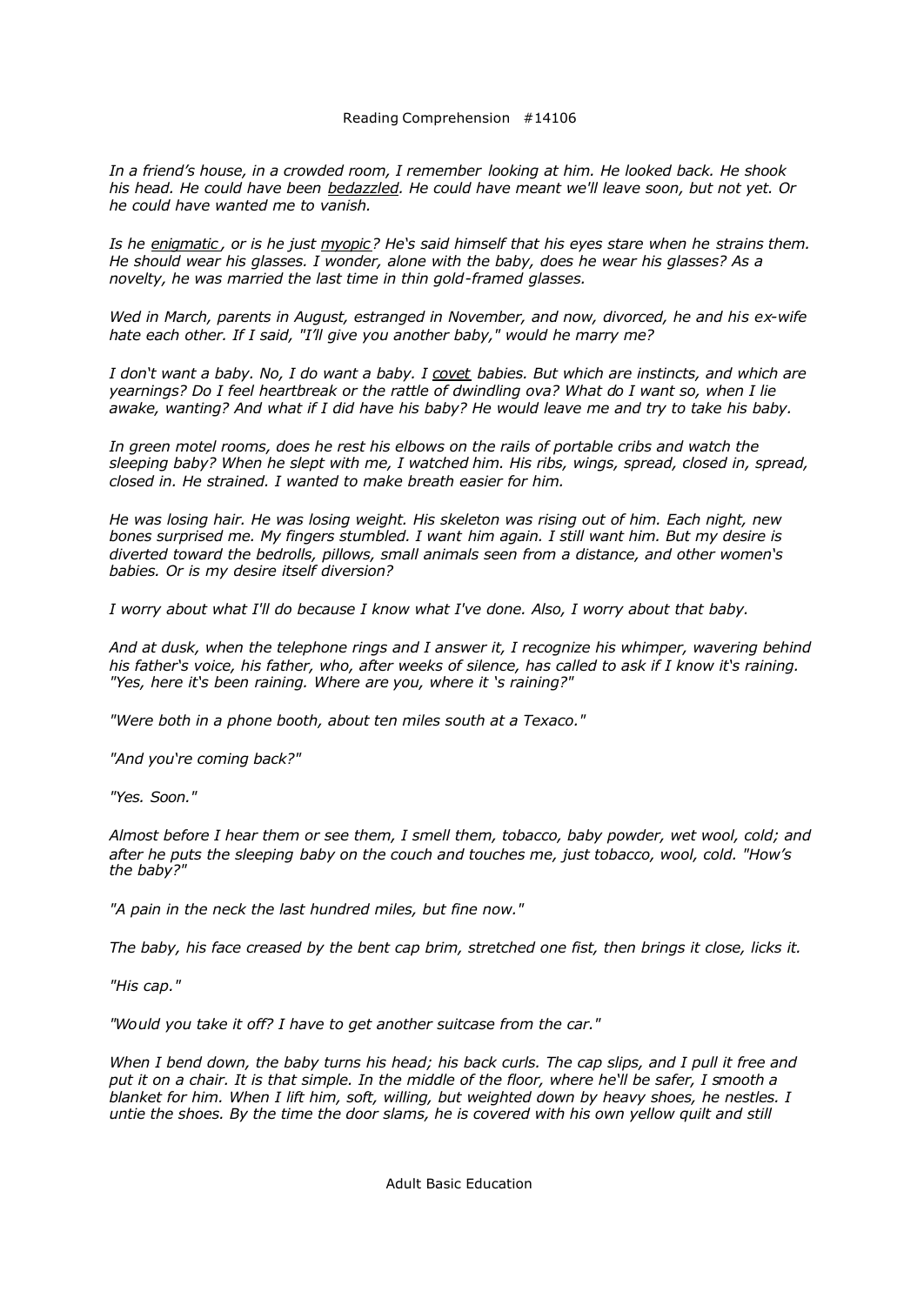*sleeping. All the while, sleeping. His father says, "You've tucked him in, thanks. Too tired to talk. Tomorrow. And nothing's settled."* 

*No, nothing's settled. In our bedroom now, flung across the bed, the other traveller also sleeps, his trousers damp, dragged black at the cuffs from the rain. I grab his sneakers by their heels and tug. When they hit the floor, he groans, rolls. His shirt wrinkles up above his rib cage.* 

*"Too tired to talk. Tomorrow." If he hadn't been so tired, he might have laughed at his own joke. Why now, at the end, should we talk?* 

*In the kitchen, I sit, the only one awake in this sleeping household. I don't want the man. I don't want the baby. But when the baby cries, I go to the baby.*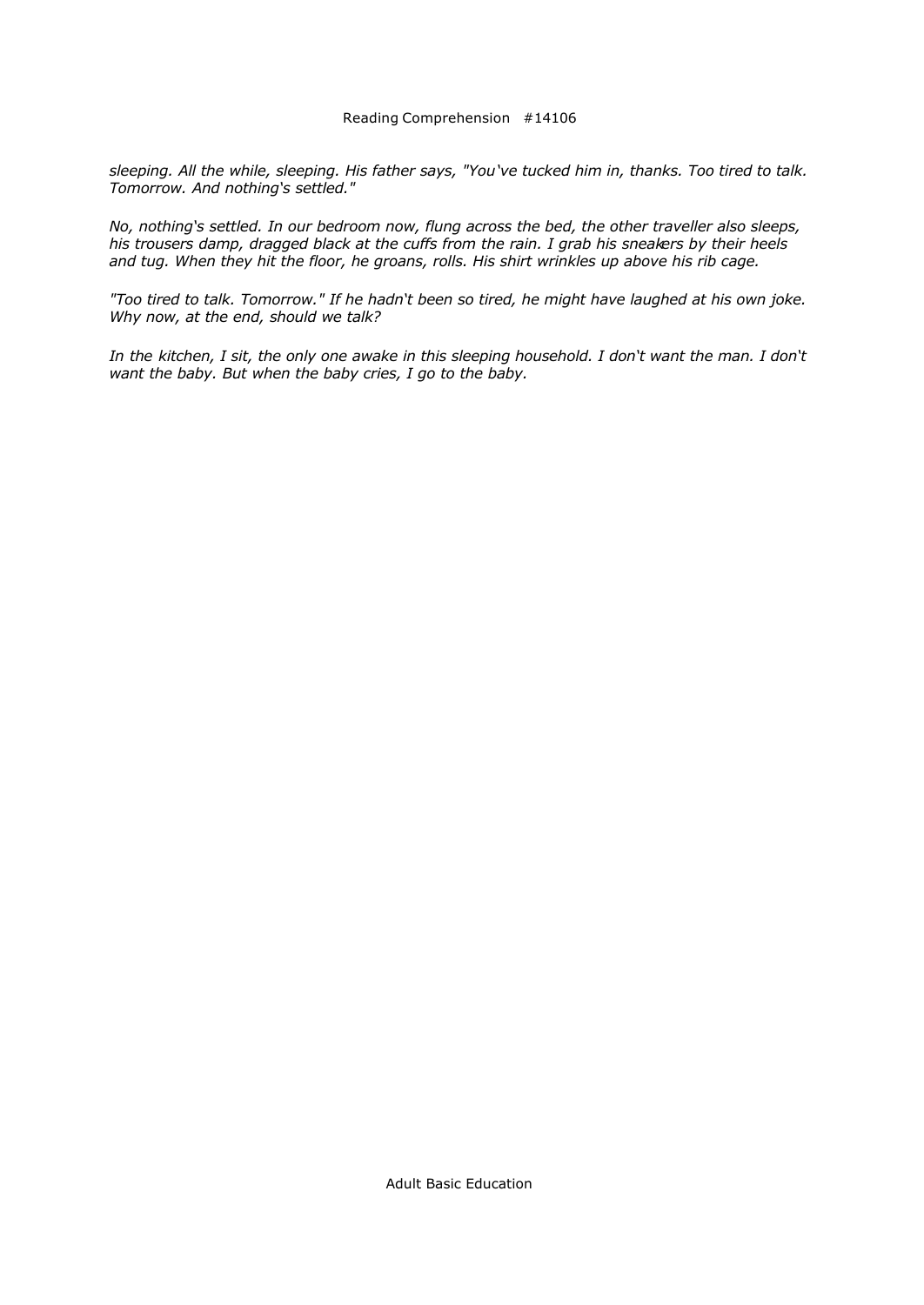### **Practice Exercise 23 C**

### **Modern Short Story**

- C. Answer the questions.
	- 1. Who is narrating the story? What point of view is this?
	- 2. Describe the personality of the narrator. Include three to four examples from the story.

3. What advice do you have for the narrator?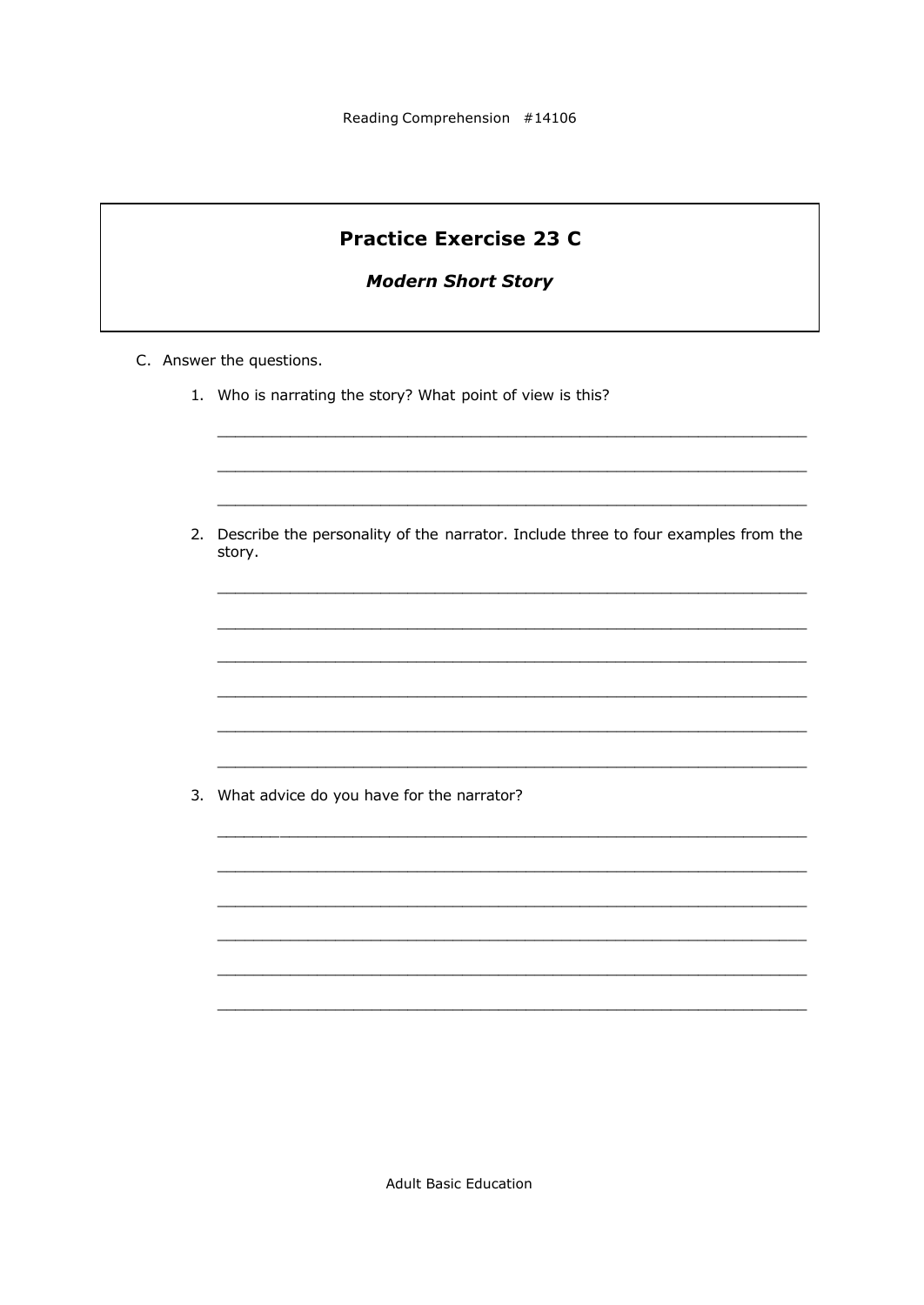## **Journalism**

### **What is journalism?**

Journalism refers to the writing of material specifically for the purpose of being published in a newspaper, magazine, or similar type of reading material. Newspapers and magazines are really businesses. Because they are businesses, there are factors that affect the content and style of their publications.

One important factor is that advertisements, a major source of money for the operation of a newspaper, is included as part of the "content" of the publication. This may be in the form of a small ad, a full page ad, or an insert. There are other factors that influence the content of a publication.

Some factors that affect the content of a publication include: editorial policy, wishes of the advertisers, availability of information, and interests of readers. Editorial policy may mean that some stories are emphasized while other stories are de-emphasized. Some stories may also be presented in a slanted or biased way. Advertisers may make requests about the content or treatment of content which might affect their companies.

Content also varies with the availability of information, and it varies with the publication's focus. Some publishers may not be able to access some information because they can't afford to hire staff, or they can't afford to buy finished stories from companies specializing in writing stories and then selling them to new s organizations. These companies are called wire services. Some publications offer local, provincial, national, and international news, while other publications offer more local or more national news. Ultimately, the content of a publication depends on the decisions made by its editor or editors.

Stories may be include or excluded based on the interests and desires of the readers. For example, local news stories may be of more interest to a group of readers than international news. Magazines tend to focus on specific groups of readers. Craft magazines, for instance, target people who enjoy specific crafts. The challenge for publishers is to interest as many people as possible. There are two ways of getting buyers interested in a publication.

One easy way of keeping people interested in a publication is to keep the content and style current. The other way is to use techniques that catch the readers' attention. The presentation of the content can be objective or subjective. Readers want news that is objective, reliable, and understandable. Objective and reliable reporting of stories is based on balanced presentation of the facts from reliable sources. We have already said that there are barriers to receiving consistent reporting of objective stories. People also respond to subjective content.

"Human interest" stories cause readers to become emotionally involved with a story. Taken to the extreme, these stories become sensationalized "human interest" stories called "tabloid stories." The emphasis in these stories is on details about the people involved. This means the physical and emotional details of the events and the people involved. Regardless of whether the content is presented in an objective or a subjective way, people expect details. This means writers need to provide details about the who, what, where, when, why, and how.

Writers recognize the need to present this information quickly and clearly. Titles are written to allude to the content of the article as well as to capture the reader's attention. Most of the details are presented in the first sentence of the article. The first sentence of an article is called the lead. Less important details follow. This organization of the facts is sometimes referred to as the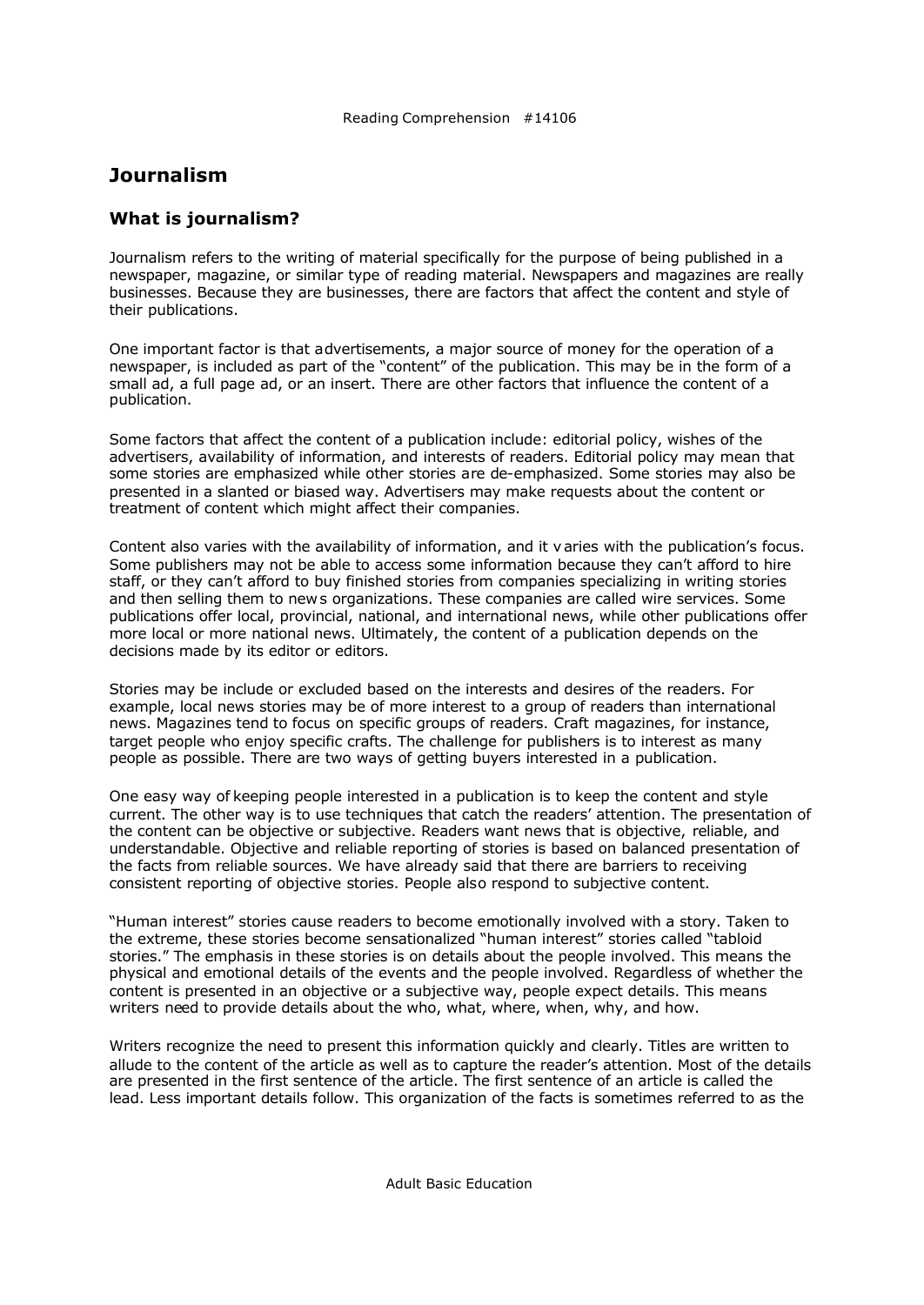inverted pyramid form of organization. The use of photographs and the placement of content are also considered.

### **What types of journalism are there?**

Newspapers and magazines (periodicals) are the most common types of publications. Despite their differences, they have many similarities. Look at the tables outlining the parts, content, and purpose of each section.

*Newspapers* 

| Part                                      | Content                                                                               | <b>Purpose</b>                               |
|-------------------------------------------|---------------------------------------------------------------------------------------|----------------------------------------------|
| 1. Masthead                               | Name of newspaper<br><b>Editorial information</b><br>Subscription information         | Identify newspaper<br>Contact<br>information |
| 2. Index                                  | Listing of parts                                                                      | Assist readers                               |
| 3. Front Page                             | Important news<br>Human interest stories                                              | Capture attention                            |
| 4. Editorial Page                         | Editorial<br>Letters to the editor<br>Political cartoons<br>Opinion columns           | Persuade<br>Inform<br>Entertain              |
| <b>5. Section: Sports</b>                 | <b>News</b><br><b>Scores</b><br>Profiles<br>Schedules                                 | Entertain<br>Inform                          |
| <b>6. Section: Finance &amp; Business</b> | Stock Market report<br>Business news<br>Profiles<br>Projections                       | Inform<br>Entertain                          |
| 7. Section: Classified                    | Paid Ads<br>Obituaries<br>Announcements                                               | Sell<br>Inform                               |
| <b>8. Section: Arts &amp; Leisure</b>     | Schedules & reviews<br><b>Advice Columns</b><br>Comics<br>Fashion<br>Health<br>Travel | Entertain<br>Inform                          |
| 9. Section: Weather                       | Forecasts<br>Related articles                                                         | Inform                                       |
| <b>10. Advertisements</b>                 | Paid ads                                                                              |                                              |
| 11. Other                                 | Other news articles                                                                   | Sell<br>Persuade<br>Entertain and<br>Inform  |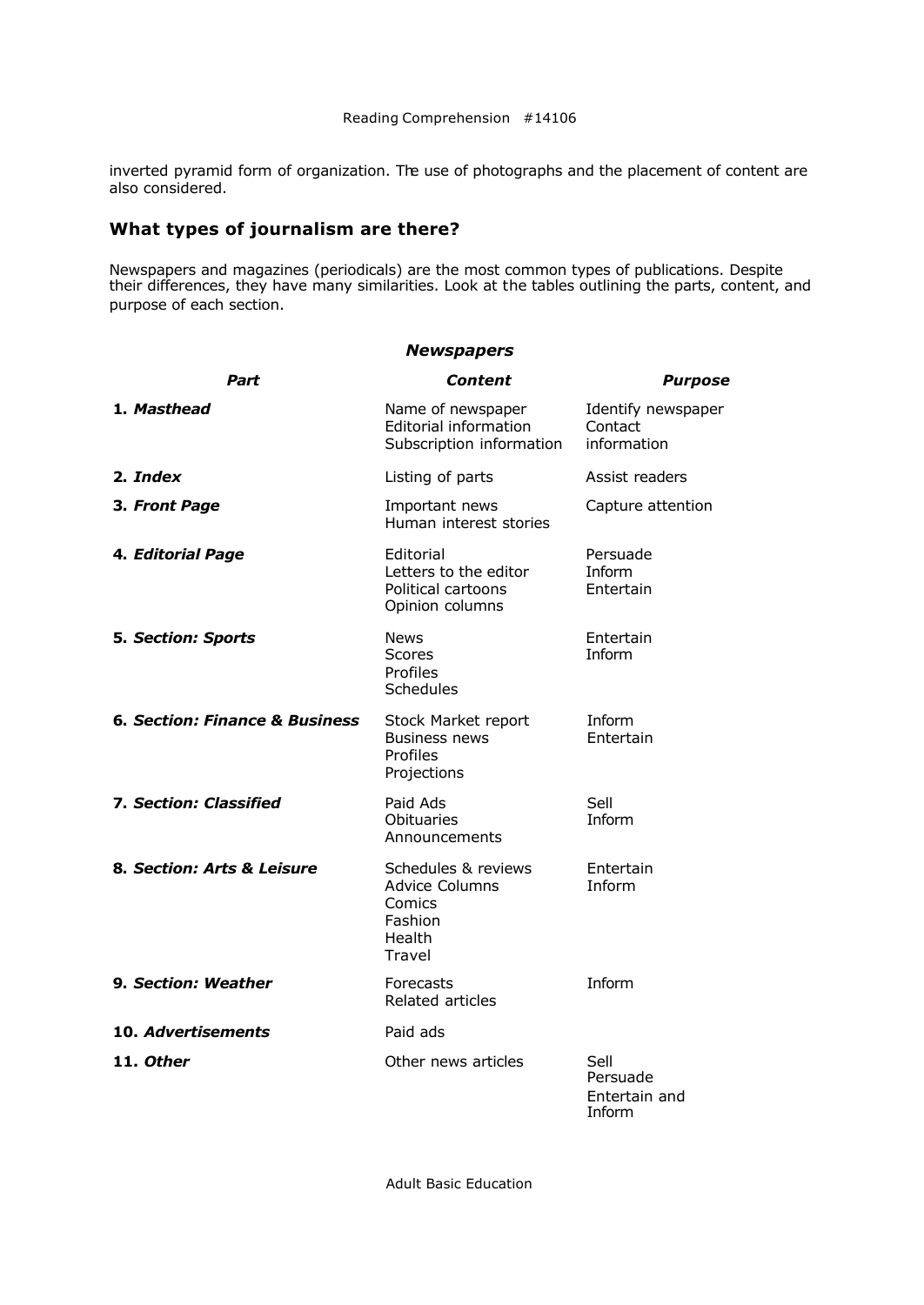#### *Magazines*

| Part                 | <b>Content</b>                                        | <b>Purpose</b>                  |
|----------------------|-------------------------------------------------------|---------------------------------|
| 1. Table of Contents | Lists contents                                        | Assist reader                   |
| 2. Editorial         | Editorial<br>Letters to the editor                    | Persuade<br>Inform<br>Entertain |
| 3. Feature Articles  | Longer high interest articles                         | Entertain<br>Inform             |
| 4. Columns           | Shorter, regular expository or<br>persuasive articles | Entertain<br>Inform<br>Persuade |
| 5. Ads               | Paid ads                                              | Sell<br>Persuade                |

#### **How to read newspapers and periodicals**

Newspapers and magazines are businesses. They make money by selling their newspapers and magazines. However, most magazines and newspapers rely on paid advertisements to make a profit and to keep the magazines operating. Newspapers and magazines need to keep consumers interested in buying their products as well as getting other businesses to pay for advertisements.

As a reader, you need to keep this in mind because it may influence the content, value, or message a newspaper or magazine contains. For example, if several banks regularly purchase a lot of advertising space in a newspaper, the newspaper may contain more articles on about financial issues, place stories about the banks on the first or second page, and include stories which portray the banks in a more positive way. The best way to discover if a newspaper does this is to read the paper over a period of time. Check to see who the advertisers are, whether related stories are covered frequently, and where the stories are placed. You may want to compare newspapers to see if there are differences.

Even if advertiser influence is minimal, writers often write biased or slanted articles consc iously or unconsciously. If a writer feels strongly about a topic, they may write a slanted article to convince you to think or act a specific way. Use your basic reading skills to read critically. This means:

- Sorting facts from opinions
- Recognizing facts
- Making logical conclusions
- Finding main ideas
- Recognizing faulty thinking
- Recognizing bias
- Recognizing slant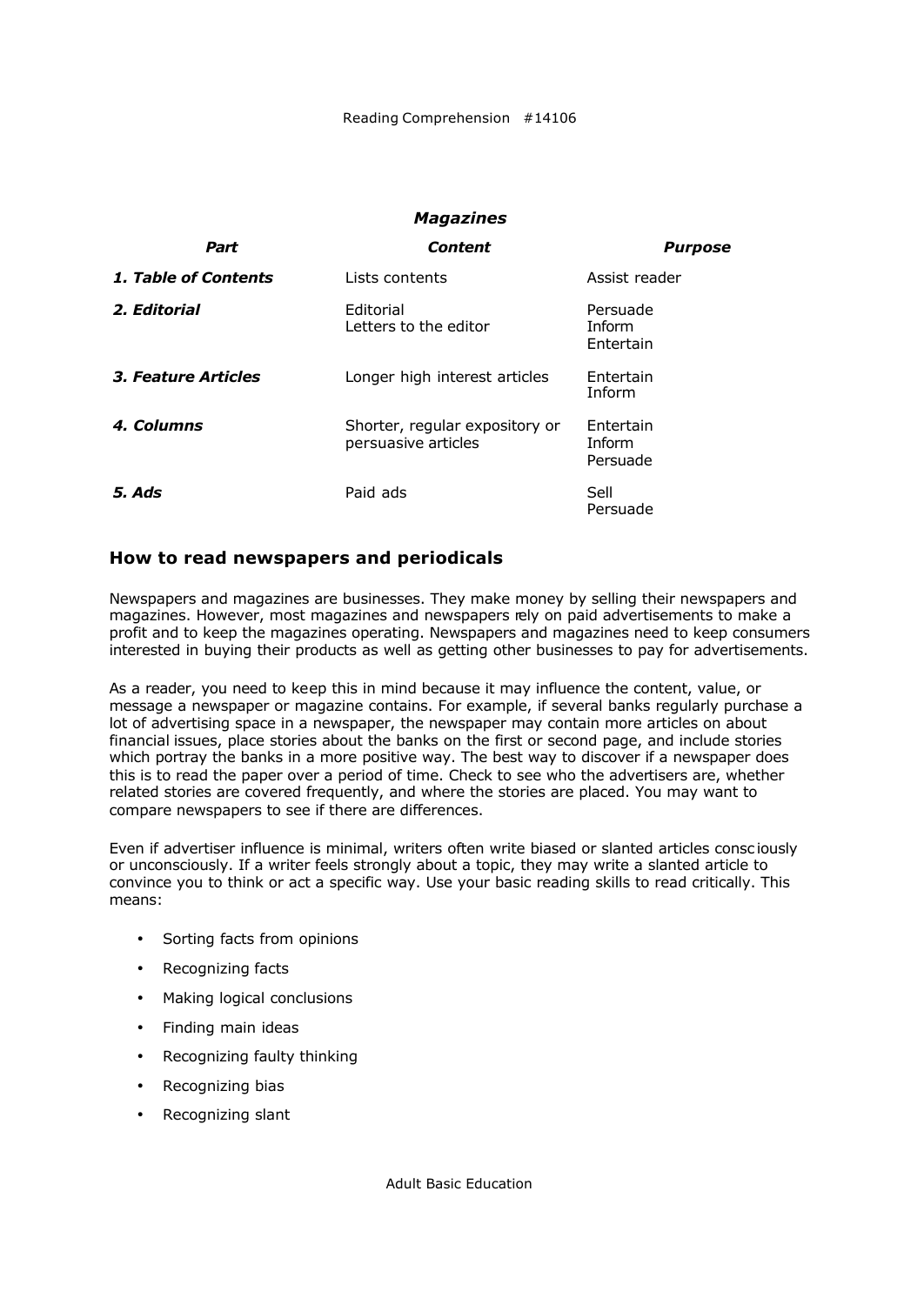# **Practice Exercise 24 A, B**

### *Objective Article*

 $\mathcal{L}_\mathcal{L}$  , and the contribution of the contribution of the contribution of the contribution of the contribution of the contribution of the contribution of the contribution of the contribution of the contribution of

 $\mathcal{L}_\mathcal{L}$  , and the contribution of the contribution of the contribution of the contribution of the contribution of the contribution of the contribution of the contribution of the contribution of the contribution of

 $\Box$ 

 $\mathcal{L}_\mathcal{L}$  , and the contribution of the contribution of the contribution of the contribution of the contribution of the contribution of the contribution of the contribution of the contribution of the contribution of

 $\_$  ,  $\_$  ,  $\_$  ,  $\_$  ,  $\_$  ,  $\_$  ,  $\_$  ,  $\_$  ,  $\_$  ,  $\_$  ,  $\_$  ,  $\_$  ,  $\_$  ,  $\_$  ,  $\_$  ,  $\_$  ,  $\_$  ,  $\_$  ,  $\_$ 

\_\_\_\_\_\_\_\_\_\_\_\_\_\_\_\_\_\_\_\_\_\_\_\_\_\_\_\_\_\_\_\_\_\_\_\_\_\_\_\_\_\_\_\_\_\_\_\_\_\_\_\_\_\_\_\_\_\_\_\_\_\_\_\_\_

 $\_$  ,  $\_$  ,  $\_$  ,  $\_$  ,  $\_$  ,  $\_$  ,  $\_$  ,  $\_$  ,  $\_$  ,  $\_$  ,  $\_$  ,  $\_$  ,  $\_$  ,  $\_$  ,  $\_$  ,  $\_$  ,  $\_$  ,  $\_$  ,  $\_$ 

 $\_$  ,  $\_$  ,  $\_$  ,  $\_$  ,  $\_$  ,  $\_$  ,  $\_$  ,  $\_$  ,  $\_$  ,  $\_$  ,  $\_$  ,  $\_$  ,  $\_$  ,  $\_$  ,  $\_$  ,  $\_$  ,  $\_$  ,  $\_$  ,  $\_$ 

 $\Box$ 

- A. Find an objective article in your local or provincial newspaper.
- B. Answer the questions.
	- 1. Name the newspaper.
	- 2. Write the title of the article. Is the title appropriate?
	- 3. Summarize the story in a paragraph.

4. Does the article use biased language or a slanted approach? Give examples.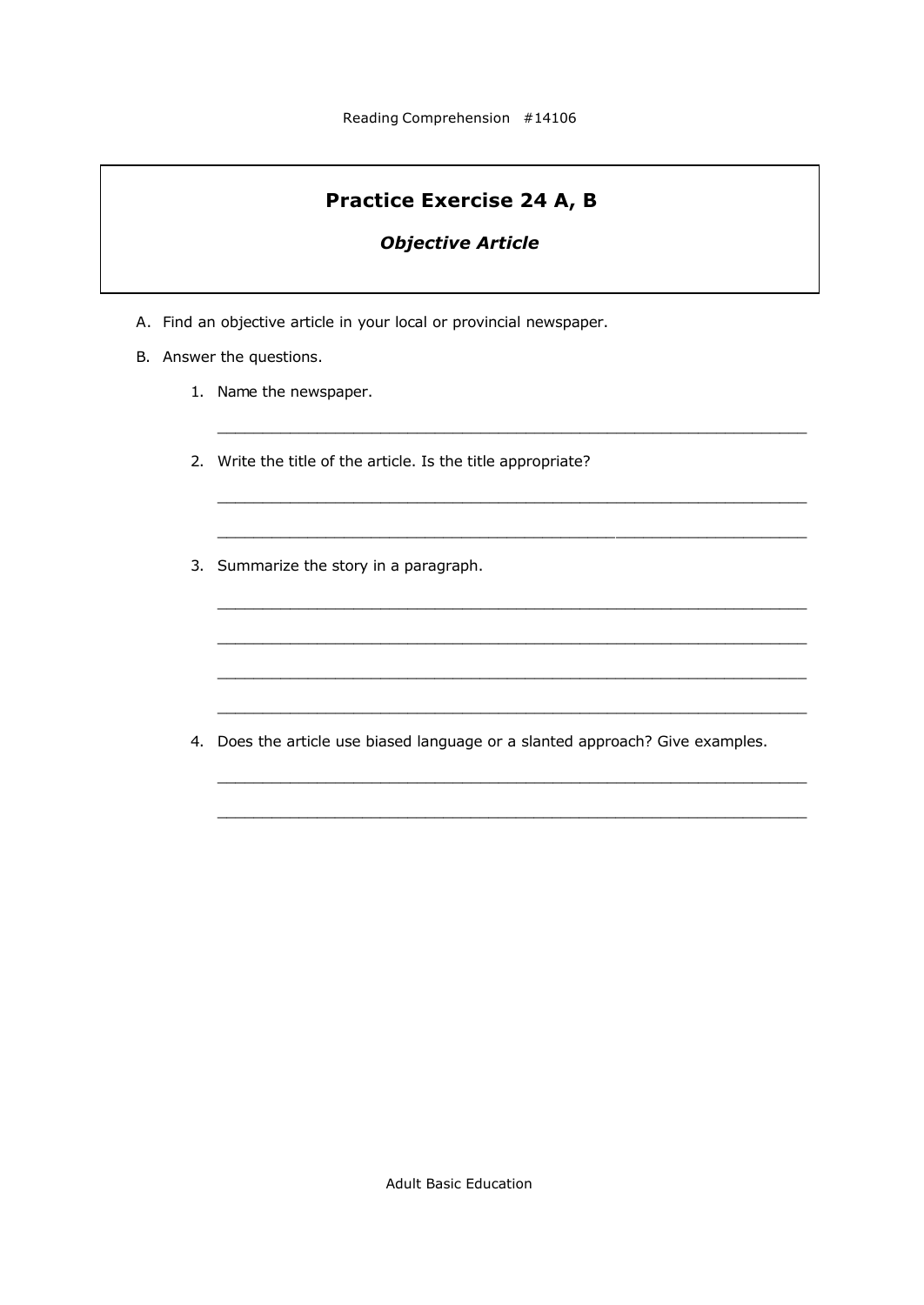# **Practice Exercise 24 B**

# **Objective Article**

**B.** 

5. Does the story deserve the attention the newspaper has given it? Why or why not?

6. What are your thoughts and feelings about the article?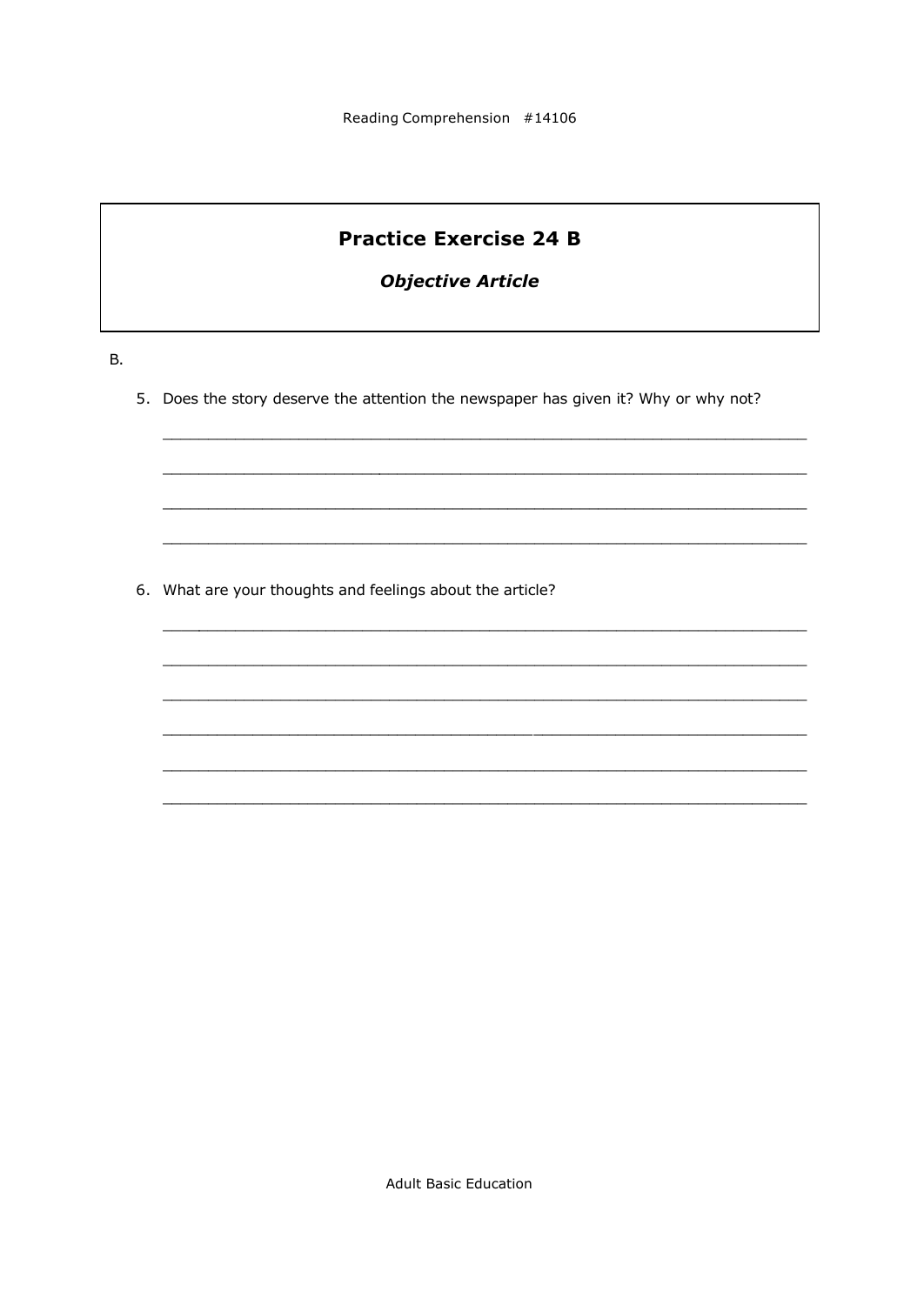## **Practice Exercise 25 A, B**

### *Human Interest Article*

 $\mathcal{L}_\mathcal{L}$  , and the contribution of the contribution of the contribution of the contribution of the contribution of the contribution of the contribution of the contribution of the contribution of the contribution of

 $\Box$ 

 $\mathcal{L}_\mathcal{L}$  , and the contribution of the contribution of the contribution of the contribution of the contribution of the contribution of the contribution of the contribution of the contribution of the contribution of

 $\_$  ,  $\_$  ,  $\_$  ,  $\_$  ,  $\_$  ,  $\_$  ,  $\_$  ,  $\_$  ,  $\_$  ,  $\_$  ,  $\_$  ,  $\_$  ,  $\_$  ,  $\_$  ,  $\_$  ,  $\_$  ,  $\_$  ,  $\_$  ,  $\_$ 

\_\_\_\_\_\_\_\_\_\_\_\_\_\_\_\_\_\_\_\_\_\_\_\_\_\_\_\_\_\_\_\_\_\_\_\_\_\_\_\_\_\_\_\_\_\_\_\_\_\_\_\_\_\_\_\_\_\_\_\_\_\_\_\_\_

 $\_$  ,  $\_$  ,  $\_$  ,  $\_$  ,  $\_$  ,  $\_$  ,  $\_$  ,  $\_$  ,  $\_$  ,  $\_$  ,  $\_$  ,  $\_$  ,  $\_$  ,  $\_$  ,  $\_$  ,  $\_$  ,  $\_$  ,  $\_$  ,  $\_$ 

 $\_$  ,  $\_$  ,  $\_$  ,  $\_$  ,  $\_$  ,  $\_$  ,  $\_$  ,  $\_$  ,  $\_$  ,  $\_$  ,  $\_$  ,  $\_$  ,  $\_$  ,  $\_$  ,  $\_$  ,  $\_$  ,  $\_$  ,  $\_$  ,  $\_$ 

 $\_$  ,  $\_$  ,  $\_$  ,  $\_$  ,  $\_$  ,  $\_$  ,  $\_$  ,  $\_$  ,  $\_$  ,  $\_$  ,  $\_$  ,  $\_$  ,  $\_$  ,  $\_$  ,  $\_$  ,  $\_$  ,  $\_$  ,  $\_$  ,  $\_$ 

 $\_$  ,  $\_$  ,  $\_$  ,  $\_$  ,  $\_$  ,  $\_$  ,  $\_$  ,  $\_$  ,  $\_$  ,  $\_$  ,  $\_$  ,  $\_$  ,  $\_$  ,  $\_$  ,  $\_$  ,  $\_$  ,  $\_$  ,  $\_$  ,  $\_$ 

 $\_$  ,  $\_$  ,  $\_$  ,  $\_$  ,  $\_$  ,  $\_$  ,  $\_$  ,  $\_$  ,  $\_$  ,  $\_$  ,  $\_$  ,  $\_$  ,  $\_$  ,  $\_$  ,  $\_$  ,  $\_$  ,  $\_$  ,  $\_$  ,  $\_$ 

 $\_$  ,  $\_$  ,  $\_$  ,  $\_$  ,  $\_$  ,  $\_$  ,  $\_$  ,  $\_$  ,  $\_$  ,  $\_$  ,  $\_$  ,  $\_$  ,  $\_$  ,  $\_$  ,  $\_$  ,  $\_$  ,  $\_$  ,  $\_$  ,  $\_$ 

- A. Find a human interest article in your local or provincial newspaper.
- B. Answer the questions.
	- 1. Name the newspaper.
	- 2. Write the title of the article. Is the title appropriate?
	- 3. Summarize the story in a paragraph.

4. Does the article use biased language or a slanted approach? Give examples.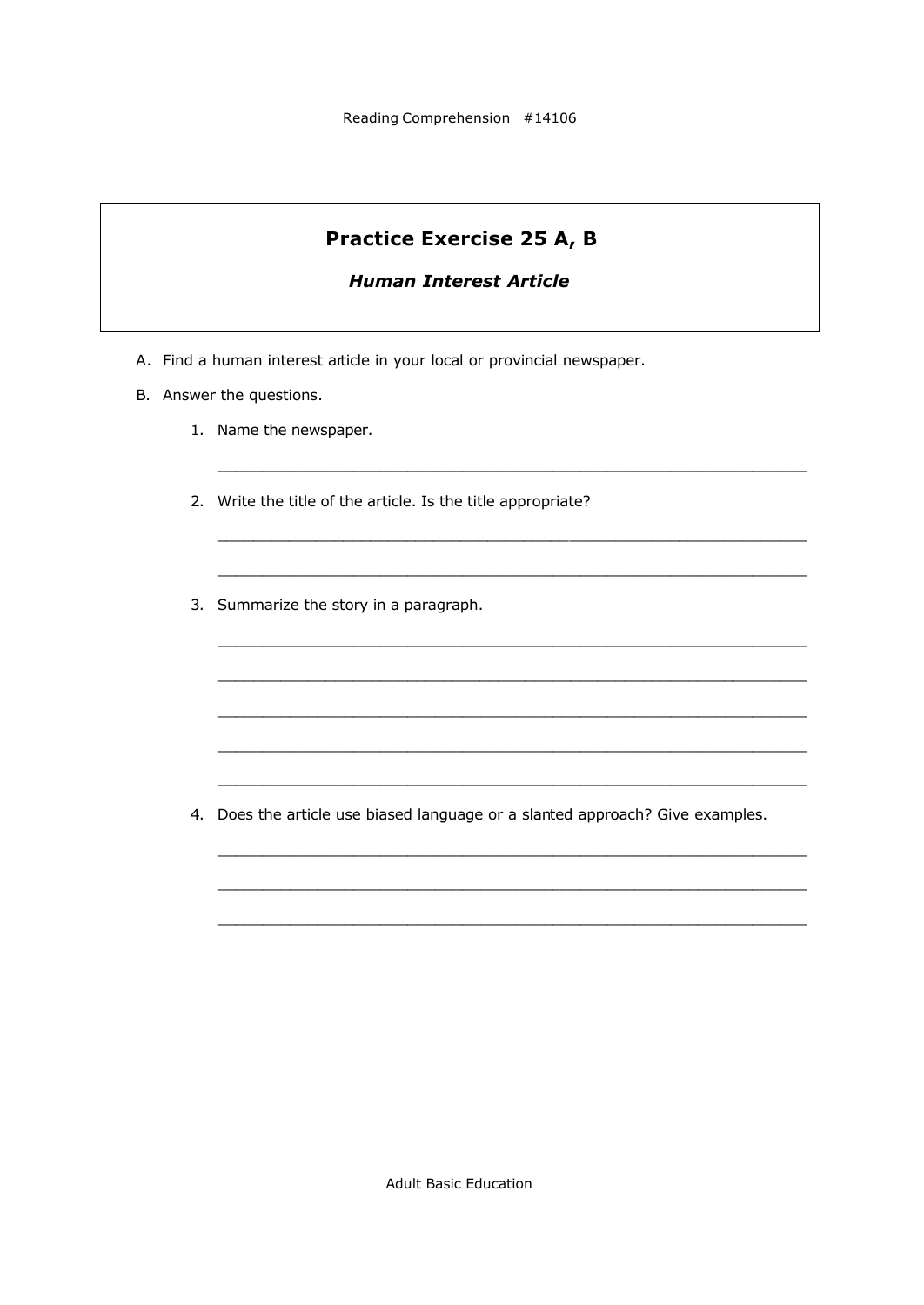# **Practice Exercise 25 B**

### **Human Interest Article**

**B.** 

5. Does the story deserve the attention the newspaper has given it? Why or why not?

6. What are your thoughts and feelings about the article?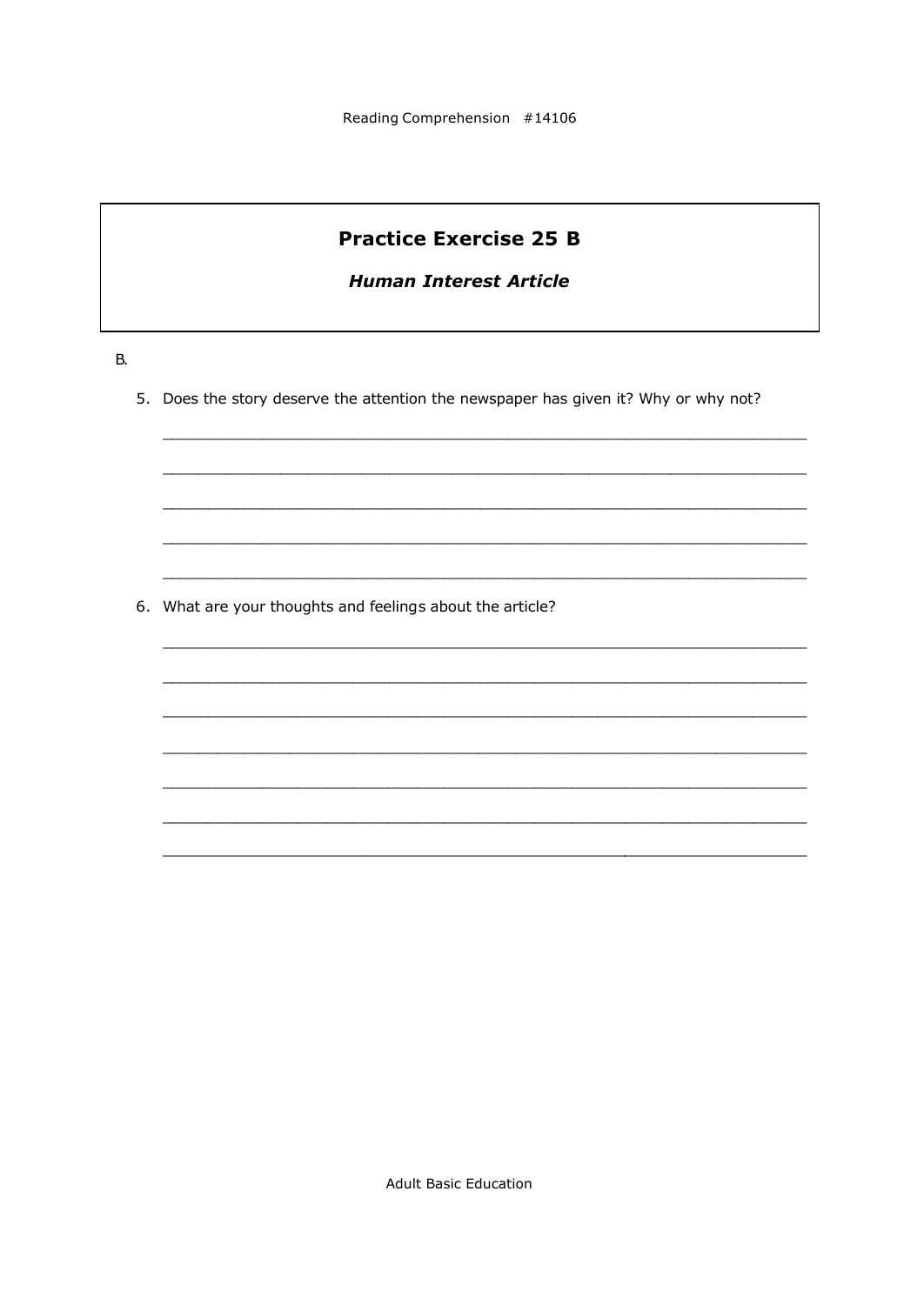# **Practice Exercise 26 A, B**

### *Editorial Article*

 $\mathcal{L}_\mathcal{L}$  , and the contribution of the contribution of the contribution of the contribution of the contribution of the contribution of the contribution of the contribution of the contribution of the contribution of

 $\mathcal{L}_\mathcal{L}$  , and the contribution of the contribution of the contribution of the contribution of the contribution of the contribution of the contribution of the contribution of the contribution of the contribution of

 $\mathcal{L}_\mathcal{L}$  , and the contribution of the contribution of the contribution of the contribution of the contribution of the contribution of the contribution of the contribution of the contribution of the contribution of

\_\_\_\_\_\_\_\_\_\_\_\_\_\_\_\_\_\_\_\_\_\_\_\_\_\_\_\_\_\_\_\_\_\_\_\_\_\_\_\_\_\_\_\_\_\_\_\_\_\_\_\_\_\_\_\_\_\_\_\_\_\_\_\_\_

 $\_$  ,  $\_$  ,  $\_$  ,  $\_$  ,  $\_$  ,  $\_$  ,  $\_$  ,  $\_$  ,  $\_$  ,  $\_$  ,  $\_$  ,  $\_$  ,  $\_$  ,  $\_$  ,  $\_$  ,  $\_$  ,  $\_$  ,  $\_$  ,  $\_$ 

 $\_$  ,  $\_$  ,  $\_$  ,  $\_$  ,  $\_$  ,  $\_$  ,  $\_$  ,  $\_$  ,  $\_$  ,  $\_$  ,  $\_$  ,  $\_$  ,  $\_$  ,  $\_$  ,  $\_$  ,  $\_$  ,  $\_$  ,  $\_$  ,  $\_$ 

 $\_$  ,  $\_$  ,  $\_$  ,  $\_$  ,  $\_$  ,  $\_$  ,  $\_$  ,  $\_$  ,  $\_$  ,  $\_$  ,  $\_$  ,  $\_$  ,  $\_$  ,  $\_$  ,  $\_$  ,  $\_$  ,  $\_$  ,  $\_$  ,  $\_$ 

 $\Box$ 

 $\_$  ,  $\_$  ,  $\_$  ,  $\_$  ,  $\_$  ,  $\_$  ,  $\_$  ,  $\_$  ,  $\_$  ,  $\_$  ,  $\_$  ,  $\_$  ,  $\_$  ,  $\_$  ,  $\_$  ,  $\_$  ,  $\_$  ,  $\_$  ,  $\_$ 

 $\_$  ,  $\_$  ,  $\_$  ,  $\_$  ,  $\_$  ,  $\_$  ,  $\_$  ,  $\_$  ,  $\_$  ,  $\_$  ,  $\_$  ,  $\_$  ,  $\_$  ,  $\_$  ,  $\_$  ,  $\_$  ,  $\_$  ,  $\_$  ,  $\_$ 

- A. Find an editorial article in your local or provincial newspaper.
- B. Answer the questions.
	- 1. Name the newspaper.
	- 2. Write the title of the article. Is the title appropriate?
	- 3. Summarize the story in a paragraph.

4. Does the article use biased language or a slanted approach? Give examples.